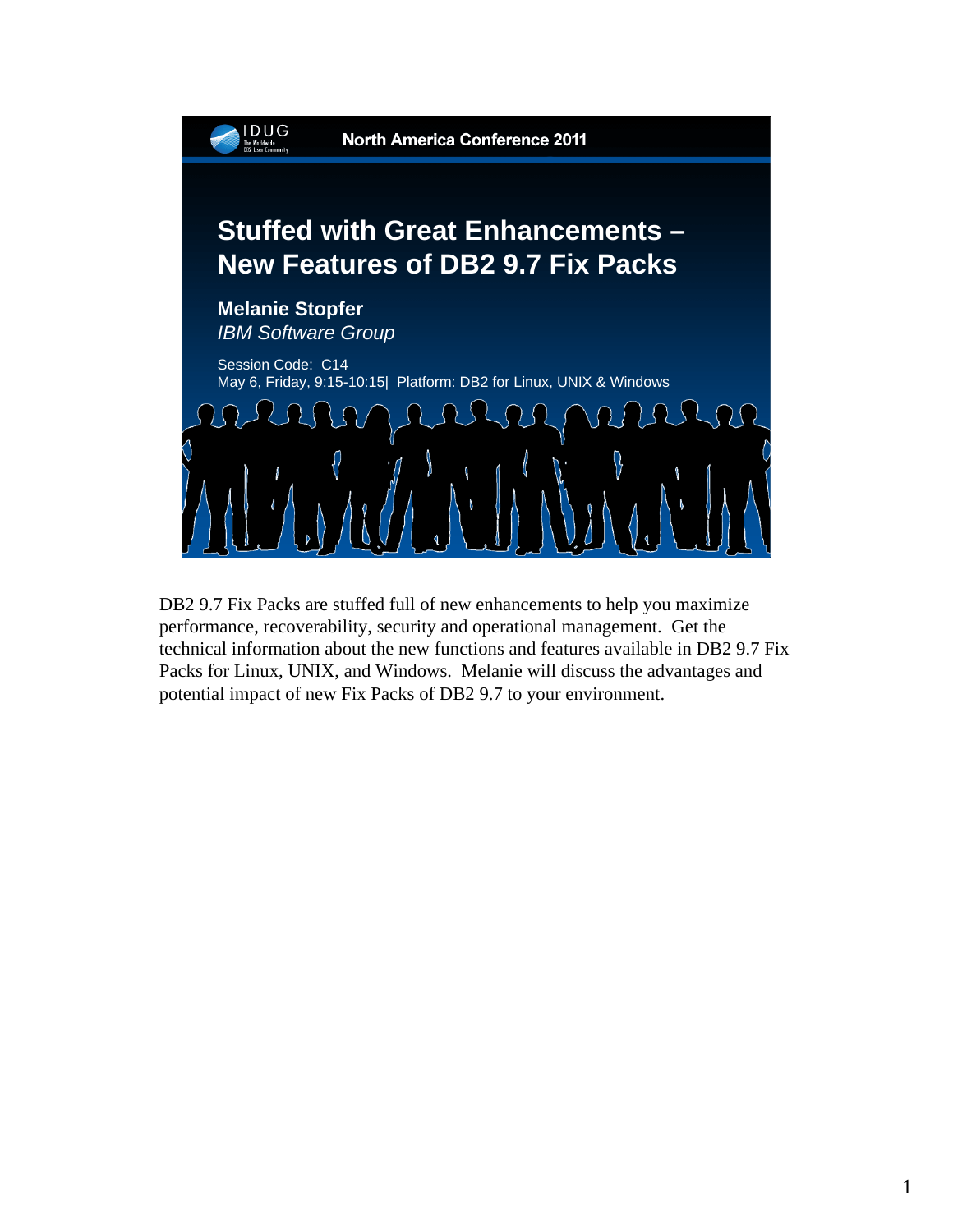# **Objectives**

- Plan the installation and migration to DB2 9.7 Fix Packs
- Describe the new functions and options for administration of DB2 databases provided by new DB2 9.7 Fix Packs
- Assess the applicability of the DB2 9.7 Fix Packs features and functions in your application environment to maximize the performance, recoverability, security and operational management
- Discuss the advantages of the new Fix Packs of DB2 to your environment.
- Discuss the potential impact of the new Fix Packs of DB2.

1

Objective 1: Plan the installation and migration to DB2 9.7 Fix Packs. Objective 2: Describe the new functions and options for administration of DB2 databases provided by new DB2 9.7 Fix Packs.

Objective 3: Assess the applicability of the DB2 9.7 Fix Packs' features and functions in your application environment to maximize the performance, recoverability, security and operational management.

Objective 4: Discuss the advantages of the new Fix Packs of DB2 to your environment.

Objective 5: Discuss the potential impact of the new Fix Packs of DB2.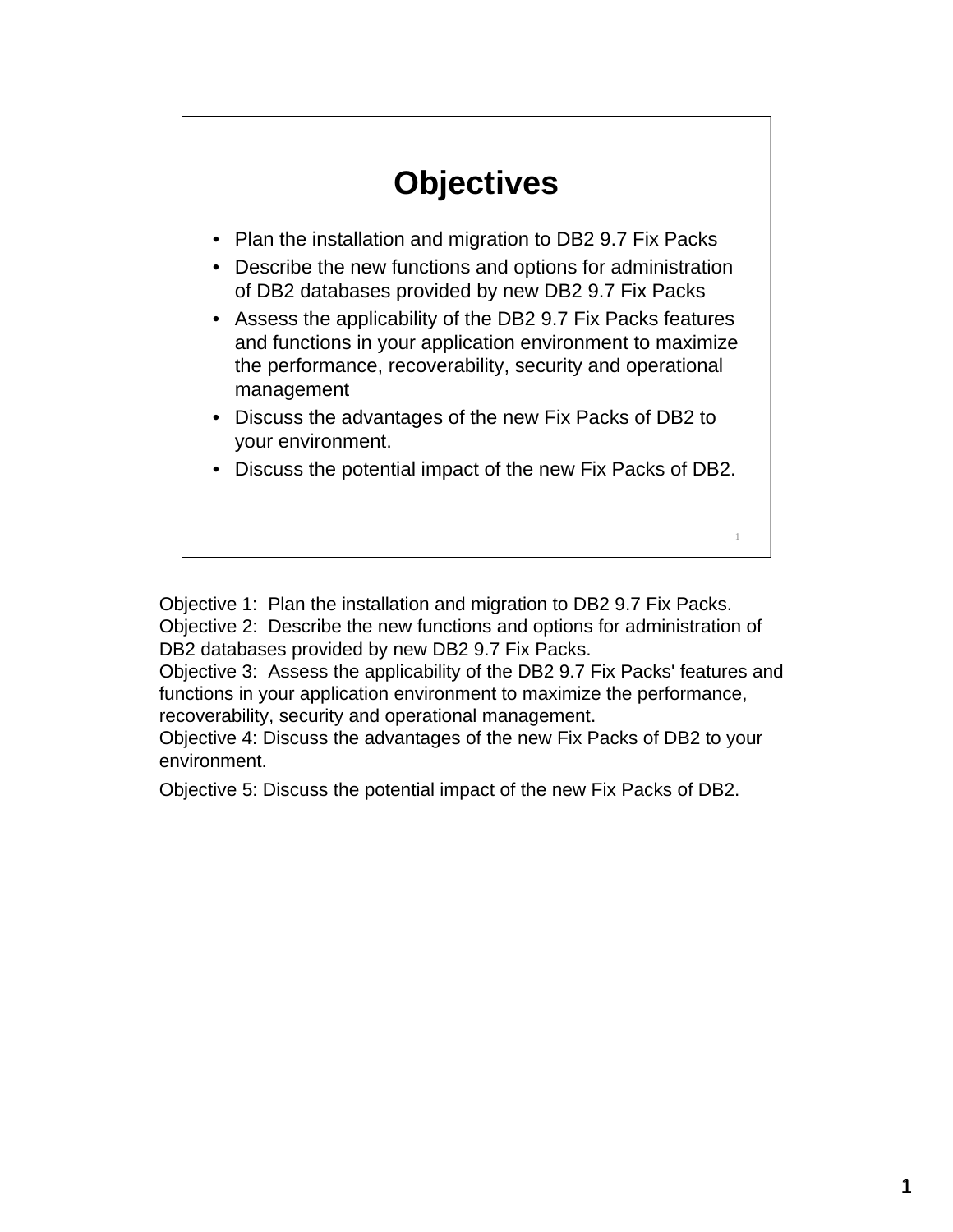|                                               | DB2 9.7 Fix Pack 1 Checklist 3                                                                                                                                                                                                                                                                                                                                                                                                                                                                                                                                                                                                                                                                                                                                                                                                                                                                                                                                                                                                                                                                                                                                                                                                                                                                                                                                                                                                                                                                                                         |
|-----------------------------------------------|----------------------------------------------------------------------------------------------------------------------------------------------------------------------------------------------------------------------------------------------------------------------------------------------------------------------------------------------------------------------------------------------------------------------------------------------------------------------------------------------------------------------------------------------------------------------------------------------------------------------------------------------------------------------------------------------------------------------------------------------------------------------------------------------------------------------------------------------------------------------------------------------------------------------------------------------------------------------------------------------------------------------------------------------------------------------------------------------------------------------------------------------------------------------------------------------------------------------------------------------------------------------------------------------------------------------------------------------------------------------------------------------------------------------------------------------------------------------------------------------------------------------------------------|
| $\bullet$<br>$\bullet$<br>٠<br>٠<br>$\bullet$ | <b>Changes to Existing Functionality:</b><br>db2rfpen command -file option is deprecated<br>Detach operation for data partitions has changed<br>XML schema maxOccurs attribute values greater than 5000 are parsed differently<br>Collection interval time for workload management statistics has changed<br><b>New Enhancements:</b><br>Read operations on HADR standby databases are supported<br>DB2 Advanced Copy Services (ACS) supported on AIX 6.1<br>Last referenced date available for tables, table partitions, indexes, and packages<br>SUBSTRB scalar function<br>SQL PL functionality extended for user-defined functions<br>Global variable assignments in nested contexts are supported<br>User-defined functions support OUT and INOUT parameters<br>CREATE FUNCTION statement (PL/SQL) to modify database<br>IBM Data Server Provider for .NET has been enhanced<br>Fenced routines history information easier to collect<br>PL/SQL compiler supports FORALL and BULK COLLECT INTO syntax<br>XQuery functions to retrieve date and time values for local time zones<br>Diagnostic data can be stored in separate directories<br>New event monitor for dynamic and static SQL statements in package cache<br>New relational monitoring interfaces for locking events<br>Explain enhanced with actual values for operator cardinality<br>Statements from a runtime section can be explained<br>Time-spent monitor elements are more comprehensive<br>Table functions for row-based formatting of monitoring information |

Version 9.7 Fix Pack 1 contains important changes that might affect your product usage. You should review the technical changes and new functionality included in Version 9.7 Fix Pack 1. For a summary of DB2 Version 9.7 LUW fix pack 1 changes, please see:

#### http://www-

01.ibm.com/support/docview.wss?uid=swg24023357&myns=swgimgmt&mynp=OC SSEPGG&mynp=OCSSEPDU&mync=E

#### http://www-

01.ibm.com/support/docview.wss?uid=swg24023357&myns=swgimgmt&mynp=OC SSEPGG&mynp=OCSSEPDU&mync=E#Description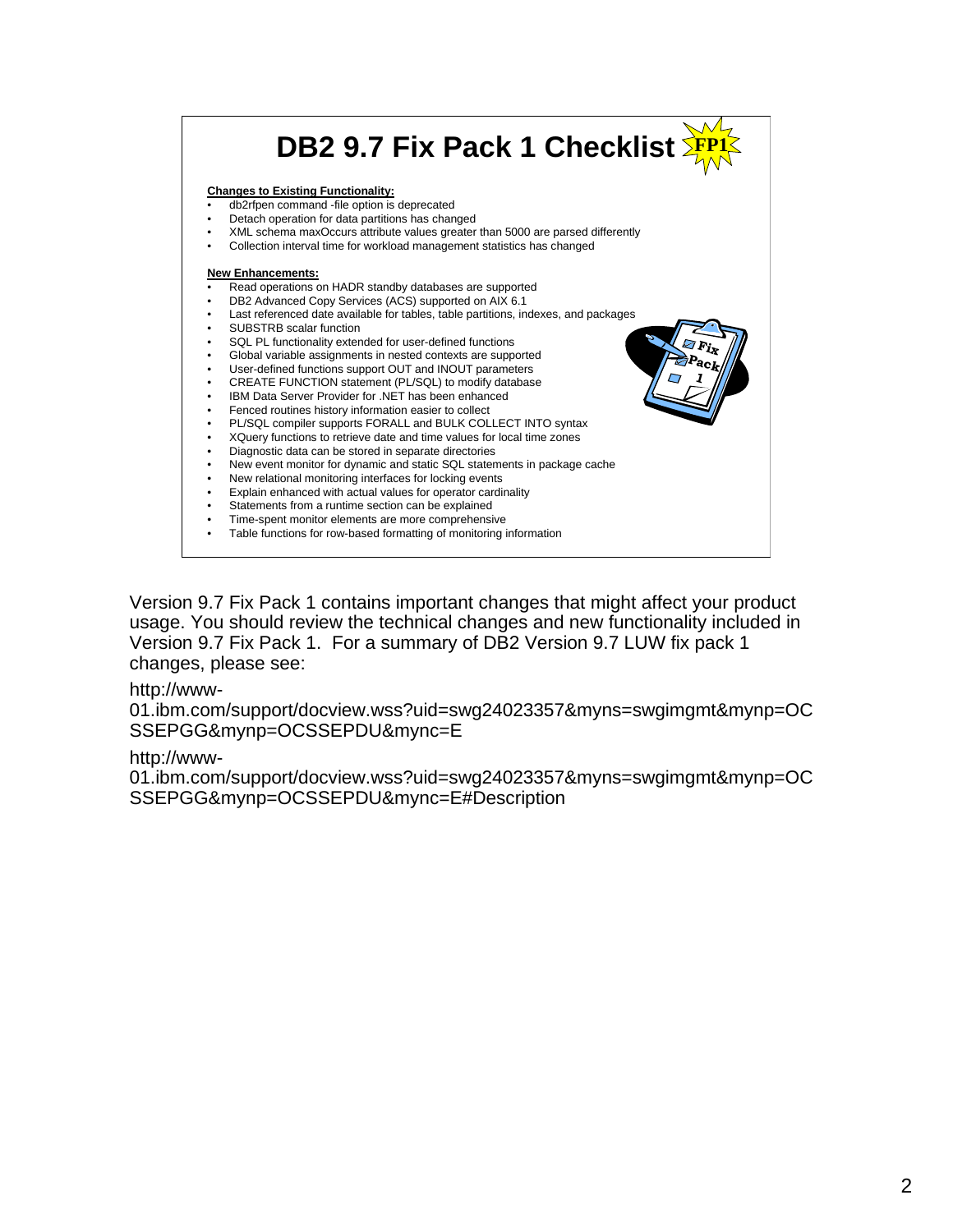

Version 9.7 Fix Pack 1 contains important changes that might affect your product usage. You should review the technical changes and new functionality included in Version 9.7 Fix Pack 1. For a summary of DB2 Version 9.7 LUW fix pack 1 changes, please see:

http://www-

01.ibm.com/support/docview.wss?uid=swg24023357&myns=swgimgmt&mynp=OCSSEPGG&mynp=OCSSEPDU&mync=E http://www-

01.ibm.com/support/docview.wss?uid=swg24023357&myns=swgimgmt&mynp=OCSSEPGG&mynp=OCSSEPDU&mync=E# **Description** 

*Version 9.7 includes enhancements that improve IBM Data Server Provider for .NET support and connectivity to other data servers.*

•*ARRAY data type support can be used with the Array data type with your stored procedure parameters. You can bind an array to a parameter in your procedure as a single argument. This simplifies the code around your SQL statements.*

•*Compound statement support in your SQL statements can improve performance by having the statements leverage the same access plan for a group of statements.*

•*Host variable support improves compatibility with applications that you use with other data servers. You can use host variables (:param) in place of positioned or named parameter markers (@param). However, you can specify only one type of parameter in a particular statement at a time.*

•*Variable length time stamp support makes it easier to work with other data servers. Previously, the TIMESTAMP data type had a fixed 6-digit precision. The TIMESTAMP data type now supports 0-12 digits of precision.*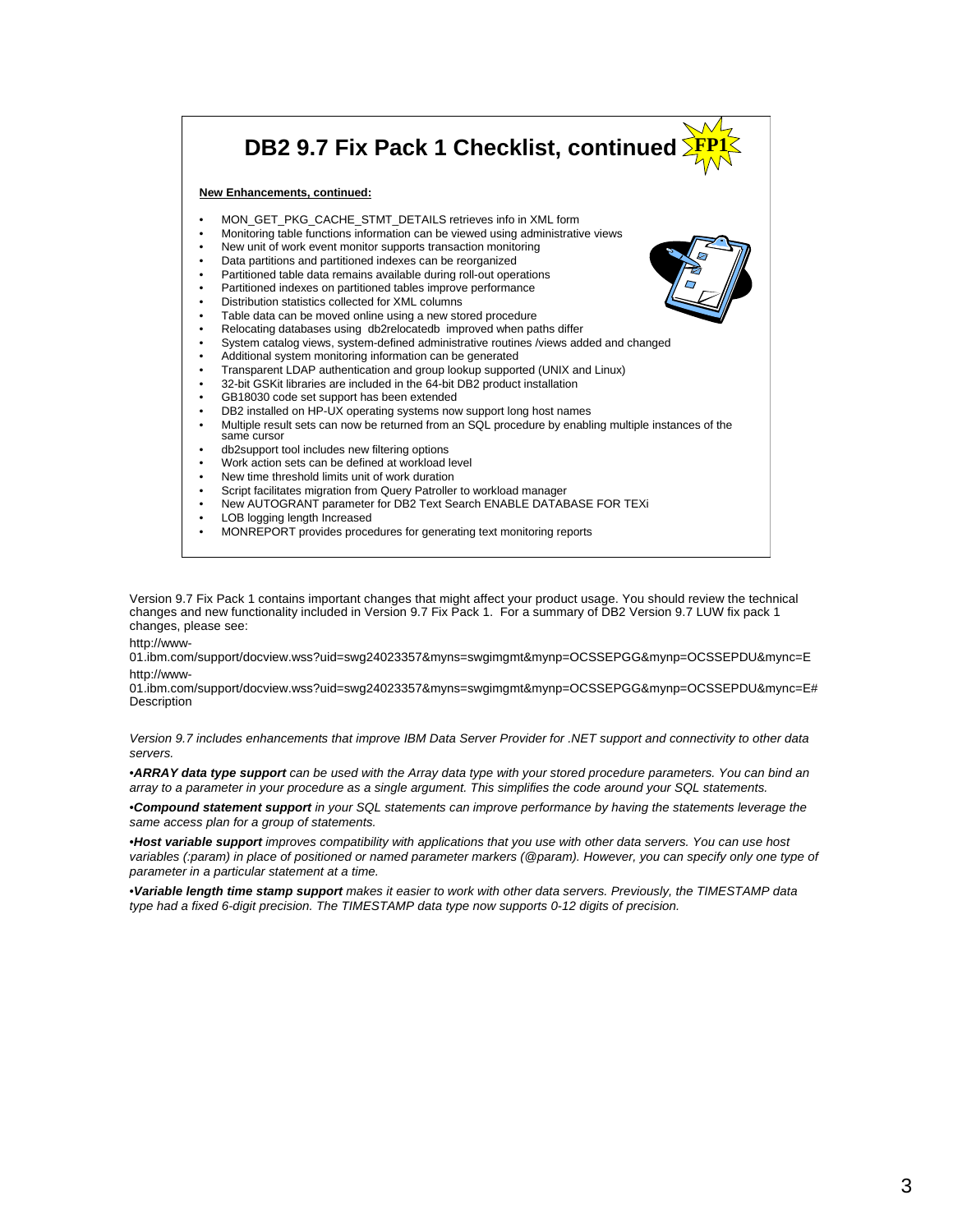| db2updv97 command                                                                                                                                                                                                                                                                                                                                                                            |   |
|----------------------------------------------------------------------------------------------------------------------------------------------------------------------------------------------------------------------------------------------------------------------------------------------------------------------------------------------------------------------------------------------|---|
| Starting with Version 9.7 Fix Pack 1, SYSADM runs db2updv97 when applying new fix pack<br>to ensure databases run as if created on that fix pack level. "This task is strongly<br>recommended if you want to use capabilities specific to the fix pack. This task is not<br>necessary if you installed the fix pack to create a new installation, since there are no existing<br>databases.' |   |
| Updates system catalog, creates new system-defined database objects, and alters existing<br>system-defined database objects to correct definition.                                                                                                                                                                                                                                           |   |
| db2updv97-d dbname [-a] [-i] [-u userid-p password]                                                                                                                                                                                                                                                                                                                                          |   |
| Run on <b>catalog partition</b> in partitioned database environment.                                                                                                                                                                                                                                                                                                                         |   |
| To build a list of commands to run per instance:<br>db2 list db directory   grep -p -i<br>'Directory entry type ' = Indirect'   grep 'Database alias'  <br>awk '{print "db2updv97 -d", \$4, "-a";}'                                                                                                                                                                                          |   |
| Updates to system catalogs include:<br>- Creation of any new procedures available in fix pack level installing<br>- Alteration of routines to correct the definition<br>- Alteration of system administrative views to the correct definition                                                                                                                                                |   |
| http://publib.boulder.ibm.com/infocenter/db2luw/v9r7/topic/com.ibm.db2.luw.qb.server.doc/d<br>oc/t0024995.html                                                                                                                                                                                                                                                                               | 5 |

The **db2updv97,** update database to Version 9.7 fix pack command, updates the database system catalog to support the fix pack you have installed. This command can be used only on a database running DB2 9.7 Fix Pack 1 or later on Linux, UNIX or Windows. The command requires SYSADM authority and automatically establishes a connection to the specified database.

**-d** *database name* Specifies the name of the database to be updated.

- **-u** *userid* Specifies the user ID.
- **-p** *password* Specifies the password for the user.

**-a** Forces all updates to be run.

**-h** Displays help information. When this option is specified, all other options are ignored, and only the help information is displayed.

**-i** Fixes the INDEX\_TBSPACEID column in SYSCAT.DATAPARTITIONS (Starting in DB2 Version 9.7 Fix Pack 2).

If your databases were created or upgraded to DB2 9.7 GA and you applied DB2 9.7 Fix Pack 1 or later, then running the above command will automatically apply all updates required from Version 9.7 GA up to and including the fix pack level that you are installing.

This command must be run on the catalog partition in a partitioned database environment.

For improved performance, the **db2updv97** command will only apply updates that are required in order to make the databases appear as if they were created at the fix pack level that you are installing. Thus, if the command is issued more than once, no errors are reported and each of the system catalog updates is applied only once. However, if you wish to forcefully reapply all of the updates, you may do so by appending the **-a** parameter.

Updates to the system catalogs include the following:

•Creation of any new procedures available in the fix pack level that you are installing.

•Alteration of routines to correct the definition.

•Alteration of system administrative views to the correct definition.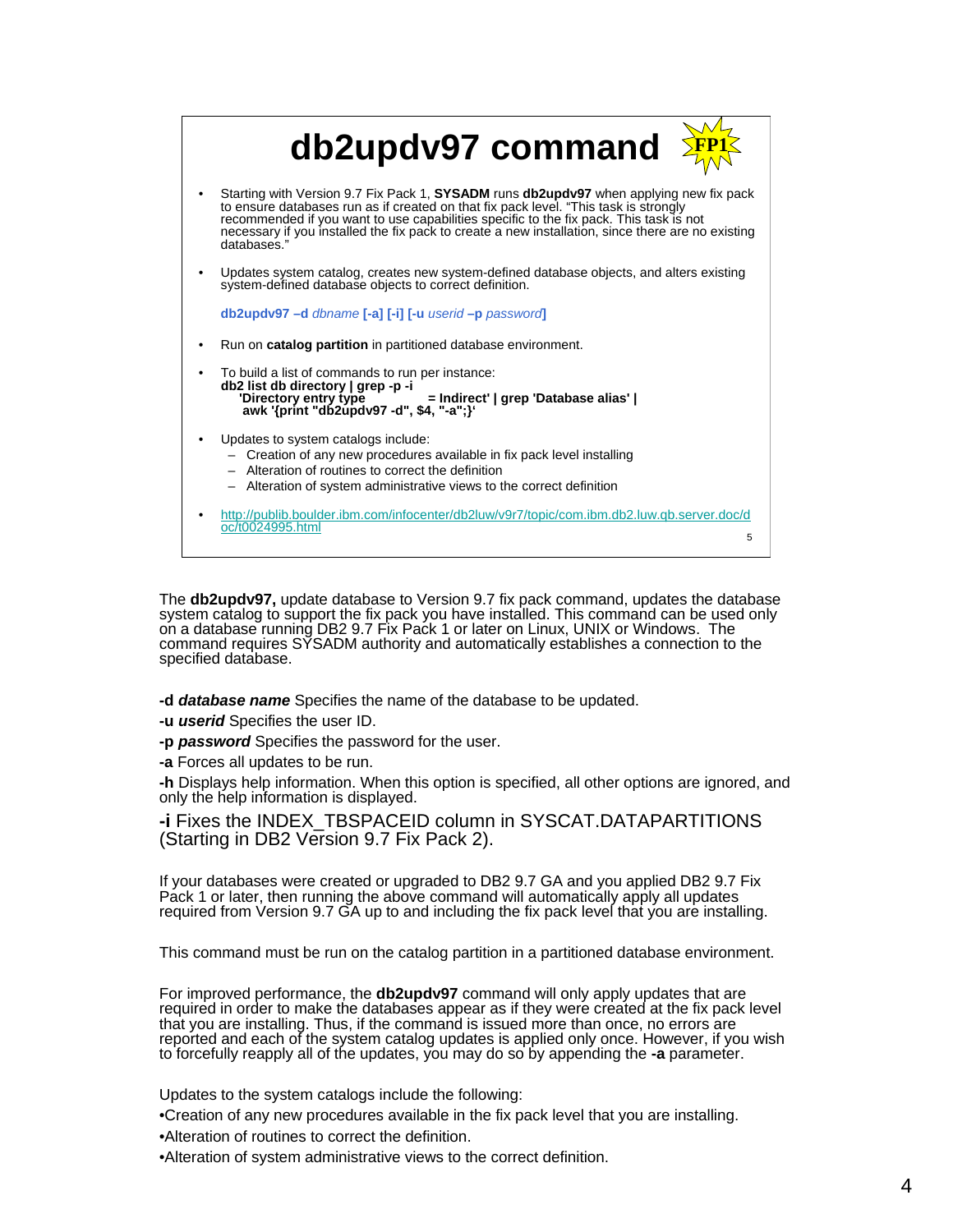# FYI: Student Reference Only

The following query returns a result set that consist of tables with problems that can be resolved by the -i option: SELECT TABSCHEMA, TABNAME FROM SYSCAT.DATAPARTITIONS WHERE INDEX TBSPACEID  $= 0$  AND TBSPACEID IS NOT NULL AND TABSCHEMA NOT IN ('SYSIBM', 'SYSCAT', 'SYSSTAT', 'SYSIBMADM', 'SYSCATV82') GROUP BY (TABSCHEMA, TABNAME);

If this query returns any results, then you can do one of the following:

•Drop and recreate the tables shown in the query

•Run the db2updv97 with the -i option

If the problem is not fixed, then the db2look command will not print the correct DDL for tables returned from the query. Additionally, any applications that reference the INDEX\_TBSPACEID column of SYSCAT.DATAPARTITIONS might contain inaccurate data.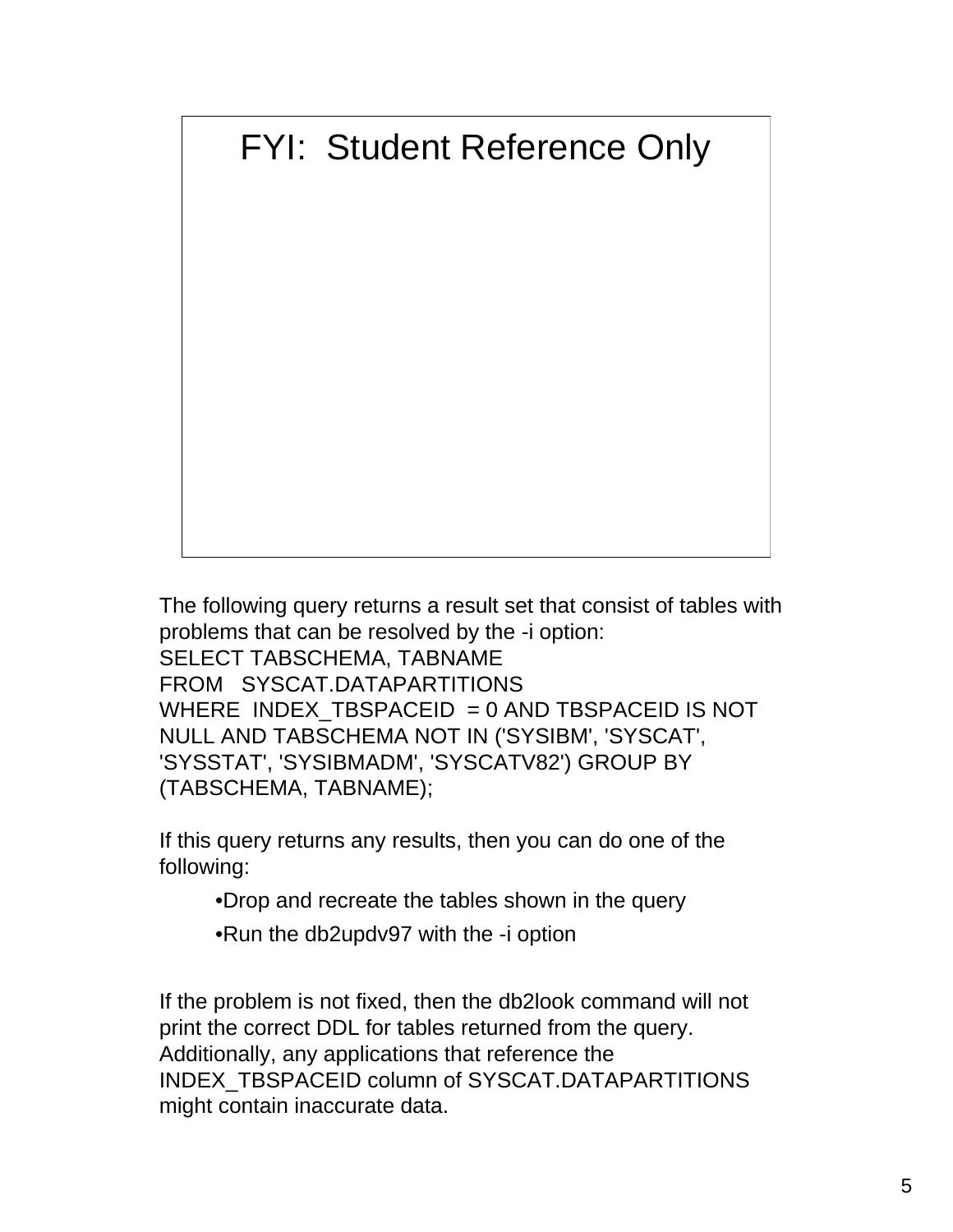

The system catalog views listed above in the left hand column have changed in Version 9.7. Most modifications to catalog views consist of new columns, changed descriptions, changed column data types, and increased column lengths.

The right hand column lists system catalog views which have been added in Version 9.7.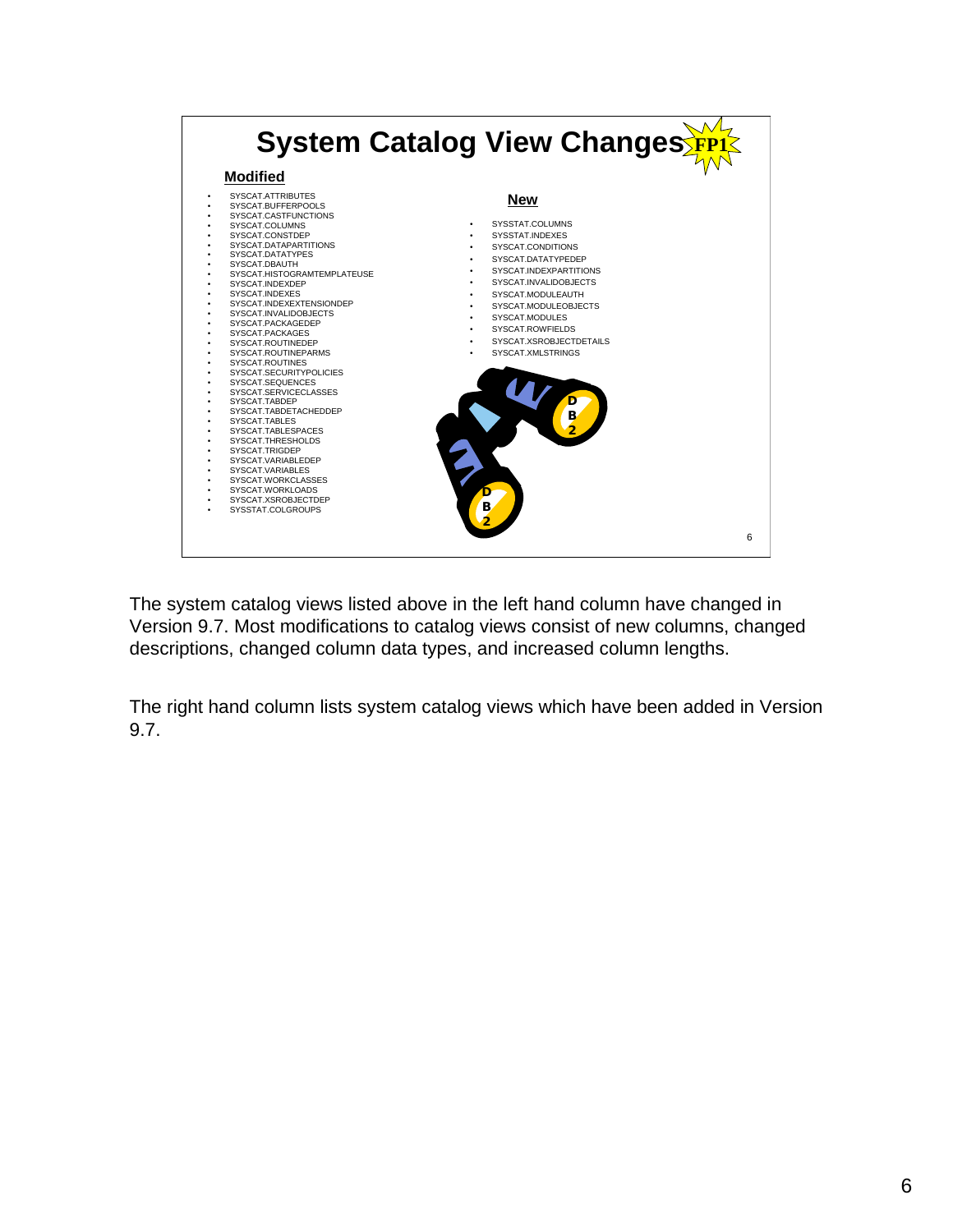

In DB2 9.7, you can have indexes that refer to rows of data across all partitions in a partitioned table (known as *non-partitioned* indexes), or you can have the index itself partitioned such that each data partition has an associated *index partition*. You can also have both non-partitioned and partitioned indexes for partitioned tables.

An index on an individual data partition is an index partition; the set of index partitions that make up the entire index for the table is a *partitioned index*. All of the partitioned indexes are managed as a single storage object per data range. The table space to be used for storing the partitioned indexes is based on the definition set during the CREATE TABLE processing. You can not specify the INDEX IN clause when a CREATE INDEX statement defines a new partitioned index. Since these indexes are divided into index partitions, the extra two byte partition id is not needed for each index key entry.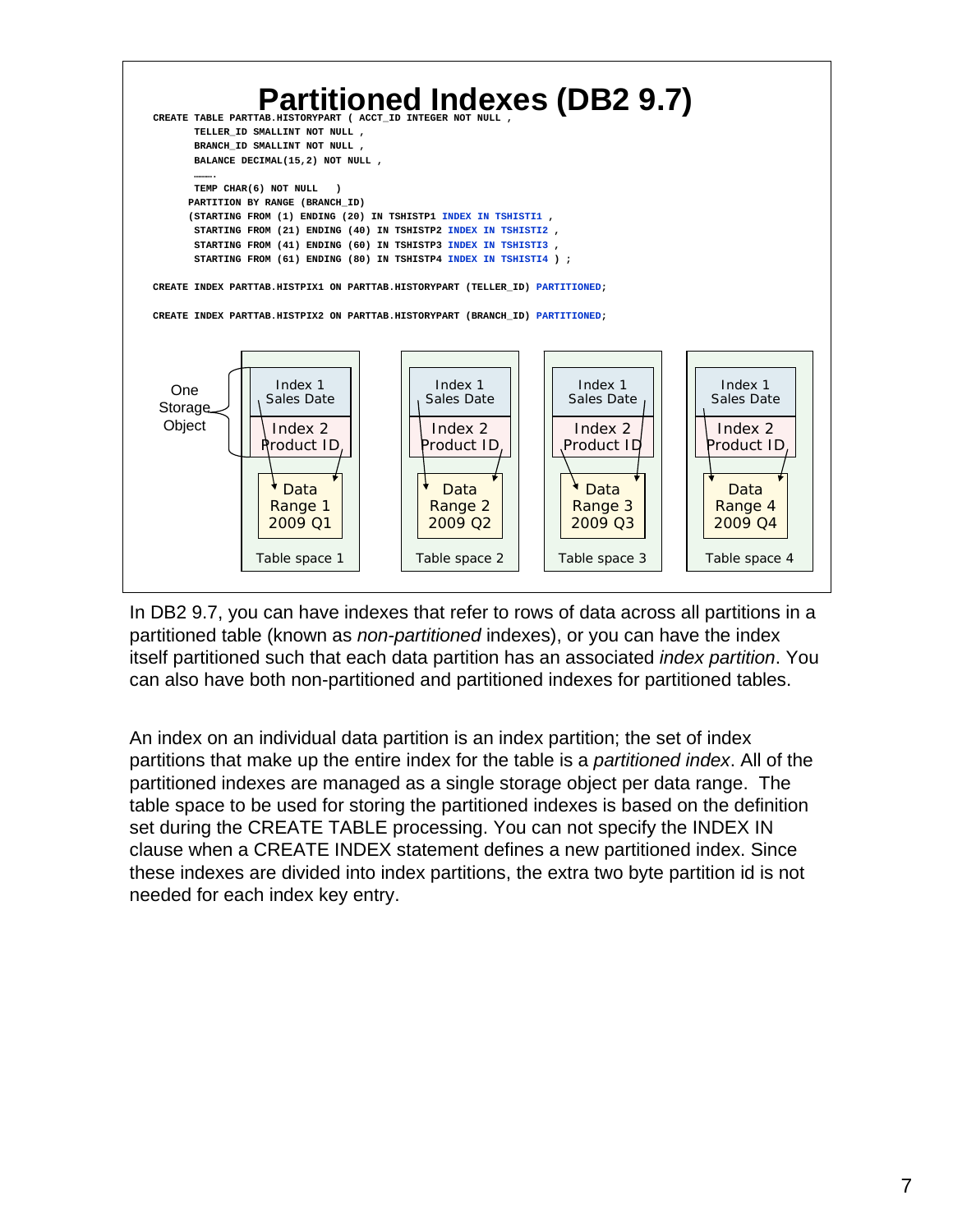

The example shown in the visual shows a range partitioned table with four data ranges defined in four table spaces. The two partitioned indexes are managed using four storage objects, one for each table space. This shows that the storage for partitioned indexes is closely related to each data range, unlike the non-partitioned indexes which were independent of the data ranges. The visual shows a sample CREATE TABLE statement for a range partitioned table named PARTTAB.HISTORYPART. This table has four defined data ranges, based on the BRANCH\_ID column. Each data range defines a specific data and index table space to use for that range. There are two CREATE INDEX statements shown, defining two partitioned indexes. Each of these two indexes will be place into a common storage object located in the table space defined by the INDEX IN clause named in the range definition section of the CREATE TABLE statement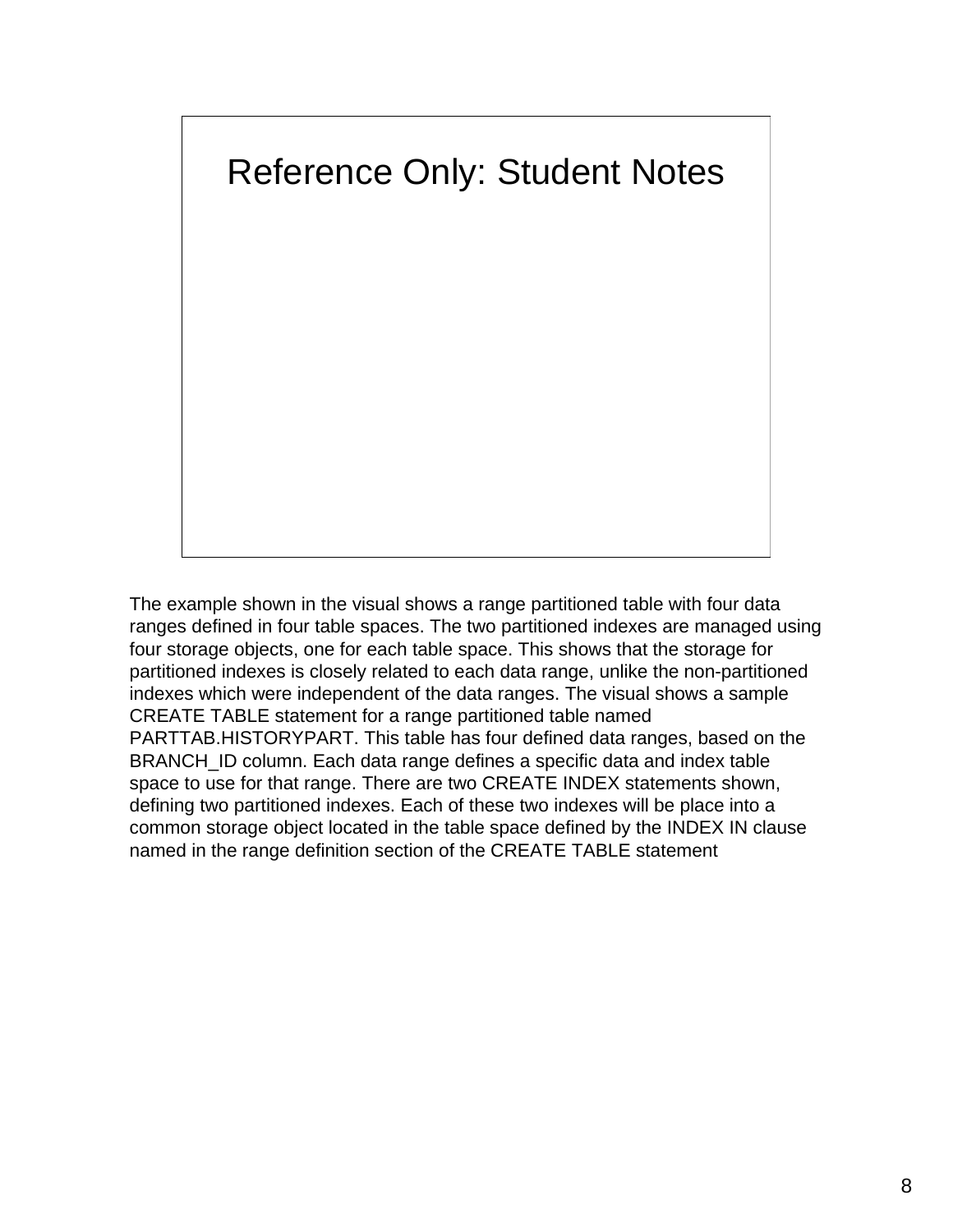## **Attach/Detach using Partitioned Indexes (DB2 9.7)**

- When a new data range is attached:
	- Reduced SET INTEGRITY processing, if matching Indexes exist on attached table, no indexes built for new range during SET INTEGRITY processing.
	- ERROR ON MISSING INDEXES option causes ATTACH to fail if source table does not have matching indexes. By default, any missing indexes will be created.
- When a data range is detached:
	- Index entries for the detached range are assigned to the detached table, ASYNC index processing is not needed.
	- Partition indexes are retained and assigned default names during detach.



You can use partitioned indexes to improve performance when you roll data into a table. Before you alter a partitioned table that uses partitioned indexes to attach a new partition or a new source table, you should create indexes on the table that you are attaching to match the partitioned indexes of the partitioned table. After attaching the source table, you still must issue a SET INTEGRITY statement to perform tasks such as range validation and constraint checking. However, if the source tables indexes match all of the partitioned indexes on the target table, SET INTEGRITY processing does not incur the performance and logging overhead associated with index maintenance. The newly rolled-in data is accessible quicker than it would otherwise be. All index key columns of the partitioned index on the target table must match with the index key columns of the index on the source table. If all other properties of the index are the same, then the index on the source table is considered a match to the partitioned index on the target table. That is, the index on the source table can be used as an index on the target table. The table here can be used to determine if the indexes are considered a match or not. The attach operation implicitly builds missing indexes on the source table corresponding to the partitioned indexes on the target table. The implicit creation of the missing indexes does take time to complete. You have an option to create an error condition if the attach operation encounters any missing indexes. The option is called ERROR ON MISSING INDEXES and is one of the attach operation options. The error returned when this happens is SQL20307N, SQLSTATE 428GE, reason code 18. Information on the non-matching indexes is placed in the administration log.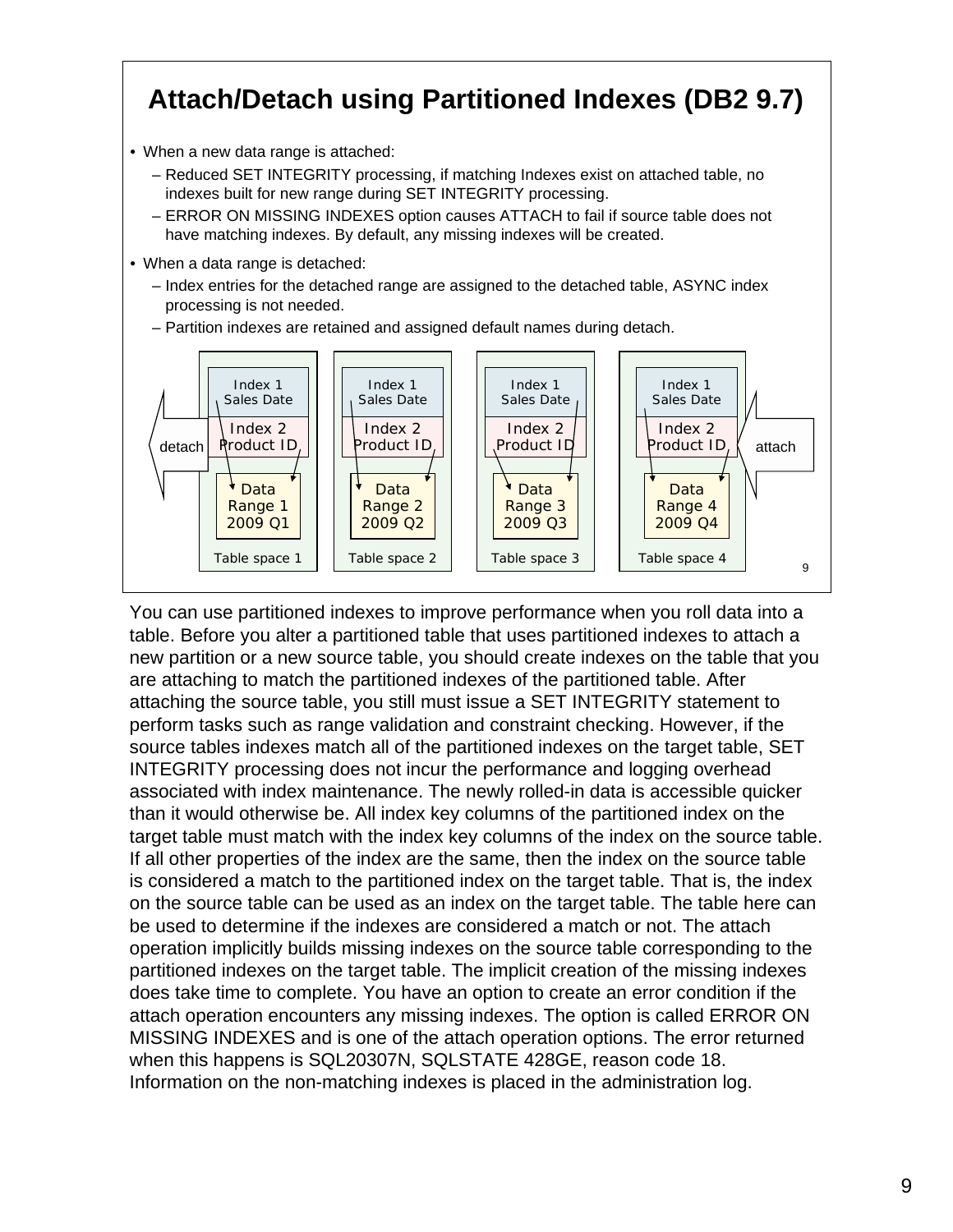

In the SYSCAT.DATAPARTITIONS catalog view, one row represents a data partition. The data partition statistics represent one database partition if the table is created on multiple database partitions. STATUS column has the following values:

•A = Data partition is newly attached

•D = Data partition is detached and detached dependents are to be incrementally maintained with respect to content of this partition

 $\bullet$ I = Detached data partition whose entry in catalog is maintained only during asynchronous index cleanup; rows with a STATUS value of 'I' are removed when all index records referring to detached partition have been deleted

 $\bullet L$  = Data partition is logically detached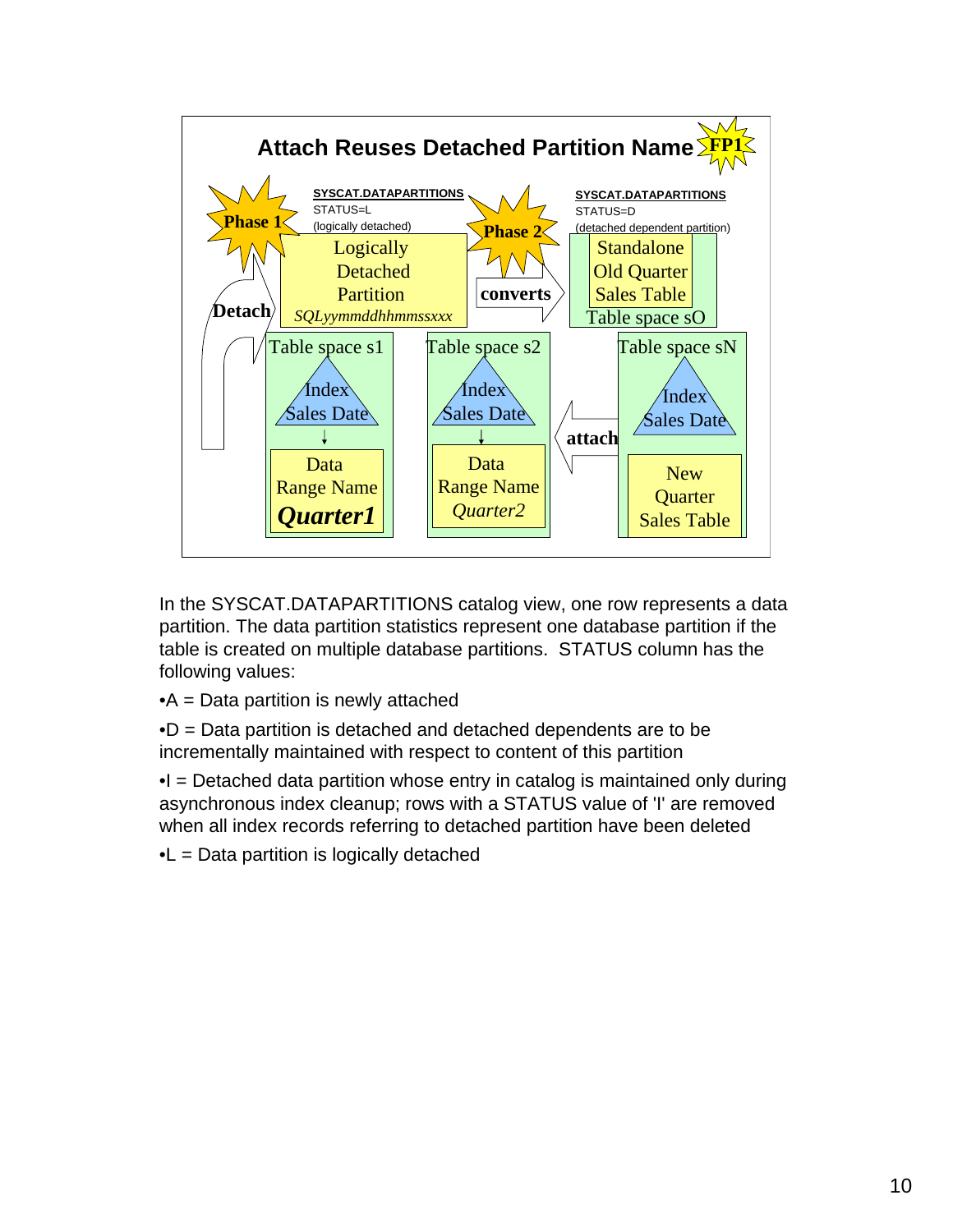### **Detach Data Partition – 2 Phase Process** ALTER TABLE … DETACH –Data partition that is detached is converted into stand-alone table in the following two-phase process: 1. ALTER TABLE logically detaches data partition from partitioned table. Data partition name changed to system-generated name SQL*yymmddhhmmssxxx* so subsequent attach can reuse detached partition name immediately. In SYSCAT.DATAPARTITIONS, status of partition set to L (logically detached) if no detached dependent tables or D if there are detached dependent tables. • Modify applications that query catalog views for detached data partitions and use data partition names 2. An asynchronous partition detach task converts the logically detached partition into stand-alone table. –Target table unavailable until asynchronous partition detach task completes the detach. **FP1** 11

In Version 9.7 Fix Pack 1 and later fix packs, the process to detach a data partition from a partitioned table is a two-phase process.

When you issue the ALTER TABLE statement with the DETACH partition clause, the data partition that you are detaching is converted into a stand-alone table in the following two-phase process:

- 1. The ALTER TABLE operation logically detaches the data partition from the partitioned table. The data partition name is changed to a system-generated name of the form SQL*yymmddhhmm*ssxxx so that a subsequent attach can reuse the<br>detached partition name immediately. In SYSCAT.DATAPARTITIONS, the status of the partition is set to L (logicall
- 2. An asynchronous partition detach task converts the logically detached partition into a stand-alone table.
- The target table is unavailable until the asynchronous partition detach task completes the detach. For example, a DROP<br>statement that drops the target table after a detach must wait until the asynchronous partition detach detach.
- In Version 9.7 and earlier releases, the target table of an ALTER TABLE statement with the DETACH PARTITION clause<br>became available immediately after the transaction issuing the ALTER TABLE statement committed if there wer there were detached dependent tables, the target table became available after the SET INTEGRITY statement is run on all detached dependent tables.
- Because the data partition name is changed to a system-generated name during the first phase of the detach process, you<br>might need to modify applications that query the catalog views for detached data partitions and use th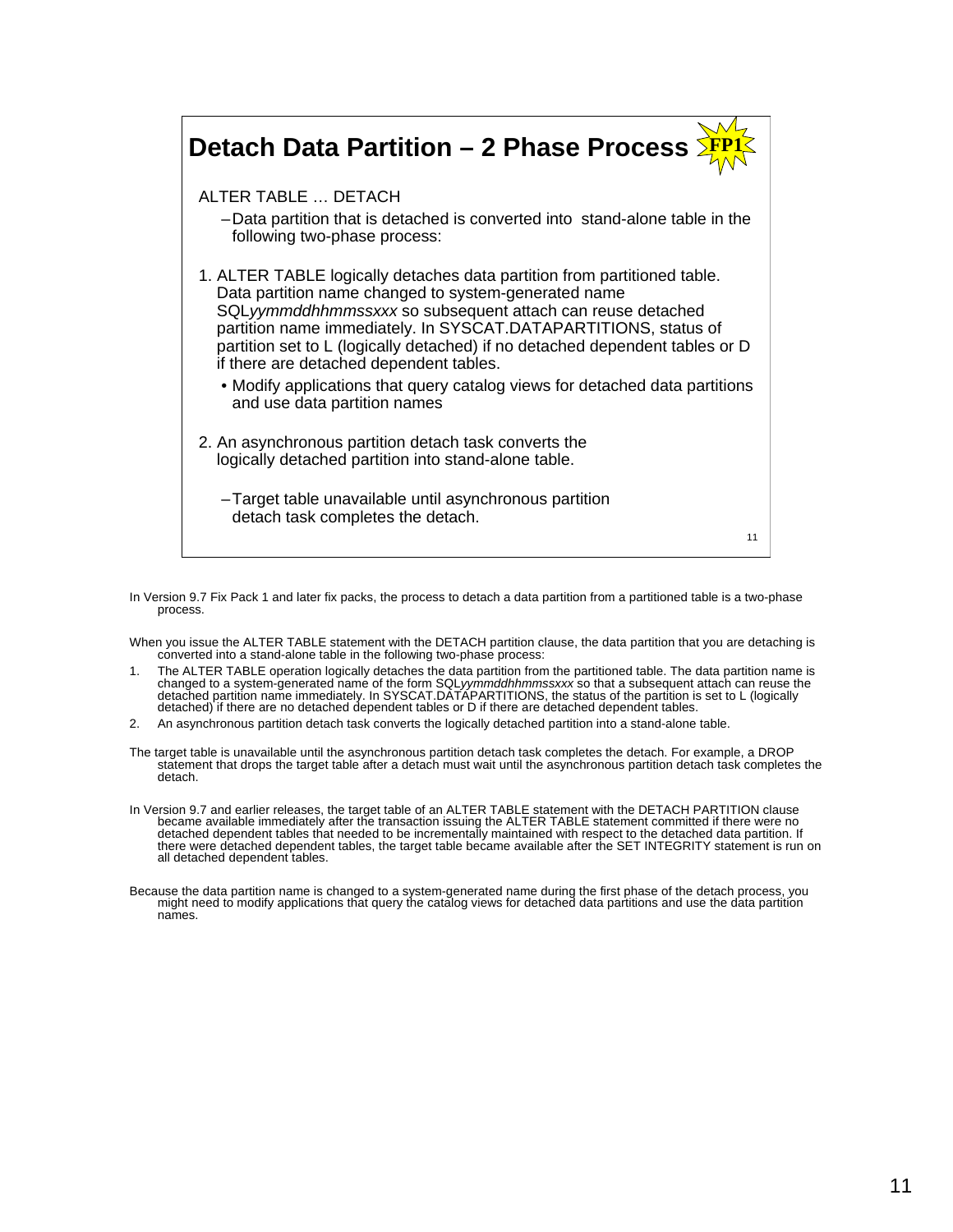

Prior to DB2 9.7 Fix Pack 1 the above syntax would have failed because the partition name was not allowed to be used in the same unit of work. Starting in DB2 9.7 Fix Pack 1, the attach partition syntax can reuse the same partition name.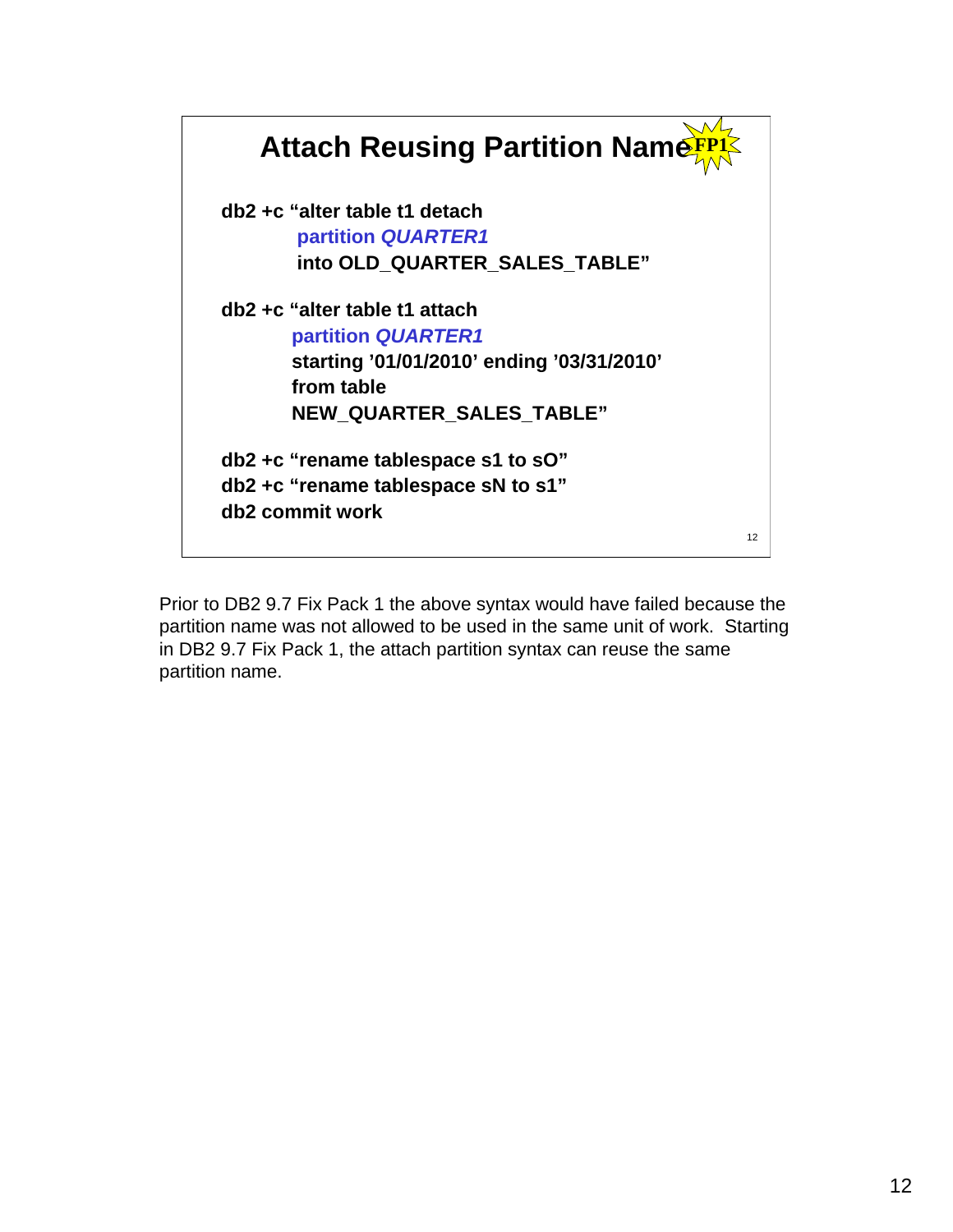### **REORGCHK Shows Partitioned Index Stats (DB2 9.7)**

| SCHEMA NAME                                                                    |                |    |                                     |                                   |           |               |  | INDCARD LEAF ELEAF LVLS NDEL KEYS F4 F5 F6 F7 F8 REORG |
|--------------------------------------------------------------------------------|----------------|----|-------------------------------------|-----------------------------------|-----------|---------------|--|--------------------------------------------------------|
| Table: PARTTAB.HISTORYPART<br>Index: PARTTAB.HISTPIX1<br>Data Partition: PARTO | 353042 815 0 3 |    |                                     | $\Omega$                          |           |               |  | $1000$ 10 92 30 0 0 *----                              |
| Index: PARTTAB.HISTPIX1<br>Data Partition: PART1                               | 40966 96       |    |                                     |                                   |           |               |  |                                                        |
| Index: PARTTAB.HISTPIX1<br>Data Partition: PART2 37418                         |                | 88 | $\Omega$<br>2                       |                                   | $\Omega$  |               |  | $996$ 12 93 - 0 0 *----                                |
| Index: PARTTAB.HISTPIX1<br>Data Partition: PART3                               | 41530 97       |    | $\Omega$<br>$\overline{2}$          |                                   | $\Omega$  |               |  | $998$ 11 93 - 0 0 *----                                |
| Index: PARTTAB.HISTPIX2<br>Data Partition: PARTO 353042 814                    |                |    | $\begin{matrix} 0 & 3 \end{matrix}$ |                                   | $\Omega$  |               |  | $20 \t 81 \t 92 \t 30 \t 0 \t 0 \t ---$                |
| Index: PARTTAB.HISTPIX2<br>Data Partition: PART1                               | 40966 95       |    | $\Omega$<br>2                       | $\Omega$                          | 20        |               |  | $69 \t93 - 0 \t0 \t---$                                |
| Index: PARTTAB.HISTPIX2<br>Data Partition: PART2                               | 37418 87       |    |                                     | $0 \quad 2 \quad 0$               |           |               |  | $20 \t 69 \t 93 - 0 \t 0 \t \t---$                     |
| Index: PARTTAB.HISTPIX2<br>Data Partition: PART3 41530 96                      |                |    | $\Omega$                            | $\overline{2}$ and $\overline{2}$ | $0 \t 20$ | $69 \t93 - 0$ |  | $0 * - - -$                                            |
|                                                                                |                |    |                                     |                                   |           |               |  | 13                                                     |

The visual shows the index portion from a sample REORGCHK report for a range partitioned table with four data ranges defined. There are two partitioned indexes on this table. The REORGCHK report uses the statistics collected by RUNSTATS which collects information about each index partition. The report shows the size and efficiency characteristics for each index partition. In the sample since the data range for PART0 is larger than the other data ranges, the index partitions for PART0 have three levels instead of the two levels needed for the smaller data ranges.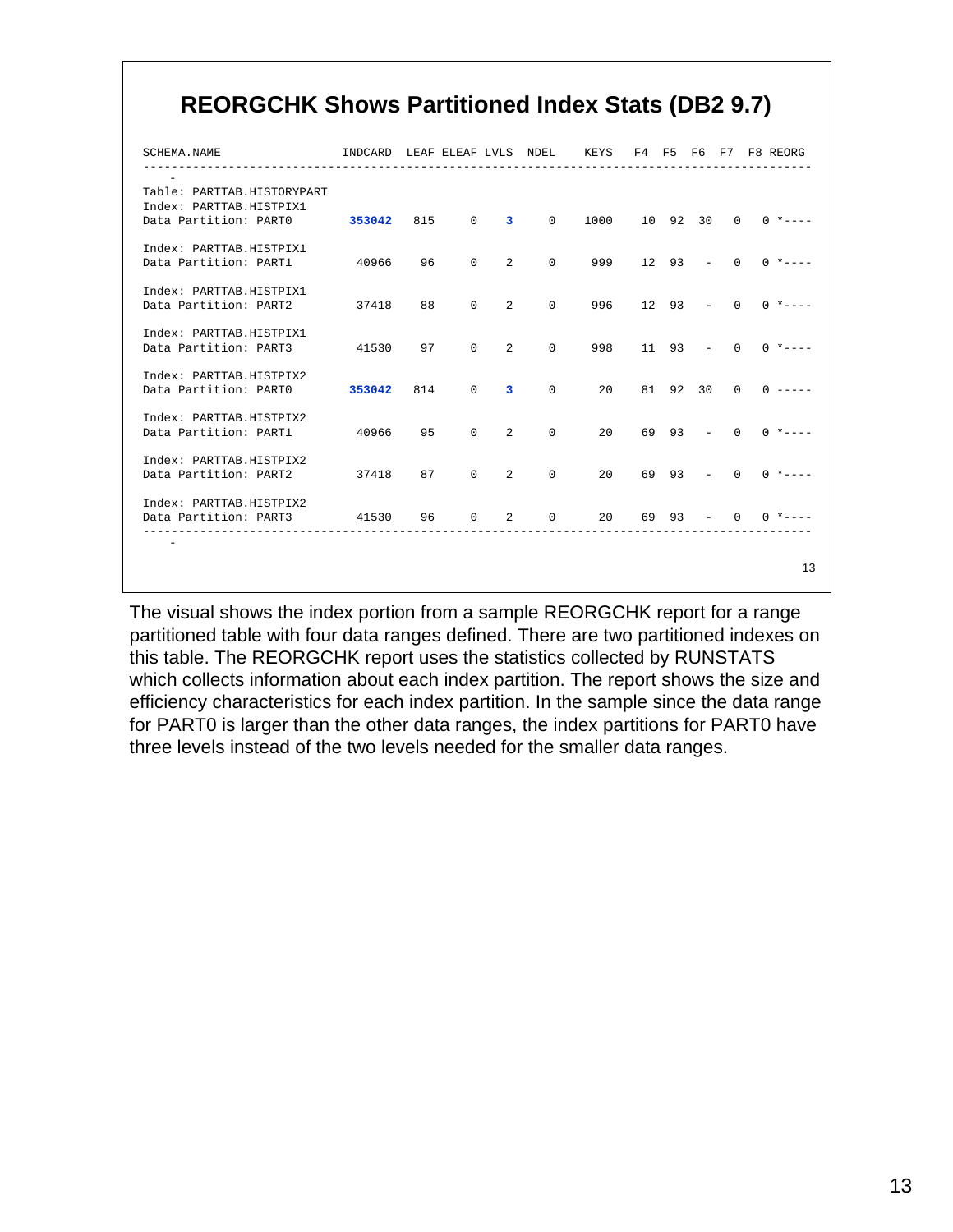

In Version 9.7 Fix Pack 1 and later fix packs, you can use the REORG command on a partitioned table to perform a<br>reorganization of the data of a specific partition or the partitioned indexes of a specific partition. Only a

•REORG TABLE performs a classic table reorganization on the specified data partition while allowing the other data<br>partitions of the table to be fully accessible for read and write operations when there are no nonpartition entire table.

•REORG INDEXES ALL performs an index reorganization on a specified data partition while allowing full read and write access to the remaining data partitions of the table. All access modes are supported.

You can issue REORG TABLE commands and REORG INDEXES ALL commands on a data partitioned table to concurrently<br>reorganize different data partitions or partitioned indexes on a partition. When concurrently reorganizing data following criteria must be met to issue REORG commands that operate concurrently on the same table:

•Each REORG command must specify a different partition with the ON DATA PARTITION clause.

•Each REORG command must use the ALLOW NO ACCESS mode to restrict access to the data partitions.

•The partitioned table must have only partitioned indexes if issuing REORG TABLE commands. No nonpartitioned indexes (except system-generated XML path indexes) can be defined on the table.

The db2Reorg API also supports reorganization of a data partition or its partitioned indexes.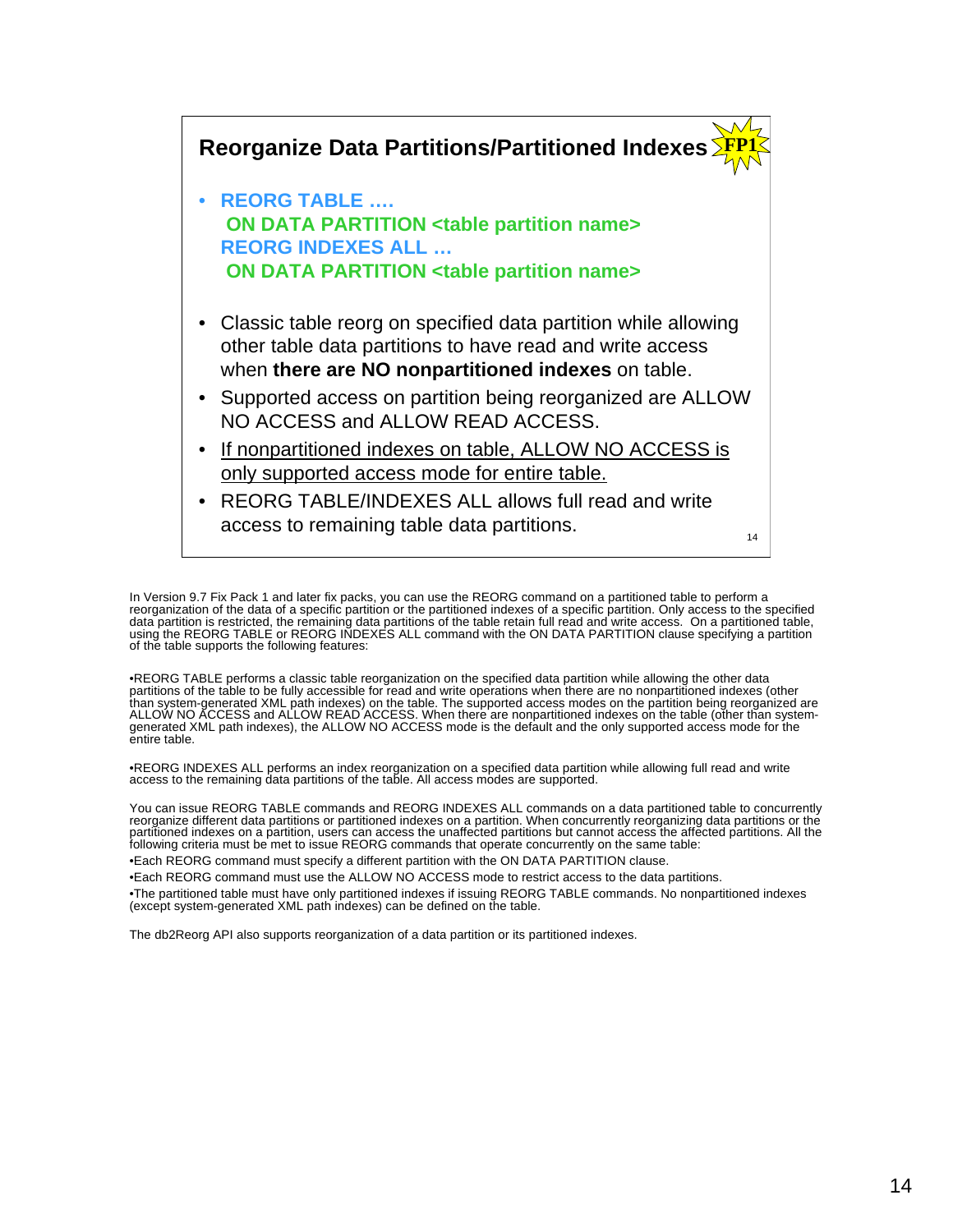## **db2pd –db <dbname> -reorgs**



#### • **PartID**

– The data partition identifier. One row is returned for each data partition, showing the reorganization information.

• **MasterTbs** 

– For partitioned tables, this is the logical table space identifier to which the partitioned table belongs. For non-partitioned tables, this value corresponds to the TbspaceID.

#### • **MasterTab**

– For partitioned tables, this is the logical table identifier of the partitioned table. For non-partitioned tables, this value corresponds to the TableID.

#### • **TableName**

- The name of the table.
- See student notes for more details about command output.

15

#### For the -reorgs parameter, the following information is returned:

**Retrieval time -** Retrieval time of this set of index reorg statistics information.

**TabSpaceID -** The table space identifier.

**TableID -** The table identifier.

**Schema -** Table schema.

**Access level -** Allow none, Allow read, Allow write

**PartID -** The data partition identifier. One row is returned for each data partition, showing the reorganization information.

**MasterTbs -** For partitioned tables, this is the logical table space identifier to which the partitioned table belongs. For non-partitioned tables, this value corresponds to the TbspaceID.

**MasterTab -** For partitioned tables, this is the logical table identifier of the partitioned table. For nonpartitioned tables, this value corresponds to the TableID.

**TableName -** The name of the table.

**Type -** The type of reorganization. The possible values are Online and Offline. **IndexID -** The identifier of the index that is being used to reorganize the table.

**TempSpaceID -** The table space in which the table is being reorganized.

#### **Table Reorg Stats:**

**Address -** A hexadecimal value.

**TableName -** The name of the table.

**Start -** The time that the table reorganization started.

**End -** The time that the table reorganization ended.

**PhaseStart -** The start time for a phase of table reorganization.

**MaxPhase -** The maximum number of reorganization phases that will occur during the reorganization. This value only applies to offline table reorganization.

**Phase -** The phase of the table reorganization. This value only applies to offline table reorganization. The possible values are Sort, Build, Replace, and InxRecreat.

**CurCount -** A unit of progress that indicates the amount of table reorganization that has been completed. The amount of progress represented by this value is relative to the value of MaxCount, which indicates the total amount of work required to reorganize the table.

**MaxCount -** A value that indicates the total amount of work required to reorganize the table. This value can be used in conjunction with CurCount to determine the progress of the table reorganization. **Status -** The status of an online table reorganization. This value does not apply to offline table reorganizations. The possible values are Started, Paused, Stopped, Done, and Truncat.

**Completion -** The success indicator for the table reorganization. The possible values are 0 (successful) and -1 (failed).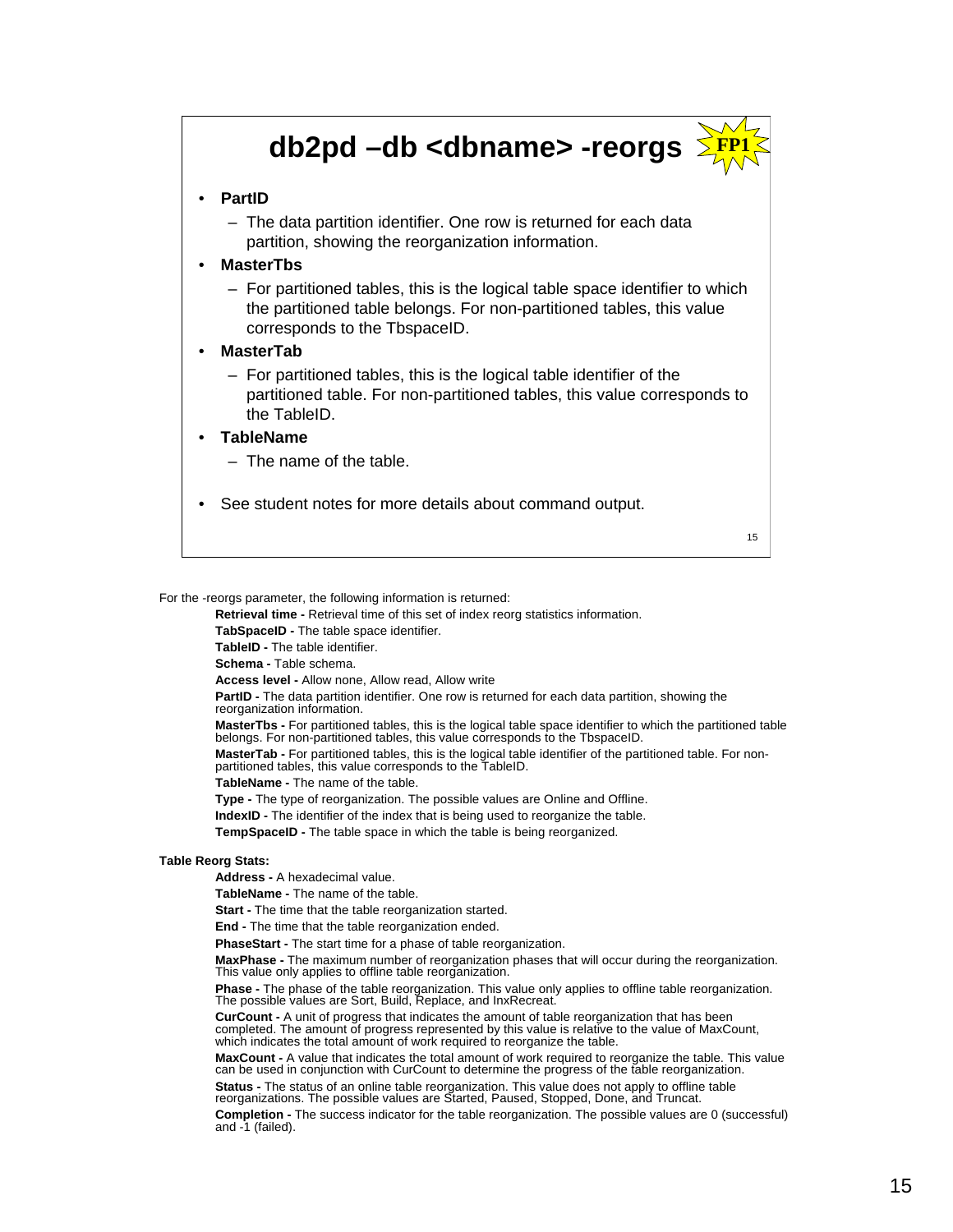#### **Locking during Detach with Partitioned indexes FP1**

- DB2 9.7, Alter Table … DETACH –Locks entire table in Z lock
- DB2 9.7 Fix Pack 1, Alter Table … DETACH
	- –Locks only detached partition in Z lock
	- –If dynamic non-UR queries have locked the partition to be detached, DETACH operation waits for lock to be released.

**Index Meta Data (IID)** SYSINDEXPARTITIONS

**SYSINDEXES** 



The attach operation drops indexes on the source table that do not match the partitioned indexes on the target table. The identification and dropping of these nonmatching indexes takes time to complete. You should drop these indexes before attempting the attach operation.

When the ALTER TABLE DETACH is used for a range partitioned table with partitioned indexes, each of the index partitions defined on the source table for the data partition being detached becomes an index on the target table. The index object is not physically moved during the detach operation. However, the metadata for the index partitions of the table partition being detached are removed from the catalog table SYSINDEXPARTITIONS and new index entries are added in SYSINDEXES for the new table as a result of the detach operation. The original index identifier (IID) is kept and stays unique just as it was on the source table.

The index name for the surviving indexes on the target table are system-generated (using the form SQLyymmddhhmmssxxx). The schema for these indexes is the same as the schema of the target table except for any path indexes, regions indexes, and MDC Block indexes, which are in the SYSIBM schema. Other systemgenerated indexes like those to enforce unique and primary key constraints will have a schema of the target table because the indexes are carried over to the detached table but the constraints are not. You can use the RENAME command to rename the indexes that are not in the SYSIBM schema.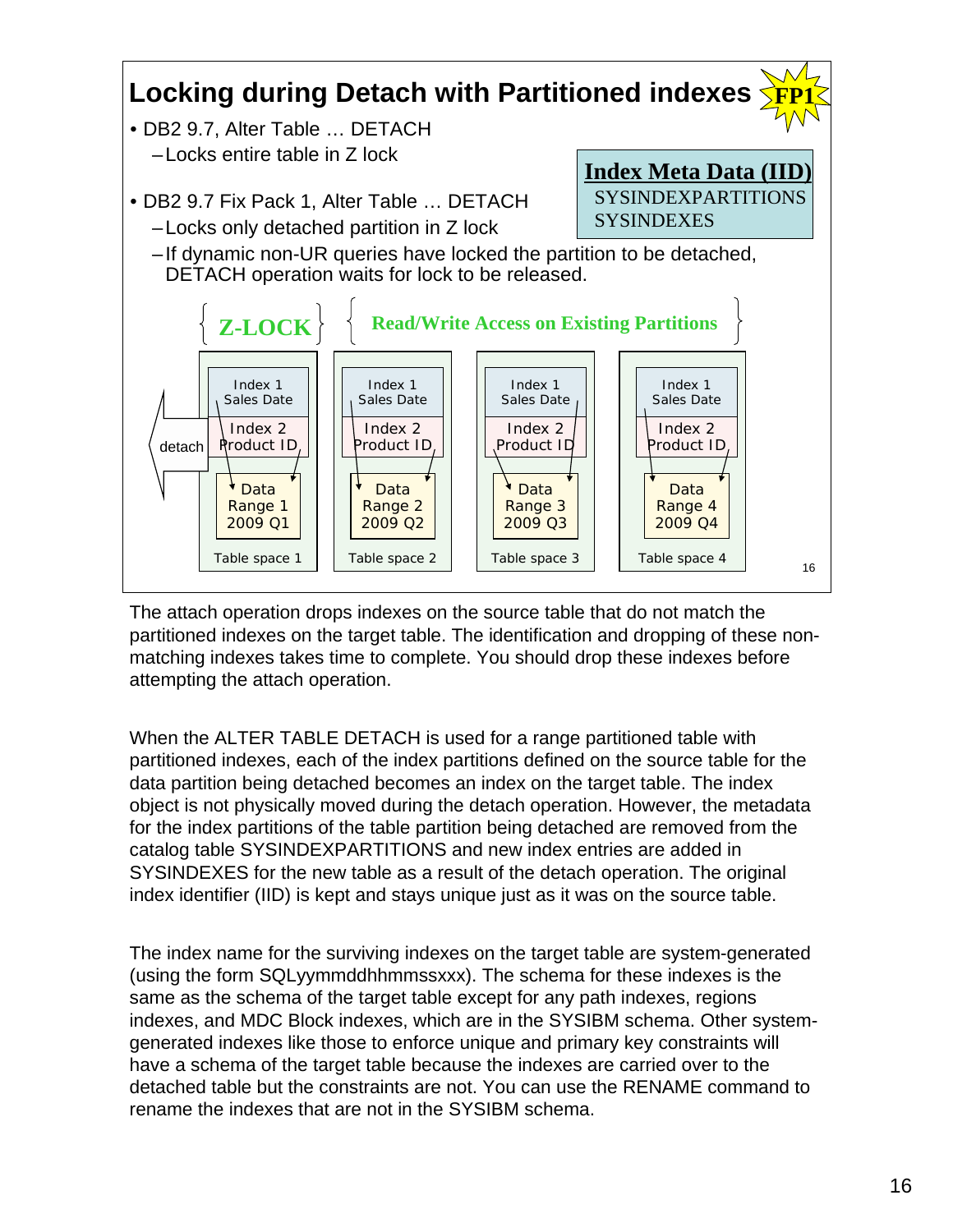

In DB2 Version 9.7 Fix Pack 1 and later fix packs, when detaching a data partition of a partitioned table, queries can continue to access the unaffected data partitions of the table during a roll-out operation initiated by process:

- 1. The ALTER TABLE...DETACH PARTITION operation logically detaches the data partition from the partitioned table.
- 2. An asynchronous partition detach task converts the logically detached partition into a stand-alone table.

If there are any dependent tables that need to be incrementally maintained with respect to the detached data partition (these dependent tables are referred to as detached dependent tables), the asynchronous partition detach task starts only after the SET INTEGRITY statement is run on all detached dependent tables.

In absence of detached dependents, the asynchronous partition detach task starts after the transaction issuing the ALTER TABLE...DETACH PARTITION statement commits.

The ALTER TABLE...DETACH PARTITION operation performs in the following manner:

- The DETACH operation does not wait for dynamic uncommitted read (UR) isolation level queries before it proceeds, nor does it interrupt any currently running dynamic UR queries. This behavior occurs even when the UR query is accessing the partition being detached.
- If dynamic non-UR queries (read or write queries) have not locked the partition to be detached, the DETACH operation can complete while dynamic non-UR queries are running against the table.
- If dynamic non-UR queries have locked the partition to be detached, the DETACH operation waits for the lock to be released.
- Hard invalidation must occur on all static packages that are dependent on the table before the DETACH operation can proceed.
- The following restrictions that apply to data definition language (DDL) statements also apply to a DETACH operation because DETACH requires catalogs to be updated:
	- New queries cannot be compiled against the table.
	- A bind or rebind cannot be performed on queries that run against the table.
- To minimize the impact of these restrictions, issue a COMMIT immediately after a DETACH operation.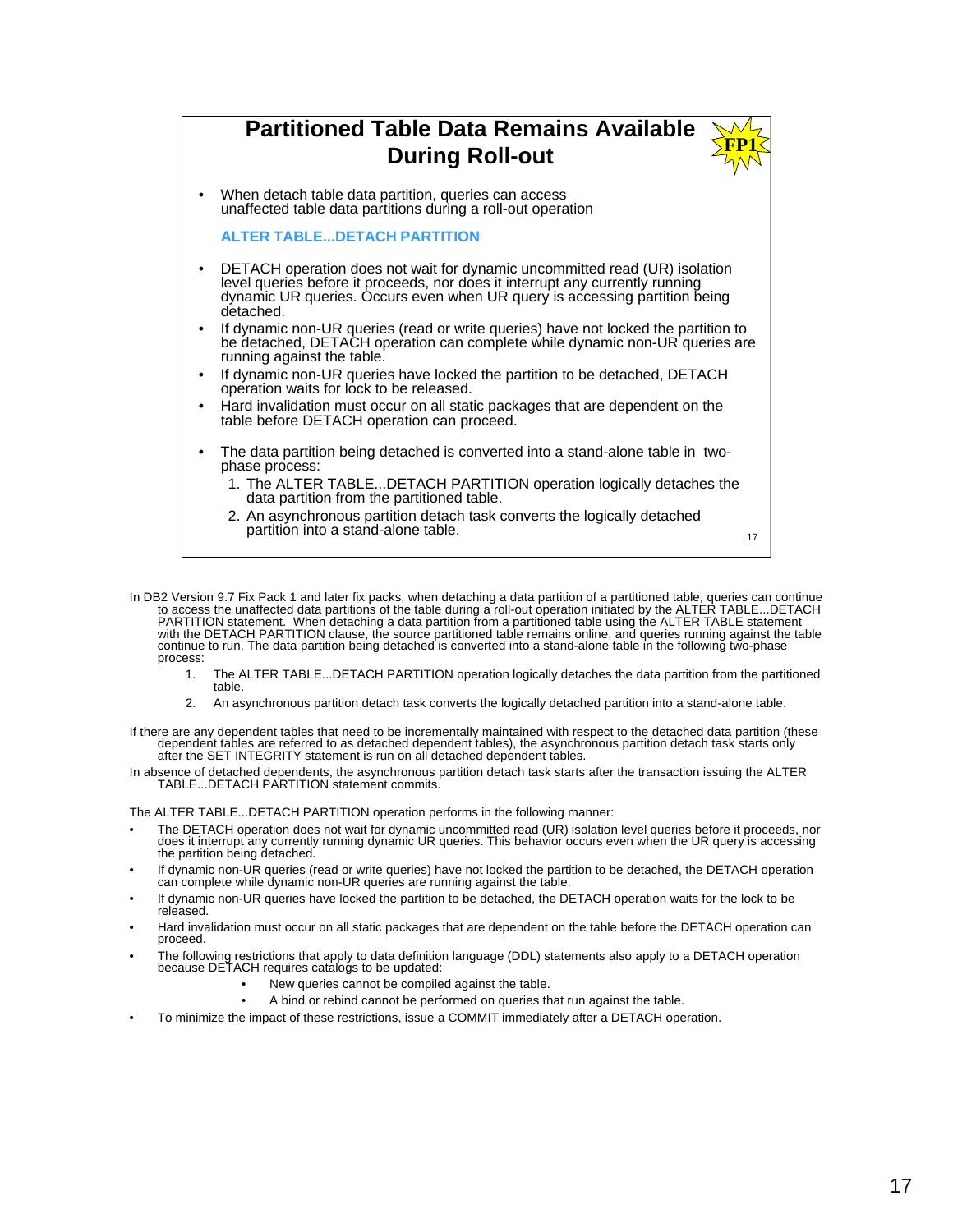

In this example, a table was created that combined table partitions with multidimensional clustering as follows:

CREATE TABLE sales(...) PARTITION BY (sale\_date) (STARTING '01/01/2001' ENDING '12/31/2005' EVERY 3 MONTHS) ORGANIZE BY (region, product)

A query runs with the following predicates:

SELECT \* FROM sales WHERE sale date > '04/01/2001' AND sale date < '06/01/2001' AND region = 'SW'

The query includes a predicate with a range of dates for the sale\_date column. The table was defined with table partitions, each holding three months of data based on the column, so the DB2 optimizer would be able to determine that all of the rows that could possibly match this predicate would come from a single data partition. All of the other data partitions would be eliminated.

The query also contains a predicate on the region column, which is one of the two columns defined as MDC dimensions. The block index for the region column could be efficiently used to locate the slice of data within the one data partition that would match this second predicate. The block index entries would each contain the partition Ids as part of the index pointer.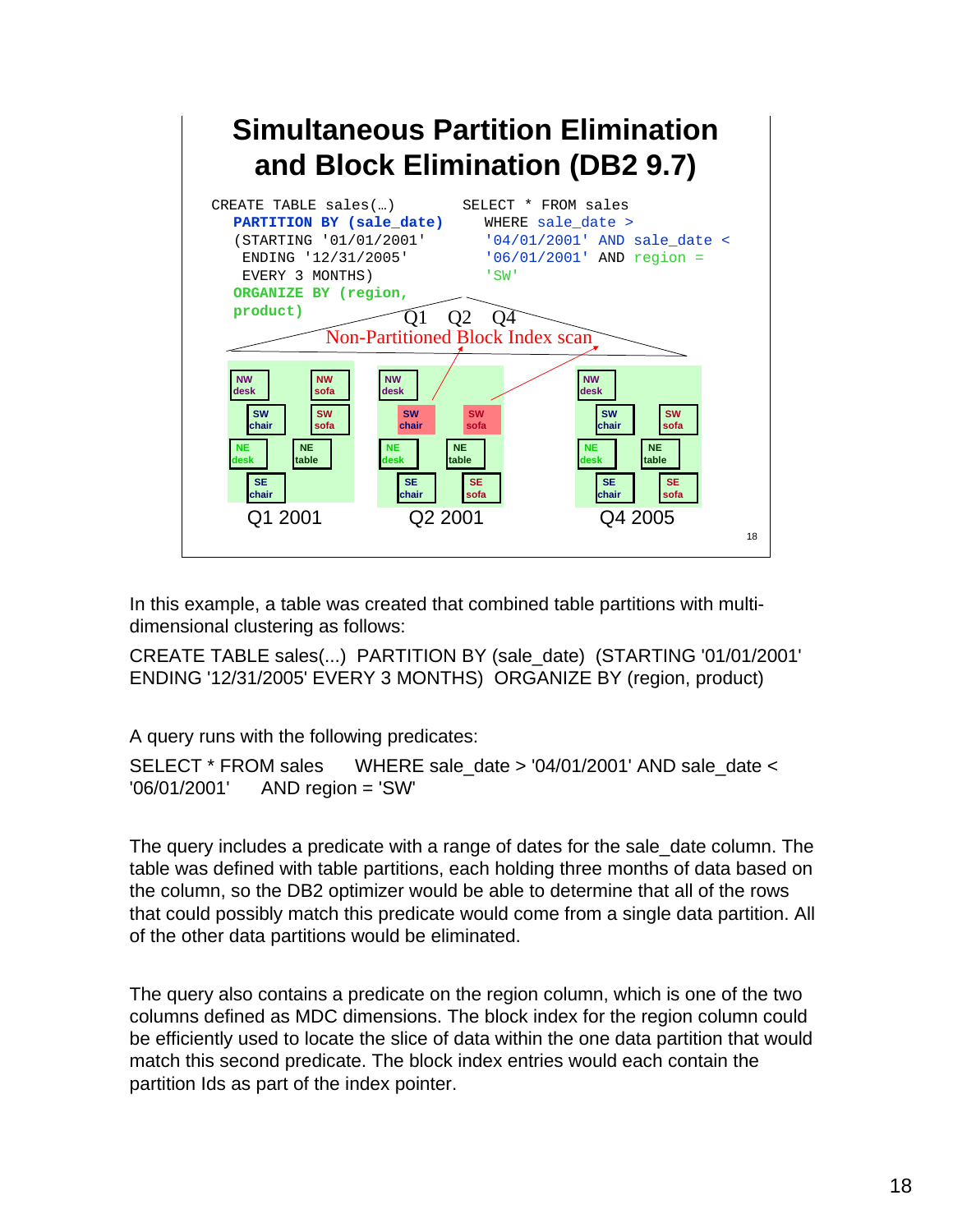

In Version 9.7, you can have indexes that refer to rows of data across all partitions in a data partitioned table (known as<br>*nonpartitioned* indexes), or you can have the index itself partitioned such that each data partit *partition*. You can also have both nonpartitioned and partitioned indexes for partitioned tables. An index on an individual data<br>partition is an index partition; the set of index partitions that make up the entire index f

Before Version 9.7, if you used an ALTER TABLE statement to attach a source table to a partitioned table as a new partition,<br>the data in the new partition was not visible until after you issued a SET INTEGRITY statement to delayed.

Starting in Version 9.7, you can use partitioned indexes to improve performance when you roll data into a table. Before you<br>alter a partitioned table that uses partitioned indexes to attach a new partition or a new source indexes on the table that you are attaching to match the partitioned indexes of the partitioned table. After attaching the<br>source table, you still must issue a SET INTEGRITY statement to perform tasks such as range validat checking. However, if the source tables indexes match all of the partitioned indexes on the target table, SET INTEGRITY processing does not incur the performance and logging overhead associated with index maintenance. The newly rolled-in data is accessible quicker than it would otherwise be.

Partitioned indexes can also improve performance when you roll data out of a table. When you alter the table to detach one of its data partitions, that data partition takes its partitioned indexes with it, becoming a stand-alone table with its own<br>indexes. You do not have to recreate the indexes for the table after detaching the data partition indexes, when you detach a data partition from a table that uses partitioned indexes, the associated index partitions go with it. As a result, there is no need for asynchronous index cleanup (AIC).

In addition, partition elimination for queries against a partitioned table that uses partitioned indexes can be more efficient. For nonpartitioned indexes, partition elimination can only eliminate data partitions. For partitioned indexes, partition elimination<br>can eliminate both data and index partitions. This can result in having to scan fewer keys an query over a nonpartitioned index.

By default, when you create indexes on partitioned tables, they are partitioned indexes. You can also include the PARTITIONED keyword of the CREATE INDEX statement to have a partitioned index created. You must use the NOT PARTITIONED keywords if you want a nonpartitioned index. All partitioned indexes for a data partition are stored in the same<br>index object, regardless of whether the index partitions are stored in the same table space used different table space.

As in previous releases, you can use the ALTER TABLE statement with the ADD PARTITION clause to create a data<br>partition for a partitioned table. To specify that partitioned indexes on the new data partition are to be store

Starting with DB2® V9.7 Fix Pack 1, when creating a table that uses both multidimensional clustering (MDC) and data<br>partitioning, the system-created MDC block indexes are created as partitioned indexes. Data partitioned MD advantage of the features available with partitioned tables such as the rolling in and rolling out of table data. For MDC tables that use table partitioning created with DB2 V9.7 and earlier, the block indexes are nonpartitioned.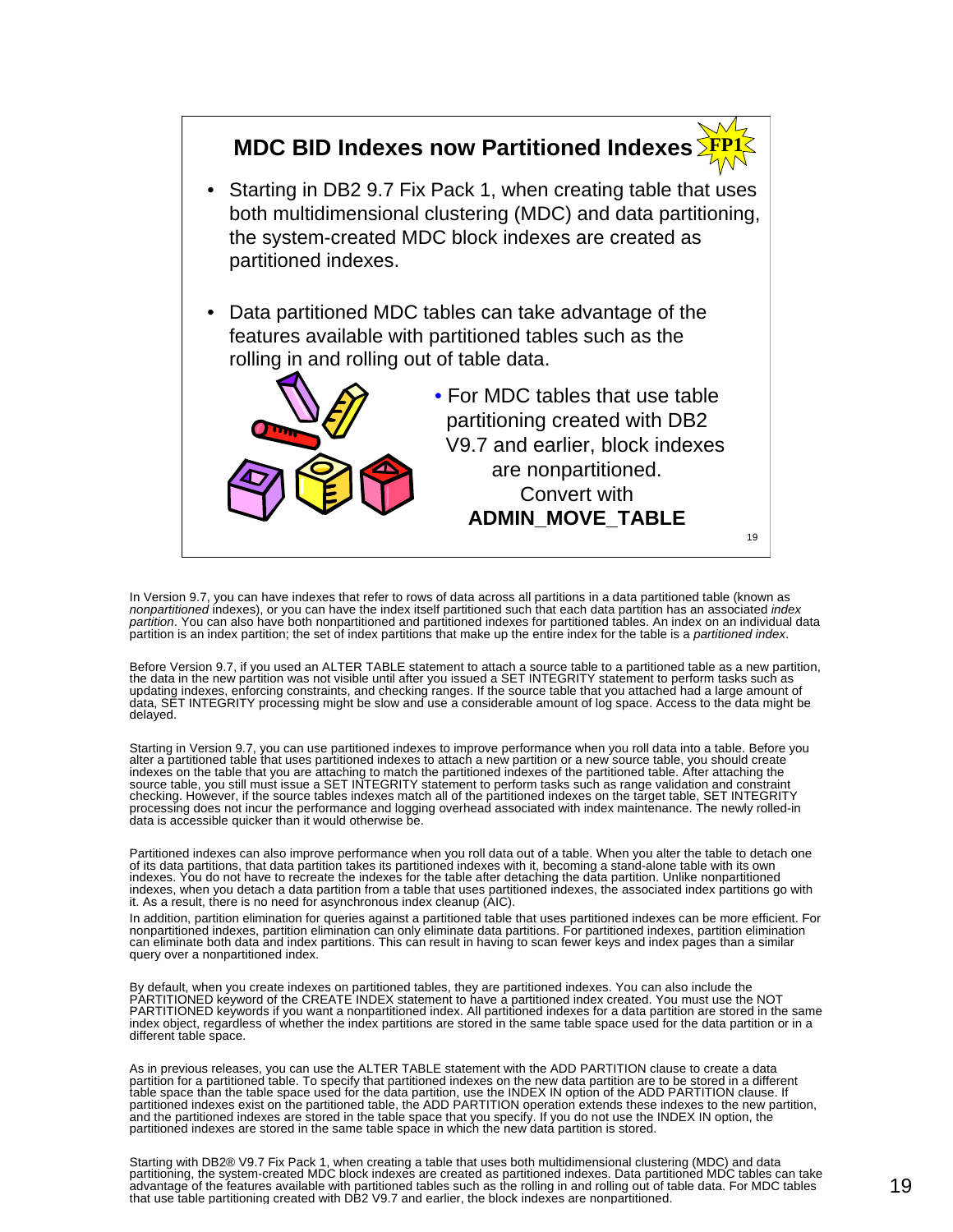

Starting in DB2 9.7 Fix Pack 1, when creating table that uses both multidimensional clustering (MDC) and data partitioning, the system-created MDC block indexes are created as partitioned indexes.

Data partitioned MDC tables can take advantage of the features available with partitioned tables such as the rolling in and rolling out of table data.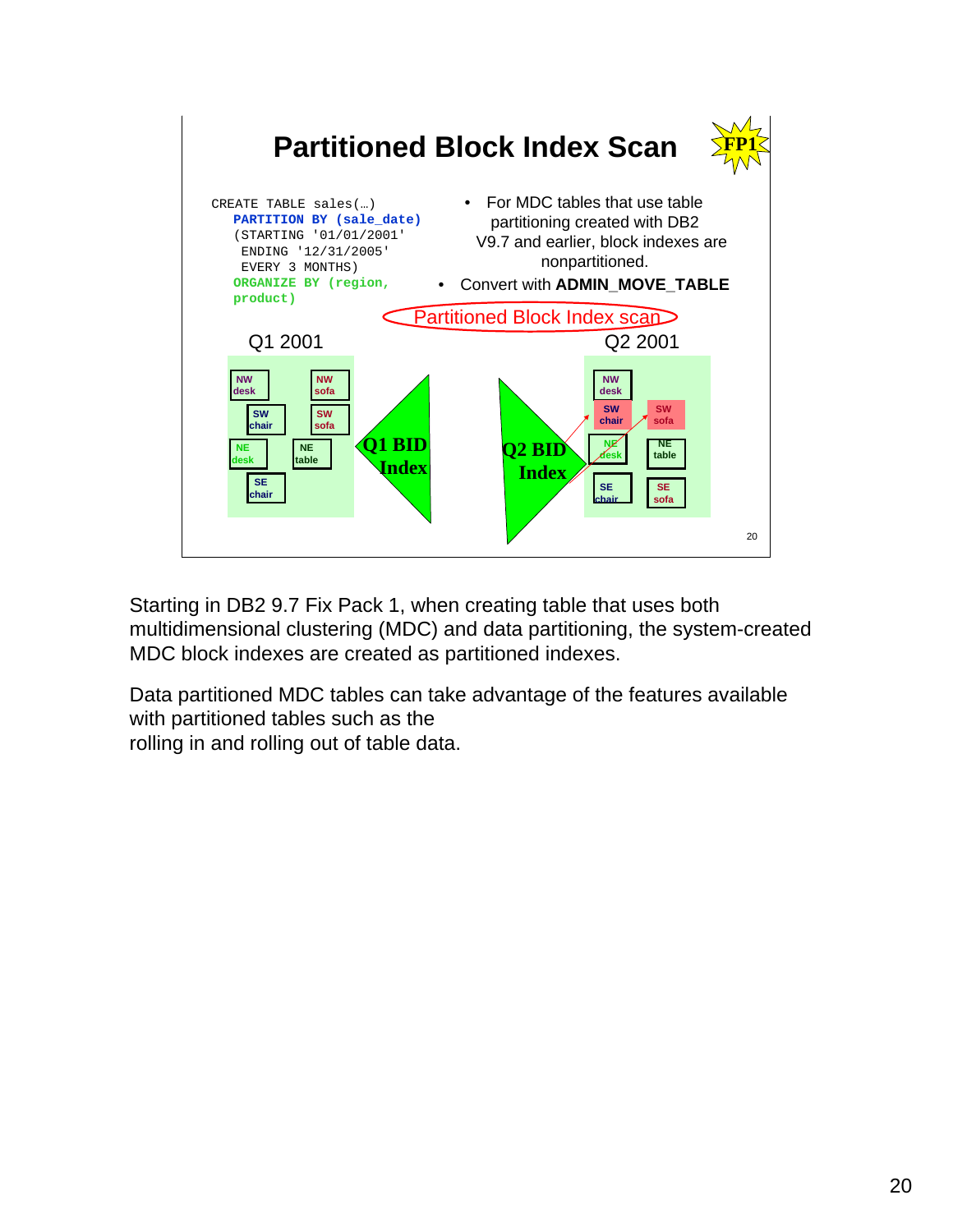

On partitioned tables, indexes over XML data that you create with DB2 V9.7 or earlier are nonpartitioned. Starting in DB2 Version 9.7 Fix Pack 1, you can create an index over XML data on a partitioned table as either partitioned or nonpartitioned. The default is a partitioned index.

To create a nonpartitioned index, specify the NOT PARTITIONED option for the CREATE INDEX statement. To convert a nonpartitioned index over XML data to a partitioned index:

- 1. Drop the nonpartitioned index.
- 2. Create index by using the CREATE INDEX statement without the NOT PARTITIONED option.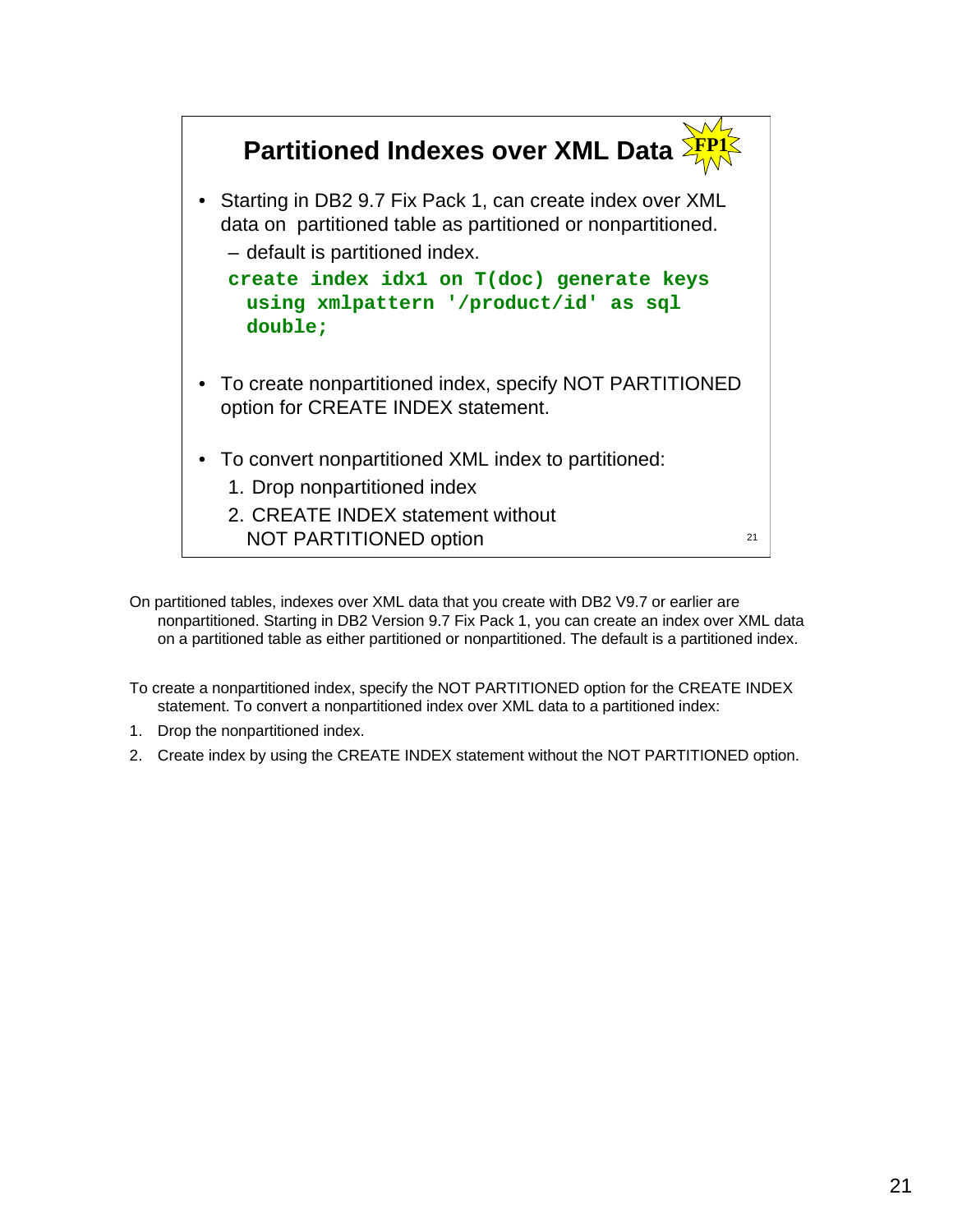

Starting with DB2 Version 9.7 Fix Pack 1, distribution statistics can be collected for XML columns to support faster queries over the data in XML columns. Distribution statistics are collected for indexes over XML data of

XML distribution statistics are not collected for indexes over XML data of type VARCHAR HASHED. Distribution statistics are collected for each index over XML data specified on an XML column.

XML distribution statistics are collected when automatic table RUNSTATS operations are performed. To collect distribution<br>Statistics on an XML column using the RUNSTATS utility, both distribution statistics and table stati stored with table statistics. As the default, the RUNSTATS utility collects a maximum of 250 quantiles for distribution<br>statistics for each index over XML data. The maximum number of quantiles for a column can be specified the RUNSTATS utility.

The following list describes the situations in which XML distribution statistics are not created or collected:

- XML distribution statistics are not created when loading data with the STATISTICS option.
- XML distribution statistics are not collected for partitioned indexes over XML data defined on a data partitioned table.
- XML distribution statistics are not collected when collecting only index statistics, or collecting index statistics during index creation.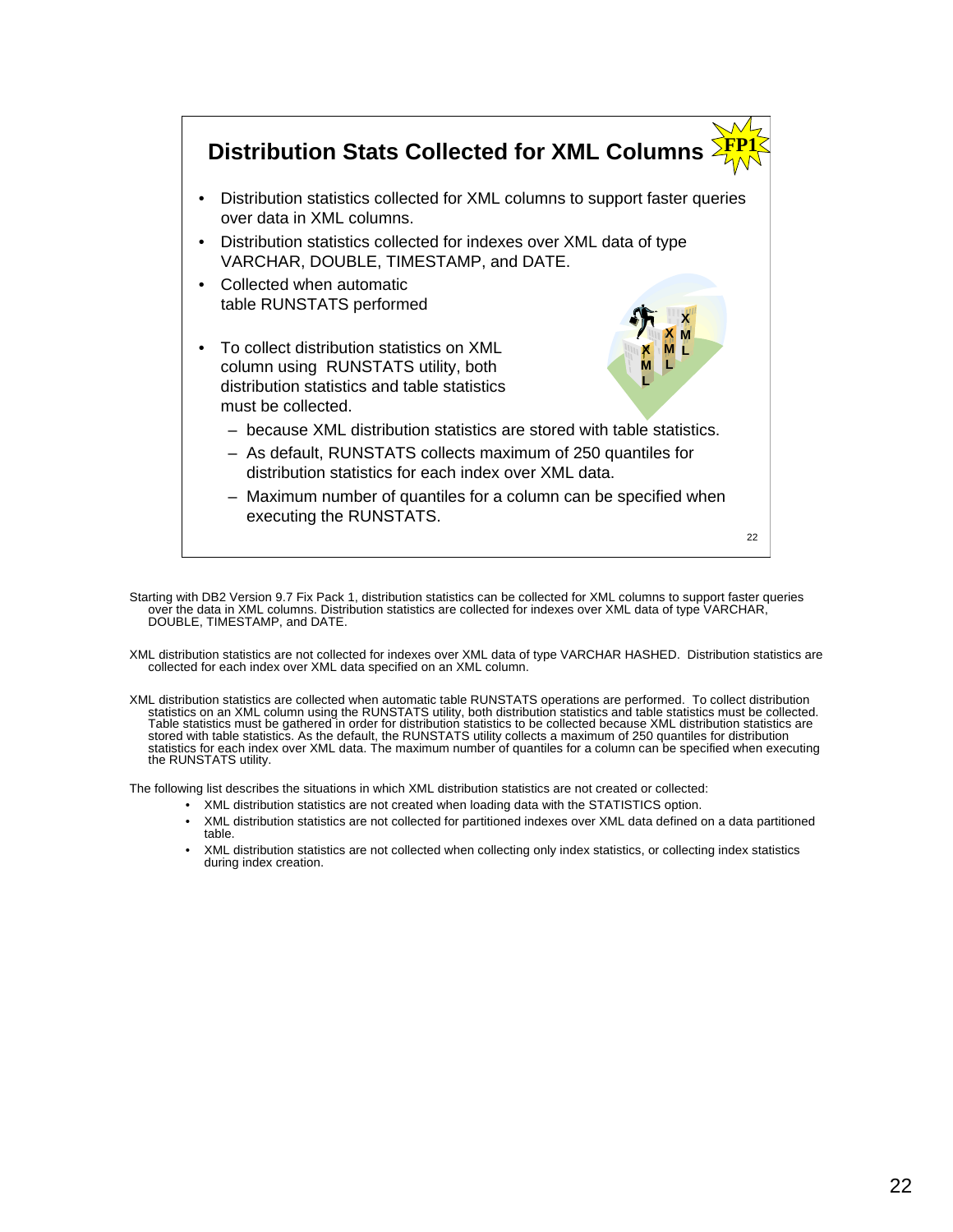#### **Distribution Stats Collected for XML Columns FP1**

- Freqvalue statistics on XML columns governed by two DB2 database system registry values:
	- DB2\_XML\_RUNSTATS\_PATHID\_K
	- DB2\_XML\_RUNSTATS\_PATHVALUE\_K
		- default of 200 will be used for both parameters.

#### • **EXCLUDING XML COLUMNS**

- facilitates collection of statistics on non-XML columns because inclusion of XML data can require greater system resources
- Statistics not collected on XML columns when ON KEY COLUMNS specified
- After LOAD executed with STATISTICS option, use RUNSTATS to collect statistics on XML columns.
	- When RUNSTATS used to collect statistics for XML columns only, existing statistics for non-XML columns are retained.

 $23$ 

If XML type columns are specified in a column group, the XML type columns will be ignored for the<br>purpose of collecting distinct values for the group. However, basic XML column statistics will be<br>collected for the XML type

#### **EXCLUDING XML COLUMNS**

This clause allows you to omit all XML type columns from statistics collection. This clause facilitates the collection of statistics on non-XML columns because the inclusion of XML data can require greater<br>system resources. The EXCLUDING XML COLUMNS clause takes precedence over other clauses that<br>specify XML columns for statisti clause is specified.

XML type columns are by definition not a key column and will not be included for statistics collection by the ON KEY COLUMNS clause.

For DB2 V9.7 Fix Pack 1 and later releases, distribution statistics for each index over XML data uses a<br>maximum of 250 quantiles as the default. The default can be changed by specifying the<br>NUM\_QUANTILES parameter in the O database configuration parameter is ignored while collecting XML distribution statistics.

After LOAD has been executed with the STATISTICS option, use the RUNSTATS utility to collect statistics on XML columns. Statistics for XML columns are never collected during LOAD, even when LOAD is executed with the STATISTICS option. When RUNSTATS is used to collect statistics for XML<br>columns only, existing statistics for non-XML columns that have been collected by LOAD or a previous<br>execution of the RUNSTAT have been collected previously, the previously collected statistics for an XML column will either be<br>dropped if no statistics on that XML column are collected by the current command, or be replaced if<br>statistics on that XM

If statistics for XML columns in the table are not required, the EXCLUDING XML COLUMNS option can be used to exclude all XML columns. This option takes precedence over all other clauses that specify XML columns for statistics collection.

RUNSTATS ON TABLE ... FOR INDEXES ALL will cause the previously collected distribution statistics<br>to be retained. If the RUNSTATS command is run on XML columns only, then previously collected basic<br>column statistics and di columns have been collected previously, the previously collected statistics for an XML column will either be dropped if no statistics on that XML column are collected by the current command, or be replaced if statistics on that XML column are collected by the current command.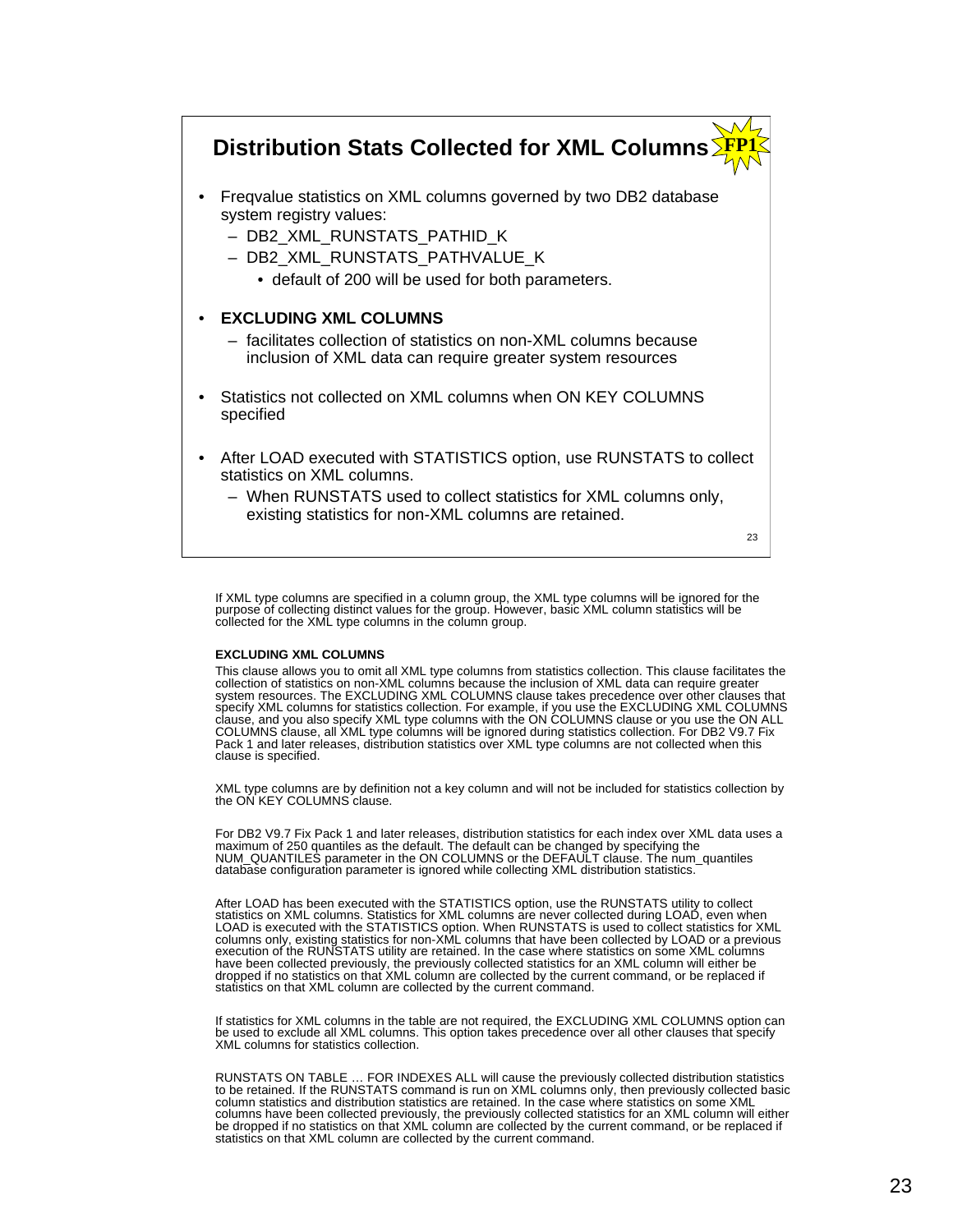

For DB2 V9.7 Fix Pack 1 and later releases, distribution statistics are collected on indexes over XML data defined on an XML column. When the RUNSTATS command is run on a table with the WITH DISTRIBUTION clause, the following apply to the collection of distribution statistics on a column of type XML:

•Distribution statistics are collected for each index over XML data specified on an XML column.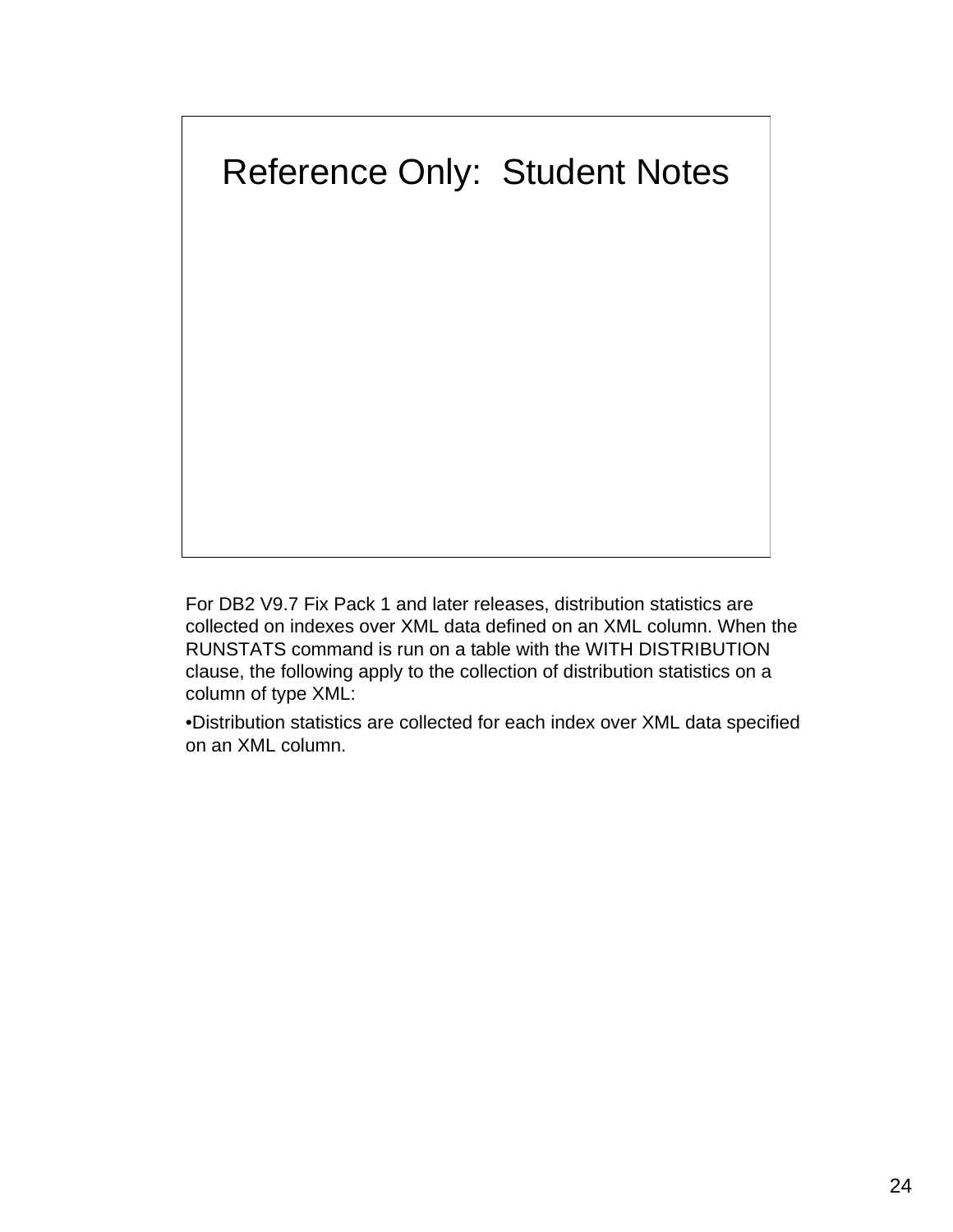# Notes: For Reference Only

The RUNSTATS command must collect both distribution statistics and table statistics to collect distribution statistics for indexes over XML data defined on an XML column. Table statistics must be gathered in order for distribution statistics to be collected since XML distribution statistics are stored with table statistics. An index clause is not required to collect XML distribution statistics. Specifying only an index clause does not collect XML distribution statistics.

By default, XML distribution statistics use a maximum of 250 quantiles for each index over XML data. When collecting distribution statistics on an XML column, you can change the maximum number of quantiles by specifying a value with NUM\_QUANTILES parameter in the ON COLUMNS or the DEFAULT clause.

Distribution statistics are collected for indexes over XML data of type VARCHAR, DOUBLE, TIMESTAMP, and DATE. Distribution statistics are not collected over indexes of type VARCHAR HASHED.

Distribution statistics are not collected for partitioned indexes over XML data defined on a partitioned table.

Statistics collection on XML type columns is governed by two DB2 database system registry values: DB2\_XML\_RUNSTATS\_PATHID\_K and DB2\_XML\_RUNSTATS\_PATHVALUE\_K. These two parameters are similar to the NUM\_FREQVALUES parameter in that they specify the number of frequency values to collect. If not set, a default of 200 will be used for both parameters.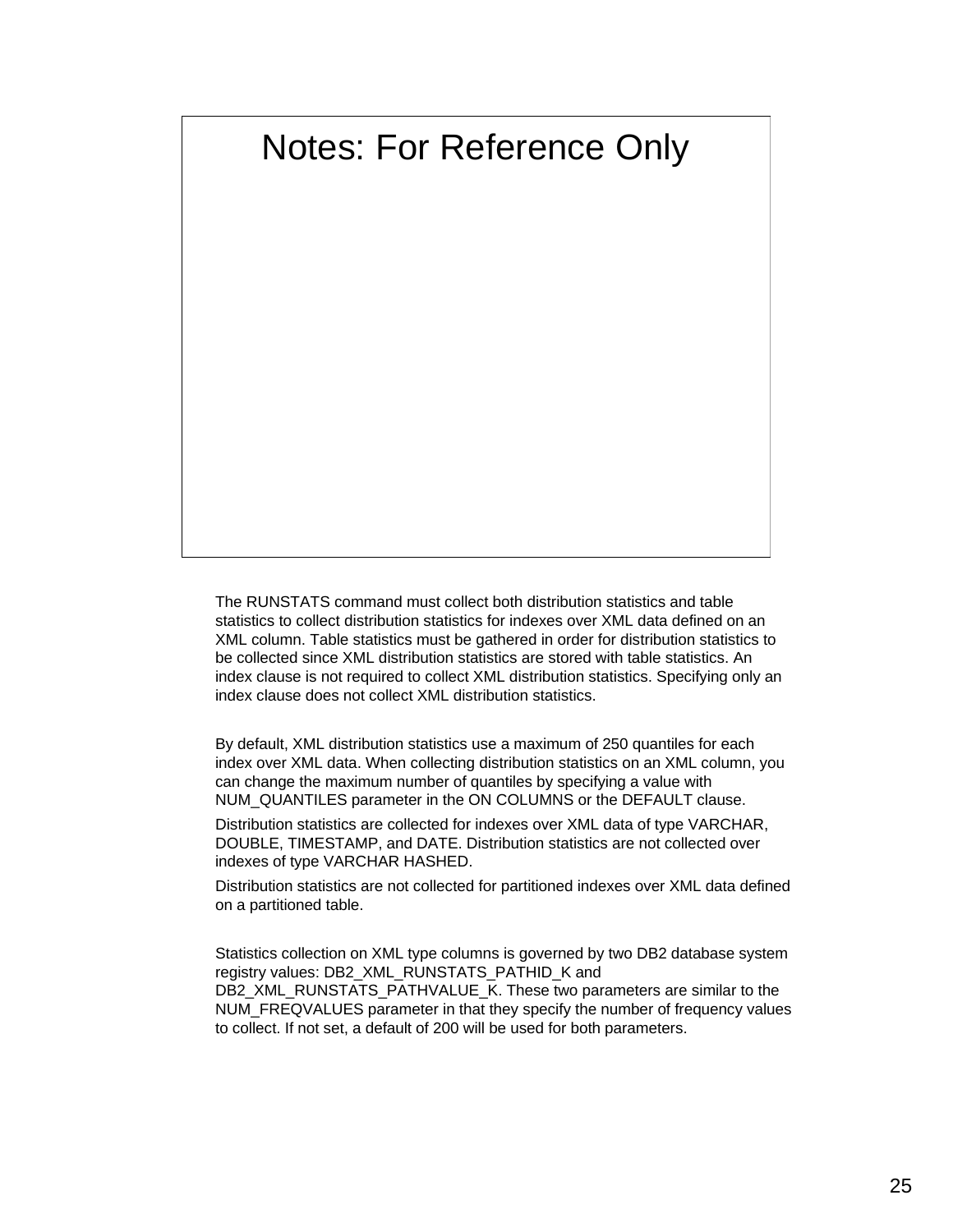

You can now call the ADMIN\_MOVE\_TABLE stored procedure to move the data in a table to a new table object of the same<br>name (but with possibly different storage characteristics) while the data remains online and available fo also generate a new optimal compression dictionary when a table is moved. This feature reduces your total cost of ownership (TCO) and complexity by automating the process of moving table data to a new table object while allowing the data to remain online for select, insert, update, and delete access.

The ADMIN\_MOVE\_TABLE procedure creates a shadow copy of the table. During the copy phase, insert, update, and<br>delete operations against the original table are captured using triggers and placed into a staging table. After copy of the table includes all tăble options, indexes, and views. The procedure then briefly takes the table offline to swap the<br>object names.

Starting in Version 9.7 Fix Pack 1 and later fix packs, you can access the target table during the copy and swap phases by issuing NO\_TARGET\_LOCKSIZE\_TABLE option which disables the default behavior of the locksize table. This Option does not keep locksize table on the target table during the COPY and SWAP phases. The default is to have locksize table on the target table to prevent locking overhead, when no unique index is specified on the source table.

You can also specify the option that enables to read the data from the source table with or without an ORDER BY clause. This option improves the data movement speed. CLUSTER reads the data from the source table with an ORDER BY clause when a cluster index exists on the source table or a copy index has been specified. NON\_CLUSTER reads the data from the source table without an ORDER BY clause regardless if a cluster index or copy index has been specified. Note: When neither CLUSTER or NON\_CLUSTER options are specified, it will read the data from the source table with an ORDER BY clause only when a cluster index exists on the source table.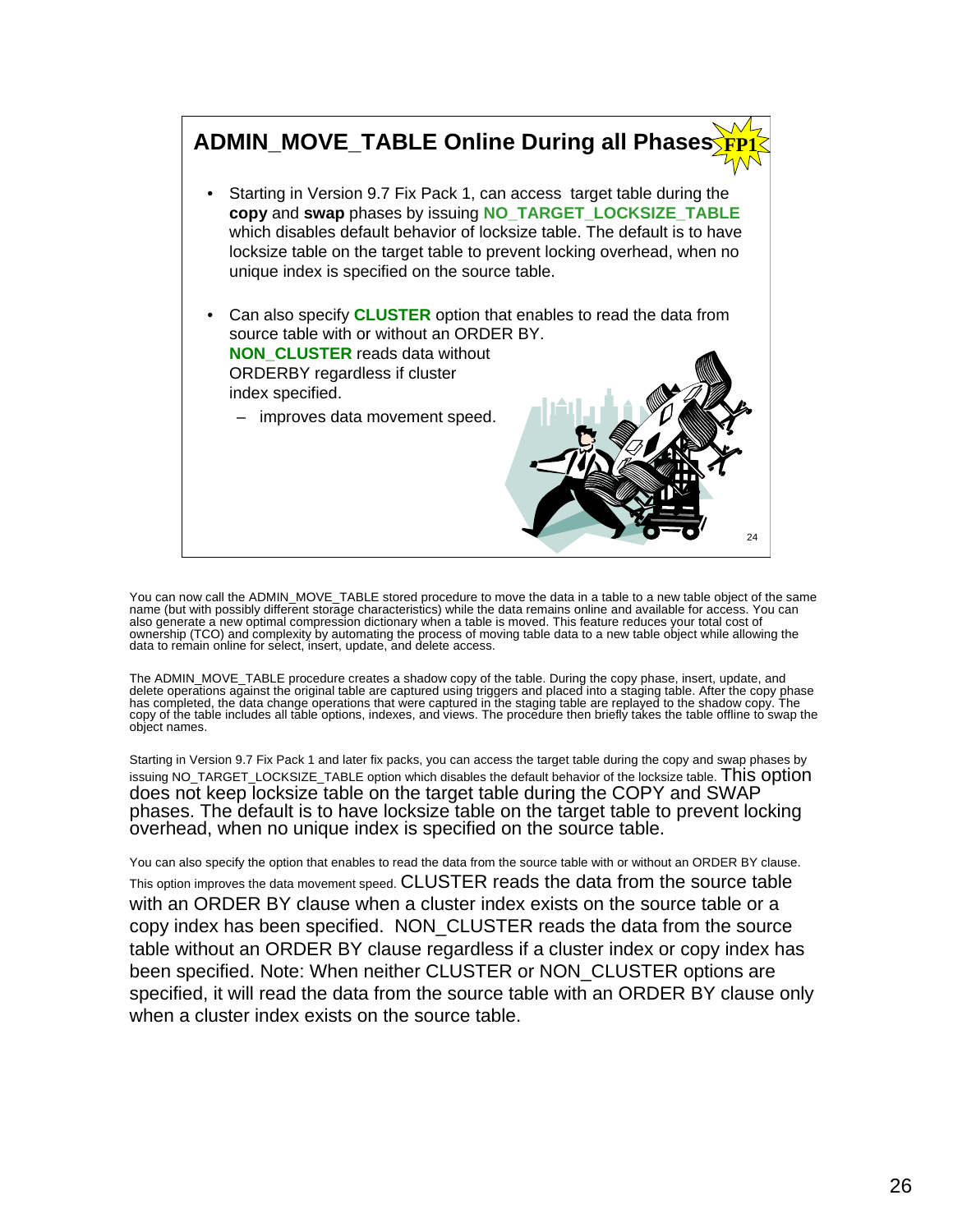

Starting in Fix Pack 1, you can specify additional keywords in the db2relocatedb command configuration file that make it easier to relocate a database when the paths used are different.

The db2relocatedb configuration file can contain new values for the mirrorlogpath, failarchivepath, logarchmeth1, logarchmeth2, and overflowlogpath database configuration parameters.

When you run the db2relocatedb command, the database configuration parameters of the relocated database are updated with the values specified in the configuration file. If you do not specify any of the new keywords, the relocated database maintains the original parameters values.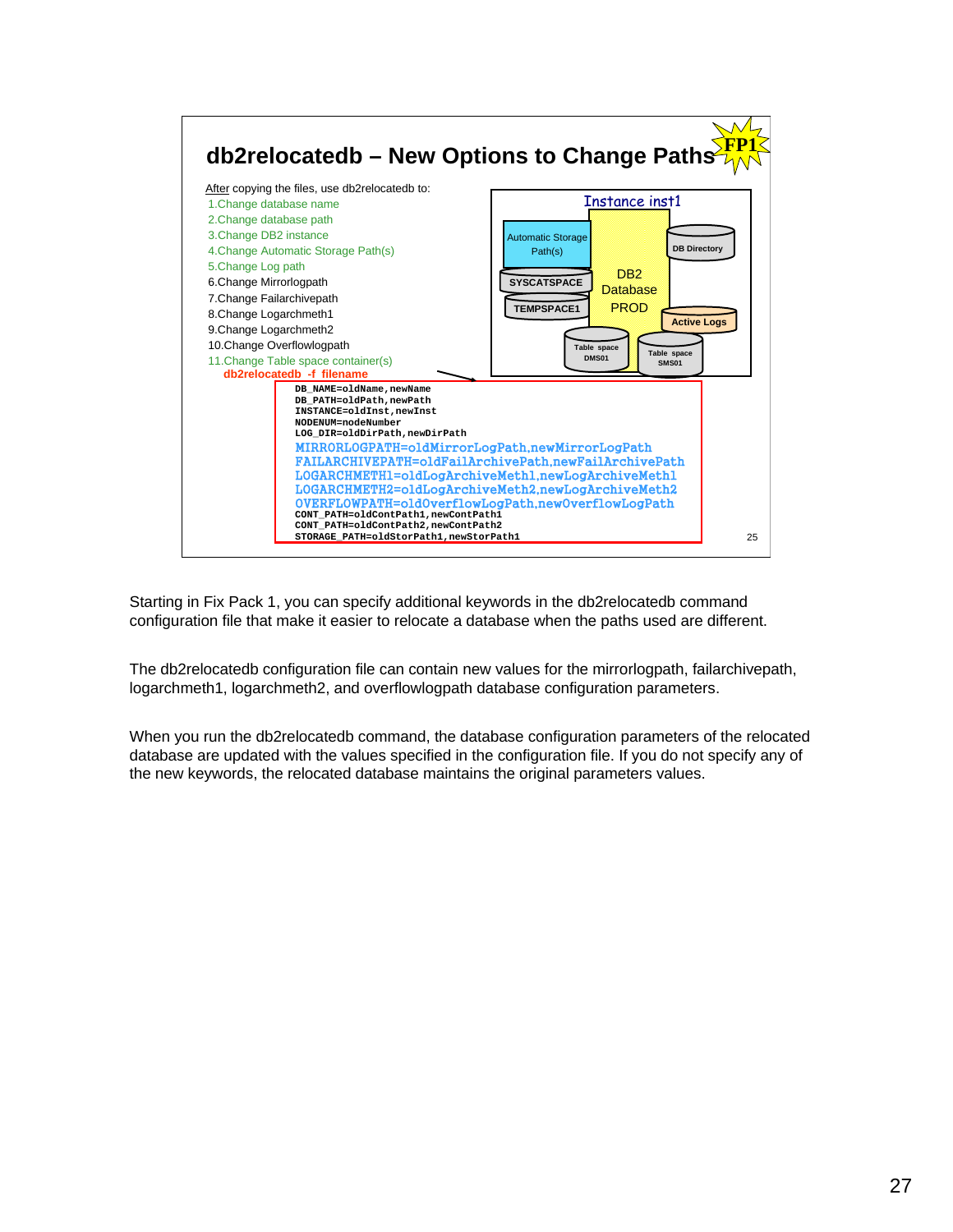# **LOB Logging Length Increased**



- Maximum LOB Length is 2 GB.
- Prior to DB2 9.7 Fixpack 1, maximum LOB length that could be logged was 1 GB.
- Starting with DB2 9.7 Fixpack 1, maximum LOB length that can be logged is 2 GB.
	- DB2 9.5 increased maximum LOGFILSZ from 1 GB to 2 GB.

Lobs can now be logged up to a length of 2 GB.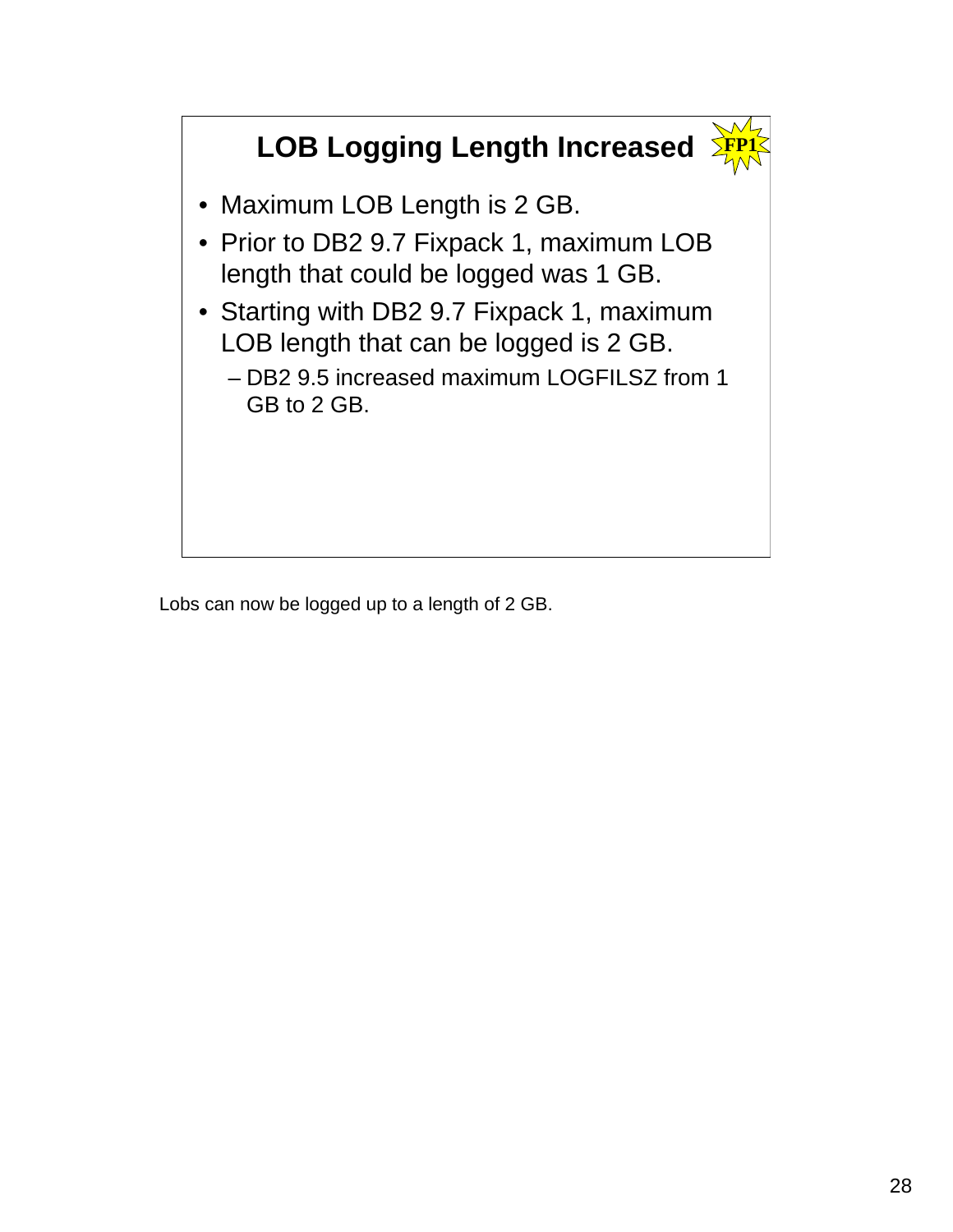

The HADR facility utilizes two DB2 databases, a Primary database and a Standby database. In most cases, the two databases would be running on two different machines, but for HADR testing, a single machine could be used for both. The Primary database processes the transactions for the connected client applications and sends the logged database changes to the Standby database using a TCP/IP network connection.

The Standby database, which is cloned from the Primary, receives the changes from the Primary and stores them in its copy of the active log files and immediately applies the changes to the Standby database. If the Primary DB2 database experiences a failure, the Standby will be able to quickly assume the role of Primary and begin to handle the normal transaction workload. Depending on the problem that caused the Primary database to fail, it may be possible to restart the old Primary and bring the database back in synch with the new/acting Primary database. Once the two databases are back into Peer state, a command can be used to switch database roles back to the normal status, with the original Primary acting as the Primary database again.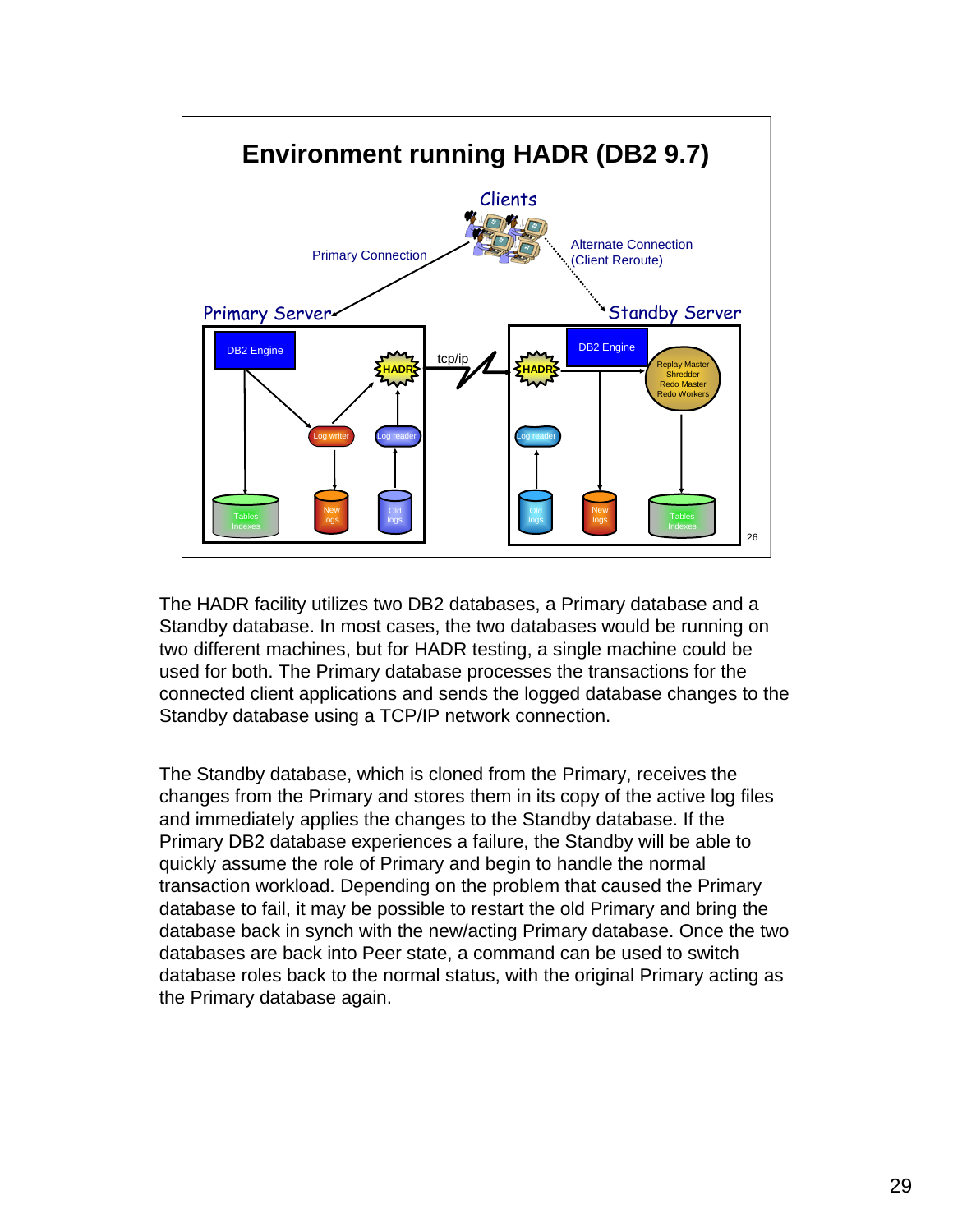

Starting with Version 9.7 Fix Pack 1, you can perform read operations on your High Availability and Disaster Recovery (HADR) standby database. All types of read queries, including scrollable and non-scrollable cursors, are supported on the standby. Read capability is supported in all three HADR synchronization modes (SYNC, NEARSYNC, and ASYNC) and in all HADR states except local catchup.

Previously, use of the HADR standby database was limited to replaying the logs shipped from the primary database, and user applications could not connect to the standby database. The new functionality does not affect the primacy of log replay, so the standby continues to remain constantly ready to take over the regular database workload from the HADR primary in the case of an outage.

The main benefit of the reads on standby capability is that it improves the utilization of the HADR standby. You can run queries on the standby if they do not entail the writing of a log record. By shifting various workloads to the HADR standby, you can freeing up resources to perform more work on the primary. You can also use the standby for reporting functions.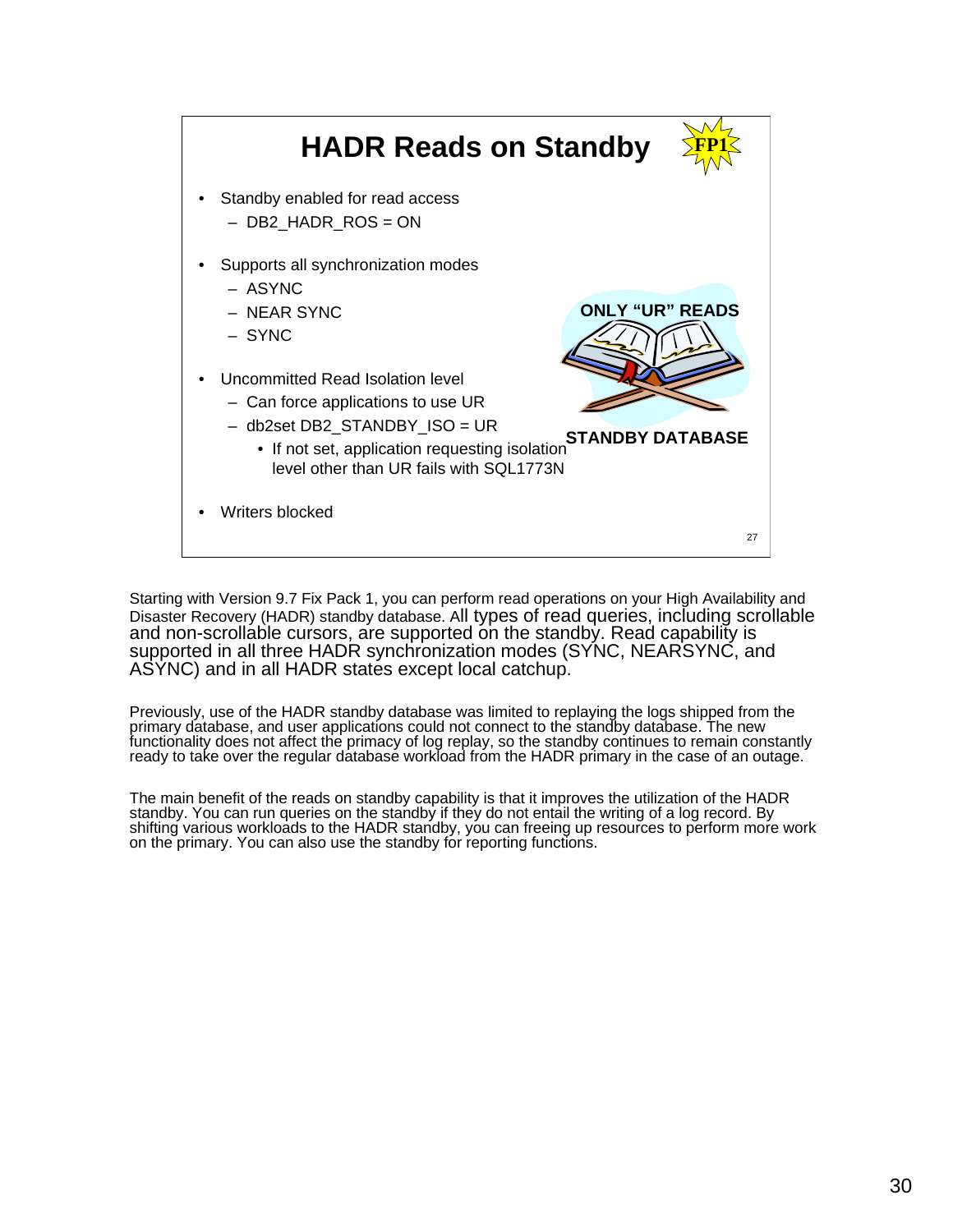

The High Availability and Disaster Recovery (HADR) reads on standby feature allows you to run read-only workloads on an HADR active standby database. In addition to the read-only restriction, this feature has the above limitations that you should be aware of.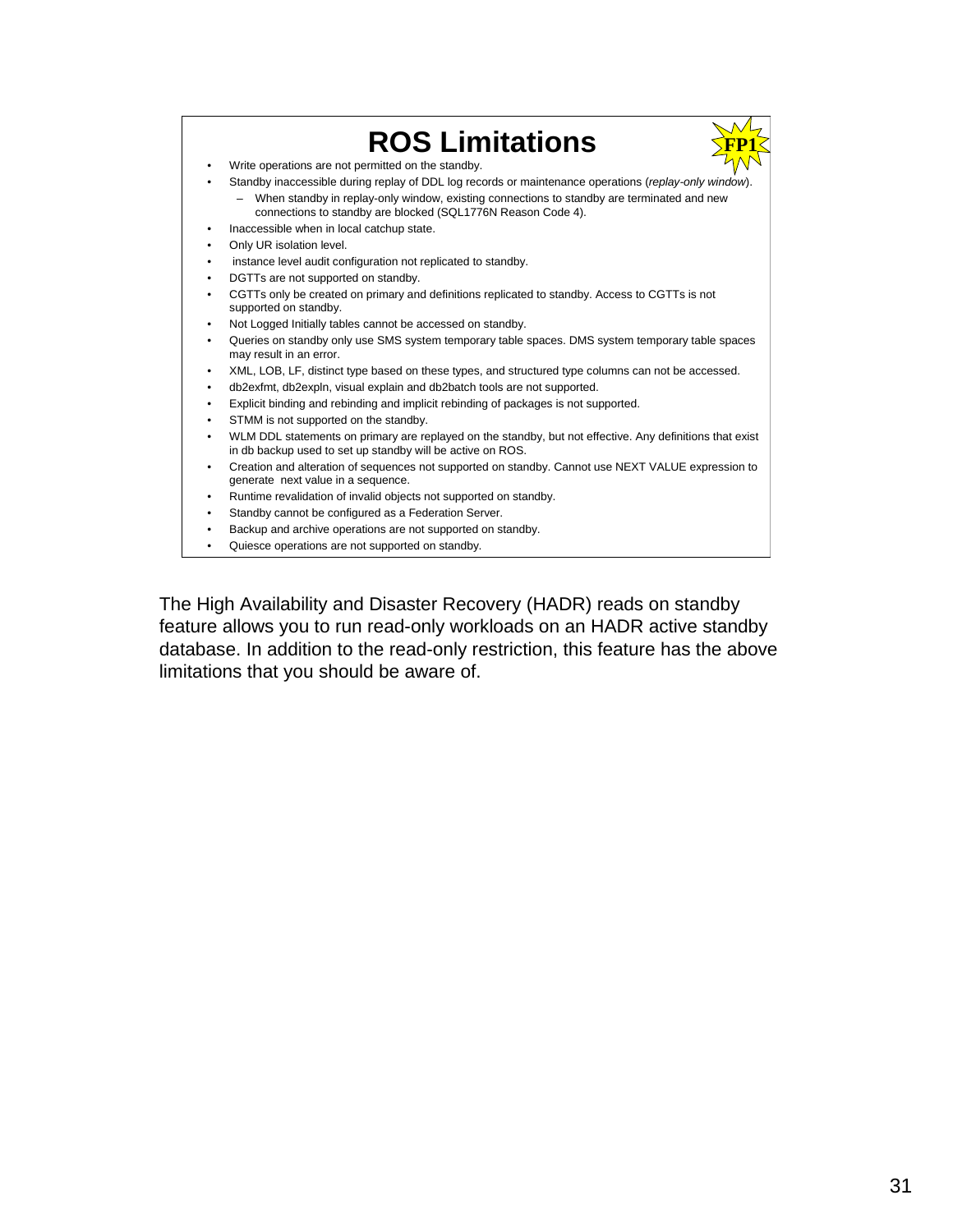

When an HADR active standby database is replaying DDL log records or maintenance operations, the standby enters the *replay-only window*. When the standby is in the replay-only window, existing connections to the standby are terminated and new connections to the standby are blocked (SQL1776N Reason Code 4). New connections are allowed on the standby after the replay of all active DDL or maintenance operations has completed.

The only user connections that can remain active on a standby in the replayonly window are connections that are executing DEACTIVATE DATABASE or TAKEOVER commands. When applications are forced off at the outset of the replay-only window, an error is returned (SQL1224N). Depending on the number of readers connected to the active standby, there may be a slight delay before the DDL log records or maintenance operations are replayed on the standby.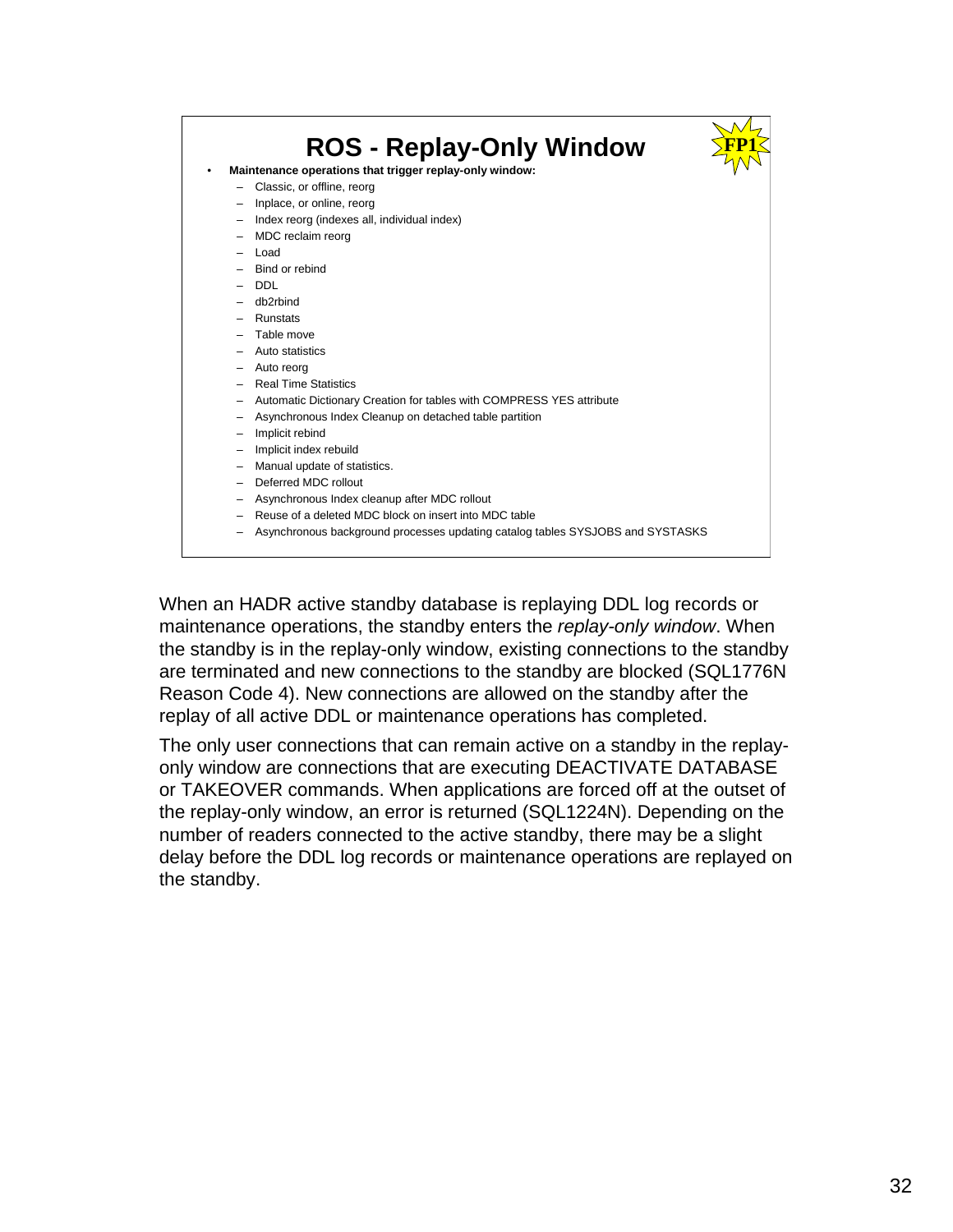### **Monitoring Replay-Only Window Status**



**db2pd -db hadrdb –hadr**

- **ReplayWindowStartTime** indicates time current replay-only window became active
- **MaintenanceTxCount** or **DDLTxCount -** indicates total existing uncommitted DDL or maintenance transactions executed so far in current replay-only window

#### **Recommendations for minimizing impact of replay-only window:**

- Run DDL and maintenance operations during scheduled maintenance window, preferably at off-peak hours.
- Run DDL operations collectively rather than in multiple groups.
- Run REORG or RUNSTATS only on required tables instead of all tables.
- Terminate applications on active standby using FORCE APPLICATION ALL before running DDL or maintenance operations on primary. Monitor replay-only window to determine when it is inactive, and redeploy applications on standby.

To monitor a replay-only window on an active standby, use the db2pd command with the -hadr option.

Although an HADR active standby database can be used to run read-only workloads, its main role is to replay log records in order to stay synchronized with the HADR primary in case it has to take over the primary's role. In cases where the read-only workload is causing the standby to fall behind in its log replay, you might want to temporarily terminate all of the connections to the standby to allow it to catch up.

Use the following procedure to temporarily make an active standby inaccessible to readers.

- Issue the FORCE APPLICATION command. This terminates existing connections to the standby.
- Change the virtual IP configuration. This prevents new connections to the standby.

After the standby has caught up with the primary through log replay, you need to revert the virtual IP configuration to its original setting to allow the connections to the active standby to resume.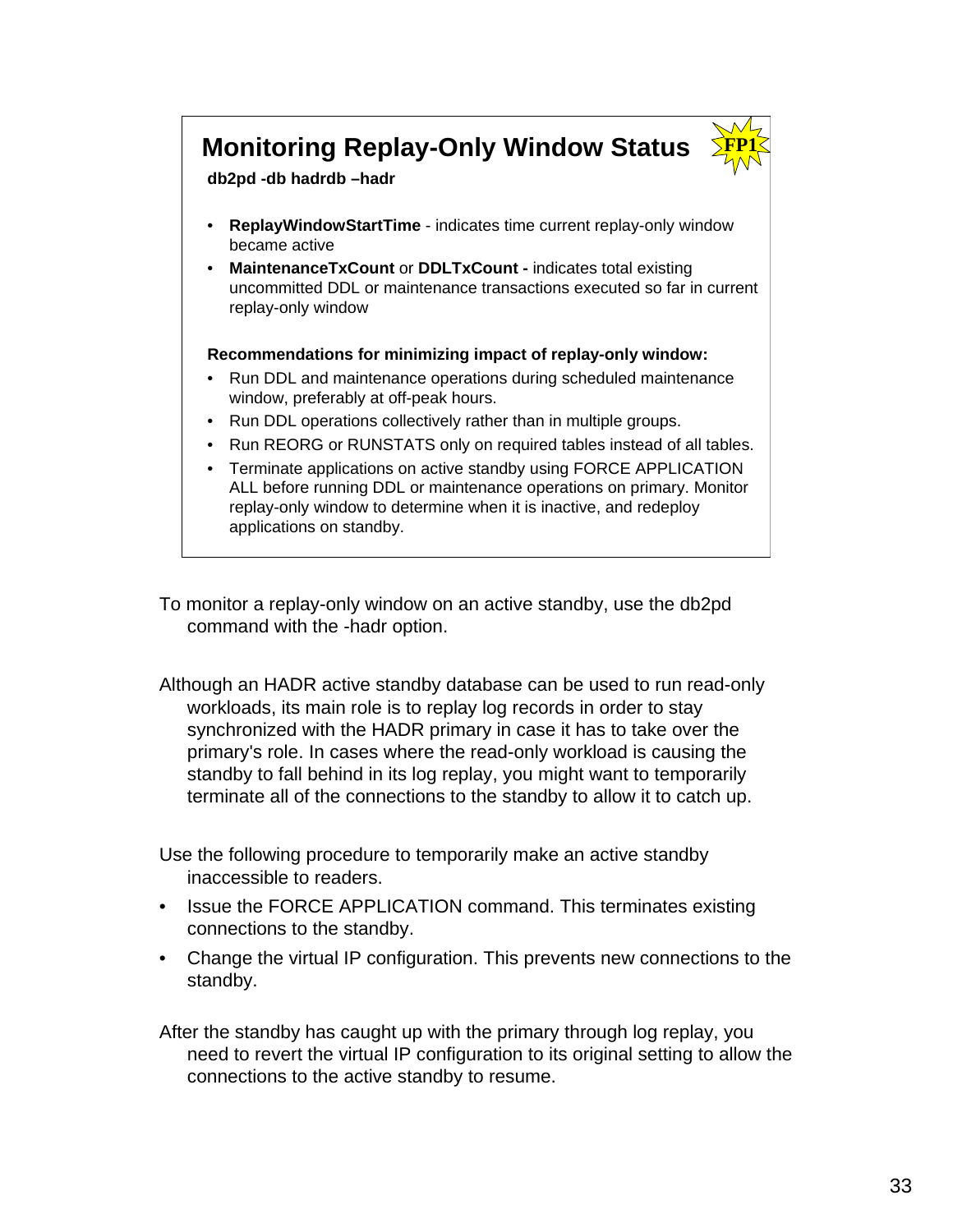

The last referenced date indicates the last date that an object was used and is available for tables, table data partitions, indexes, packages, and materialized query tables (MQTs). The last referenced date is accessed through the LASTUSED column of the corresponding catalog table for the object.

The last referenced date is used to identify objects that have not been accessed for an extended period of time and might be considered candidates for removal. For example, removing indexes that are never used in queries saves both disk space and maintenance overhead (that is, overhead when insertions and updates are performed on the table on which the index was defined).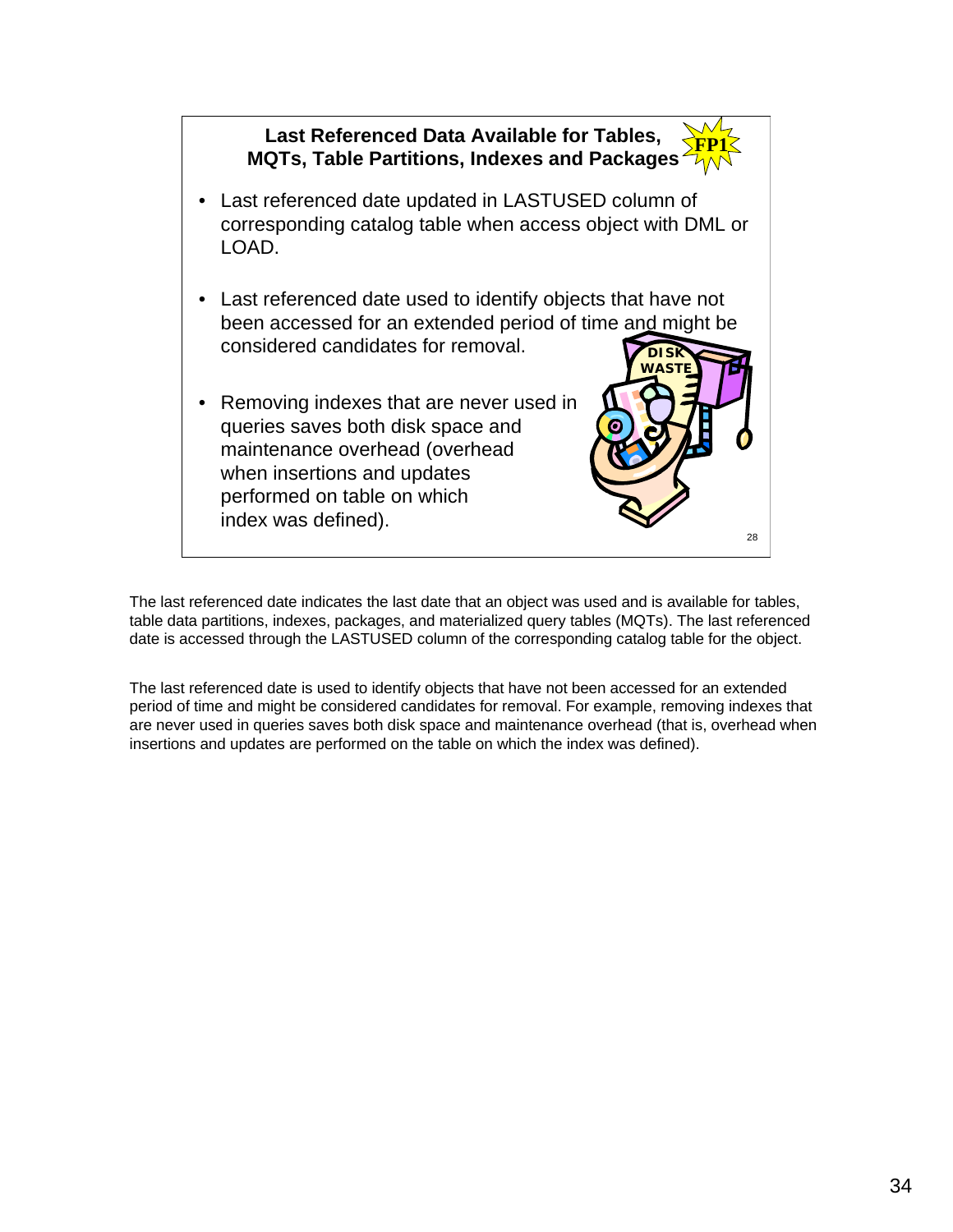

The following examples describe some specific scenarios in which the last referenced date can be useful:

To identify opportunities to save space and maintenance overhead, you can examine last used information for indexes every year by checking the LASTUSED column in the SYSCAT.INDEXES catalog view. If an index has not been used in the last year, the index can be considered as a candidate for being dropped. The final decision to drop an index remains under your control because there might be circumstances in which dropping an index is not desired. For example, you might have a table which is known to be accessed only under emergency or infrequent cases where fast access is critical, or the index for a table might be unique and used to enforce the uniqueness constraint even though it is never explicitly used. The last used date information can be used as an aid in making decisions to remove indexes.

Your company has internal applications that were deployed on the database and were either replaced or are no longer in use after a period of months or years. The retired applications have been identified as opportunities to save space. The last used date information can be used to identify database objects that are no longer in use and were not cleaned up after an application was retired. For example, these database objects might be tables storing values used to populate a GUI. The last used date for these tables can be found in the LASTUSED column of the SYSCAT.TABLES catalog view and this date can be used as a starting point in the investigation of table objects that can be removed to reclaim space.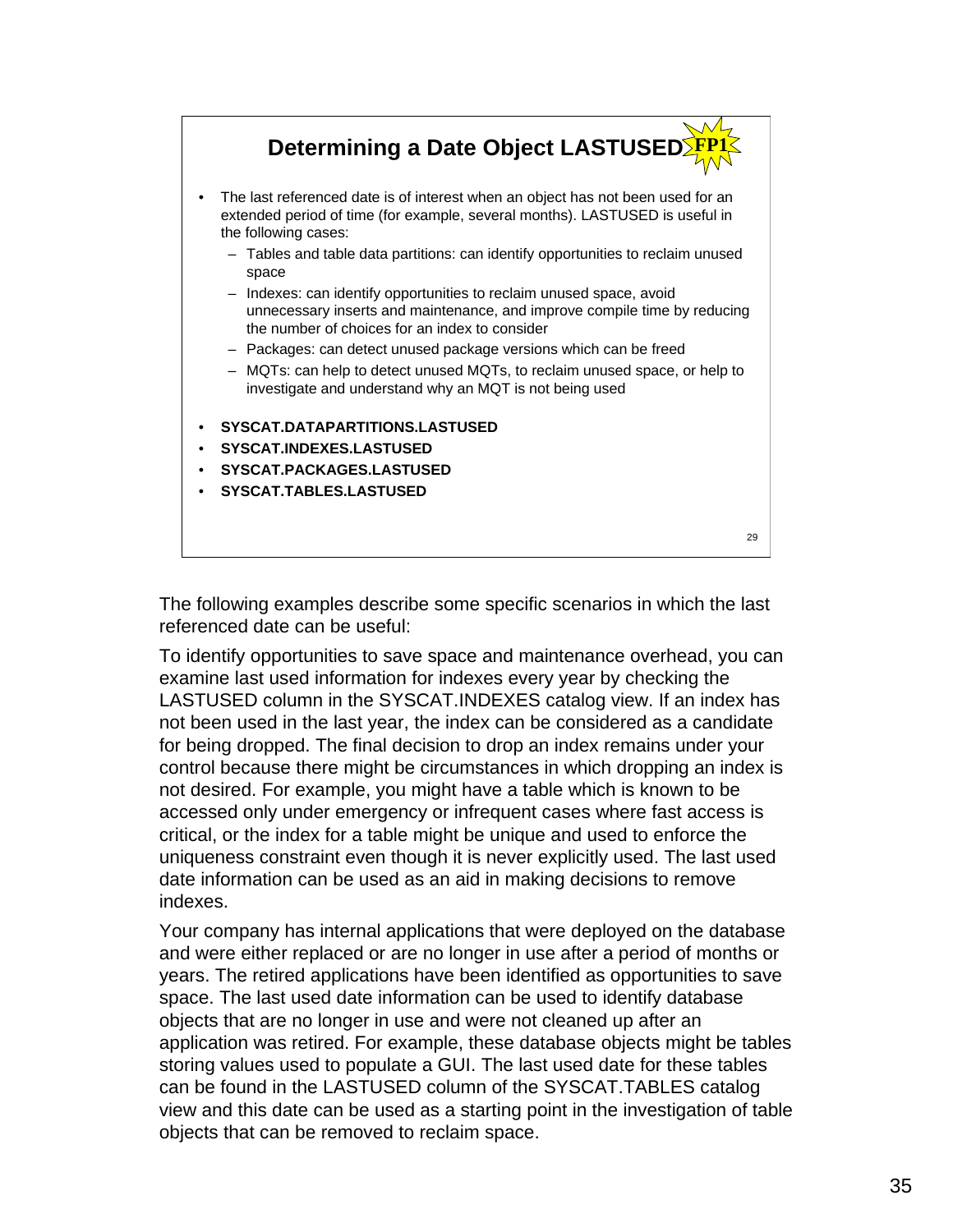

Version 9.7 contain db2pd improvements that make it easier to monitor system activities, including table and index reorganization progress information. Starting in Version 9.7, a summary option is available for the -pages command<br>parameter, and new command parameters (-wlocks and -apinfo) are also available.

You can use the summary option for the -pages parameter to generate a more compact report that contains only the buffer<br>pool summary information section. Additional columns that include information about table space IDs, d pages, and temporary pages are displayed in the summary section.

You can use the -wlocks parameter to monitor dynamically the applications with locks that are in lock wait mode. It displays the owner and waiter information for each lock being waited on. The lock<br>status (Sts) value of G designates the owner of the lock, while a Sts value of W designates the waiter of that lock. **file=***filename* **s**ends the -wlocks output to a specified file.

You can use the -apinfo parameter to capture detailed runtime information about a specific application or for all applications. Both parameters have options to save the information into separate files. You can specify the following –apinfo options:

•*AppHandl* **-** If an application handle is specified, information is returned about that particular application. The default is to display information for all applications running at that partition.

•*MaxStmt* **-** If a number of maximum statements is specified, the information for the most recent of SQL statements, equalling the maximum number specified, is returned. The default is to display information for all the executed SQL statements.

•**file=***filename* **-** Sends the -apinfo output to a specified file.

In Version 9.7 Fix Pack 1 and later fix packs, you can use the index option of the -reorgs parameter to display progress information about the RUNSTATS command as well as table and index reorganizations.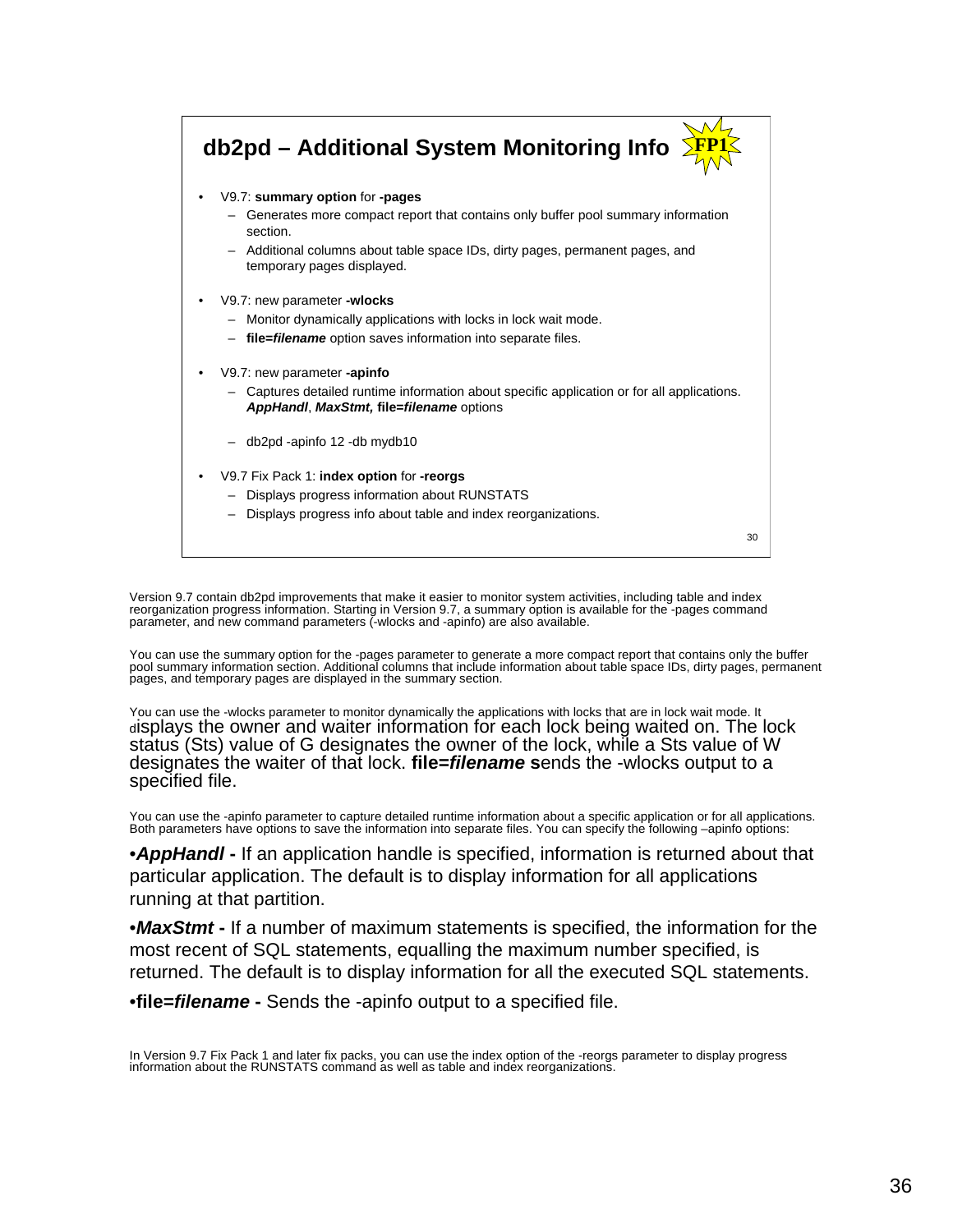

The above is a sample of the output of the db2pd -apinfo command.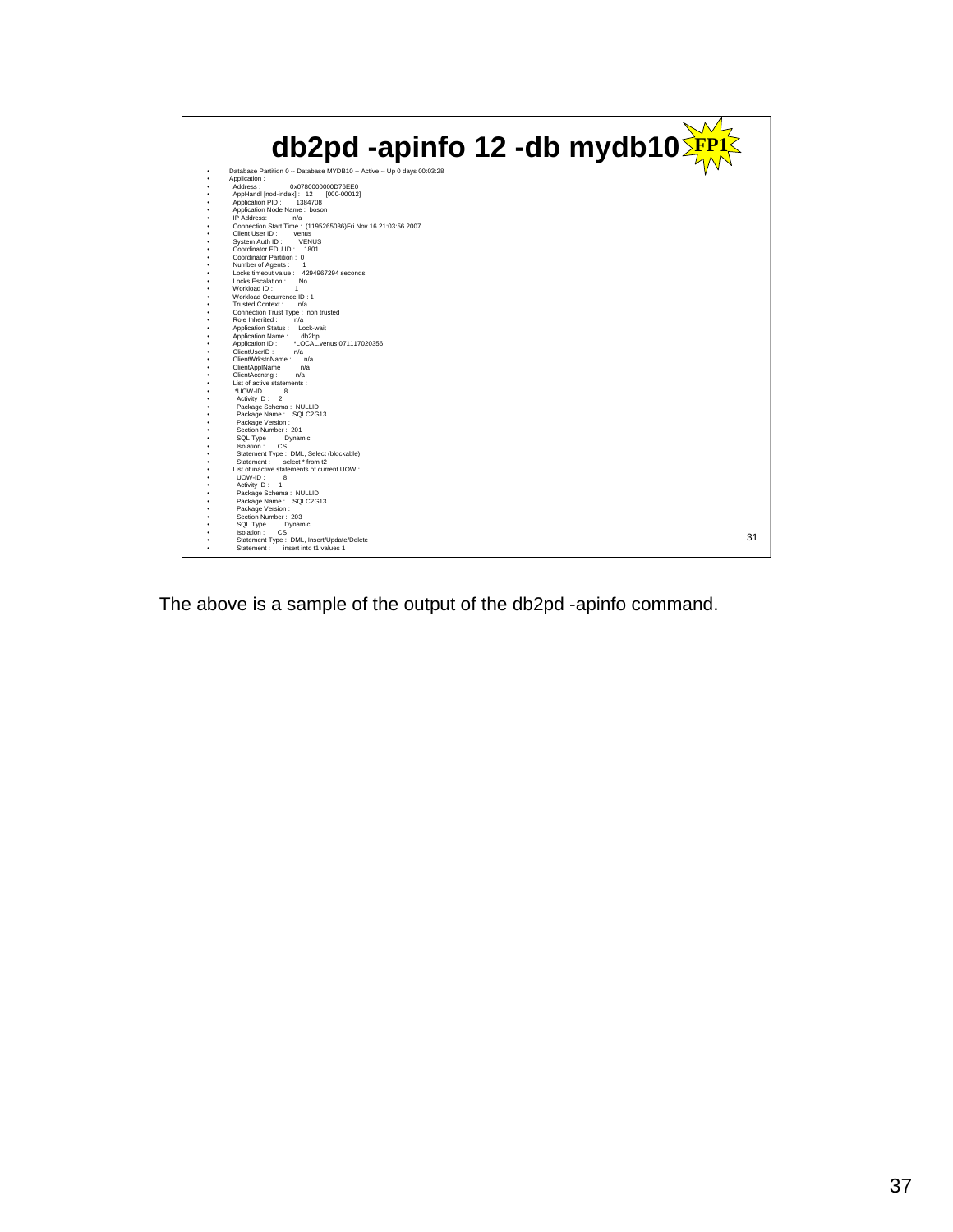

Starting in Fix Pack 1, the db2support tool includes new filtering options that you can use to gather specific diagnostic data more easily and an archiving option for storing diagnostic files in a different location.

The **H** *history\_period* **| -history** *history\_period* option limits the data collected by db2support to a particular interval of time. The history\_period variable must be specified. The history period variable may be specified with a number and time type with an optional beginning time value separated by a colon. The available types are:d = days  $h =$  hours  $m =$  minutes  $s =$  seconds The beginning of time value is specified in time stamp format. Time stamp format is YYYY-MM-DDhh.mm.ss.nnnnnn where YYYY specifies a year, MM for a month of a year (01 through 12), DD for a day of a month (01 through 31), hh for an hour of a day (00 through 23), mm for minute of an hour (00 through 59), ss for the seconds of a minute (00 through 59), nnnnnn for microseconds on UNIX systems or milliseconds on Windows systems. Some or all of the fields that follow the year field may be omitted. If fields are omitted, the default values will be used. The default values are 1 for the month and day, and 0 for all other fields. The number and time type may be positive or negative specified with + or - signs. If only a number and time type are specified the default is negative. If a number and time type are specified and a beginning time value is specified the default is positive. For example, -history 6d will collect data for the past 6 days. -history 6d:2009 will collect data for the first 6 days of 2009. This option cannot be used with the -time or -t option.

The -Archive *archive path* option archives all the data from the directory specified in the DIAGPATH configuration parameter into the specified archive path. A new directory will be created in the specified archive path with the name "DB2DUMP" with the system hostname and timestamp appended, for example "DB2DUMP\_systemhostname\_2009-01-12-12.01.01".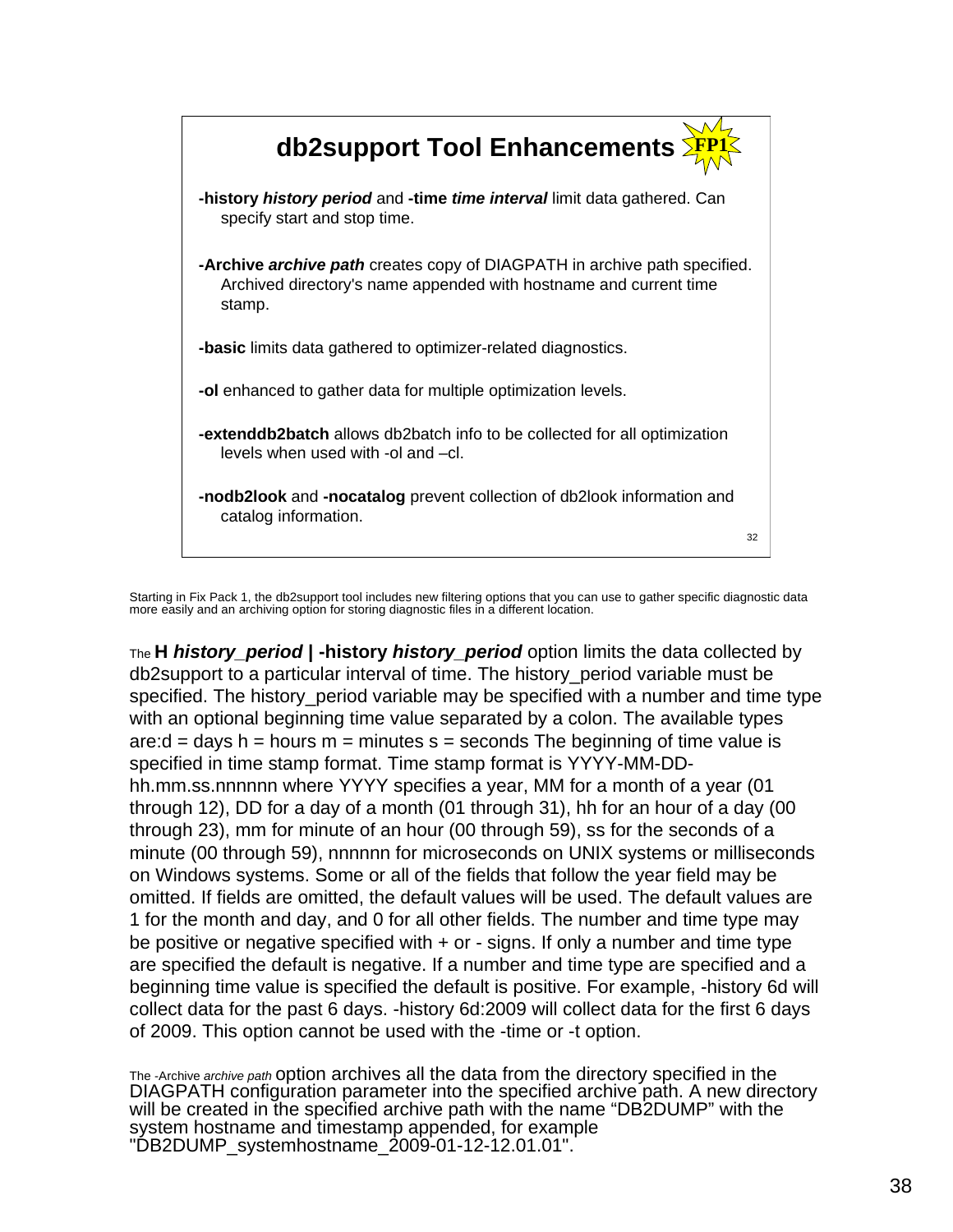

The **B | -basic option** restricts the collection to only optimizer information. No other information will be collected except information for the db2supp\_opt.zip file. The -basic parameter must be used with the -st, -sf, or -se parameters or a syntax error will be returned.

The -ol levels | -optlevel levels specifies the value of the optimization level special register to use. The default is the value of the dft\_queryopt database configuration parameter. The optimization level value may be specified as a single value or multiple values separated by a comma. If multiple values are specified, all optimization information is collected for the first value. For each additional optimization level value specified, the explain plans will be collected and stored in a separate file along with the initial and end times of the collection for each level.

The -extenddb2batch specifies that db2batch information for all the optimization levels specified with the -ol or -optlevel parameter are to be captured. At least one value for the -ol parameter and a -cl parameter value of 3 must be specified with the -extenddb2batch parameter or db2support will return a syntax error.

The -nodb2look and -nocatalog options prevent the collection of db2look information and catalog information respectively. The default is to gather both.

The -t time\_interval | -time time\_interval option limits the data collected by db2support to a particular time interval specified by the time interval variable. The time interval can be specified as a start time, end time, or both in time stamp format separated by a colon. Time stamp format is YYYY-MM-DDhh.mm.ss.nnnnnn where YYYY specifies a year, MM for a month of a year (01 through 12), DD for a day of a month (01 through 31), hh for an hour of a day (00 through 23), mm for minute of an hour (00 through 59), ss for the seconds of a minute (00 through 59), nnnnnn for microseconds on UNIX<br>systems or milliseconds on Windows systems. Some or all of the fields that follow the year field may be omitted. If fields are omitted, the default values will be used. The default values are 1 for the month and day, and 0 for all other fields. If only a start time is specified (-t 2009), db2support will collect files that are modified after the start time. If only an end time is specified (-t :2009), db2support will collect files that are modified before end time. If both of inputs are specified (-t 2008:2009), db2support will collect files that are modified within the interval of the start time and end time. There is no default value for this option. At least one of time stamps must be specified. This option cannot be used with the -history or -H option.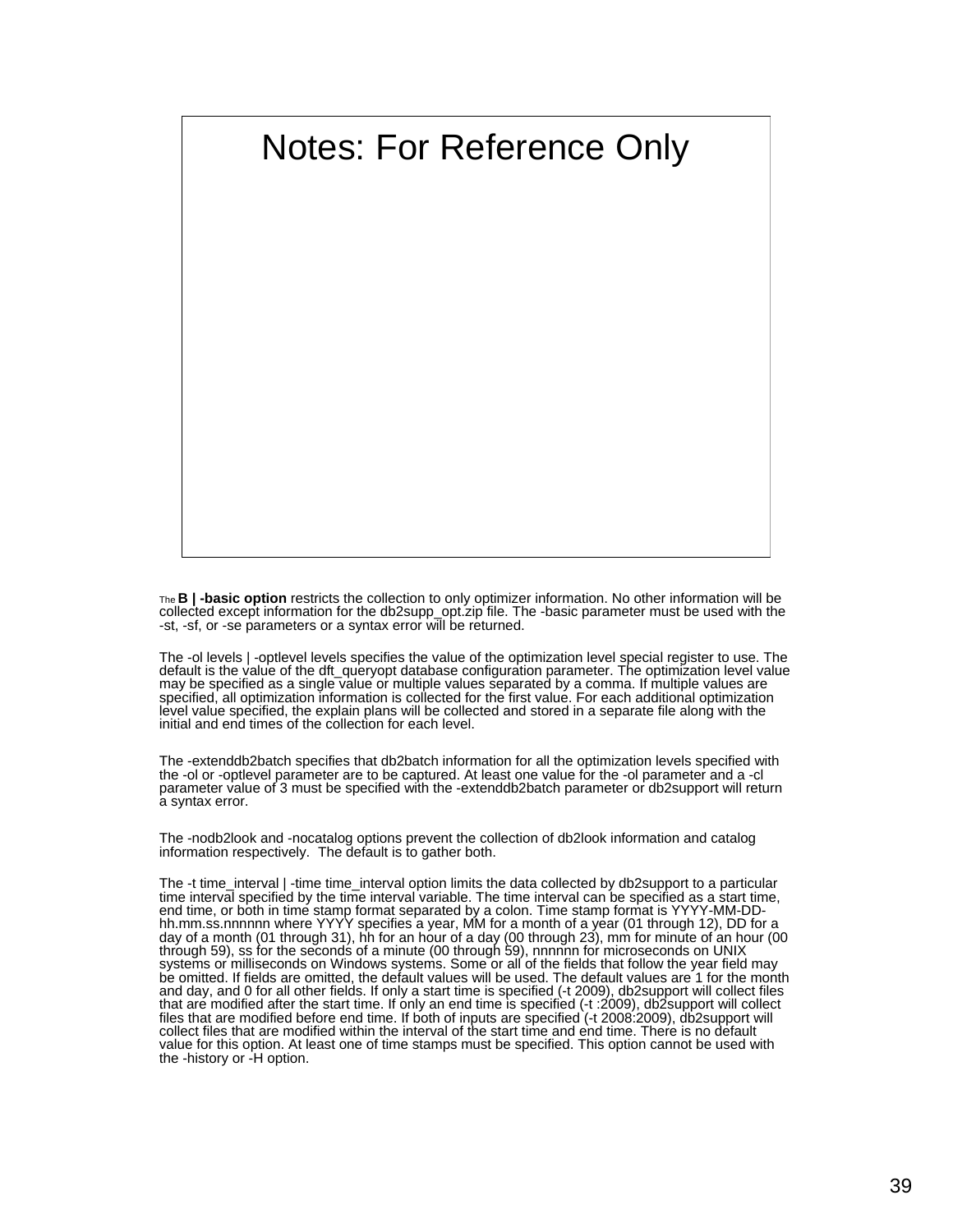

Starting in DB2 Version 9.7 Fix Pack 1, you can keep track of the execution history of fenced routines (including those that attempted to be loaded) more easily using the output of the db2pd command with the new -fmpexechistory parameter.

You can use the -fmpexechistory parameter to display the execution history of fenced routines (including the routines that attempted to run) in order to diagnose some FMP process related issues.

To help interpret the fenced routines history information provided by the db2pd command, you can use the genquery option to generate a query that you can save and reuse to return the routine schema, module, name, and specific name according to a routine unique ID. You can run this query after the database manager is stopped and started, and as long as no routine is dropped, the query result will reflect the routine execution history collected at the point when the db2pd command was run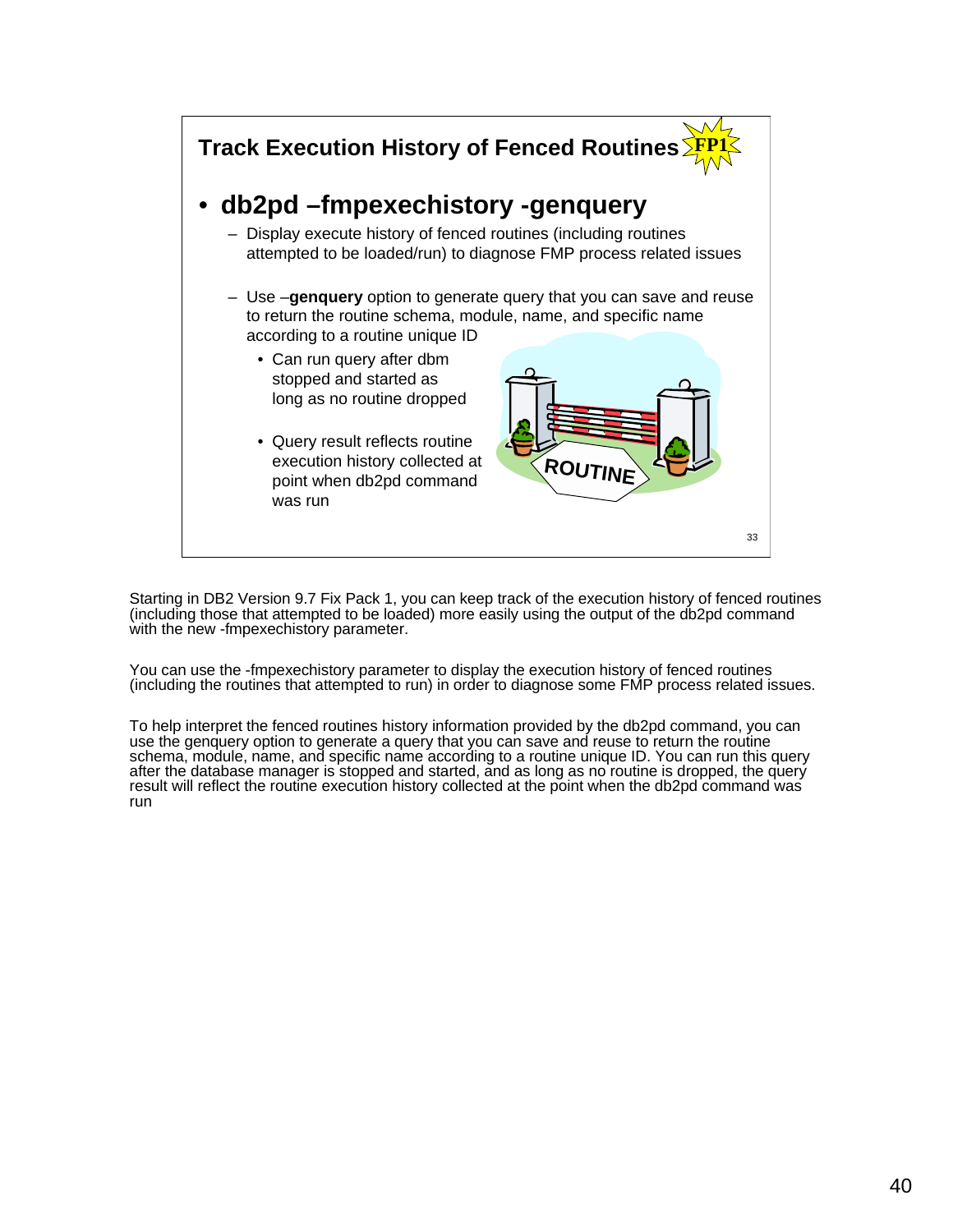

For the -fmpexechistory | -fmpe parameter the above information is collected.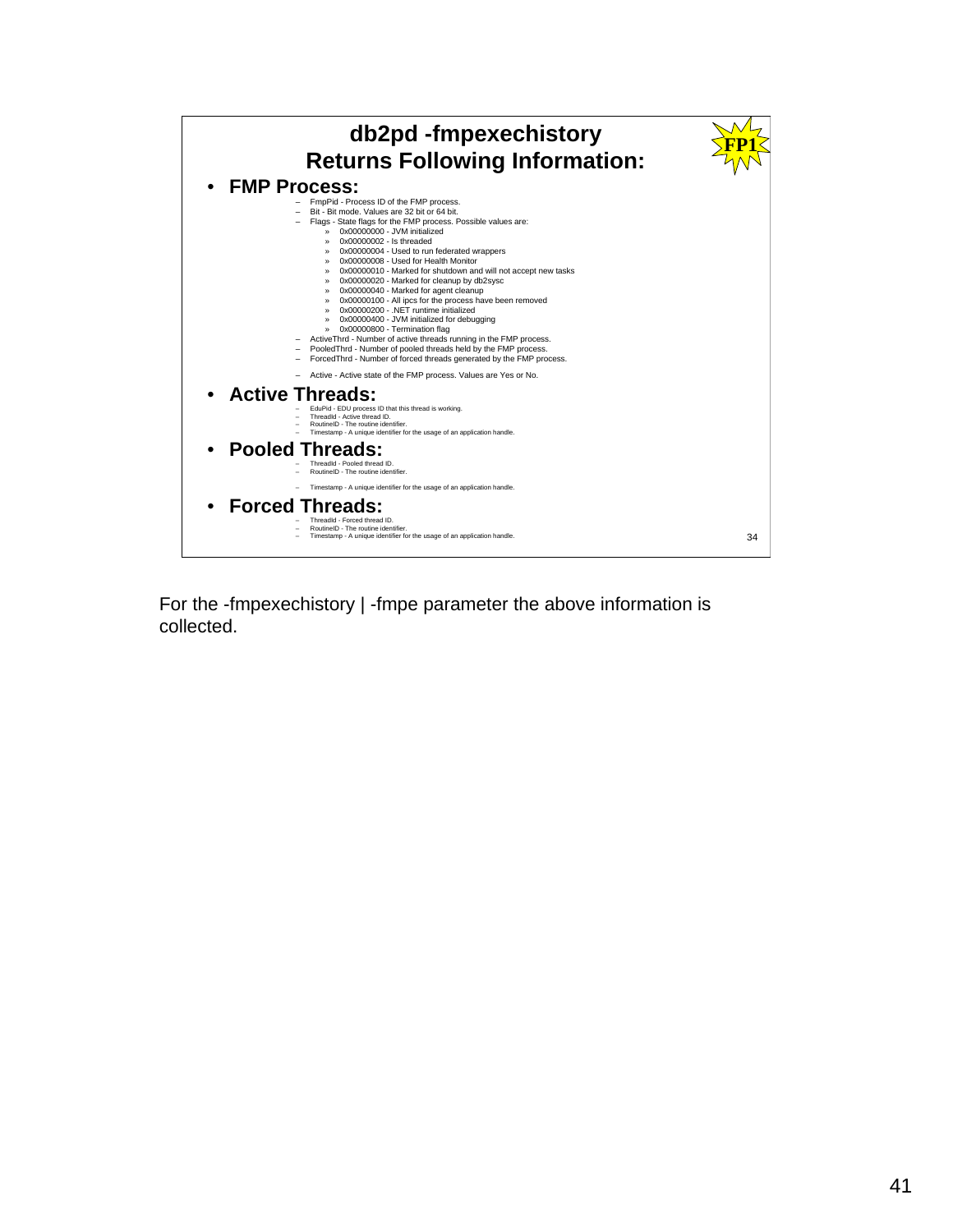

Starting with Version 9.7 Fix Pack 1, you can specify to store DB2 diagnostic data in separate directories named according to the physical host, database partition, or both by setting the enhanced diagpath database manager configuration parameter. Separate db2diag log files can later be merged together using the db2diag -merge command.

The benefits of splitting the diagnostic data into separate directories are as follows:

•Diagnostic logging performance can be improved because of less contentions on the db2diag log file if you split the diagnostic data per host or per database partition.

•Storage management can be under more granular control.

Table Function Collection Level for diaglog\_write\_wait\_time and diaglog\_writes\_total monitor elements :

•MON\_GET\_CONNECTION\_DETAILS •MON\_GET\_SERVICE\_SUBCLASS\_DETAILS •MON\_GET\_UNIT\_OF\_WORK\_DETAILS •MON\_GET\_WORKLOAD\_DETAILS

•MON\_GET\_ACTIVITY\_DETAILS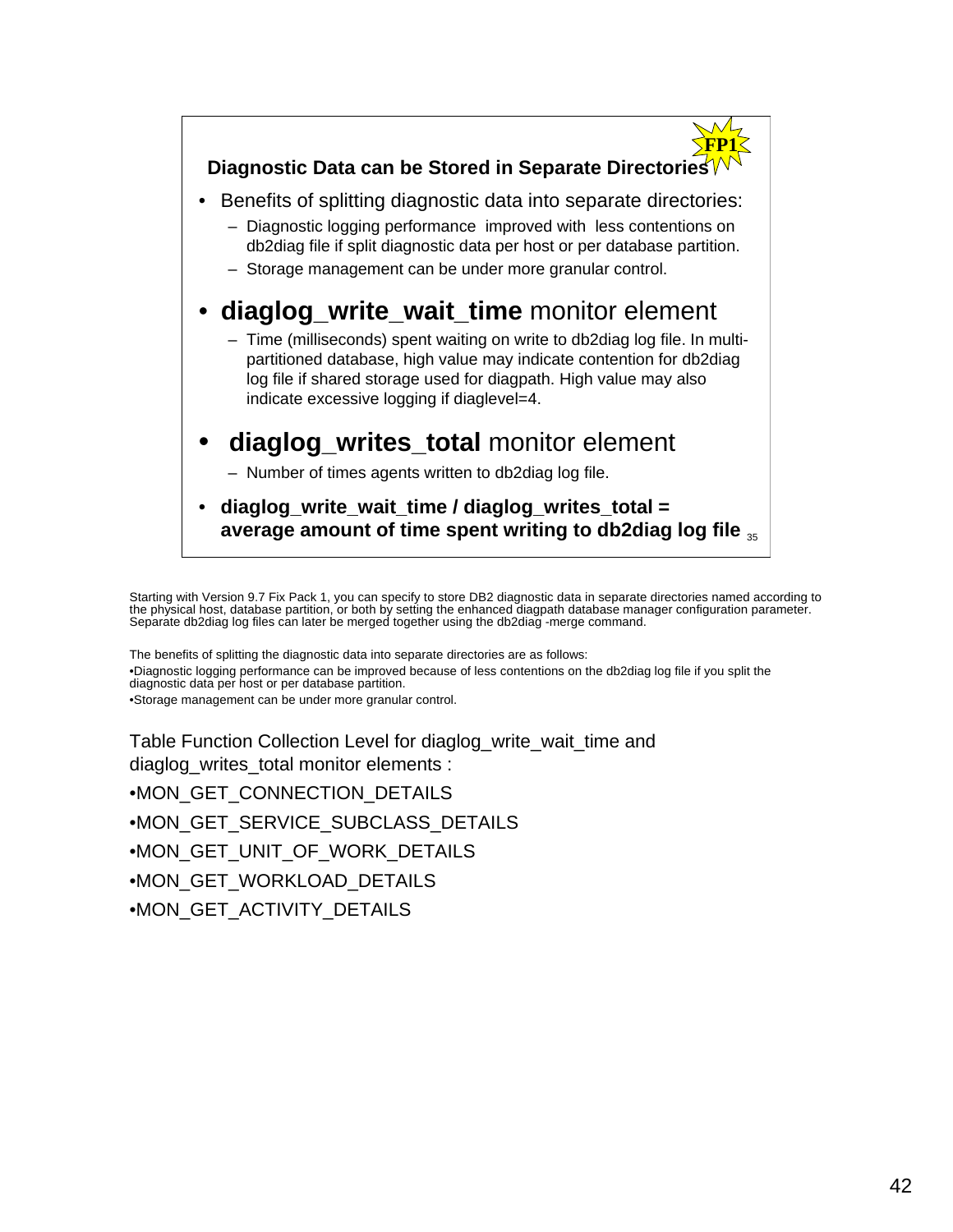

To split the diagnostic data into separate directories, set the diagpath database manager configuration parameter to one of the following values:

•Split default diagnostic data directory path according to physical host:

db2 update dbm cfg using diagpath '"\$h"'

•Split your own specified diagnostic data directory path according to physical host:

db2 update dbm cfg using diagpath '"*pathname* \$h"'

•Split default diagnostic data directory path according to database partition:

db2 update dbm cfg using diagpath '"\$n"'

•Split your own specified diagnostic data directory path according to database partition:

db2 update dbm cfg using diagpath '"*pathname* \$n"'

•Split default diagnostic data directory path according to physical host and database partition:

db2 update dbm cfg using diagpath '"\$h\$n"'

•Split your own specified diagnostic data directory path according to physical host and database partition:

db2 update dbm cfg using diagpath '"*pathname* \$h\$n"'

Merging separate db2diag log files can, at times, make analysis and troubleshooting easier. In that case, you can use the db2diag -merge command.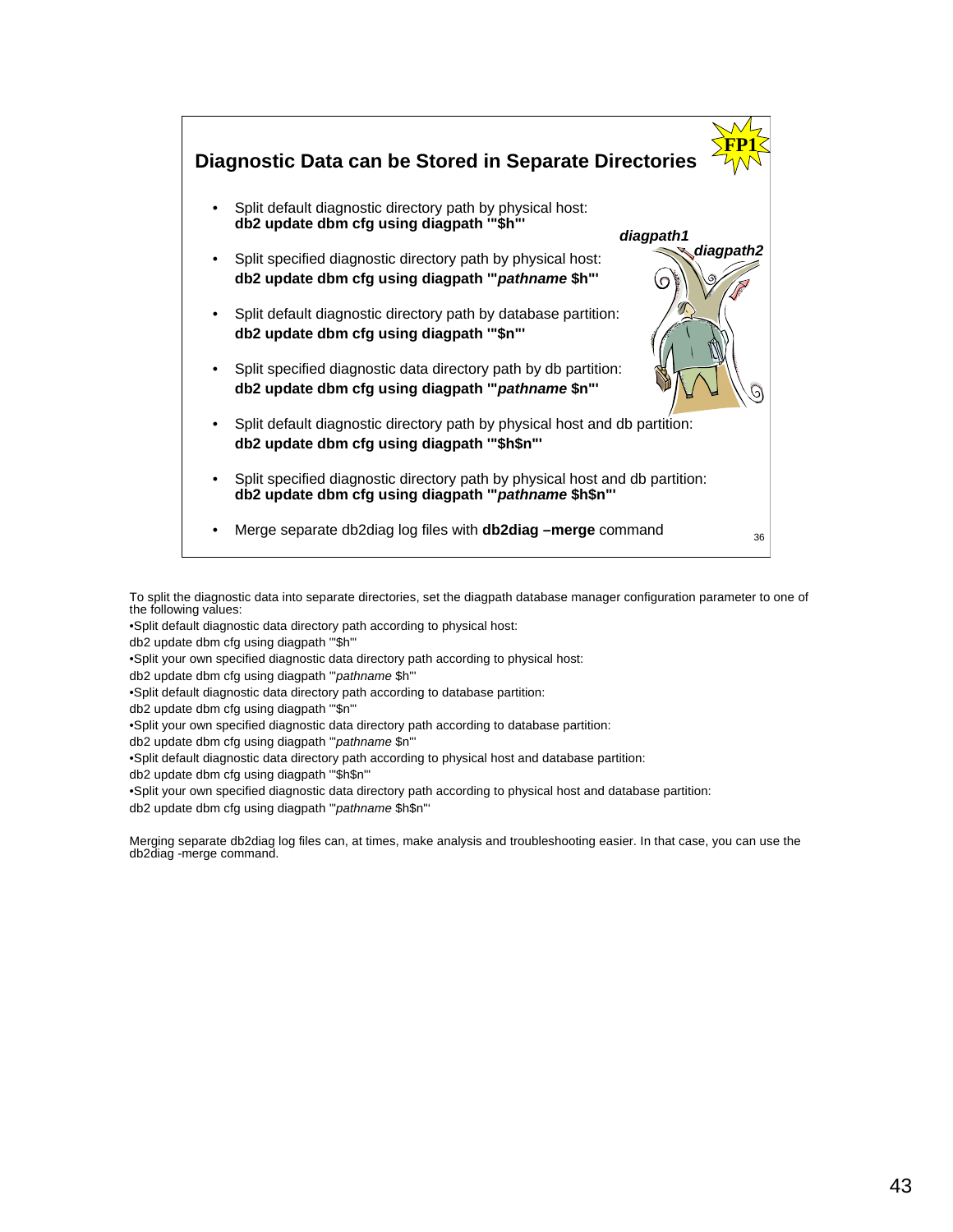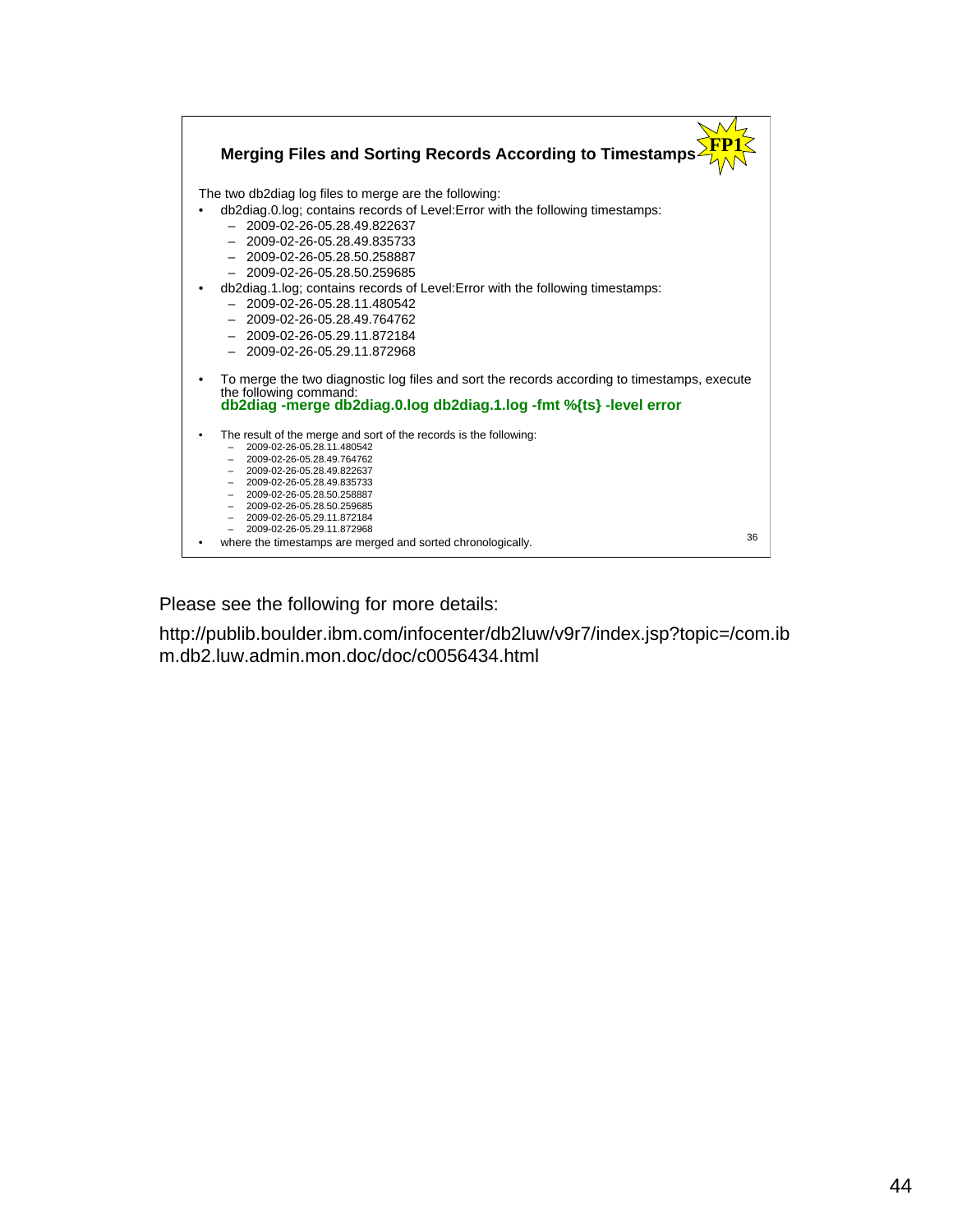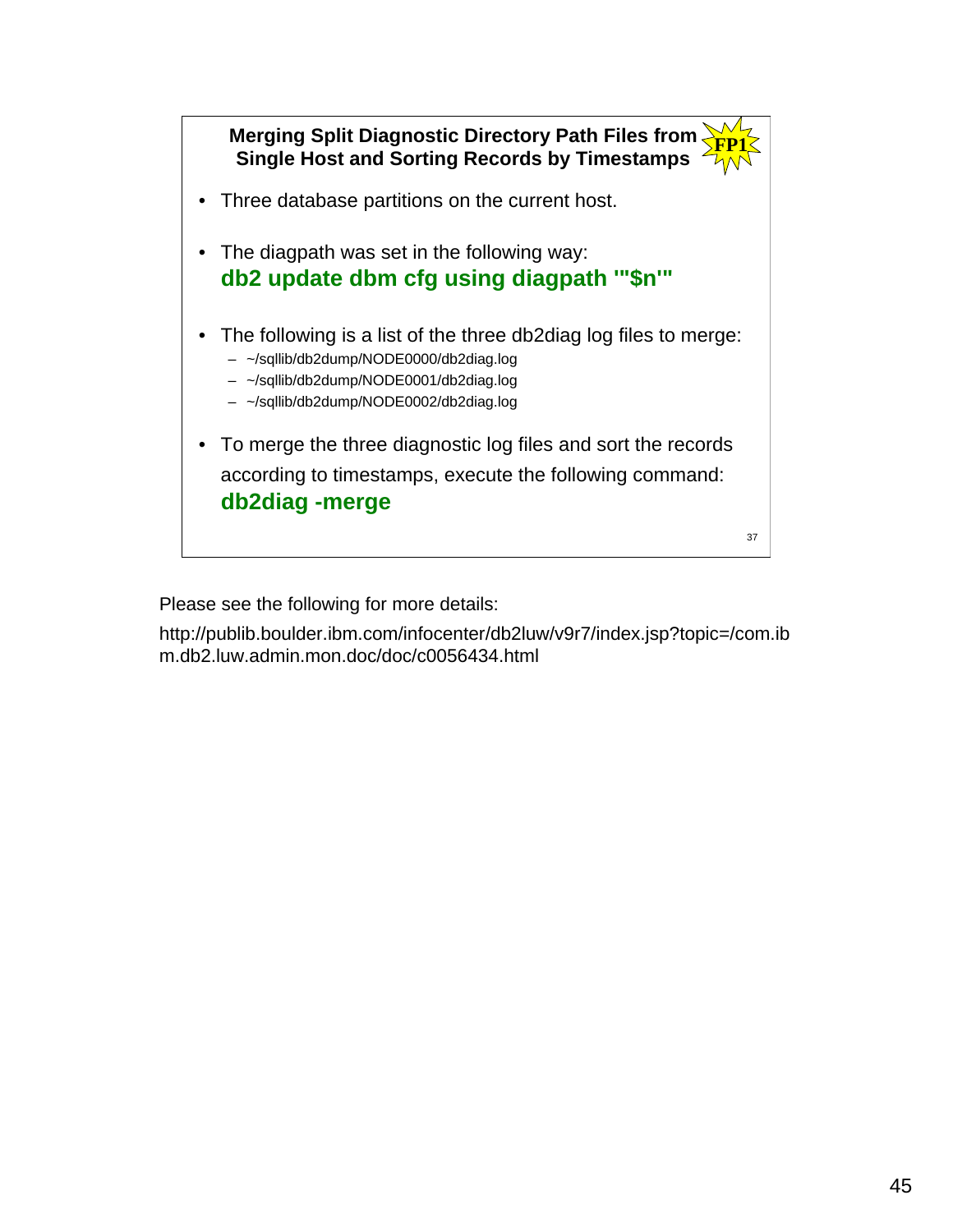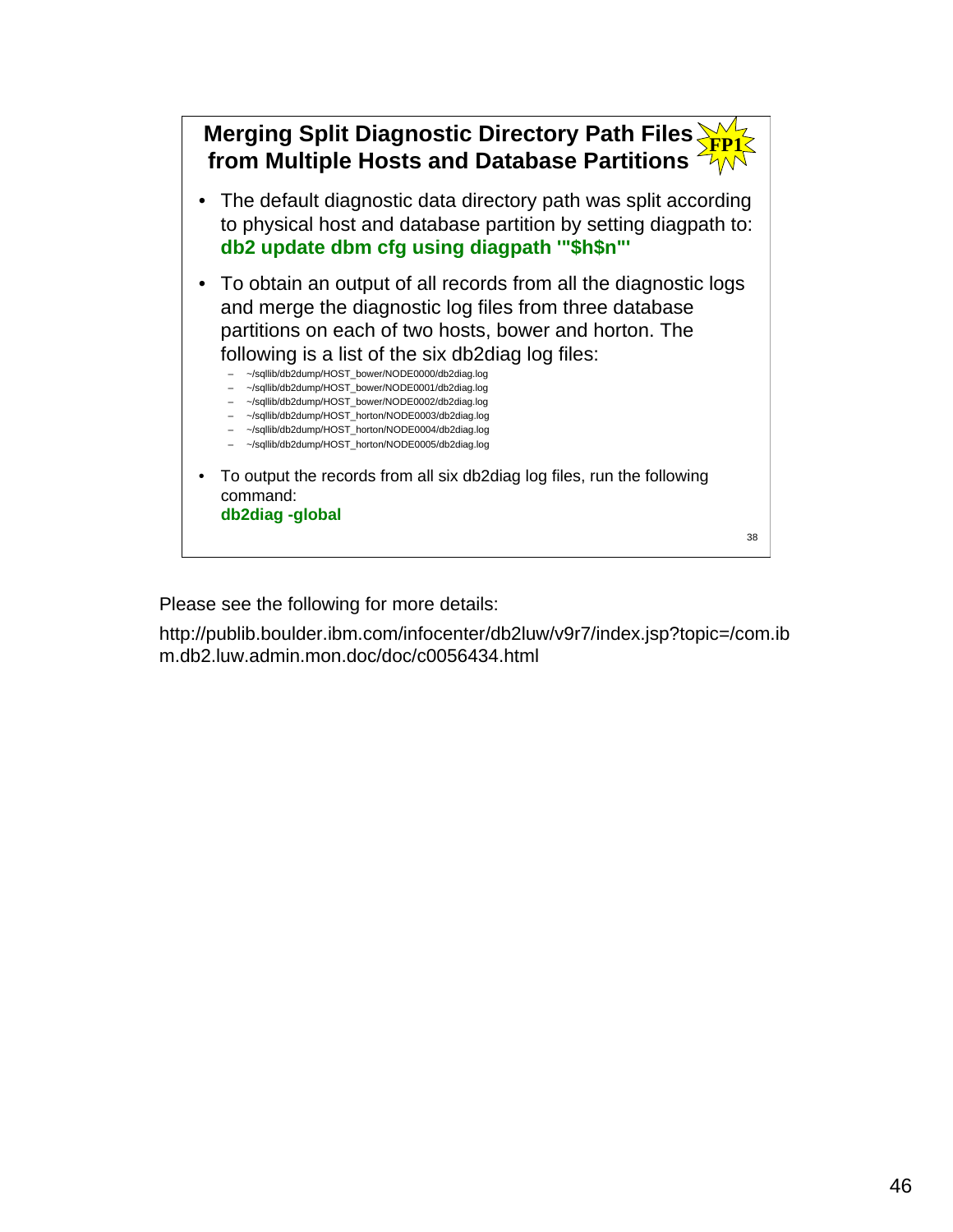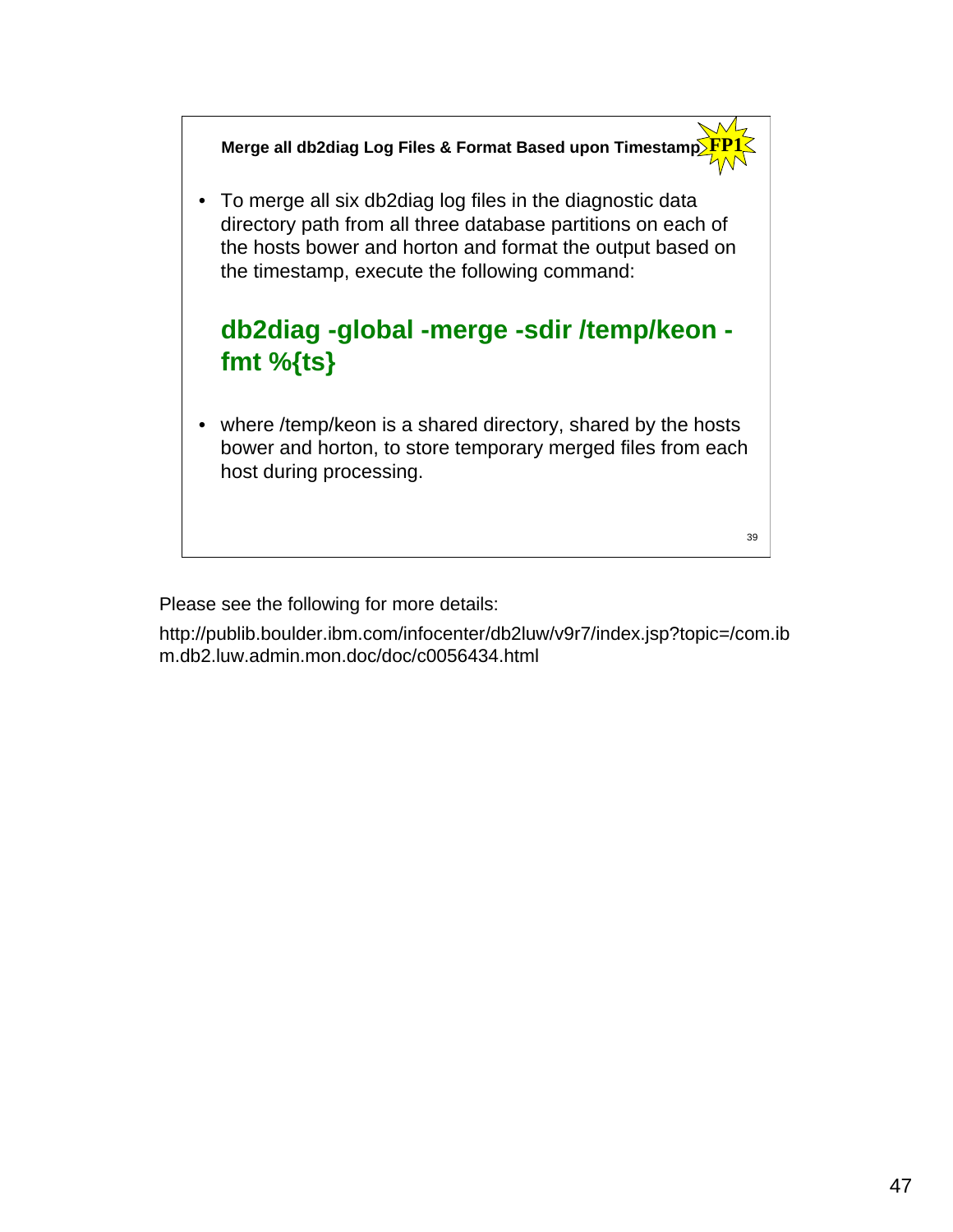

Starting with Version 9.7 Fix Pack 1, DB2 database manager has the ability to perform an explain directly from the contents<br>of a runtime section. This functionality is known as a section explain. The advantage of a section generate a different access plan.

A section explain will always provide the exact access plan that was executed, since the access plan is reconstructed directly<br>from the executable section. A section explain is similar to the functionality provided by the a level of detail approaching that which is provided by the EXPLAIN statement.

The section explain functionality is accessible through a set of stored procedures. The stored procedures take input<br>parameters that are used to locate a section (either in memory, catalogs, captured by an event monitor, o as input) and perform the explain, populating the explain tables similar to the EXPLAIN statement. The stored procedures<br>output the key fields for the explain instance that was populated in the explain tables. These key fi in a formatted output.

The section explain functionality captures (either directly or via tooling) explain information about a statement using only the contents of the runtime section. The section explain is similar to the functionality provided by the db2expln command, but the section explain gives a level of detail approaching that which is provided by the explain facility.

By explaining a statement using the contents of the runtime section, you can obtain information and diagnostics about what will actually be run (or was run, if the section was captured after execution), as opposed to issuing an EXPLAIN statement which might produce a different access plan (for example, in the case of dynamic SQL, the statistics might have been updated since the last execution of the statement resulting in a different access plan being chosen when the EXPLAIN statement compiles the statement being explained).

The section explain interfaces will populate the explain tables with information that is similar to what is produced by an EXPLAIN statement. However, there are some differences. After the data has been written to the explain tables, it may be processed by any of the existing explain tools you want to use (for example, the db2exfmt command).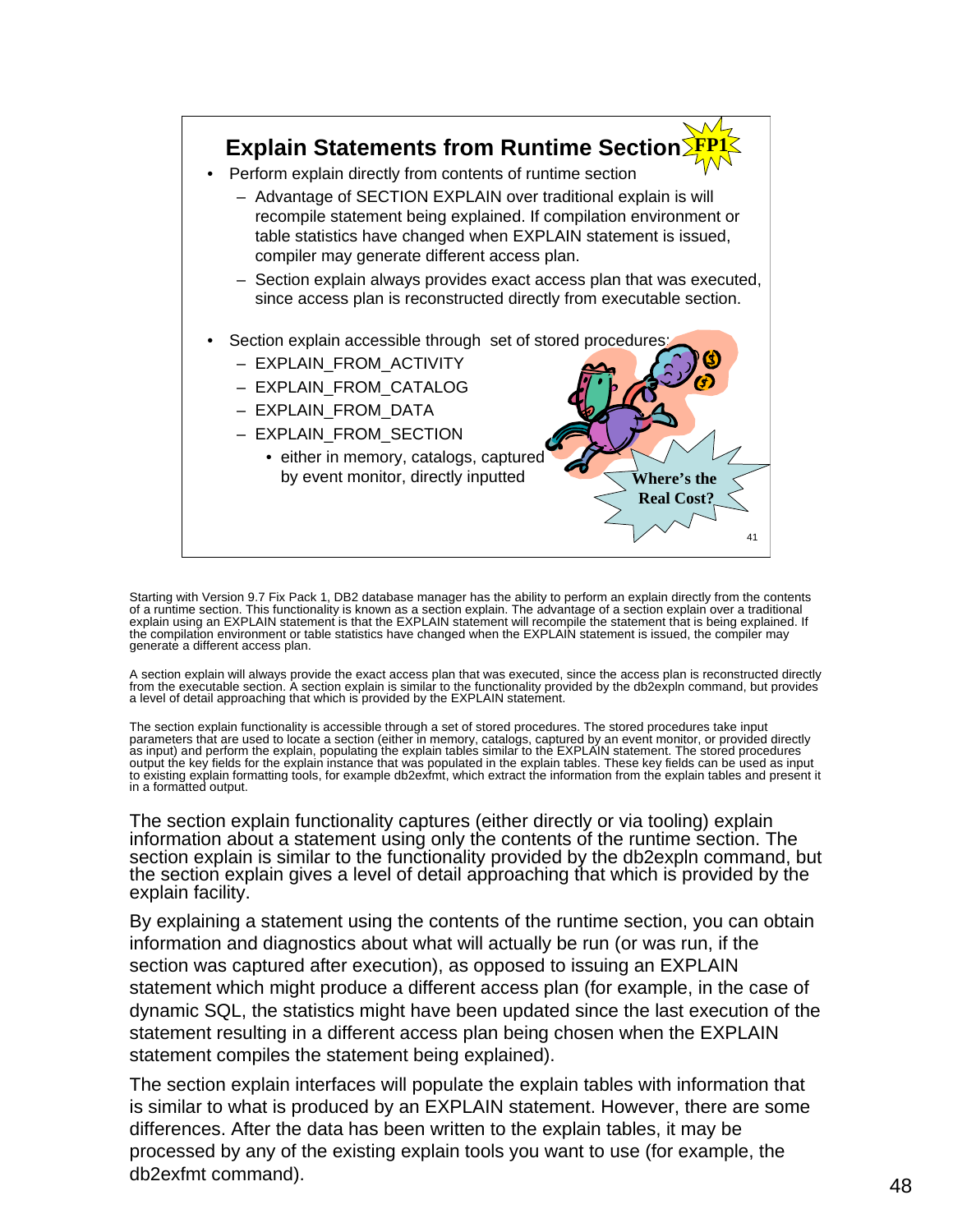# Notes: For Reference Only

There are four interface procedures, in the following list, that can perform a section explain. The procedures differ by only the input that is provided (that is, the means by which the section is located):

EXPLAIN\_FROM\_ACTIVITY

Takes application ID, activity ID, uow ID, and activity event monitor name as input. The procedure searches for the section corresponding to this activity in the activity event monitor (an SQL activity is a specific execution of a section). A section explain using this interface contains section actuals because a specific execution of the section is being performed.

EXPLAIN\_FROM\_CATALOG

Takes package name, package schema, unique ID, and section number as input. The procedure searches the catalog tables for the specific section.

EXPLAIN\_FROM\_DATA

Takes executable ID, section, and statement text as input.

EXPLAIN\_FROM\_SECTION

Takes executable ID and location as input, where location is specified by using one of the following:

In-memory package cache

Package cache event monitor name

The procedure searches for the section in the given location.

An executable ID uniquely and consistently identifies a section. The executable ID is an opaque, binary token generated at the data server for each section that has been executed. The executable ID is used as input to query monitoring data for the section, and to perform a section explain.

In each case, the procedure performs an explain, using the information contained in the identified runtime section, and writes the explain information to the explain tables identified by an explain schema input parameter. It is the responsibility of the caller to perform a commit after invoking the procedure.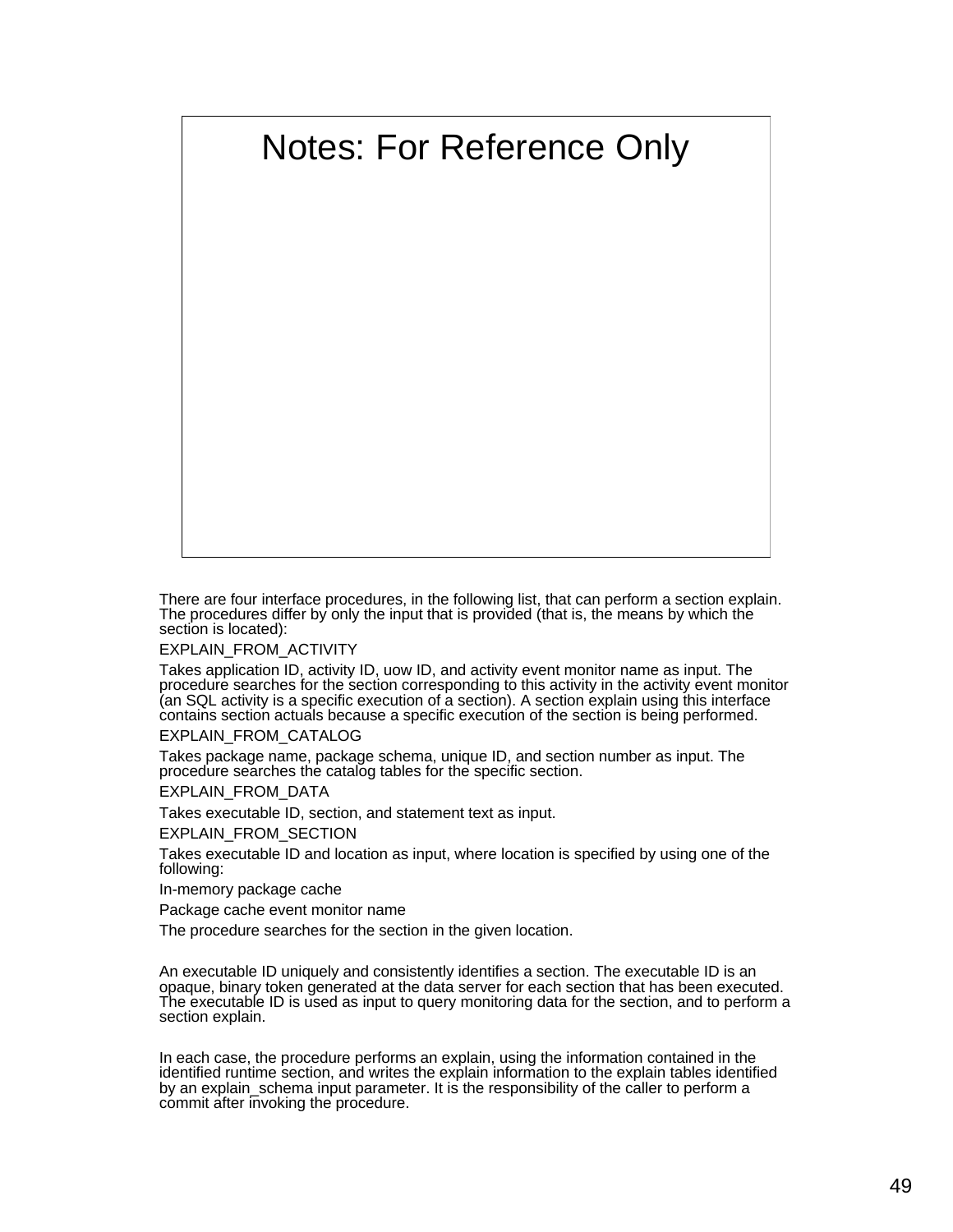

Starting with Version 9.7 Fix Pack 1, runtime statistics can be gathered for access plan operators during the execution of a section. These statistics are referred to as section actuals. In Fix Pack 1, the only statistic available is cardinality for access plan operators.

The explain facility output conveniently displays both the section actuals and estimated access plan values for your comparison. The result of this comparison can point to out-of-date statistics used by the optimizer to select an incorrect access plan. Action can then be taken to update the statistics using the RUNSTATS command and then retrying the application with an up-to-date access plan in place. Section actuals are only available when a section explain is performed and the section was captured using an activity event monitor.

**Note:** Section actuals must be explicitly enabled (set to BASE) using the section\_actuals database configuration parameter. Section actuals cannot be enabled if automatic statistics profile generation (auto\_stats\_prof) is enabled in the database configuration (SQLCODE -5153).

The ability to collect section actuals information can help to resolve SQL query performance slow downs.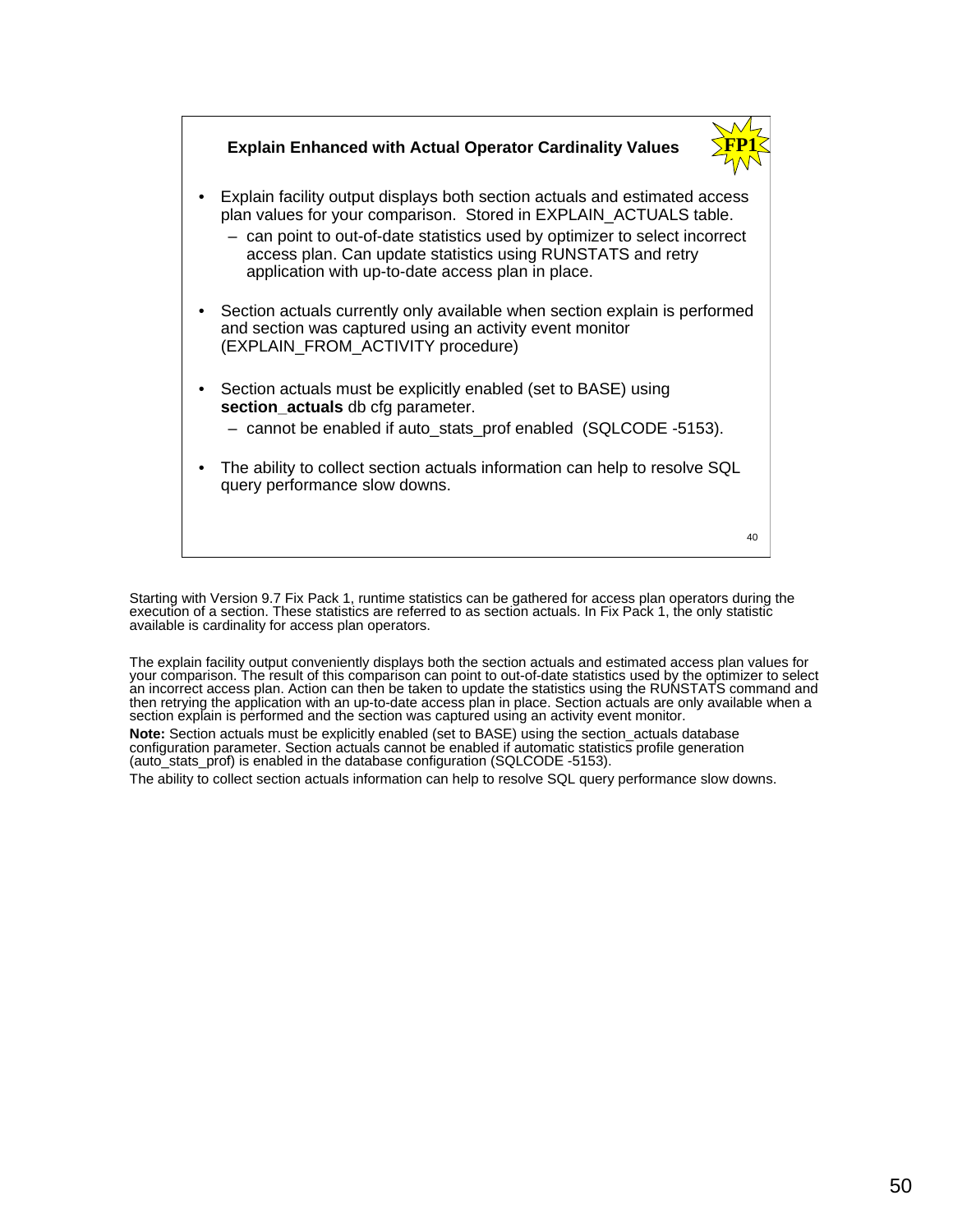

- Section actuals are runtime statistics collected during the execution of the section for an access plan. To capture a section with actuals, you use the activity event monitor. To access the section actuals, you perform a section explain using the EXPLAIN\_FROM\_ACTIVITY stored procedure. To be able to view section actuals, you must perform a section explain on a section for which section actuals were captured (that is, both the section and the section actuals are the inputs to the explain facility). Information about enabling, capturing, and accessing section actuals is provided here.
- Section actuals will only be updated at runtime if they have been enabled. Enable section actuals using the section\_actuals database configuration parameter. To enable section actuals, set the parameter to BASE (the default value is NONE). For example:db2 update database configuration using section\_actuals base. The setting of the section\_actuals database configuration parameter that was in effect at the start of the unit of work is applied to all statements in that unit of work. When the section actuals database configuration parameter is changed dynamically, the new value will not be seen by an application until the next unit of work. Section actuals cannot be enabled if automatic statistics profile generation is enabled (SQLCODE -5153).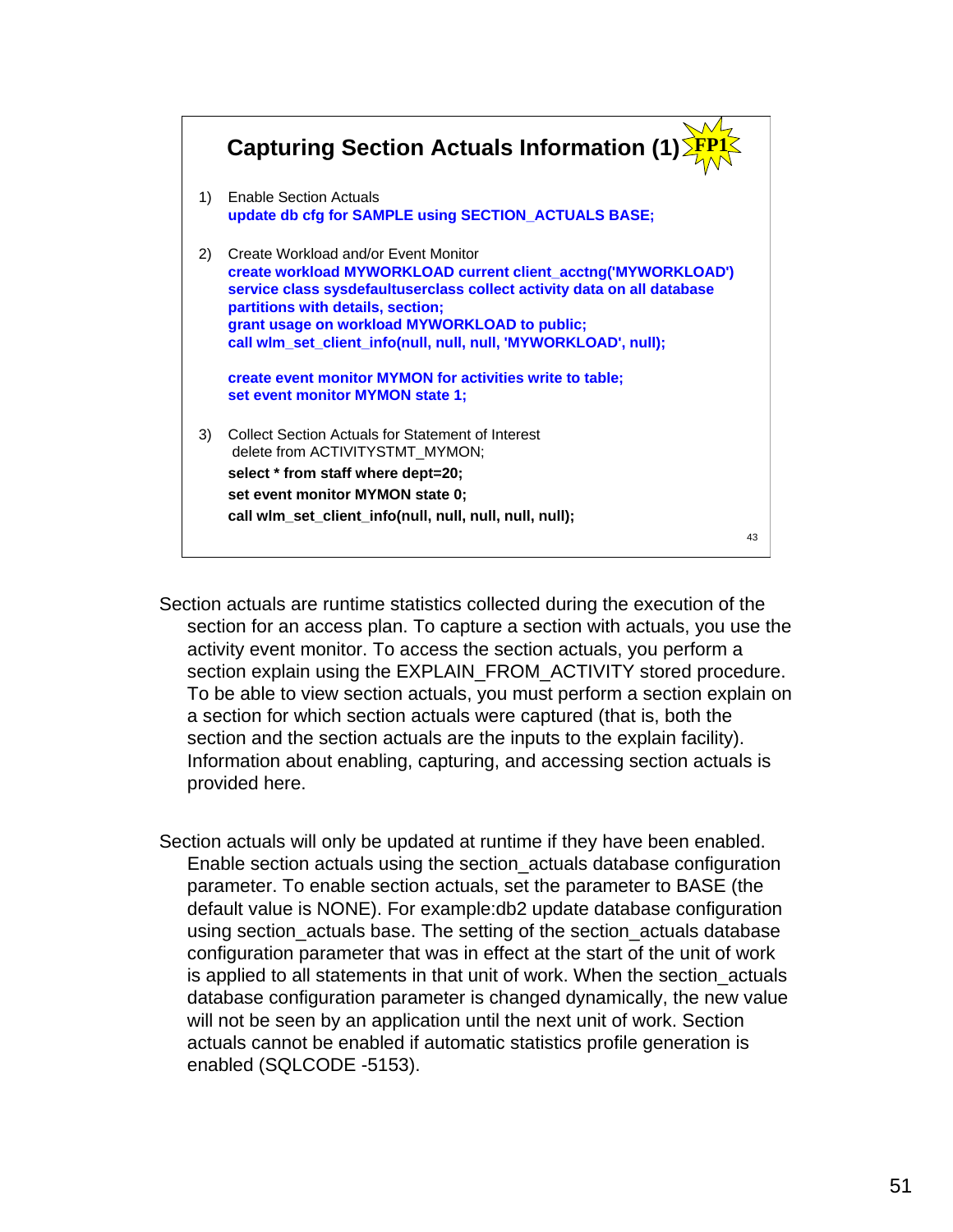

The mechanism for capturing a section, with section actuals, is the activity event monitor. An activity event monitor writes out details of an activity when the activity and the enabled. Activity information is enabled usi environment, section actuals are captured by an activity event monitor on all partitions where the activity was<br>executed, if the statement being executed has a COLLECT ACTIVITY DATA clause applied to it and the<br>COLLECT ACT procedure. When you perform a section explain on an activity for which section actuals were captured, the EXPLAIN\_ACTUALS explain table will be populated with the actuals information.Note: Section actuals are only<br>available when a section explain is performed using the EXPLAIN\_FROM\_ACTIVITY procedure. The<br>EXPLAIN\_ACTUALS table performance slow down, you can begin by obtaining a section explain that includes section actuals information. The section actuals values can then be compared with the estimated access plan values generated by the optimizer to assess the validity of the access plan. This task takes you through the process of obtaining section actuals to investigate poor query performance.

The CURRENT CLIENT\_ACCTNG (or CLIENT ACCTNG) special register contains the value of the accounting string from the client information specified for this connection. The data type of the register is VARCHAR(255). The default value of this register is an empty string. The value of the accounting string can be changed by using<br>the Set Client Information (sqleseti) API. Note that the value provided via the sqleseti API is in the appli code page, and the special register value is stored in the database code page. Depending on the data values used when setting the client information, truncation of the data value stored in the special register may occur during code page conversion.

*Example:* Get the current value of the accounting string for this connection. **VALUES** (CURRENT CLIENT\_ACCTNG) **INTO** :ACCT\_STRING

The WLM\_SET\_CLIENT\_INFO procedure sets client information associated with the current connection at the DB2 server. By using this procedure, you can set the client's user ID, application name, workstation name, accounting information, or workload information at the DB2 server.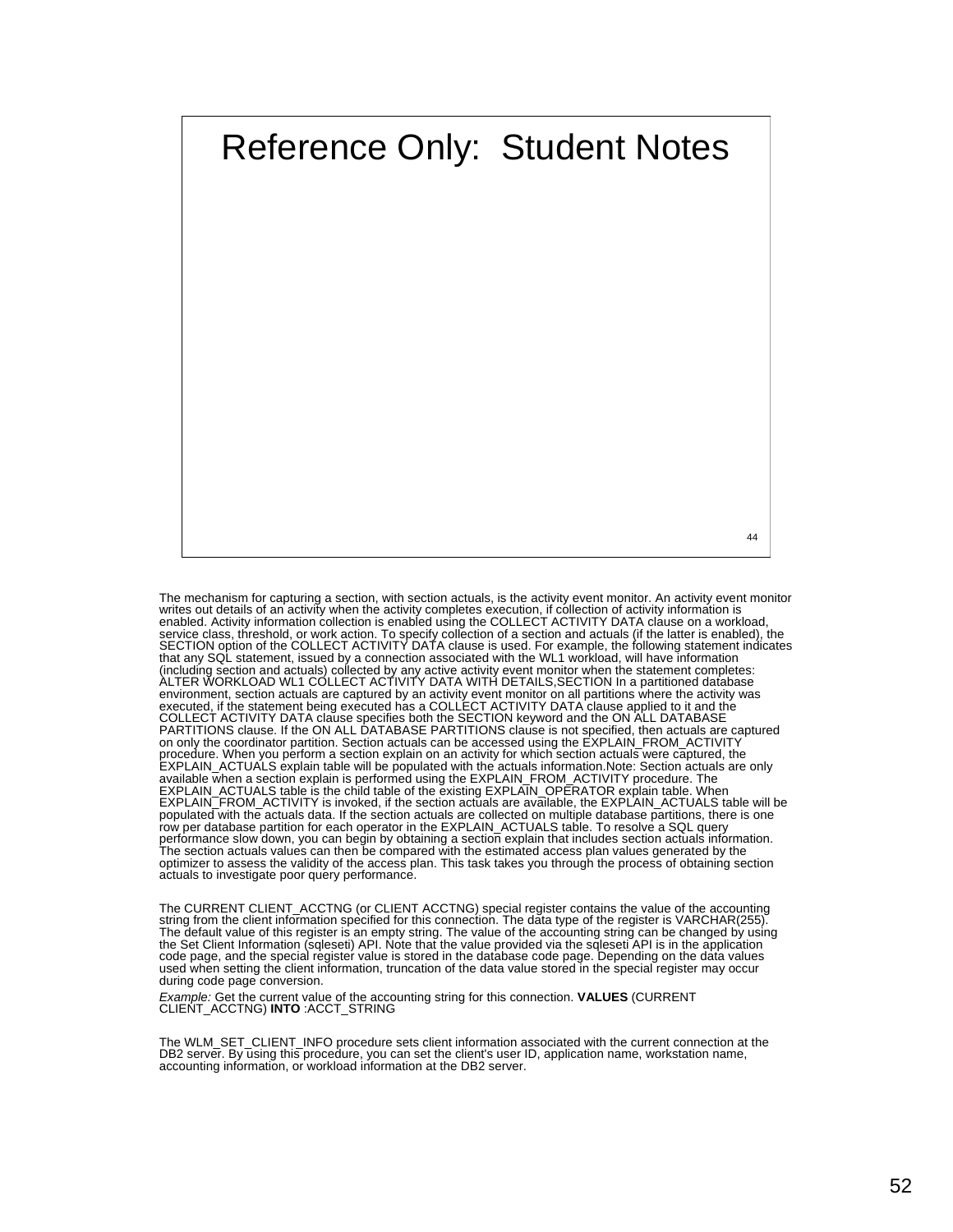# Reference Only: Student Notes

44

Calling this procedure changes the stored values of the relevant transaction processor (TP) monitor client information fields and special register settings for this connection.

The client information fields are used at the DB2 server for determining the identity of the application or user currently using the connection. The client information fields for a connection are considered during DB2 workload evaluation and also displayed in any DB2 audit records or application snapshots generated for this connection.

Unlike the sqleseti API, this procedure does not set client information at the client but instead sets the corresponding client attributes on the DB2 server. Therefore, you cannot use the sqleqry API to query the client information that is set at the DB2 server using this procedure.

The data values provided with the procedure are converted to the appropriate database code page before being stored in the related TP monitor fields or special registers. Any data value which exceeds the maximum supported size after conversion to the database code page is truncated before being stored at the server. The truncated values are returned by both the TP monitor fields and the special registers when those stored values are queried.

The WLM\_SET\_CLIENT\_INFO procedure is not under transaction control, and client information changes made by the procedure are independent of committing or rolling back units of work. However, because workload reevaluation occurs at the beginning of the next unit of work for each application, you must issue either a COMMIT or a ROLLBACK statement to make client information changes effective.

### **WLM\_SET\_CLIENT\_INFO (***client\_userid***,** *client\_wrkstnname***,** *client\_applname, client\_acctstr, client\_workload***)**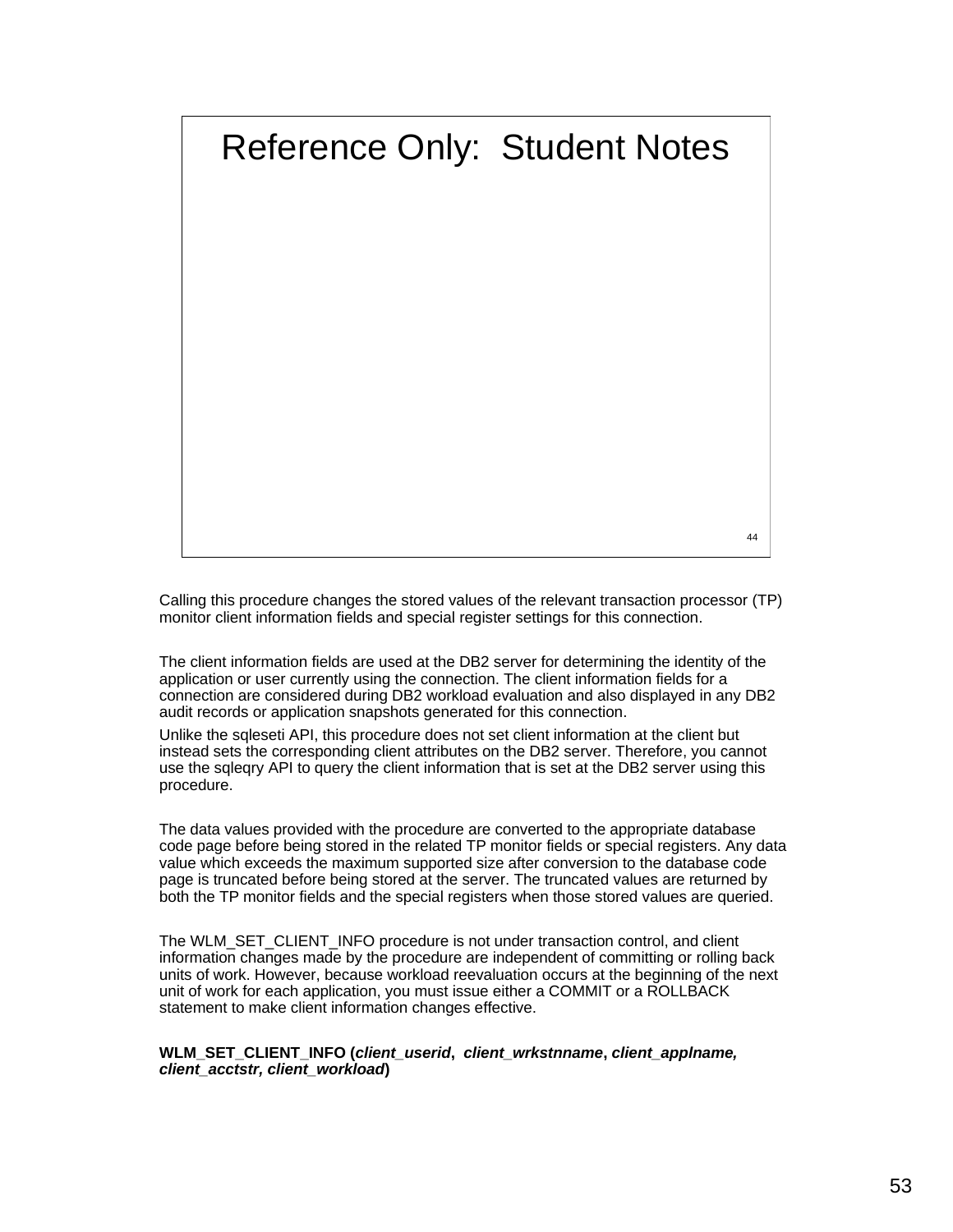

Output from Explaining the data into Explain tables:

Value of output parameters

--------------------------

Parameter Name : EXPLAIN\_SCHEMA Parameter Value : SKAPOOR Parameter Name : EXPLAIN\_REQUESTER Parameter Value : SKAPOOR Parameter Name : EXPLAIN\_TIME Parameter Value : 2010-05-05-11.20.14.668725 Parameter Name : SOURCE\_NAME Parameter Value : SQLC2H20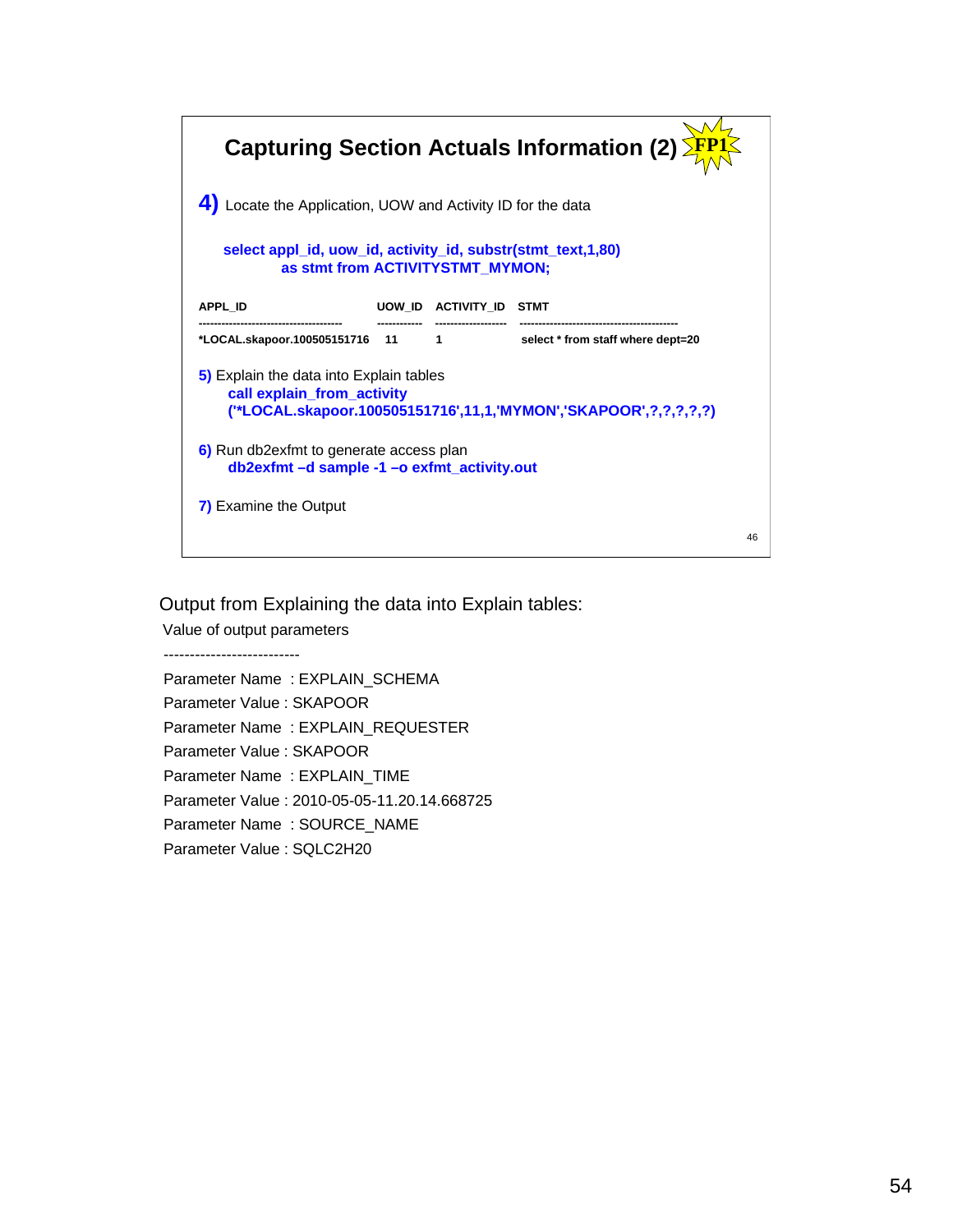

# **Limitations**

The limitations, with respect to the capture of section actuals, are the following:

Section actuals will not be captured when the WLM\_CAPTURE\_ACTIVITY\_IN\_PROGRESS stored procedure is used to send information about a currently executing activity to an activity event monitor. Any activity event monitor record generated by the WLM\_CAPTURE\_ACTIVITY\_IN\_PROGRESS stored procedure will have a value of 1 in its partial record column.

When a reactive threshold has been violated, section actuals will be captured on only the coordinator partition.

Explain tables must be migrated to DB2 Version 9.7 Fix Pack 1, or later, before section actuals can be accessed using a section explain. If the explain tables have not been migrated, the section explain will work, but section actuals information will not be populated in the explain tables. In this case, an entry will be written to the EXPLAIN\_DIAGNOSTIC table.

Existing DB2 V9.7 activity event monitor tables (in particular, the activity table) must be recreated before section actuals data can be captured by the activity event monitor. If the activity logical group does not contain the SECTION\_ACTUALS column, a section explain may still be performed using a section captured by the activity event monitor, but the explain will not contain any section actuals data.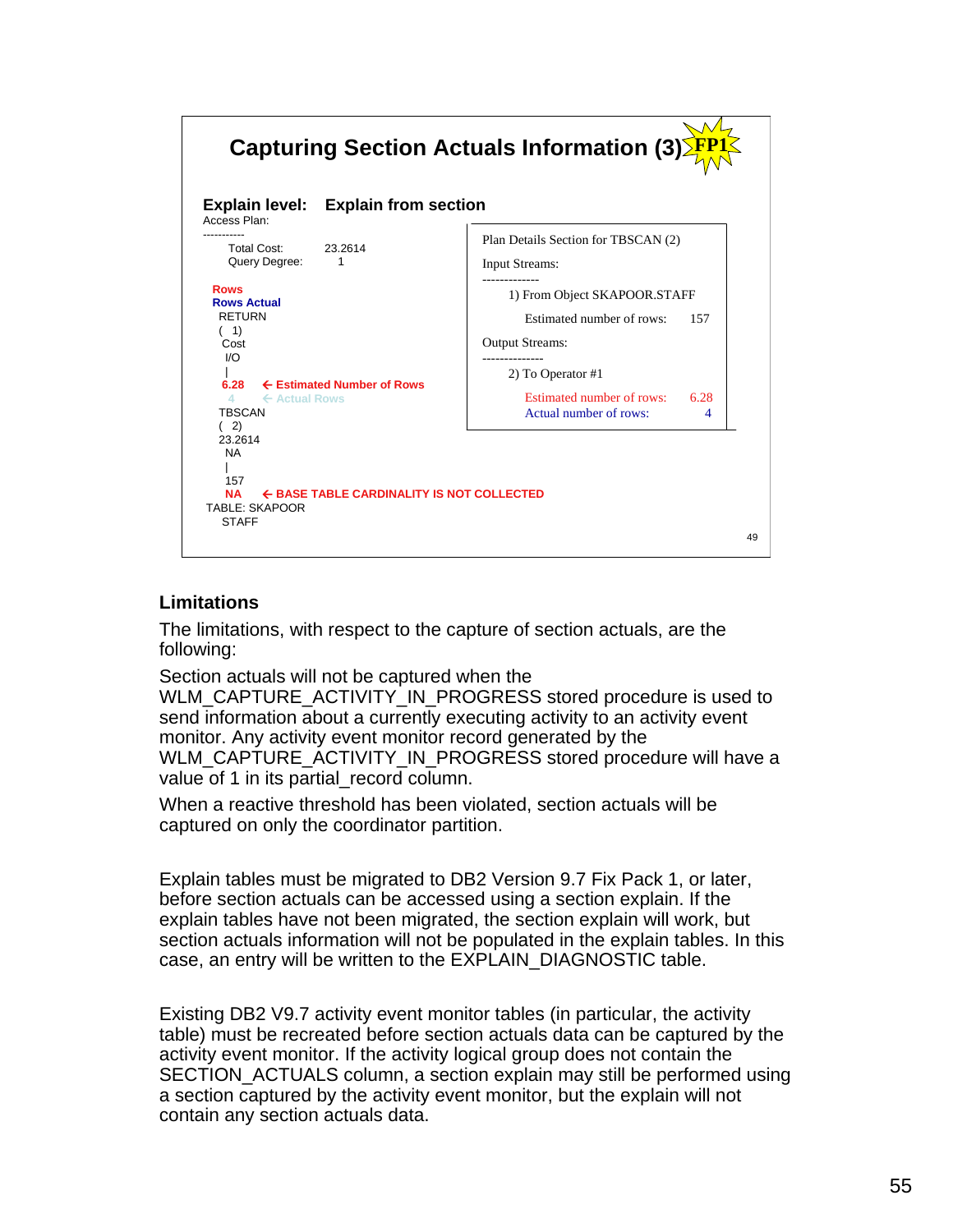

Starting with Version 9.7 Fix Pack 1, you can define work action sets at the workload level to control activities submitted by occurrences of those workloads, based on the type and size of work. The option to control work at the workload level complements the control options already available at the service superclass and database levels. A work action set, defined on a workload definition, applies to all work submitted by connections that are currently mapped to that workload definition.

With the ability to define work action sets at the workload level, you can monitor and control activities submitted by a specific application without having to map those activities to a distinct service class. Control of incoming work includes the application<br>of activity thresholds to activities submitted by occurrences of the workload, as well as th

The following list contains the types of work actions that are available when a work action set is applied at the workload level: •COUNT ACTIVITY •PREVENT EXECUTION •COLLECT ACTIVITY DATA •COLLECT AGGREGATE ACTIVITY DATA

Thresholds that apply to each individual activity in the matching work class:

•ESTIMATEDSQLCOST •SQLROWSRETURNED •ACTIVITYTOTALTIME •SQLTEMPSPACE •SQLROWSREAD •CPUTIME

CONCURRENTDBCOORDACTIVITIES threshold that applies to all activities as a group in the matching work class. This threshold controls the number of concurrent activities in the matching work class from all workload occurrences in the workload.

Starting with Version 9.7 Fix Pack 1, you can use the UOWTOTALTIME threshold to specify the maximum amount of time<br>that can elapse from the time that a unit of work first becomes active. Previously, you had to use the DB2 amount of time, resulting in locks being held which prevent other more important applications from proceeding. The<br>UOWTOTALTIME threshold triggers the termination of the long-running application or rolls back the transacti

Starting with Version 9.7 Fix Pack 1, a sample script (qpwlmmig.pl) has been provided to facilitate the migration from the<br>deprecated DB2 Query Patroller (QP) environment to the DB2 workload manager (WLM) environment. This a file which contains the DDL statements to create the WLM objects that most closely reflect your current QP setup. For the most part, you can continue to use the same system control approach that QP currently uses until you determine how best to use the WLM capabilities.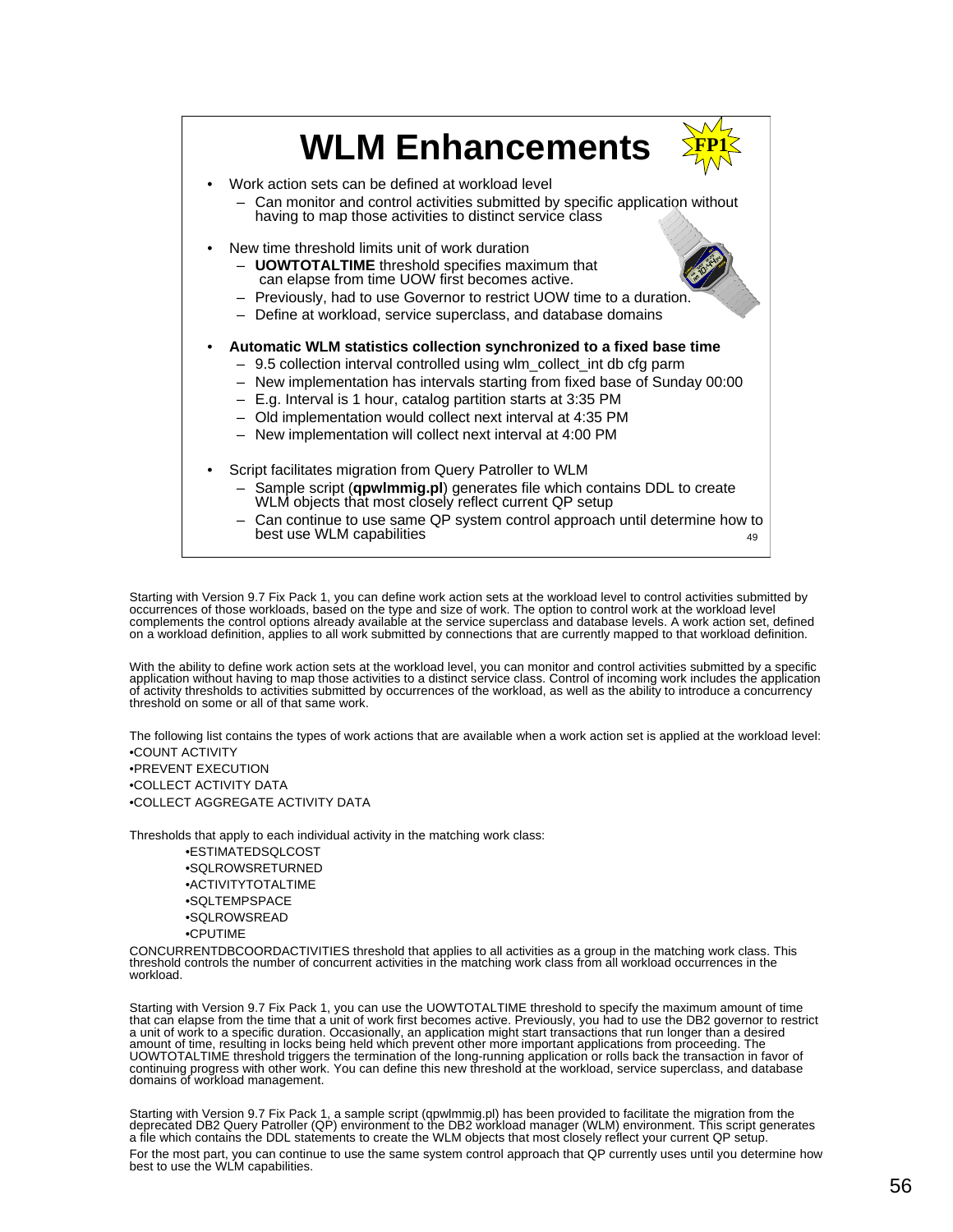

For Linux operating systems, users can specify that activated databases are to use minimal processing resources when the database manager is idle, using a new registry variable DB2\_MIN\_IDLE\_RESOURCES. Default: OFF, Values: OFF or ON. This might be useful in some virtual Linux environments (for example, zVM) where the small resource savings can help the host virtual machine monitor schedule its CPU and memory resources across all its virtual machines more efficiently.

With the new DB2\_USE\_FAST\_PREALLOCATION registry variable, the Veritas fast allocation file system feature can be used to reserve table space, and speed up the process of creating or altering large table spaces and database restore operations. This speed improvement is implemented at a small delta cost of performing actual space allocation during runtime when rows are inserted. To disable fast preallocation, set DB2\_USE\_FAST\_PREALLOCATION to OFF. This might improve runtime performance, at the cost of slower table space creation and database restore times, on some operating systems, especially AIX, when there is a large volume of inserts and selects on same table space. Operating system: AIX, Linux and Solaris on VeritasVxFS or JFS2 file systems. Default: ON, Values: ON or OFF. Note that once fast preallocation is disabled, the database has to be restored.

With the new DB2TCP\_CLIENT\_KEEPALIVE\_TIMEOUT registry variable, users can specify a keep alive setting that is lower than the system default, allowing the database manager to detect connection failures sooner. Operating system: AIX, Linux, Windows (client only). Default=0 (not set) Values: 0 - 32 767 seconds. Specifies the maximum time in seconds before an unresponsive connection is detected as no longer alive. When this variable is not set, the system default TCP/IP keep alive setting is used (typically two hours). Setting DB2TCP\_CLIENT\_KEEPALIVE\_TIMEOUT to a lower value than the system default allows the database manager to detect connection failures sooner, and avoids the need to reconfigure the system default which would impact all TCP/IP traffic and not just connections established by DB2.

The DB2\_WORKLOAD aggregate registry variable now has a new value, INFOR\_ERP\_LN, which configures a set of registry variables for Infor ERP Baan. For more information, see the "DB2\_WORKLOAD" entry in System environment variables.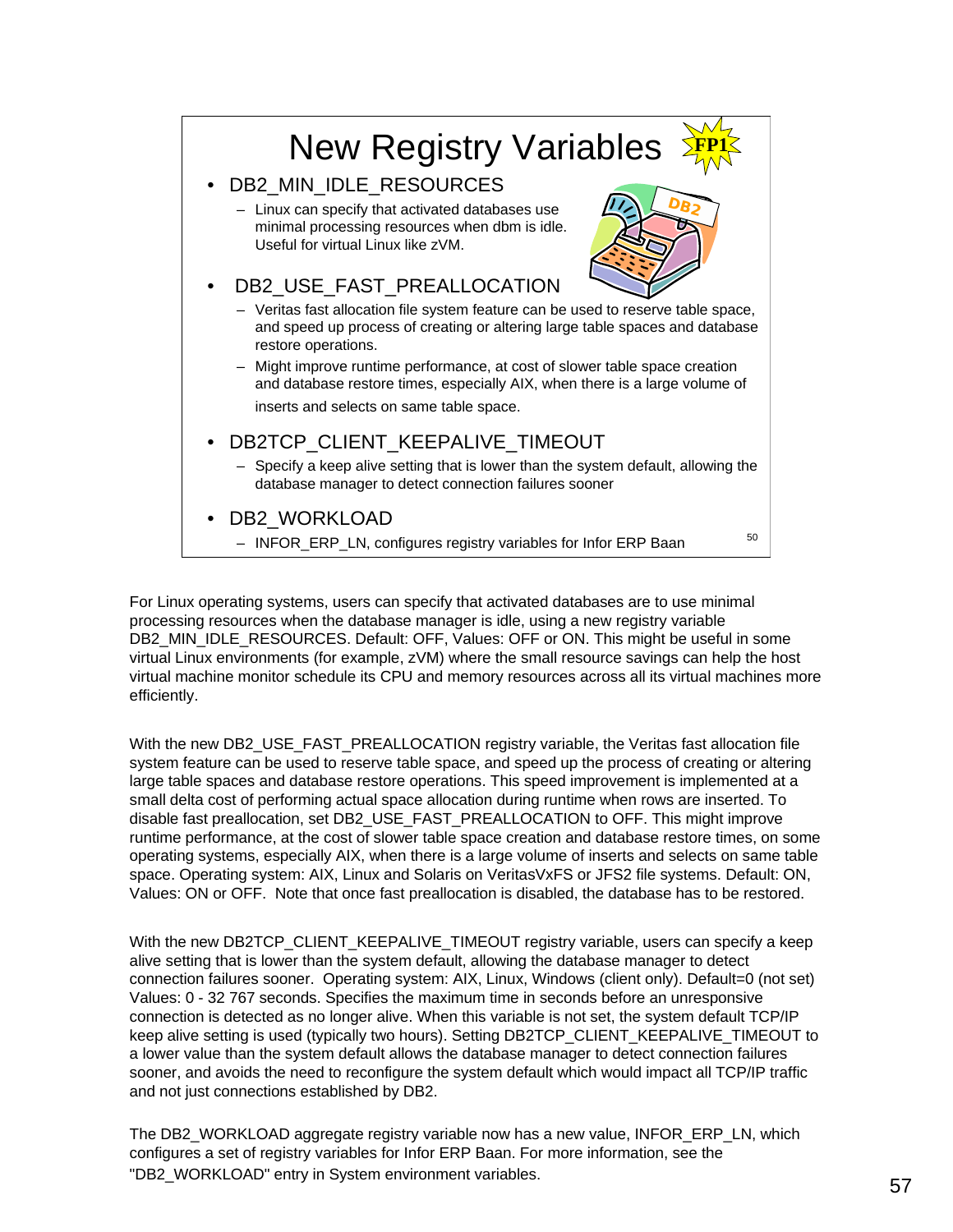# **A New Monitoring Infrastructure**

# • **Lock Table Functions**

- Direct access to internal locking information
- Allow ad-hoc analysis of locking problems

# • **Row-based Access for "In-memory" Metrics**

– New format functions to produce generic row-based output for "time spent" metrics from XML documents

– Can be used on table function output and event monitor XML columns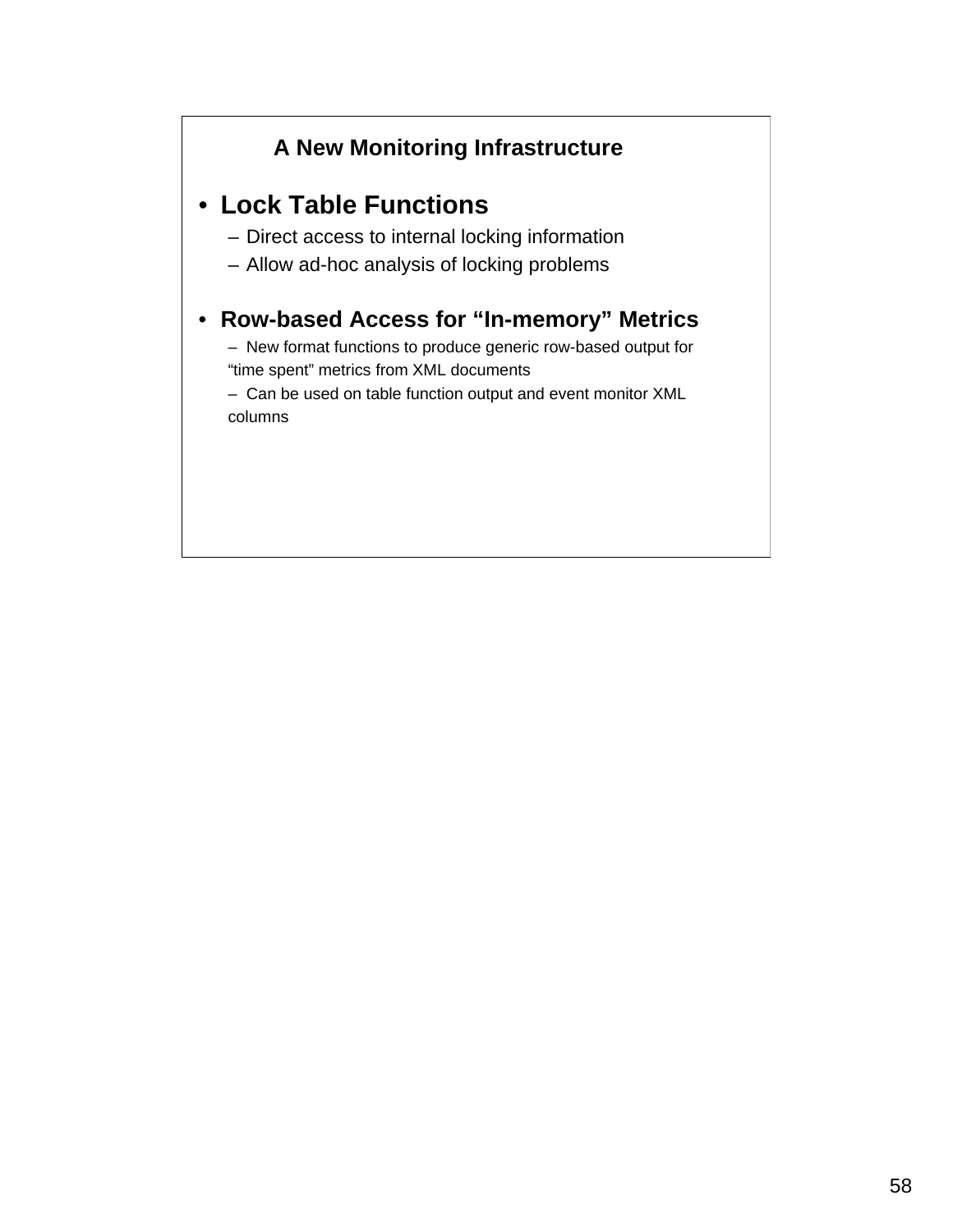

Starting with Version 9.7 Fix Pack 1, the MON\_GET\_APPL\_LOCKWAITS, MON\_GET\_LOCKS, and MON\_FORMAT\_LOCK\_NAME relational monitoring interfaces can be used to collect locking event data to help you quickly identify locking issues that might be causing problems.

The monitoring interfaces are more efficient and have a lower impact on the system than existing snapshot interfaces. These new interfaces report monitoring elements related to locking events. Use the following routines to collect information about locks:

•MON\_GET\_APPL\_LOCKWAITS - Returns information about the locks that all the applications are waiting to acquire on the currently connected database.

•MON\_GET\_LOCKS - Returns a list of all locks on the currently connected database.

•MON\_FORMAT\_LOCK\_NAME - Formats the internal lock name and returns details about the lock in a row-based format. Each row consists of a key-value pair pertaining to a particular lock.

Use the following administrative view to collect lock wait information:

•MON\_LOCKWAITS - Returns information about agents working on behalf of applications that are waiting to obtain locks in the currently connected database. It is a useful query for identifying locking problems.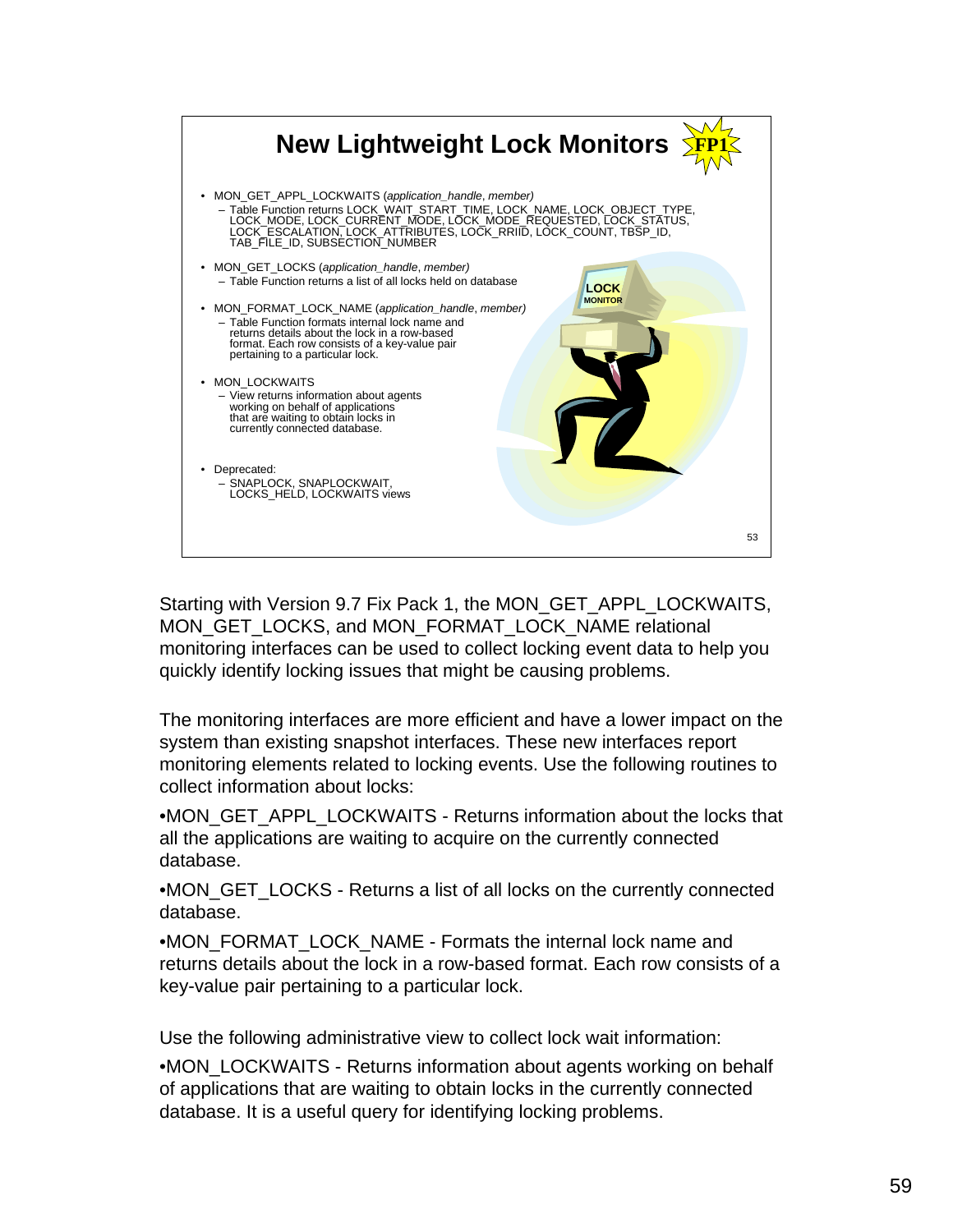

In Version 9.7 Fix Pack 1 and later fix packs, monitor elements reported in XML documents can be displayed and analyzed in a generic fashion using new row-based formatting table functions. Detailed monitoring table functions, such a MON\_GET\_WORKLOAD\_DETAILS, return an XML document called DETAILS, containing a number of detailed monitor elements. In addition, the statistics event monitor returns a DETAILS XML document, the activity event monitor returns a DETAILS\_XML XML document, the EVMON\_FORMAT\_UE\_TO\_XML table function returns an XMLREPORT XML document, and the EVMON\_FORMAT\_UE\_TO\_TABLES procedure returns a METRICS XML document. You can review and analyze the monitor elements returned in these XML document by using the new row-based formatting table functions. Which monitor elements are returned depends on the table function or event monitor which produced the XML document.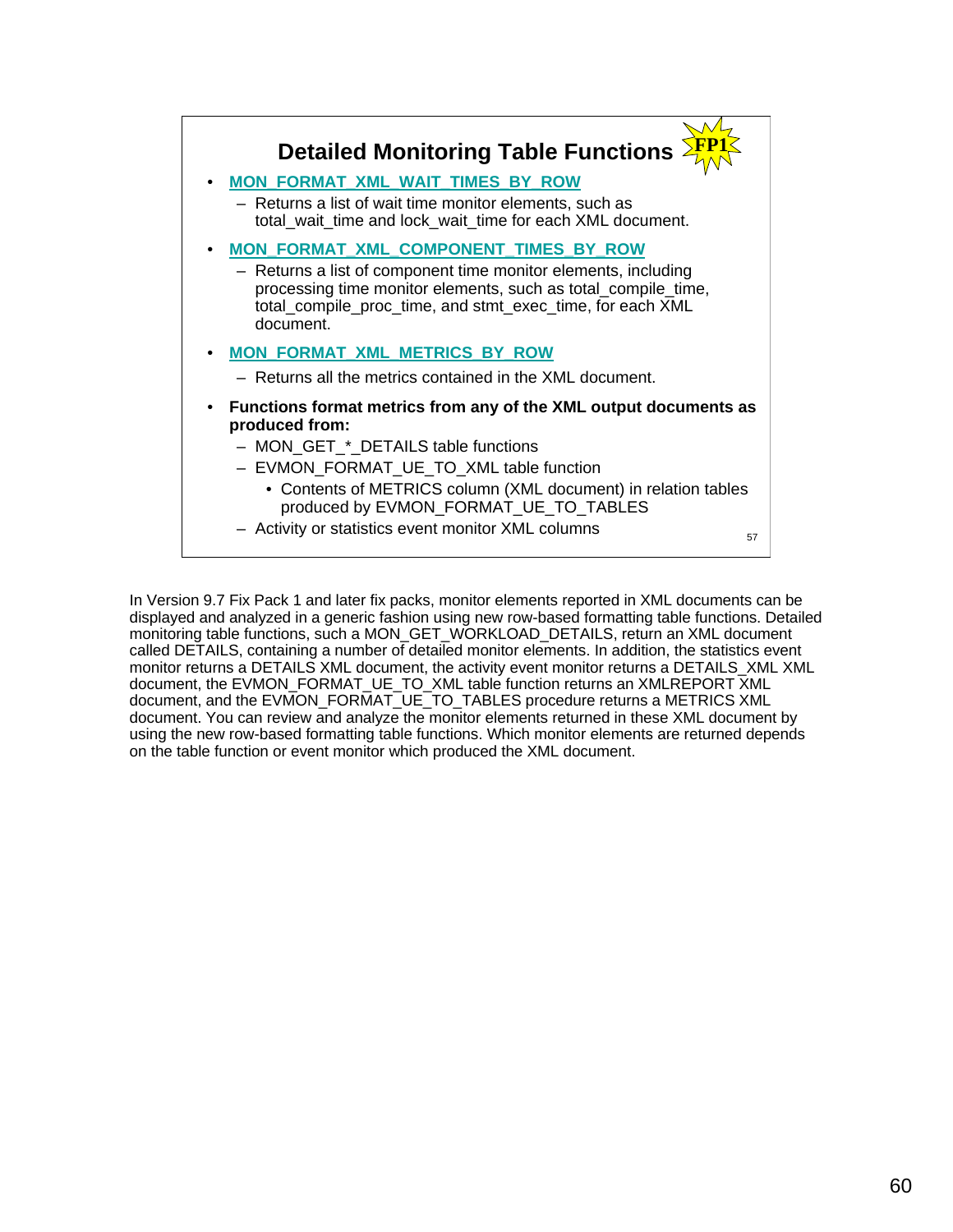# **Example: MON\_FORMAT\_XML\_WAIT\_TIMES\_BY\_ROW**

SELECT SUBSTR(TFXML.WORKLOAD\_NAME, 1, 25) AS WORKLOAD\_NAME, SUBSTR(WAITS.METRIC\_NAME, 1, 25) AS METRIC\_NAME, WAITS.TOTAL\_TIME\_VALUE\_TIME, WAITS.COUNT FROM TABLE( MON\_GET\_WORKLOAD\_DETAILS( NULL, -2 ) ) AS TFXML, TABLE( **MON\_FORMAT\_XML\_WAIT\_TIMES\_BY\_ROW( TFXML.DETAILS )**) AS WAITS ORDER BY WAITS.TOTAL\_TIME\_VALUE DESC

| <b>WORKLOAD NAME</b> | <b>METRIC NAME</b>    | TOTAL TIME VALUE | <b>COUNT</b> |
|----------------------|-----------------------|------------------|--------------|
| <b>PAYROLL</b>       | CLIENT IDLE WAIT TIME | 2193672          | 174          |
| <b>FINANCE</b>       | CLIENT IDLE WAIT TIME | 738290           | 16           |
| <b>PAYROLL</b>       | DIRECT READ TIME      | 67892            | 81           |
| <b>FINANCE</b>       | DIRECT READ TIME      | 32343            | 8            |
| <b>FINANCE</b>       | LOCK WAIT TIME        | 8463             | 3            |
| <b>PAYROLL</b>       | LOCK WAIT TIME        | 55               |              |
| $\cdots$             |                       |                  |              |
|                      |                       |                  |              |
|                      |                       |                  |              |
|                      |                       |                  |              |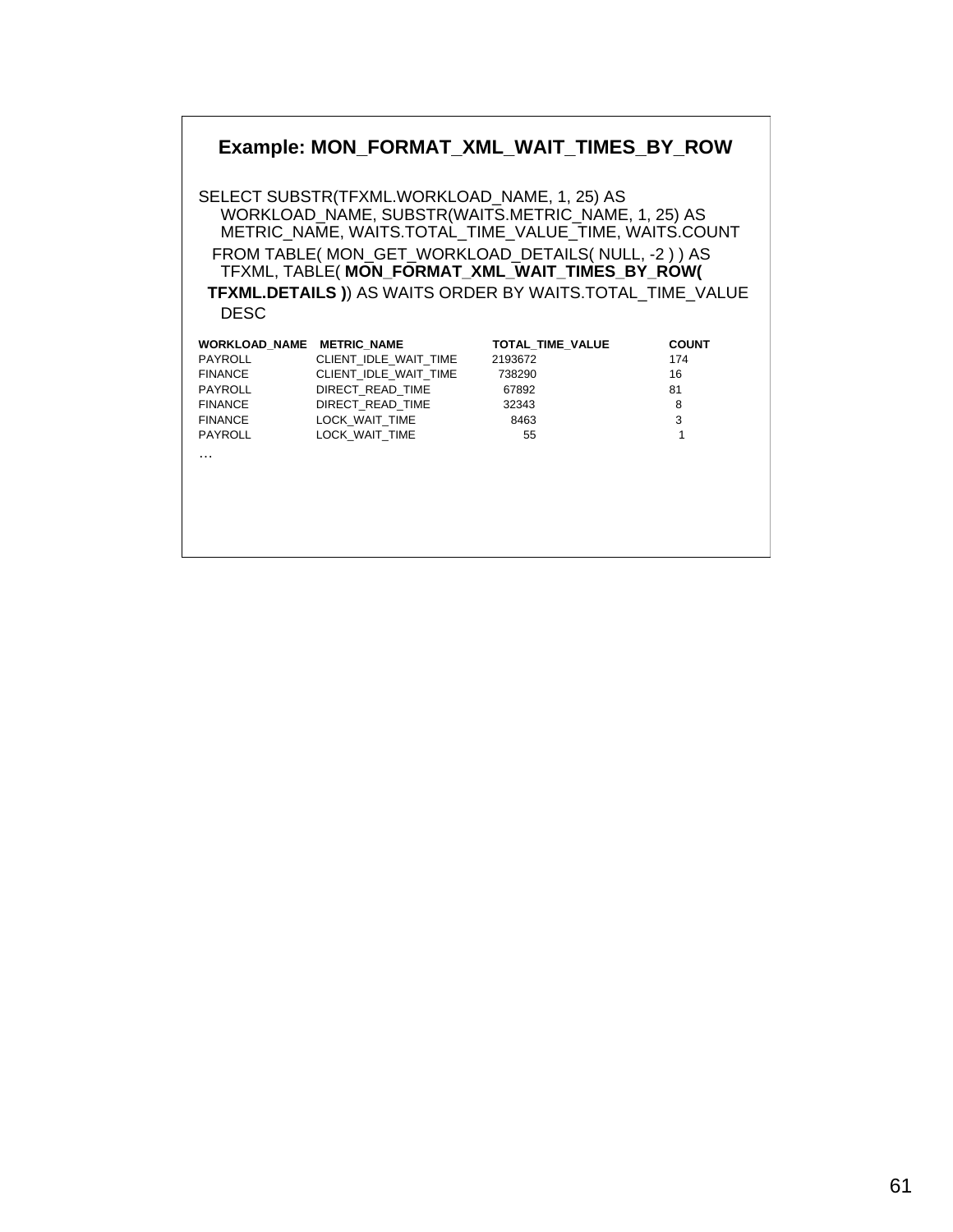# **Time Spent Metrics: Component Times**

• **Another category of "time spent" metric being introduced:**

– Component times measure the time spent processing within DB2 within a particular component area

• **Components represent major processing areas or stages within DB2 such as query compilation, section execution,**

**and commit / rollback time**

– When combined with wait times, reflect comprehensive coverage of where time is being spent within DB2

### • **Like Wait times, component times:**

- Are available in both system and activity perspectives
- Designed with no overlap to allow comprehensive breakdown of component time in DB2

#### • **Total Request Time in DB2: Combined Wait + Component Times**

- **Direct I/O**
- **Bufferpool I/O**
- **Lock Wait Time** – **Compile Proc Time**
- **Section Proc Time**
- **Commit / Rollback**
- **Proc Time**
- **Other Proc Time**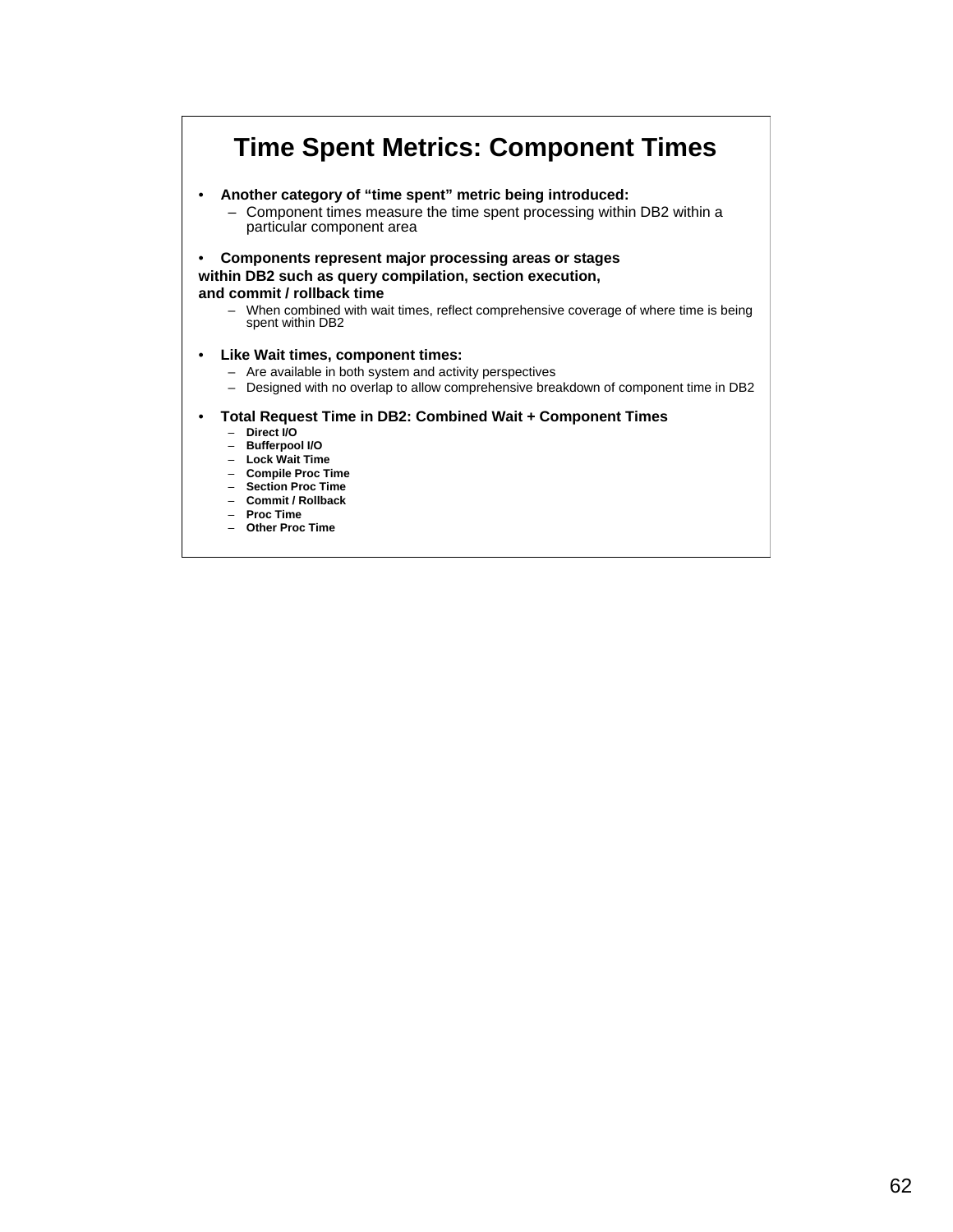

Starting with Version 9.7 Fix Pack 1, the package cache event monitor (CREATE EVENT MONITOR FOR PACKAGE CACHE) records events from both dynamic and static SQL statements when they are flushed from the database package cache.

The new package cache event monitor captures information about cached statement entries after they have been flushed from the database package cache. The event monitor captures an accurate history about statements, that were in the package cache, which can help to resolve SQL query performance and problem determination issues.

The core data collected for a package cache event are the monitor elements reported through the<br>MON\_GET\_PKG\_CACHE\_STMT table function. In addition, the event monitor collects information about the executable<br>section of the

After the event monitor data has been captured, the following is a list of the methods you can use to access that data: •An XML document created by the new EVMON\_FORMAT\_UE\_TO\_XML table function •Relational tables populated by the new EVMON\_FORMAT\_UE\_TO\_TABLES procedure

•An XML or text document using the Java™-based db2evmonfmt tool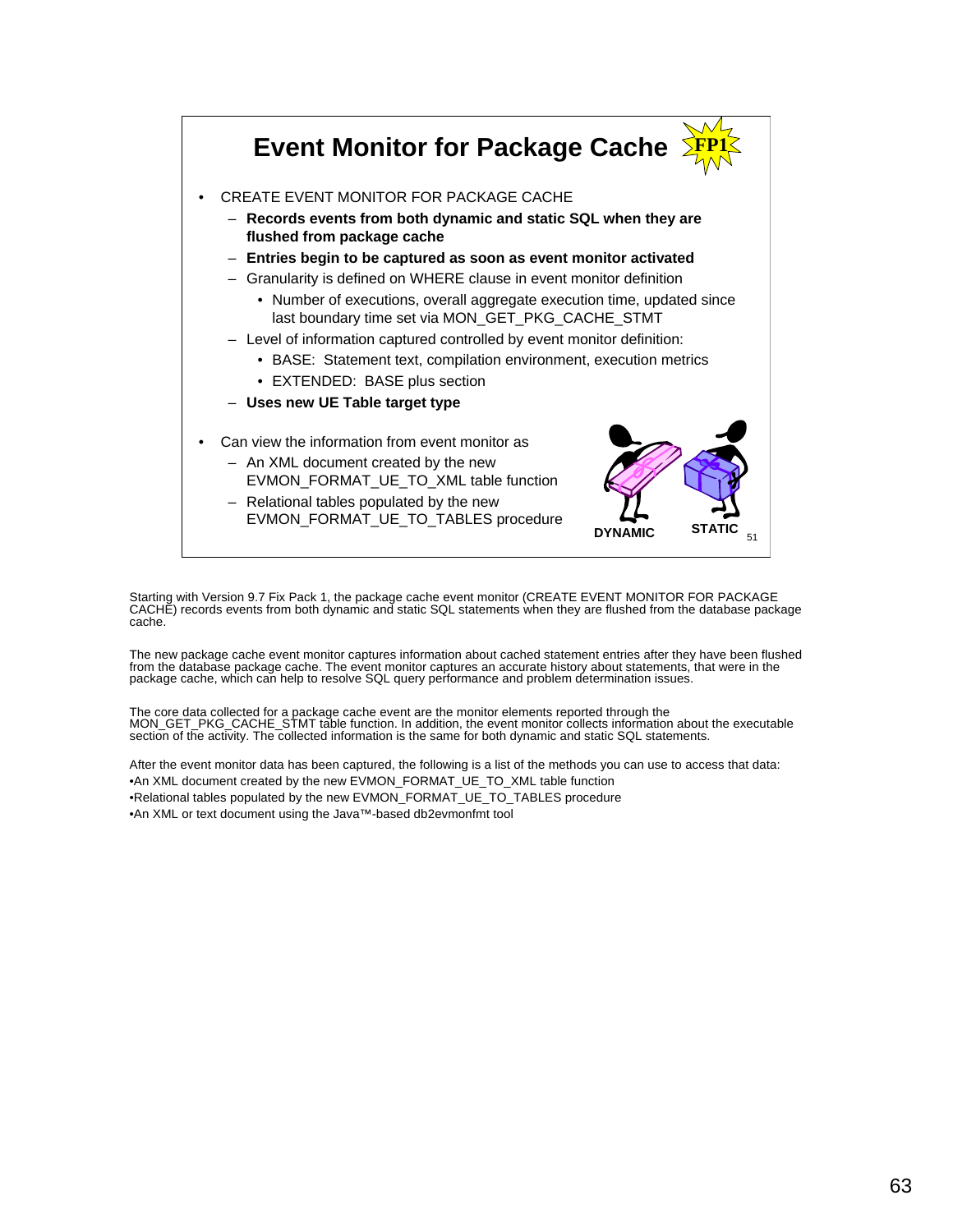

The MON\_GET\_PKG\_CACHE\_STMT\_DETAILS table function returns detailed metrics for one or more package cache entries.

**Note:** If your database was created in Version 9.7 prior to Fix Pack 1, to run this routine you must have already run the<br>db2updv97 command. If your database was created before Version 9.7, it is not necessary to run the routine will no longer work.

The metrics returned by the MON\_GET\_PKG\_CACHE\_STMT\_DETAILS table function represent the accumulation of all<br>metrics for statements in the package cache. Statement metrics are rolled up to the package cache upon activity co

#### *Syntax*

>>-MON\_GET\_PKG\_CACHE\_STMT\_DETAILS--(--*section\_type*--,----------->>--*executable\_id*--,--*search\_args*--,--*member*--)--- -------------->< The schema is SYSPROC.

### *Table function parameters*

#### *section\_type*

An optional input argument (either "D" or "S") of type CHAR(1) that specifies information type for the returned statement. If<br>the argument is NULL or an empty string, information is returned for all SQL statements. Not cas

#### *executable\_id*

An optional input argument of type VARCHAR (32) for bit data that specifies a unique section of the database package cache. If a null value is specified, information is returned for all SQL statements. When the *executable\_id* is specified, the *section\_type* argument is ignored. For example, if an *executable\_id* is specified for a dynamic statement, the dynamic statement details will be returned by this table function even if *section\_type* is specified as static ("S").

#### *search\_args*

An optional input parameter of type CLOB(1K), that allows you to specify one or more optional search argument strings. For example:

'<modified\_within>5</modified\_within><update\_boundary\_time>myPkgEvmon </update\_boundary\_time>' The available search argument tags are as follows:

'<modified\_within>X</modified\_within>'

Returns only those statement entries that have either been inserted into the cache or executed within the last *X* minutes (where *X* is a positive integer value). If the argument is not specified, all entries in the cache are returned.

'<update\_boundary\_time>evmon\_name</update\_boundary\_time>'

Updates the event monitor boundary timestamp to the current time for the package cache event monitor specified by *evmon\_name*. If this event monitor specifies where updated\_since\_boundary\_time as an output criteria in its WHERE clause, only package cache entries that subsequently have their metrics updated are captured when evicted from the package cache. This operation only has an effect if the specified package cache event monitor is active when the command is issued. '<stmt\_details>true</stmt\_details>' or '<stmt\_details>false</stmt\_details>'

Includes or excludes the s*tmt\_text* and *comp\_env\_desc* data in the resulting XML document. This allows you to exclude<br>these relatively large portions of the document when you do not need them (for example, if you are usi

Each input argument can be specified only once. The search argument tags must be specified in lowercase.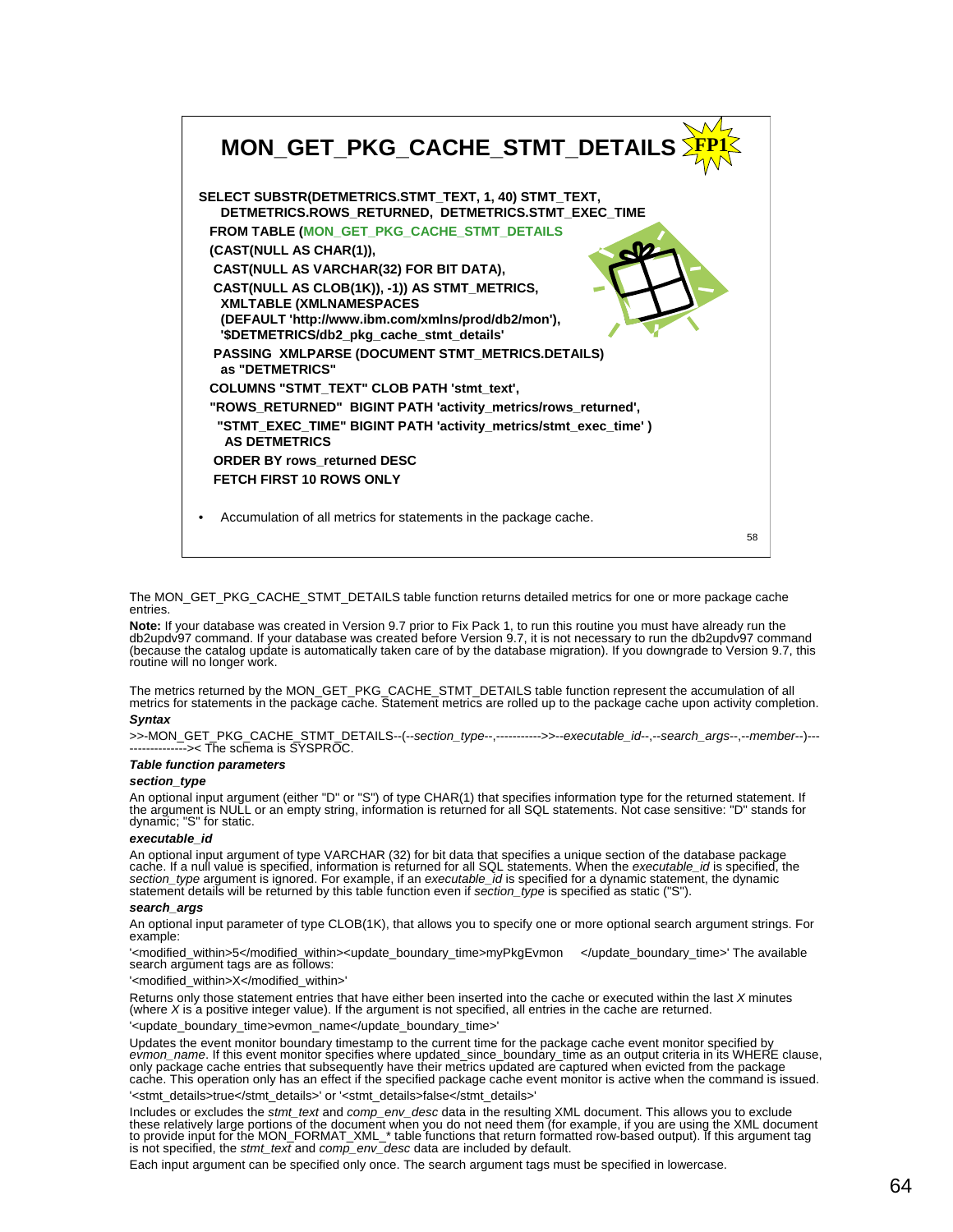

New administrative views encapsulate key queries using the new monitoring table functions introduced in DB2 9.7 and 9.7 Fix Pack 1.

The new monitoring table functions introduced in DB2 9.7 and 9.7 Fix Pack 1 provide many detailed metrics describing the database objects and environment. To see the most important metrics in an easily readable format, you can use the new monitoring administrative views. You can simply issue a SELECT \* command to see the main metrics from each table function, as well as some common calculated values.

**MON\_DB\_SUMMARY -** TOTAL\_APP\_COMMITS, TOTAL\_APP\_ROLLBACKS, ACT\_COMPLETED\_TOTAL, APP\_RQSTS\_COMPLETED\_TOTAL, AVG\_RQST\_CPU\_TIME, ROUTINE\_TIME\_RQST\_PERCENT, RQST\_WAIT\_TIME\_PERCENT, ACT\_WAIT\_TIME\_PERCENT, IO\_WAIT\_TIME\_PERCENT, LOCK\_WAIT\_TIME\_PERCENT, AGENT\_WAIT\_TIME\_PERCENT, NETWORK\_WAIT\_TIME\_PERCENT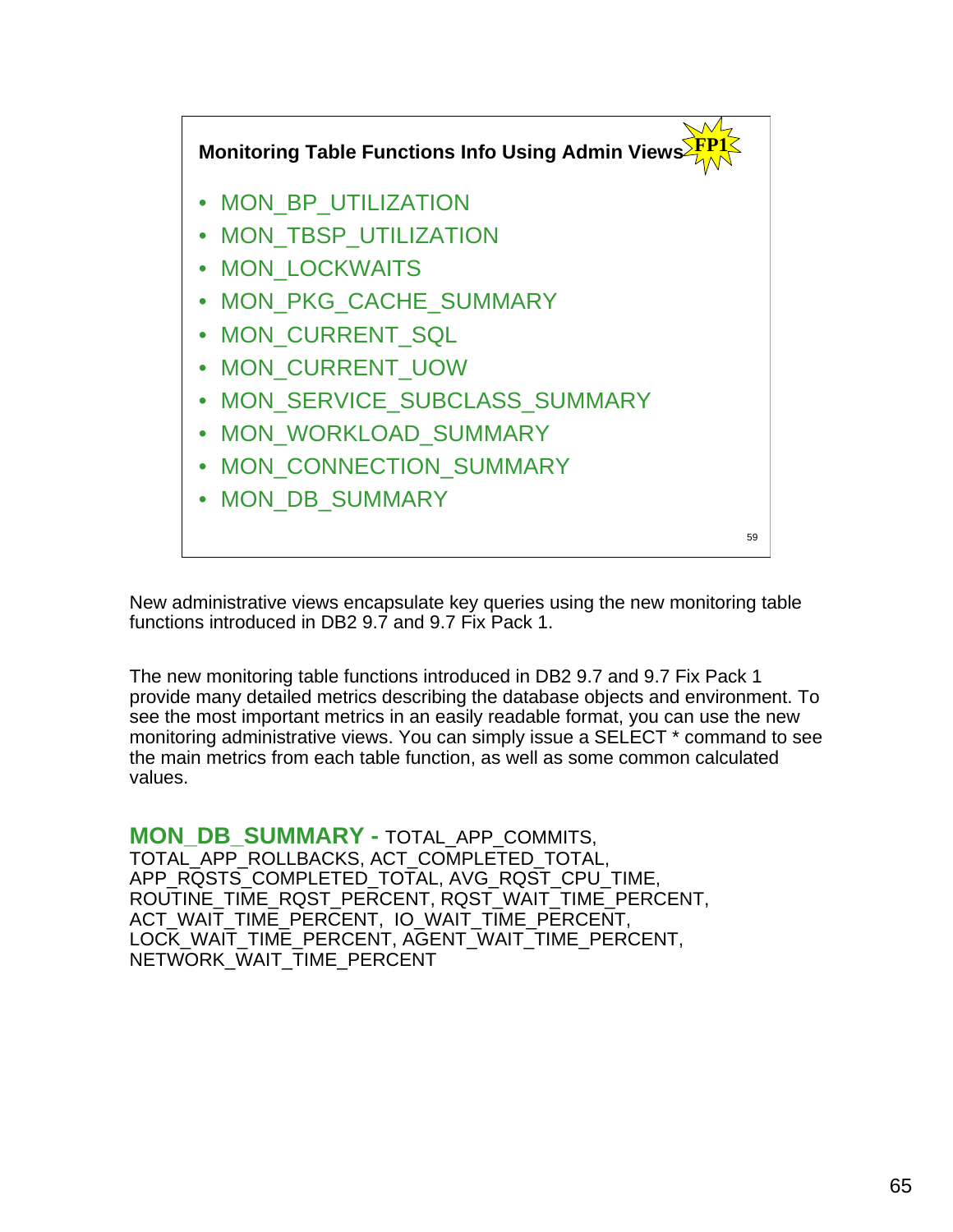

The new unit of work event monitor (CREATE EVENT MONITOR FOR UNIT OF WORK) is an enhanced replacement to the deprecated transaction event monitor (CREATE EVENT MONITOR FOR TRANSACTIONS). The new unit of work event monitor contains many additional monitor elements and is more efficient than the transaction event monitor.

A common use for the new unit of work event monitor would be, as a data server provider, to determine how much to charge application users based on the amount of resources used by the application. In such billing circumstances, total CPU usage<br>is the most commonly used resource upon which to base chargeback billing. Total CPU usage is one of

The core data collected for a unit of work event are the monitor elements reported through the MON\_GET\_UNIT\_OF\_WORK and MON\_GET\_UNIT\_OF\_WORK\_DETAILS table functions. This data is enriched with a variety of information, including<br>attributes at the database level, connection level, and unit of work level.

In Version 9.7 Fix Pack 1 and later fix packs, the unit of work event monitor can also collect a listing of packages used within<br>each unit of work, including the nesting level and the elapsed time for each package. Unique invocation of a routine. The package listing information helps facilitate stored procedure troubleshooting.

After the unit of work event monitor data has been captured, you can access it using one of the following methods: •An XML document created by the new EVMON\_FORMAT\_UE\_TO\_XML table function •Relational tables populated by the new EVMON\_FORMAT\_UE\_TO\_TABLES procedure •An XML or text document using the Java™-based db2evmonfmt tool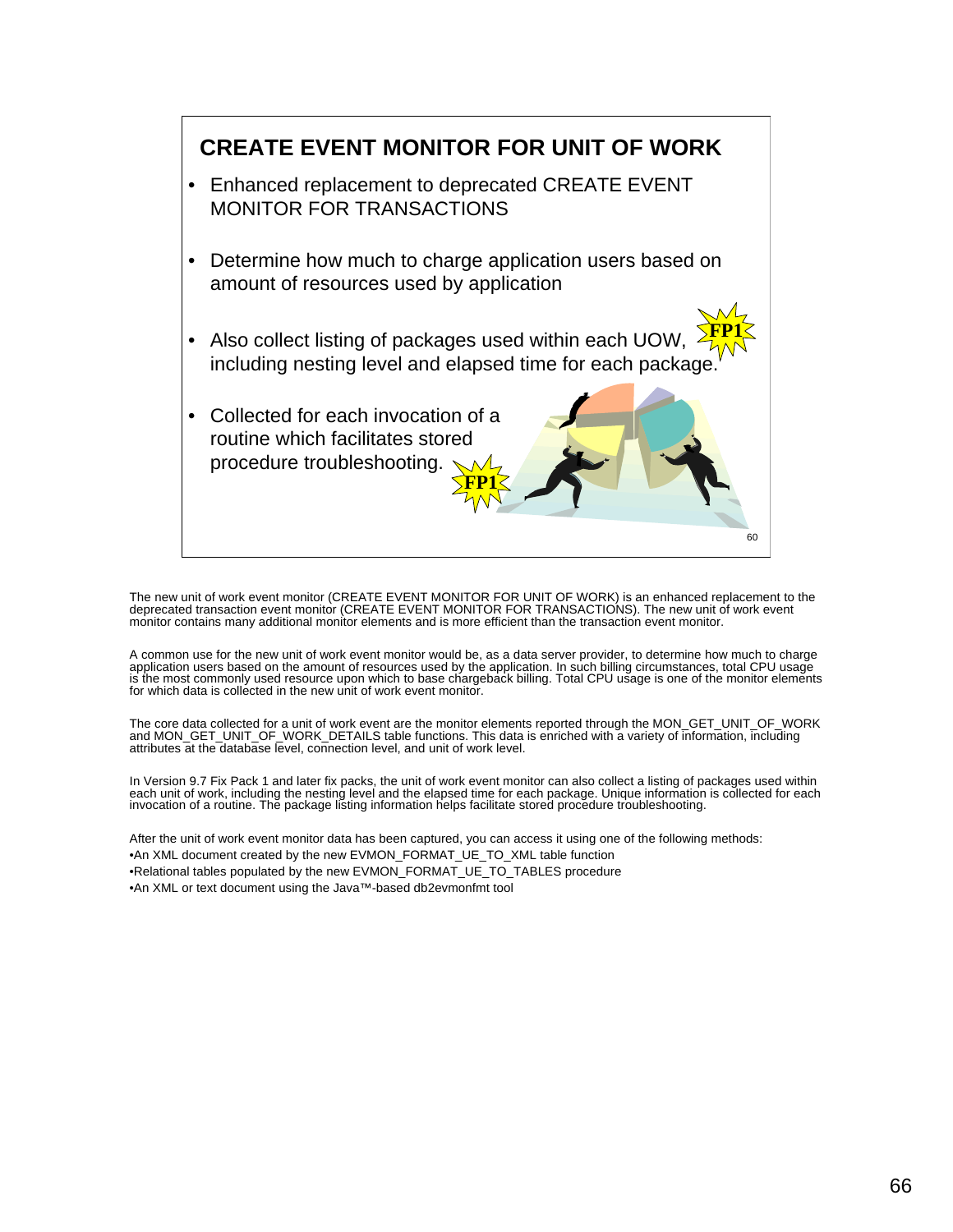# *System-Defined Administrative Views & Routine Changes*

#### **New ADMIN\_CMD/admin SQL routines:**

- ADMIN\_EST\_INLINE\_LENGTH
- ADMIN\_GET\_INDEX\_COMPRESS\_INFO
- ADMIN\_GET\_INDEX\_INFO
- ADMIN\_GET\_TAB\_COMPRESS\_INFO\_V97
- ADMIN\_GET\_TEMP\_COLUMNS
- ADMIN\_GET\_TEMP\_TABLES
- ADMIN\_IS\_INLINED
- ADMIN\_REVALIDATE\_DB\_OBJECTS

#### **New security scalar function:**

• AUTH\_GET\_INSTANCE\_AUTHID

New SQL procedures routine:: • ALTER\_ROUTINE\_PACKAGE

#### **New workload management routines:**

• WLM\_GET\_SERVICE\_CLASS\_AGENTS\_V97

- WLM\_GET\_SERVICE\_CLASS\_WORKLOAD\_OCCU RRENCES\_V97
- WLM\_GET\_SERVICE\_SUBCLASS\_STATS\_V97
- WLM\_GET\_WORKLOAD\_OCCURRENCE\_ACTIVITI ES\_V97
- WLM\_GET\_WORKLOAD\_STATS\_V97

#### **New Monitor routines:**

• EVMON\_FORMAT\_UE\_TO\_TABLES

**FP1**

61

- EVMON\_FORMAT\_UE\_TO\_XML
- MON\_GET\_ACTIVITY\_DETAILS
- MON\_GET\_BUFFERPOOL
- MON\_GET\_CONNECTION
- MON\_GET\_CONNECTION\_DETAILS
- MON\_GET\_CONTAINER
- MON\_GET\_EXTENT\_MOVEMENT\_STATUS
- MON\_GET\_INDEX
- MON\_GET\_PKG\_CACHE\_STMT
- MON\_GET\_SERVICE\_SUBCLASS
- MON\_GET\_SERVICE\_SUBCLASS\_DETAILS
- MON GET TABLE
- 
- MON\_GET\_TABLESPACE
- MON\_GET\_UNIT\_OF\_WORK
- MON\_GET\_UNIT\_OF\_WORK\_DETAILS
- MON\_GET\_WORKLOAD
- MON\_GET\_WORKLOAD\_DETAILS

#### **New snapshot routines/views:**

• SNAP\_GET\_TBSP\_PART\_V97 • SNAP\_GET\_STORAGE\_PATHS\_V97

**Run db2updv97**

To have access to new administrative routines in Version 9.7 Fix Pack 1 in databases created in Version 9.7 prior to Fix Pack 1, you must have already run the db2updv97 command. If your database was created before Version 9.7, it is not necessary to run the db2updv97 command (because the system catalog is automatically updated by the database upgrade). The following table functions have been deprecated in Version 9.7: •HEALTH\_CONT\_HI

•HEALTH\_CONT\_HI\_HIS •HEALTH\_CONT\_INFO •HEALTH\_DB\_HI •HEALTH\_DB\_HI\_HIS •HEALTH\_DB\_HIC •HEALTH\_DB\_HIC\_HIS •HEALTH\_DB\_INFO •HEALTH\_DBM\_HI •HEALTH\_DBM\_HI\_HIS •HEALTH\_DBM\_INFO •HEALTH\_GET\_ALERT\_ACTION\_CFG •HEALTH\_GET\_ALERT\_CFG •HEALTH\_GET\_IND\_DEFINITION •HEALTH\_HI\_REC •HEALTH\_TBS\_HI •HEALTH\_TBS\_HI\_HIS •HEALTH\_TBS\_INFO •SNAP\_GET\_LOCK (deprecated starting in Version 9.7 Fix Pack 1) •SNAP\_GET\_LOCKWAIT (deprecated starting in Version 9.7 Fix Pack 1) •SNAP\_GET\_STORAGE\_PATHS •SNAP\_GET\_TBSP\_PART\_V91 •WLM\_GET\_ACTIVITY\_DETAILS •WLM\_GET\_SERVICE\_CLASS\_AGENTS •WLM\_GET\_SERVICE\_CLASS\_WORKLOAD\_OCCURRENCES •WLM\_GET\_SERVICE\_SUBCLASS\_STATS •WLM\_GET\_WORKLOAD\_OCCURRENCE\_ACTIVITIES •WLM\_GET\_WORKLOAD\_STATS The following administrative views have been deprecated in Version 9.7 Fix Pack 1: •SNAPLOCK •SNAPLOCKWAIT •LOCKS\_HELD

<sup>•</sup>LOCKWAITS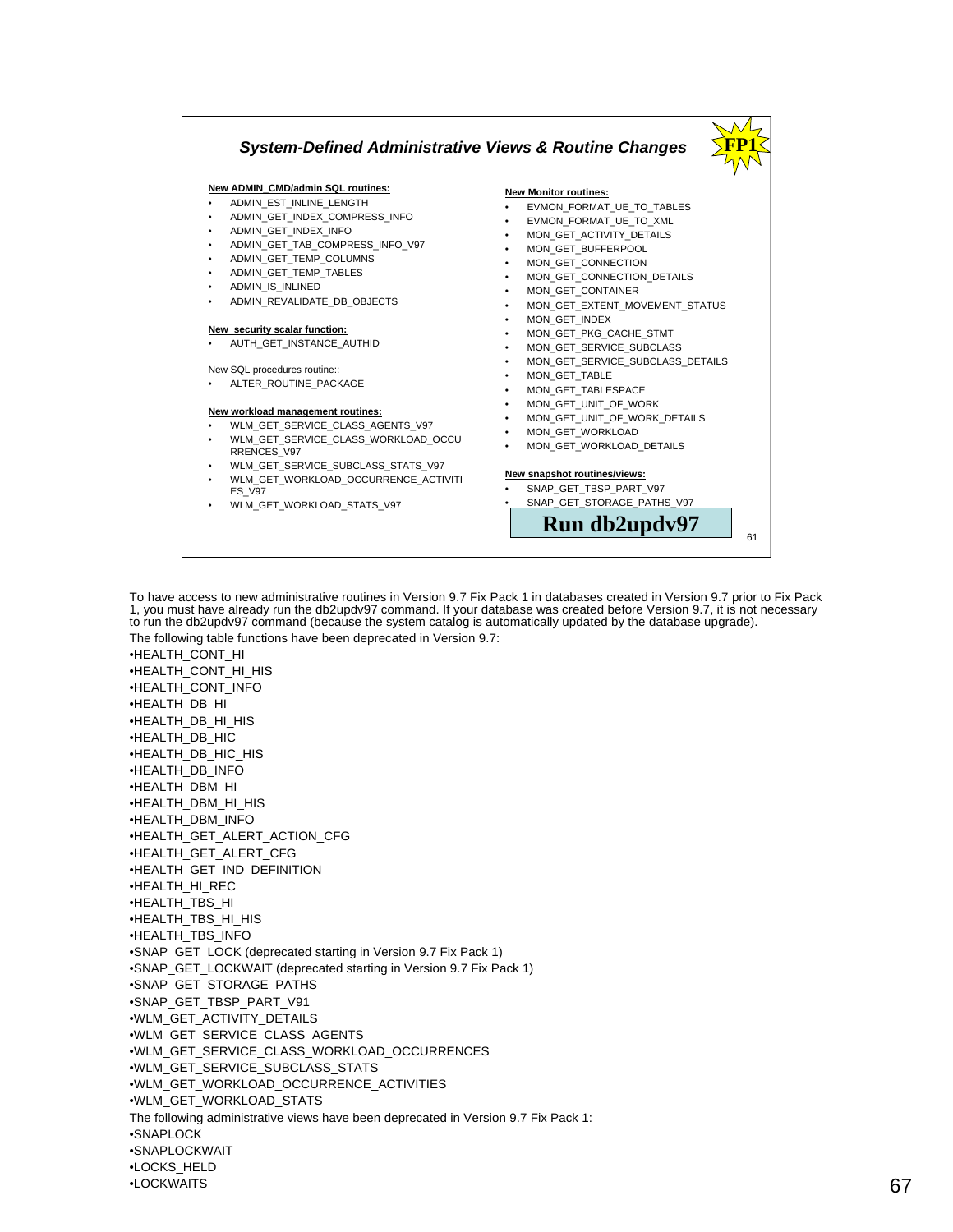

Reports are implemented using SQL procedures within modules, and as such can be impacted by the package cache configuration. If you observe slow performance when running the reports, inspect your package cache configuration to ensure it is sufficient for your workload.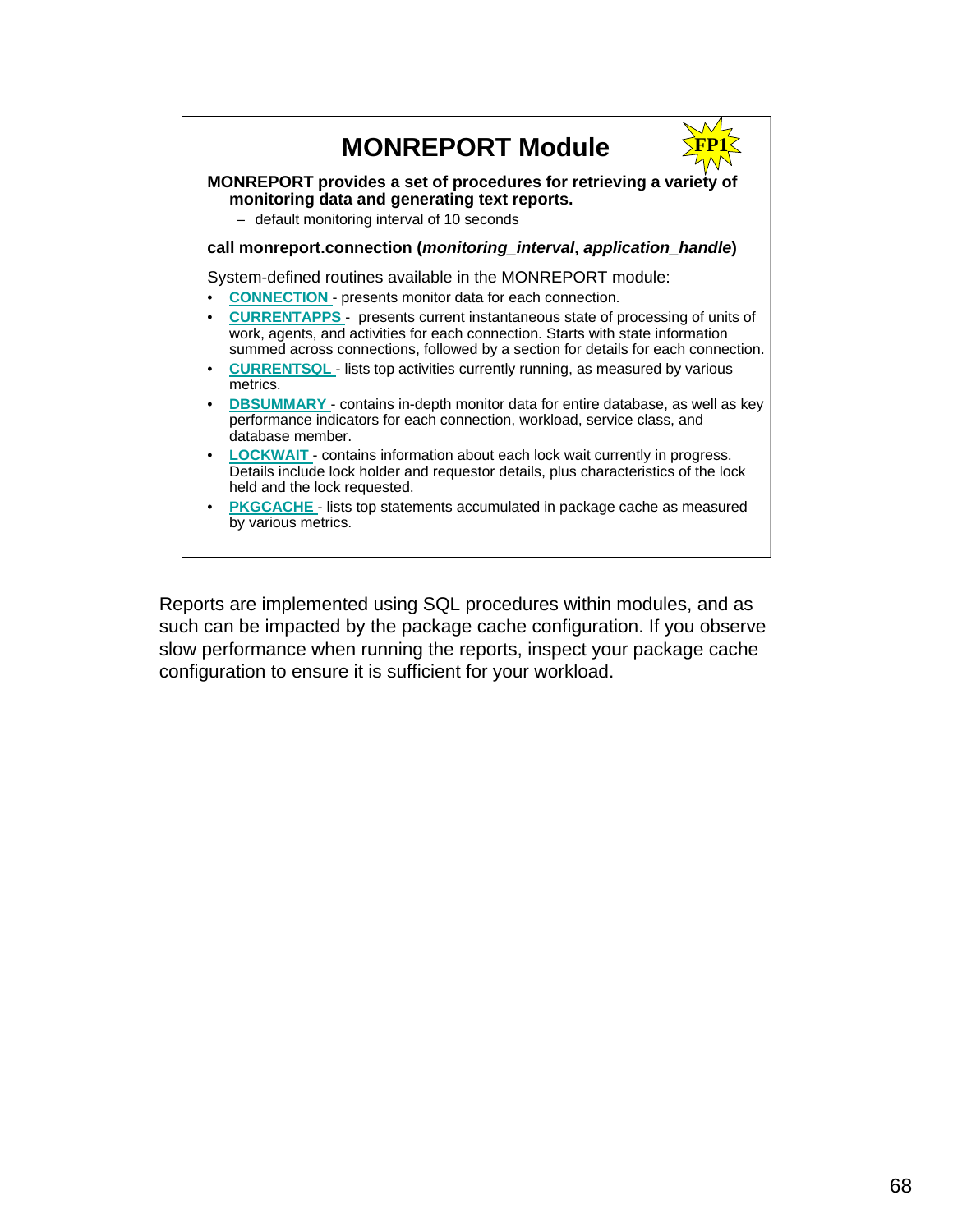

To generate a report that includes a section for each connection, with the default monitoring interval of 10 seconds, make the following call to the MONREPORT.CONNECTION procedure: call monreport.connection()

To generate a report that includes a section only for the connection with application handle 32, with the default monitoring interval of 10 seconds, you can make either of the following calls to the MONREPORT.CONNECTION procedure:

## **call monreport.connection(DEFAULT, 32)**

## **call monreport.connection(10, 32)**

To generate a report that includes a section for each connection, with a monitoring interval of 60 seconds, you can make either of the following calls to the MONREPORT.CONNECTION procedure:

## **call monreport.connection(60)**

# **call monreport.connection(60, null)**

By default, the reports in this module are generated in English. To change the language in which the reports are generated, change the CURRENT LOCALE LC\_MESSAGES special register. For example, to generate the CONNECTION report in French, issue the following commands:

# **SET CURRENT LOCALE LC\_MESSAGES = 'CLDR 1.5:fr\_FR'**

# **CALL MONREPORT.CONNECTION**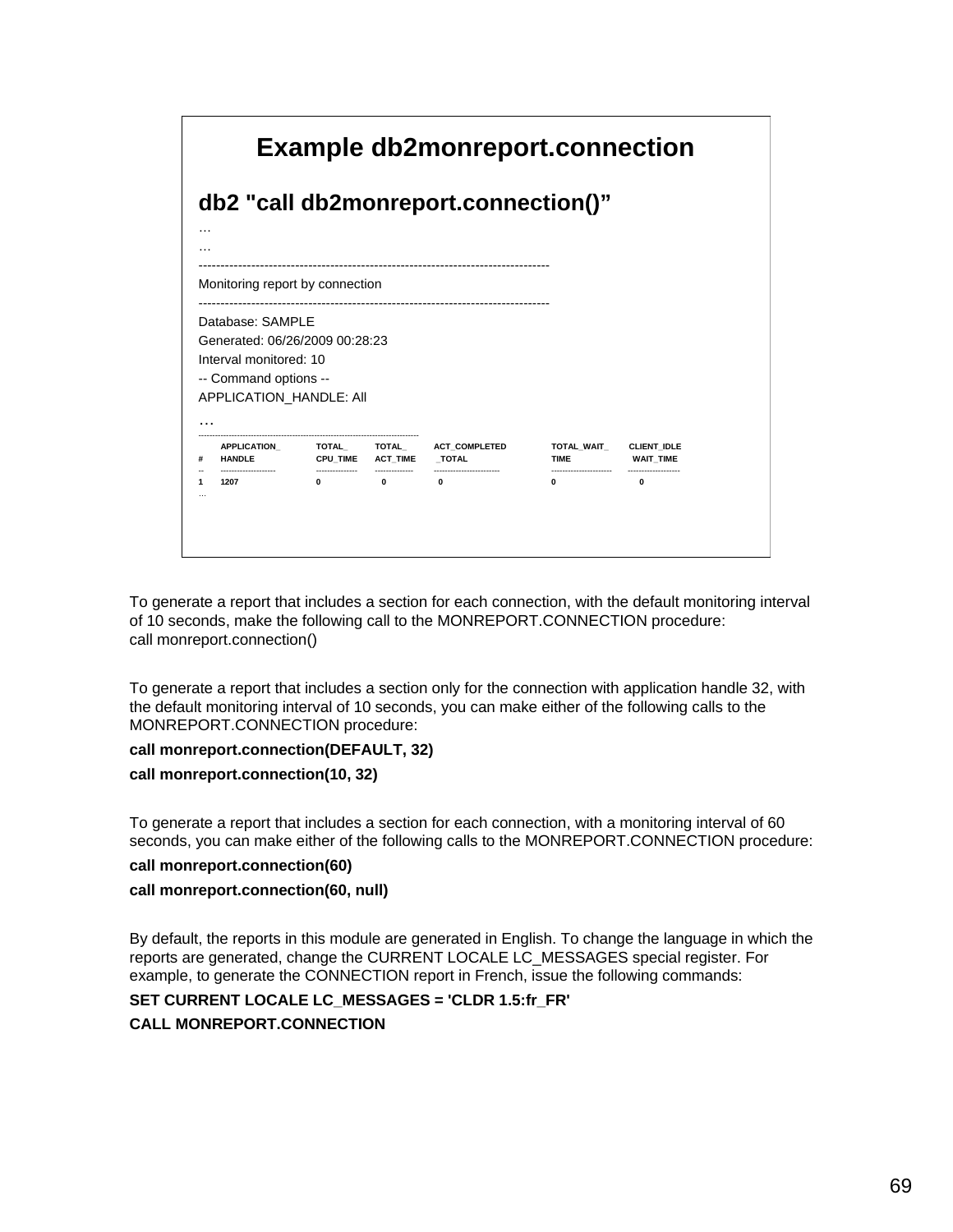

Version 9.7 Fix Pack 2 contains important changes that might affect your product usage. You should review the technical changes and new functionality included in Version 9.7 Fix Pack 2. For a summary of DB2 Version 9.7 LUW fix pack 2 changes, please see:

**http://www-01.ibm.com/support/docview.wss?uid=swg24027906**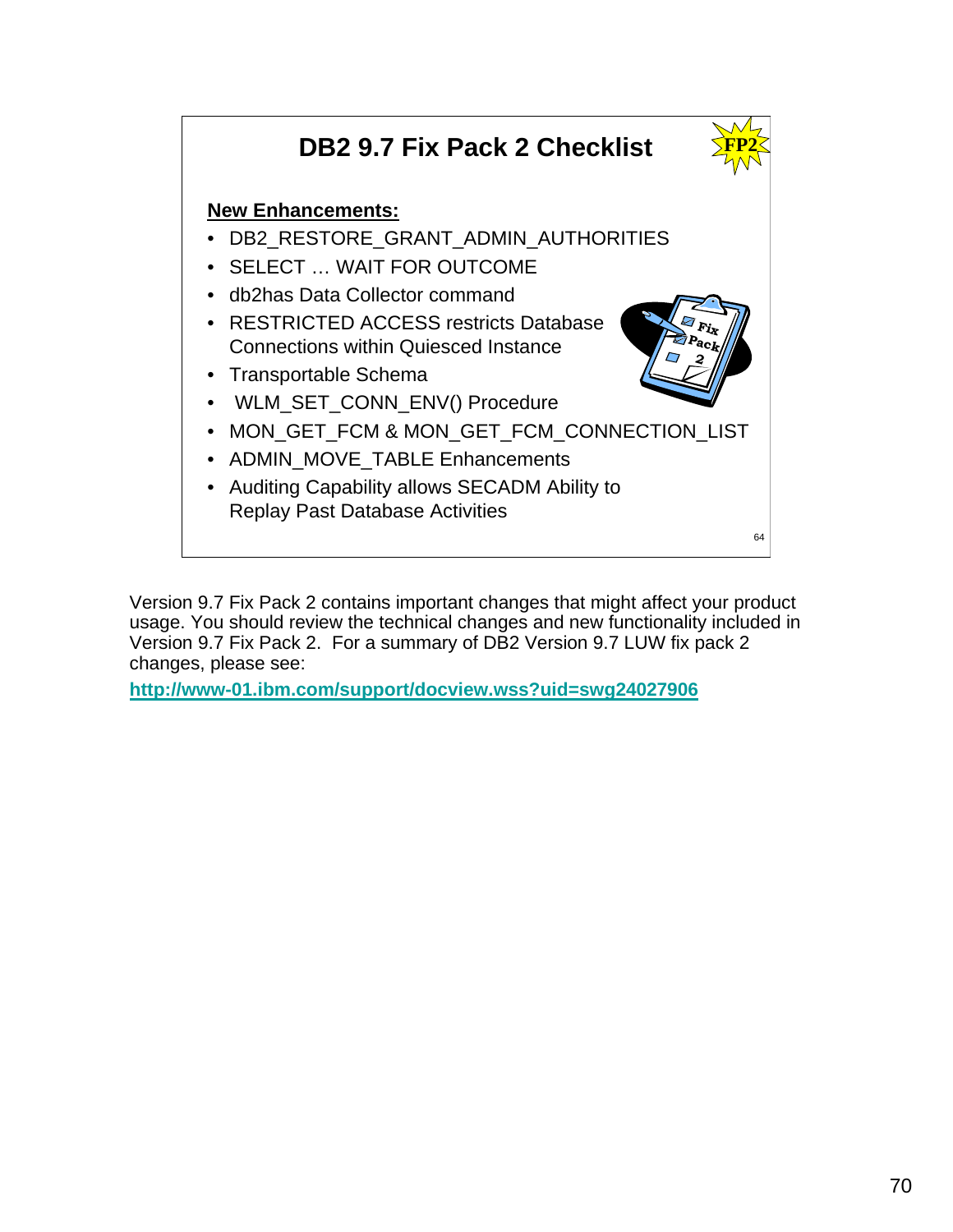

If the DB2 registry variable

DB2\_RESTORE\_GRANT\_ADMIN\_AUTHORITIES is set to ON, and you are restoring to a new database, then SECADM, DBADM, DATAACCESS, and ACCESSCTRL authorities are granted to the user that issues the restore operation.

**DB2\_RESTORE\_GRANT\_ADMIN\_AUTHORITIES -** Operating system: All; Default: OFF, Values: ON or OFF

If DB2\_RESTORE\_GRANT\_ADMIN\_AUTHORITIES is set to ON, and you are restoring to a new database, then SECADM, DBADM, DATAACCESS, and ACCESSCTRL authorities are granted to the user that issues the restore operation.

The following methods of restore are supported when DB2\_RESTORE\_GRANT\_ADMIN\_AUTHORITIES is set to ON:

•Online and offline table space restore with the RESTORE DATABASE command

•Split mirror backups

•ACS Snapshot backups

DB2\_RESTORE\_GRANT\_ADMIN\_AUTHORITIES is supported starting in DB2 Version 9.7 Fix Pack 2.

If DB2\_WORKLOAD is set to SAP, DB2\_RESTORE\_GRANT\_ADMIN\_AUTHORITIES will be set to ON.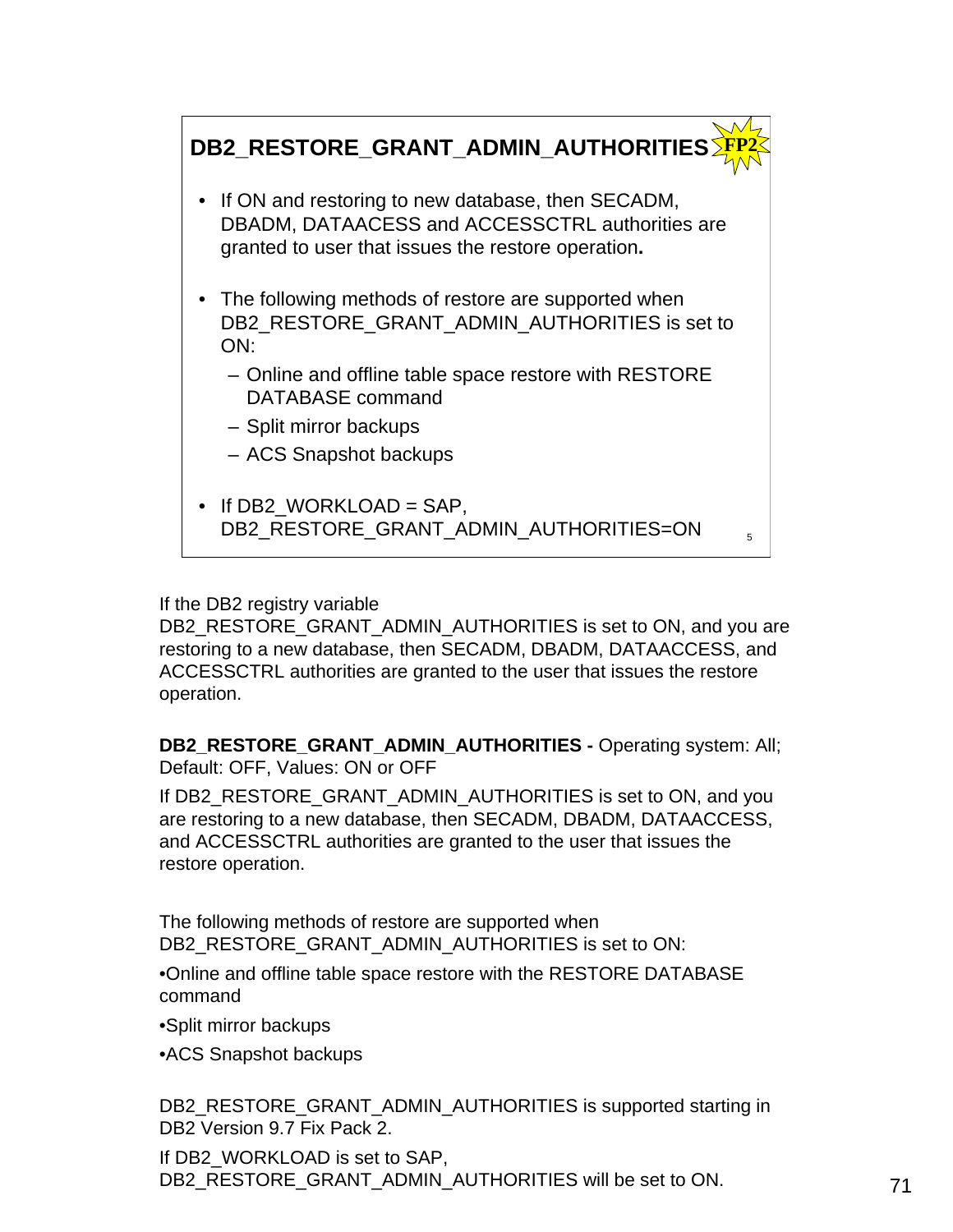# **SELECT … WAIT FOR OUTCOME**



- Indicates concurrent access resolution
- Specifies to wait for commit or rollback when encountering data in process of being updated, deleted, or inserted
- Settings for registry variables DB2\_EVALUNCOMMITTED, DB2\_SKIPDELETED, and DB2\_SKIPINSERTED are ignored
- Applies when isolation level is CS or RS. Ignored when isolation level is UR or RR.
- Causes default behavior for currently committed to be overridden as well as any higher level setting such as bind options, CLI settings, JDBC settings, or lock modifications.

You can use the new WAIT FOR OUTCOME keyword in a SELECT statement to indicate the concurrent access resolution. WAIT FOR OUTCOME specifies to wait for the commit or rollback when encountering data in the process of being updated, deleted, or inserted.

WAIT FOR OUTCOME specifies to wait for the commit or rollback when encountering data in the process of being updated or deleted. Rows encountered that are in the process of being inserted are not skipped. The settings for the registry variables DB2\_EVALUNCOMMITTED, DB2\_SKIPDELETED, and DB2\_SKIPINSERTED are ignored. This clause applies when the isolation level is CS or RS and is ignored when an isolation level of UR or RR is in effect. This clause causes the default behavior for currently committed that is defined by the cur\_commit configuration parameter to be overridden as well as any higher level setting such as bind options, CLI settings, JDBC settings, or lock modifications.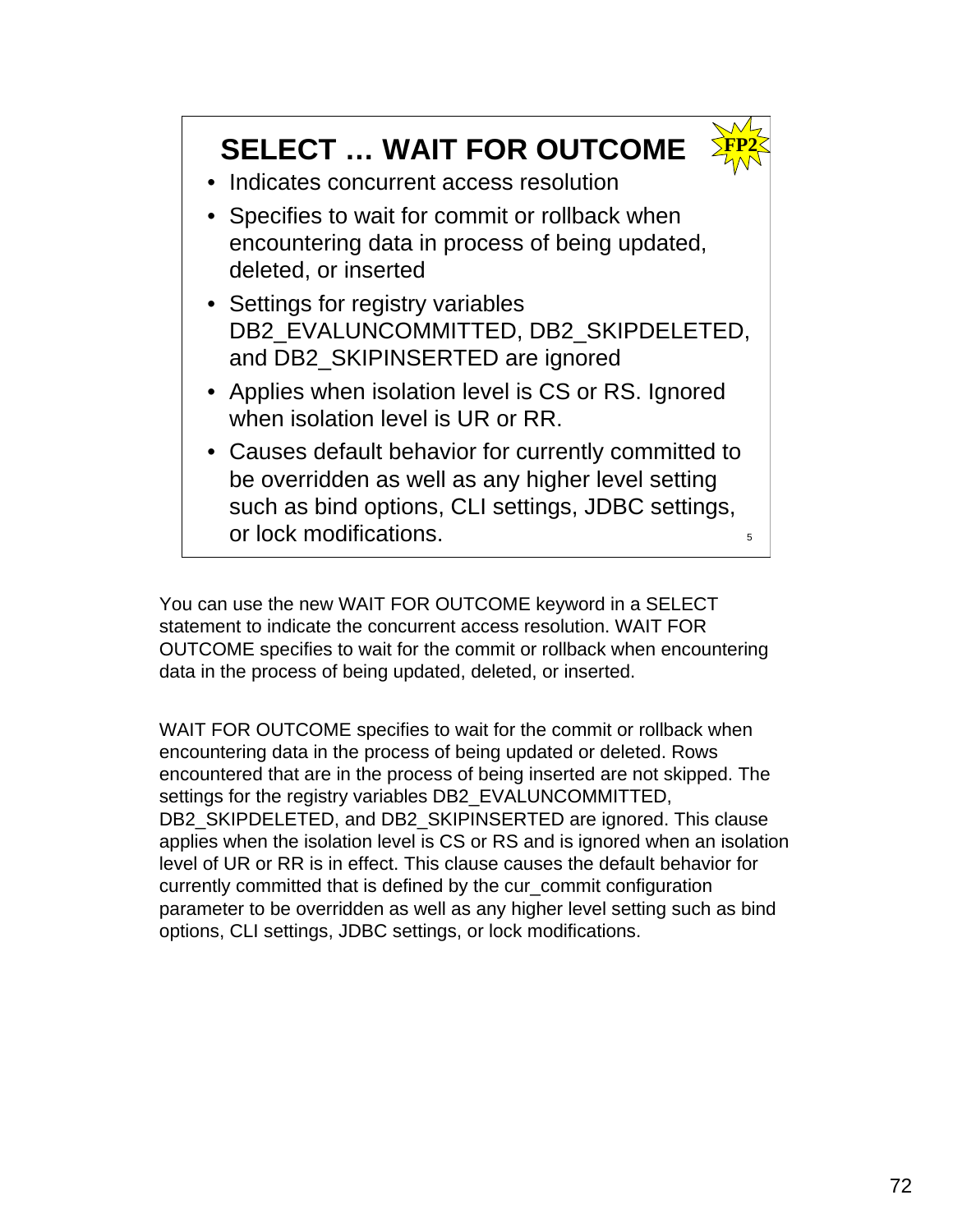# **db2has Data Collector command**



• Collects DB2 health information about DB2 instance, databases, and operating environment and sends to DB2 Health Advisor Service at IBM for analysis and assessment.

**db2has -icn** FC123456 **-name** "Fake 1 Company" **-address** "123 Main St., Anywhere, CA 99999**" -phone** "555-555-5555" **-email** "john.smith@fake1company.com" **-desc** "Insurance services" **-systype** test **-workload** OLTP **-send**

- Data collected for all databases activated on "test". Priority can be set to lowest setting to minimize performance impact, which is normally negligible.
- Resulting compressed file, db2has\_*hostname*\_*timestamp*.zip, placed in ~/sqllib/db2hasdir and sent, by Enhanced Customer Data Repository (ECuRep), to DB2 Health Advisor Service
- Report with findings and recommendations will be sent to DBA John Smith using provided e-mail address

5

Intra-table space parallelism can reduce elapsed time for backups. Starting in Version 9.7 Fix Pack 2, intra-table space parallelism is introduced and can be used during backups other than delta and incremental backups. Intratable space parallelism can reduce the time needed for a backup operation by allowing multiple threads to read the same table space in parallel during the whole backup operation.

When you use intra-table space parallelism, the table spaces are split into mutually exclusive page ranges. You enable and tune intra-table space parallelism using the DB2\_ITP\_LEVEL registry variable.

The environments that benefit the most from this enhancement are the ones in which the sizes of table spaces vary widely.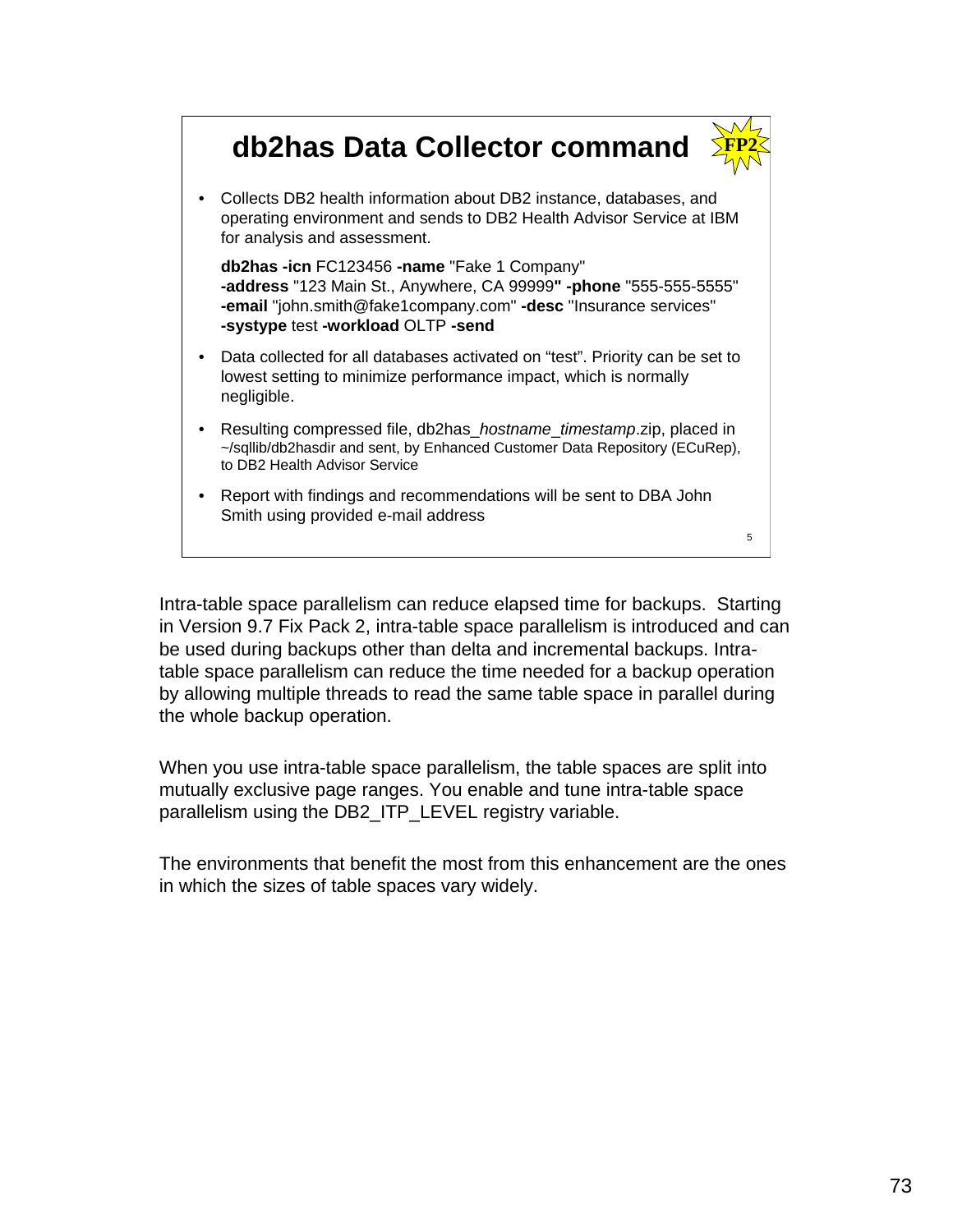# **RESTRICTED ACCESS restricts Database Connections within Quiesced Instance FP2**

**db2 QUIESCE INSTANCE inst1 USER mel GROUP group1 RESTRICTED ACCESS IMMEDIATE**

- Prevents authorization checking for all connect attempts to databases of quiesced instance
- Used when need exclusive connections to database within quiesced instance
- When specify RESTRICTED ACCESS using QUIESCE INSTANCE or START DATABASE MANAGER, any user ID trying to connect to database within quiesced instance, which has DBADM authority or QUIESCE\_CONNECT privilege, will not be allowed to connect
- Only SYSADM, SYSCTRL, or SYSMAINT and user or group specified with commands will be allowed to connect
- Use RESTRICTED ACCESS when need exclusive connections to database within quiesced instance
	- offline backup or performing other maintenance activities

The RESTRICTED ACCESS option can be specified to prevent authorization checking for all connect attempts to the databases of a quiesced DB2 instance. The new option can also be used when there is a need to have exclusive connections to a database within the quiesced instance. For more information, see FP2: New RESTRICTED ACCESS option restricts database connections within quiesced instance.

Starting with DB2® Version 9.7 Fix Pack 2, the new RESTRICTED ACCESS option can be specified to prevent authorization checking for all connect attempts to the databases of a quiesced DB2 instance. The new option can also be used when there is a need to have exclusive connections to a database within the quiesced instance.

When the RESTRICTED ACCESS option is specified using the QUIESCE INSTANCE or START DATABASE MANAGER commands, or the db2InstanceQuiesce or db2InstanceStart APIs, authorization checking is prevented to determine if the user ID has DBADM authority. Instance-level authorization checking can still occur; checking a user ID for SYSADM, SYSCTRL, or SYSMAINT authority does not require a database to be activated.

With the RESTRICTED ACCESS option specified, any user ID trying to connect to a database within a quiesced instance, which has DBADM authority or QUIESCE\_CONNECT privilege on the database, will not be allowed to connect. Only user IDs which have SYSADM, SYSCTRL, or SYSMAINT authority and the user or group specified with the commands will be allowed to connect to the database.

You can use the RESTRICTED ACCESS option when there is a need to have exclusive connections to a database within the quiesced instance. Such cases can include making an offline backup or performing other maintenance activities.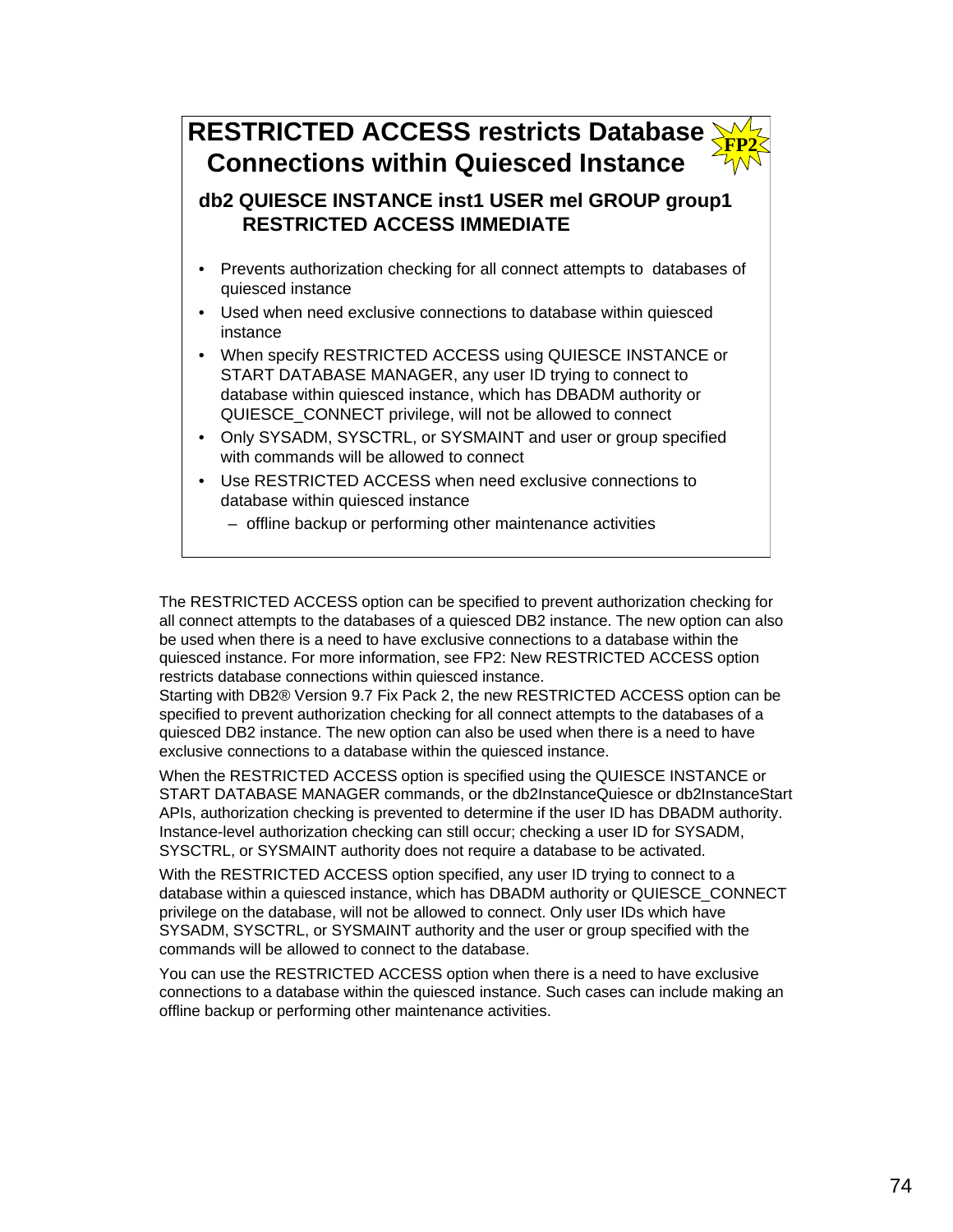

# Transport Sets

• Schemas to be transported must be contained in table spaces that do not contain objects from other schemas.

You can use the RESTORE command with the TRANSPORT option to copy table spaces and SQL schemas as a set from a database backup image to another active database. Starting with DB2 V9.7 Fix Pack 2, table spaces and SQL schemas can be restored as a set from one database to another using transportable sets. You can also use the db2move command to move tables between DB2 databases.

By using the RESTORE command with the TRANSPORT option, you can restore data in a set of table spaces from a backup image into another existing database. You can re-create database objects in the SQL schemas that reference the data in the restored table spaces. The restored table spaces and SQL schemas can function as part of the new database.

You can also use this feature to simplify the process of restoring schemas from other database solutions to DB2 V9.7.

**Note:** When you transport table spaces, a log record with a special format is created on the target database. This format cannot be read by previous DB2 versions. If you transport table spaces and then downgrade to a version earlier than DB2 V9.7 Fix Pack 2, then you cannot recover the target database containing the table spaces that were transported. To ensure that the target database is compatible with earlier DB2 versions, you can roll forward the target database to a point in time before the transport operation.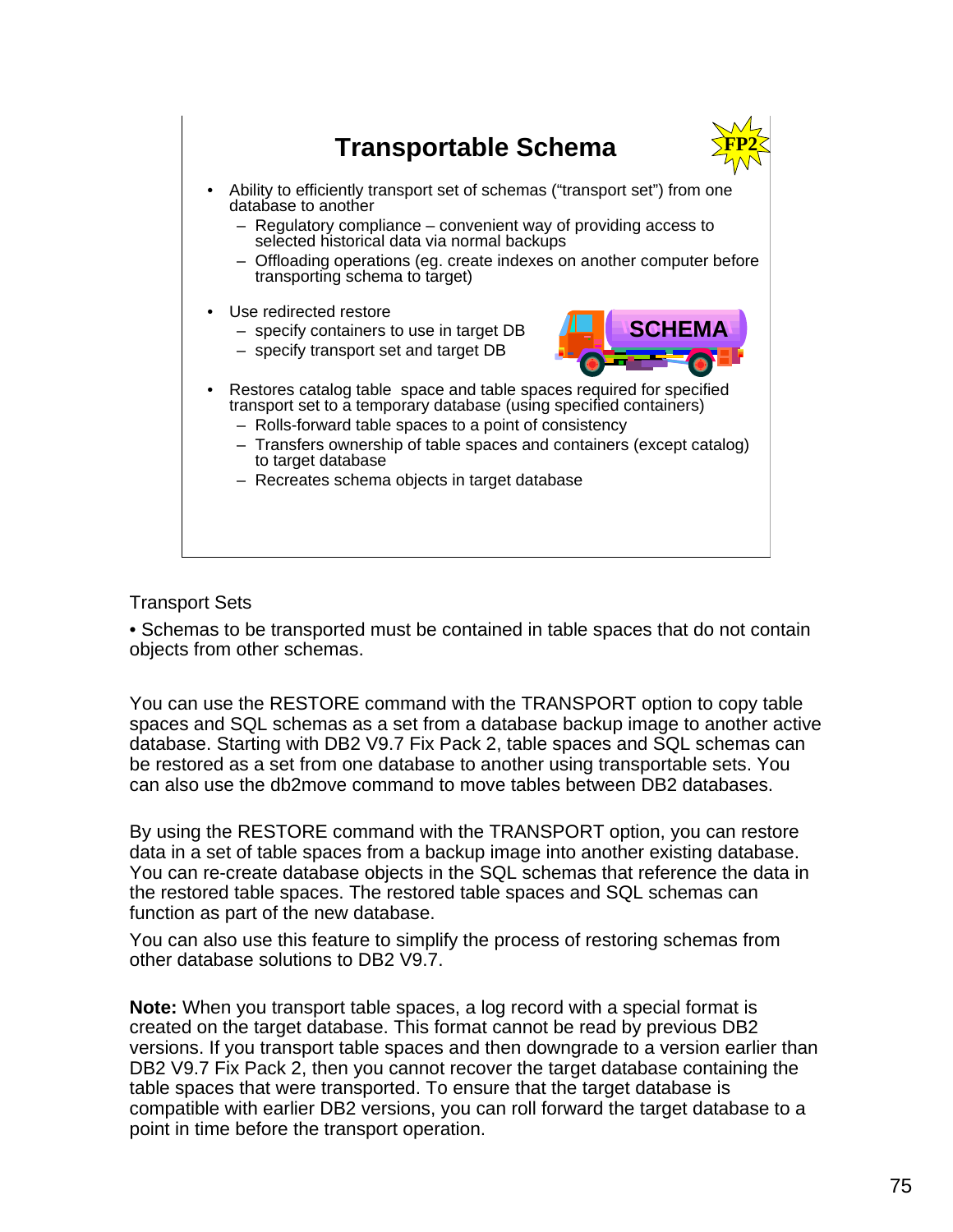

• Packages

What is not Transported:

•Created global variables

- •Aliases
- •Jobs
- •Index extensions
- •Hierarchical tables, typed tables, typed views
- •Nicknames, servers, wrappers
- •Structured types
- •Functional mappings & templates
- •External functions and SP
- •XML data
- •DPF environments will not be supported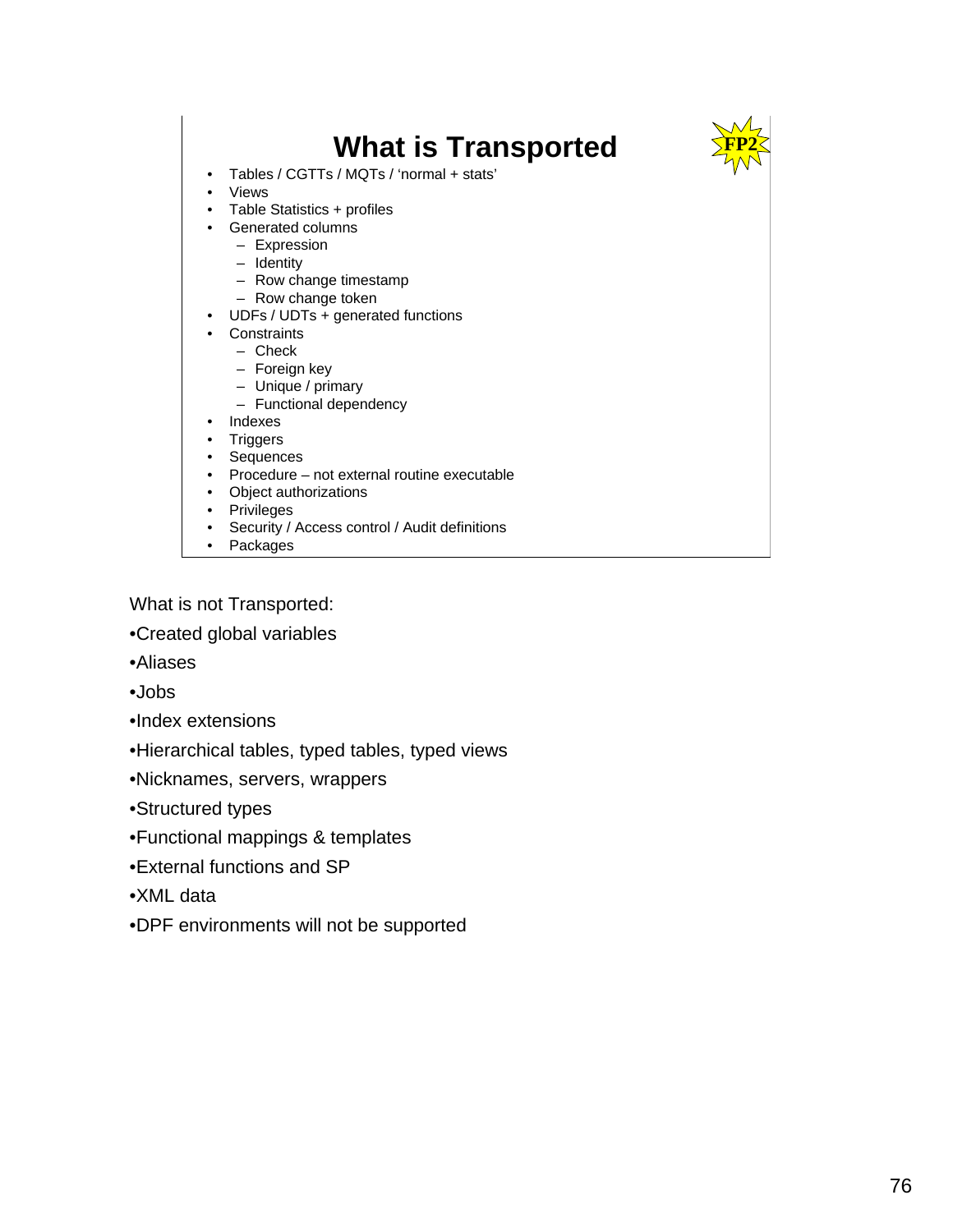

A database schema must be transported in its entirety. If a table space contains both the schema you want to transport, as well as another schema, you must transport all data objects from both schemas. These sets of schemas that have no references to other database schemas are called *transportable sets*. The data in the table spaces and logical objects in the schemas in a transportable set reference only table spaces and schemas in the transportable set. For example, tables have table dependencies only on other tables in the transportable set.

The above diagram illustrates a database with several table spaces and schemas. In the diagram, the table spaces referenced by the schemas are above the schemas. Some schemas reference multiple table spaces and some table spaces are referenced by multiple schemas.

The following combinations of table spaces and schemas are valid transportable sets:

•tablespace1 with schema1 and schema2

•tablespace2 and tablespace3 with schema3

•tablespace4, tablespace5, and tablespace6, with schema4 and schema5

•A combination of valid transportable sets also constitutes a valid transportable set:

•tablespace1, tablespace2, and tablespace3, with schema1, schema2, and schema3

The set tablespace4 and tablespace5 with schema4 is not a valid transportable set because there are references between tablespace5 and schema5 and between schema5 and tablespace6. The set requires tablespace6 with schema5 to be a valid transportable set.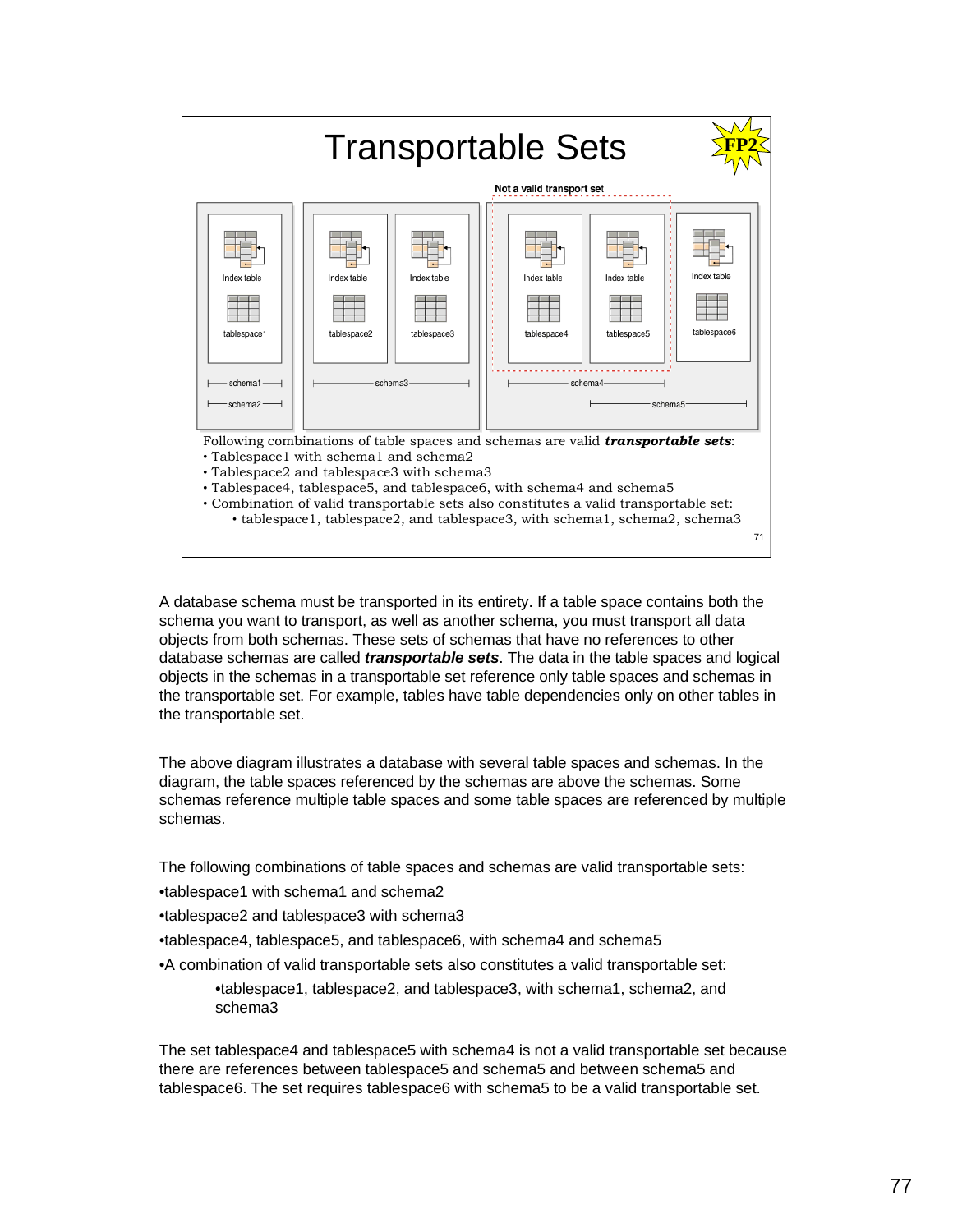**RESTORE … TRANSPORT INTO … REDIRECT**



RESTORE DB originaldb TABLESPACE ("tablespace1") SCHEMA ("schema1", "schema2") **TRANSPORT INTO targetdb REDIRECT**;

SET TABLESPACE CONTAINERS FOR 1 USING (PATH 'targetdb/mydata1');

RESTORE DB originaldb CONTINUE

Use redirected restore and specify containers to use in target database, transport set and target database.

DB2 restores catalog table space and table spaces required for specified transport set to a temporary database using specified containers, rolls-forward table spaces to a point of consistency, transfers ownership of table spaces and containers (except catalog) to target database, and recreates schema objects in target database.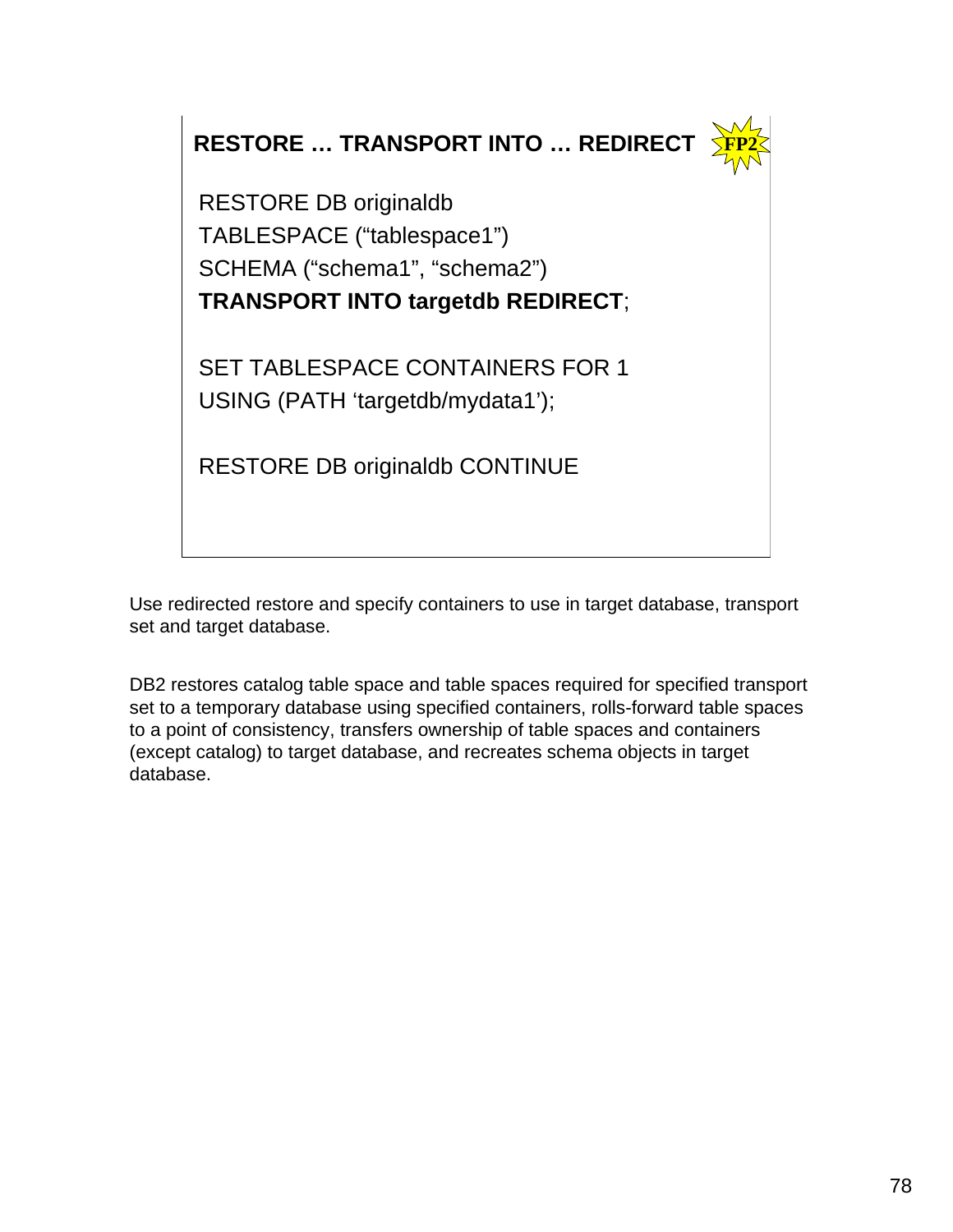

**WLM\_SET\_CONN\_ENV** is a procedure that lets you set the collection attributes for a session without defining a workload.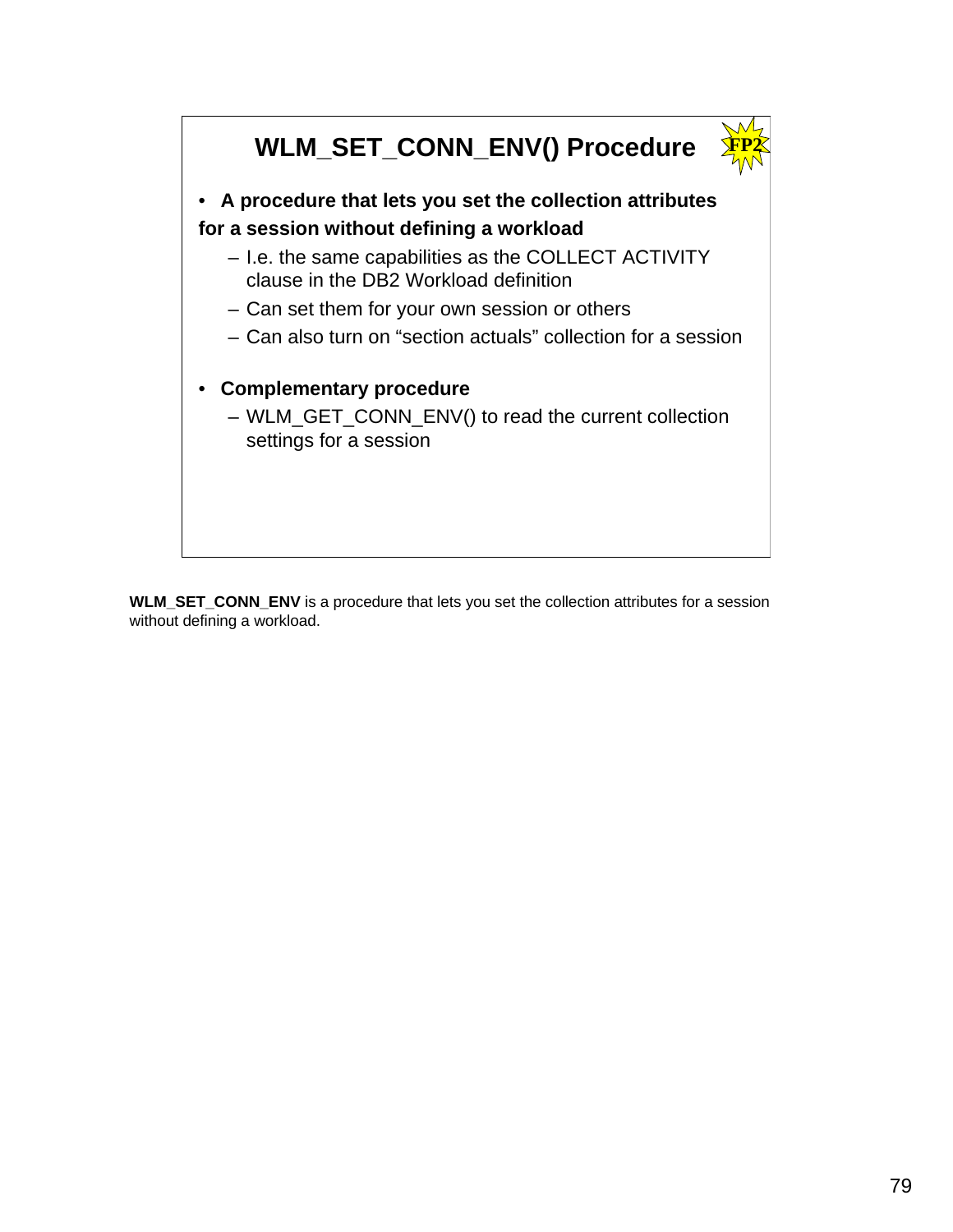

Two new table functions, MON\_GET\_FCM and MON\_GET\_FCM\_CONNECTION\_LIST, improve the monitoring of fast communications manager (FCM).

Starting with V9.7 Fix Pack 2, the MON\_GET\_FCM and MON\_GET\_FCM\_CONNECTION\_LIST table functions can be used to collect fast communication manager (FCM) data to help you identify communication issues more easily. These table functions are more efficient and have a lower impact on the system than existing snapshot interfaces.

Use the following table functions to collect information about FCM:

•**MON\_GET\_FCM -** Returns metrics for FCM.

•**MON\_GET\_FCM\_CONNECTION\_LIST -** Returns monitor metrics for all the FCM connections on the specified member.

In addition, FCM-related metrics have been added to the outputs of both the db2pd command and the GET SNAPSHOT command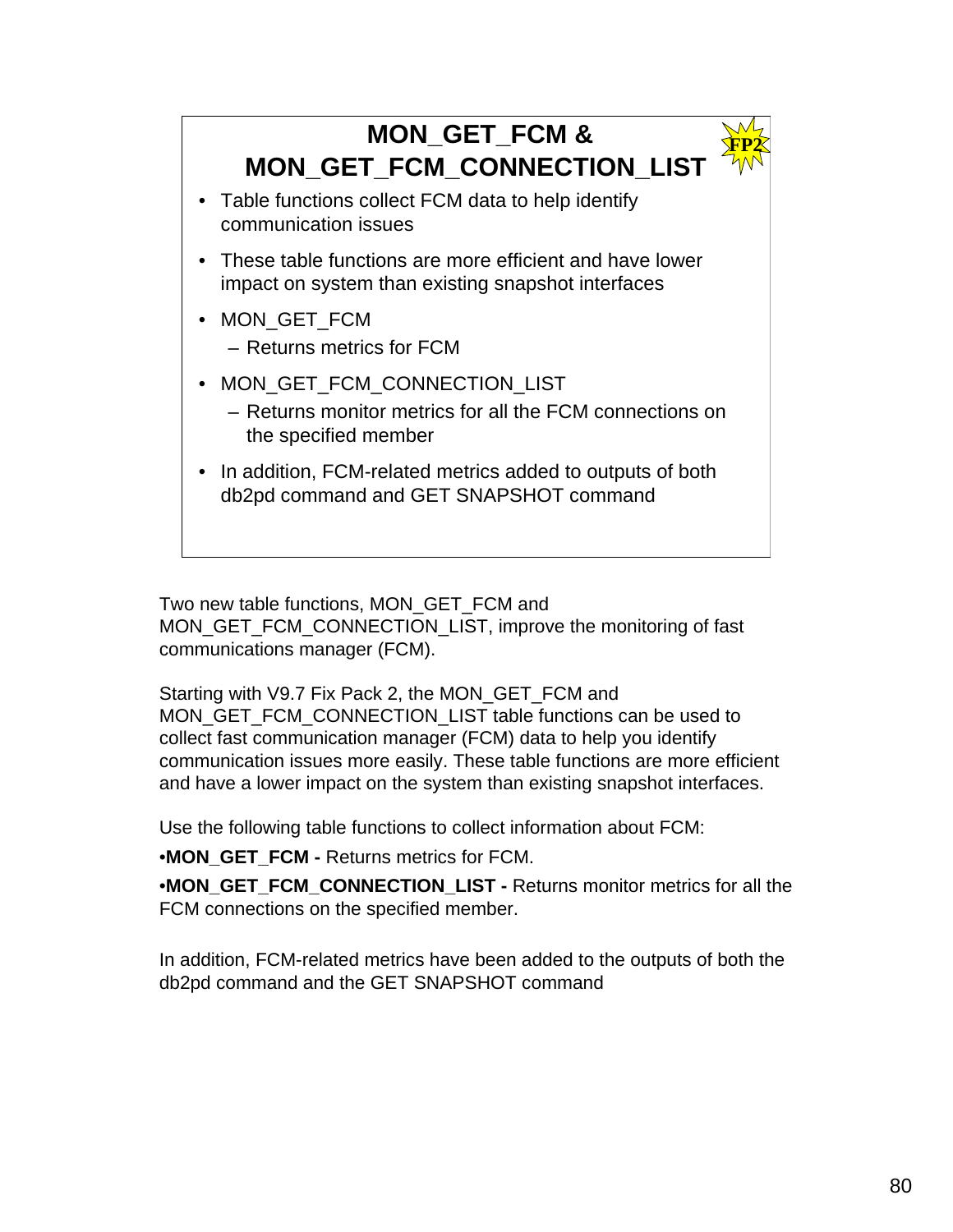# **ADMIN\_MOVE\_TABLE Enhancements**

**FP2**

- When using ADMIN\_MOVE\_TABLE procedure, LOAD MSGPATH defines load message file path.
- FORCE option no longer needs to be specified with COPY\_USE\_LOAD option.
- LOAD\_MSGPATH <path> defines load message file path when COPY USE LOAD option specified. If LOAD MSGPATH is not specified, then diagpath will be used as default path.
- Restrictions on *DB2\_SKIPDELETED* registry variable during online ADMIN\_MOVE\_TABLE are removed

When using the ADMIN\_MOVE\_TABLE procedure, you can use the new LOAD\_MSGPATH option to define the load message file path. The FORCE option no longer needs to be specified with the COPY\_USE\_LOAD option.

LOAD\_MSGPATH <path> can be used to define the load message file path when the COPY USE LOAD option specified. If the LOAD MSGPATH option is not specified, then diagpath will be used as the default path. This option is available starting in DB2 V9.7 Fix Pack 2.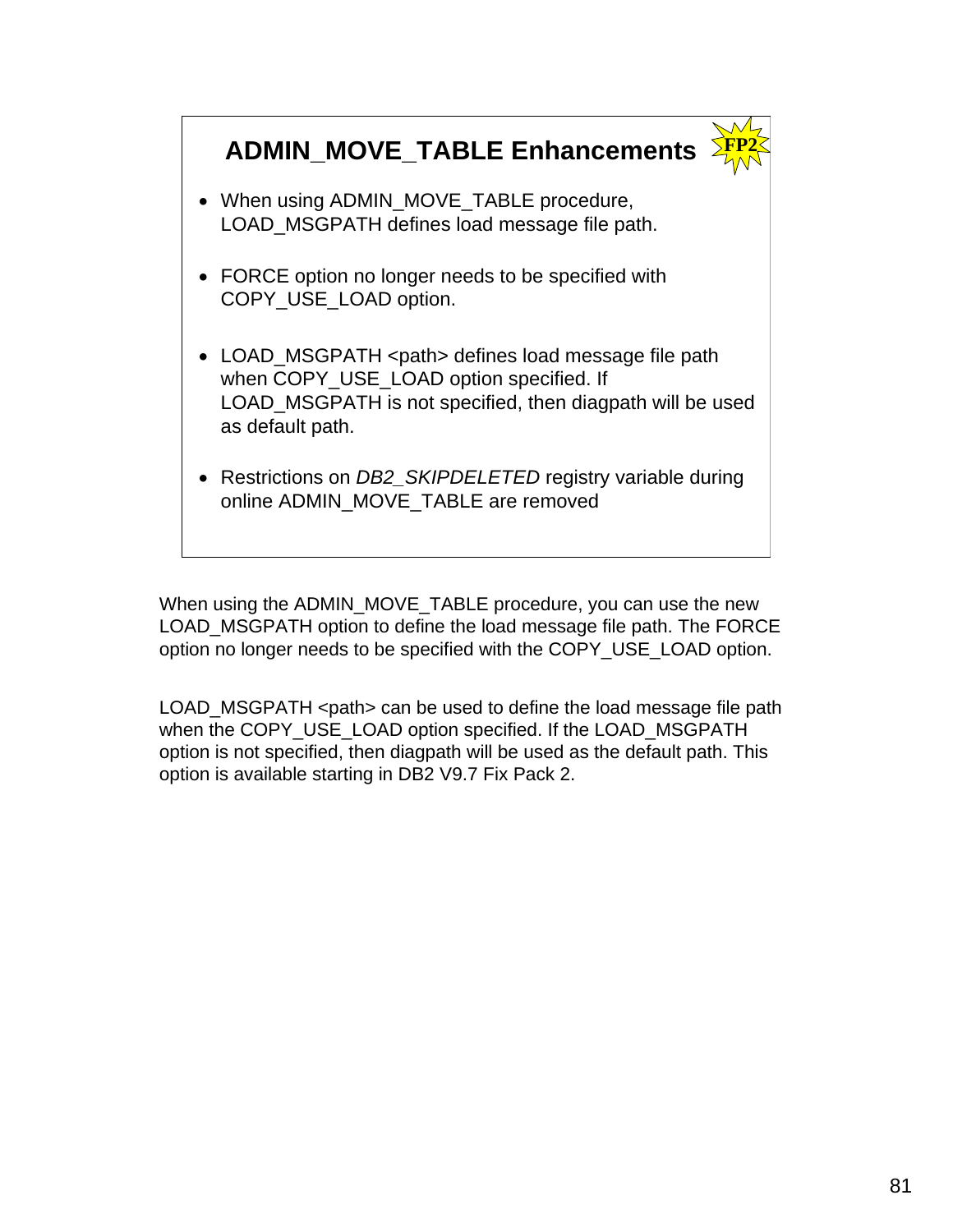### **Auditing Capability allows SECADM Ability to Replay Past Database Activities FP2**

• To enable replay and analysis of any past activities, as SECADM, create audit policy that audits EXECUTE category and applies policy to database. EXECUTE category, when logged WITH DATA contains necessary information to replay past SQL statements, assuming data in database is restored to state it was when statement was issued.

#### **CREATE AUDIT POLICY STATEMENTS CATEGORIES EXECUTE WITH DATA STATUS BOTH ERROR TYPE AUDIT;**

# **AUDIT DATABASE USING POLICY STATEMENTS;**

• Regularly archive audit log to create archive copy.

# **CALL SYSPROC.AUDIT\_ARCHIVE( '/auditarchive', -2 )**;

-2 indicates archive should be run on all partitions

• Check that audit log files were created. Keep archived files for number of years specified by company's business policy.

**SELECT FILE FROM SESSION.AUDIT\_ARCHIVE\_RESULTS;**

Auditing improvements have been added to allow for the replay of past database activities. DB2 V9.7 Fix Pack 2 adds auditing capability that gives security administrators the ability to replay past database activities. As part of a comprehensive security policy, a company might require that they retain the ability to retroactively go back a set number of years and analyze the effects of any particular request against certain tables in their database. To do this, they can institute a policy of archiving their weekly backups and associated log files such that they can reconstitute the database for any chosen moment in time. The database audit now captures sufficient information about every request made against the database to allow for the replay and analysis of any request against the relevant, restored database. This requirement covers both static and dynamic SQL statements.

As part of a comprehensive security policy, a company can require the ability to retroactively go back a set number of years and analyze the effects of any particular request against certain tables in their database.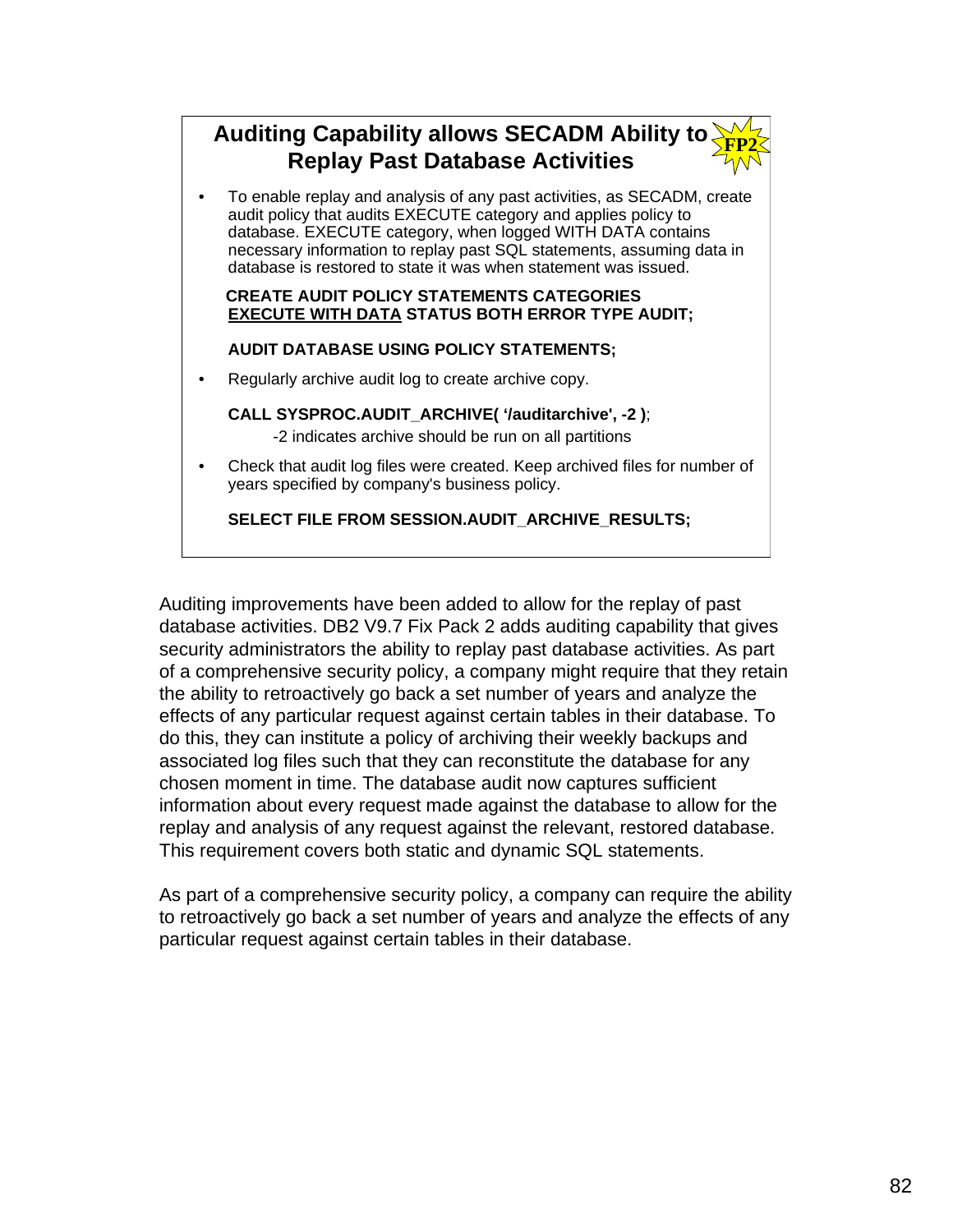# Student Notes – For Reference Only

# **Before you begin**

A company must institute a policy of archiving their weekly backups and associated log files such that they can reconstitute the database for any chosen moment in time.

# **About this task**

To allow, at any future time, the replay and analysis of any request against the relevant, restored database, sufficient database audit information must be captured about every request made against the database. This requirement can cover both static and dynamic SQL statements. The EXECUTE category, when logged WITH DATA contains the necessary information to replay past SQL statements, assuming that the data in the database is restored to the state it was when the statement was issued.

# **Restrictions**

The following authority and privileges are required:

- •SECADM authority is required to create the audit policies,
- •EXECUTE privilege is required for the audit routines and procedures.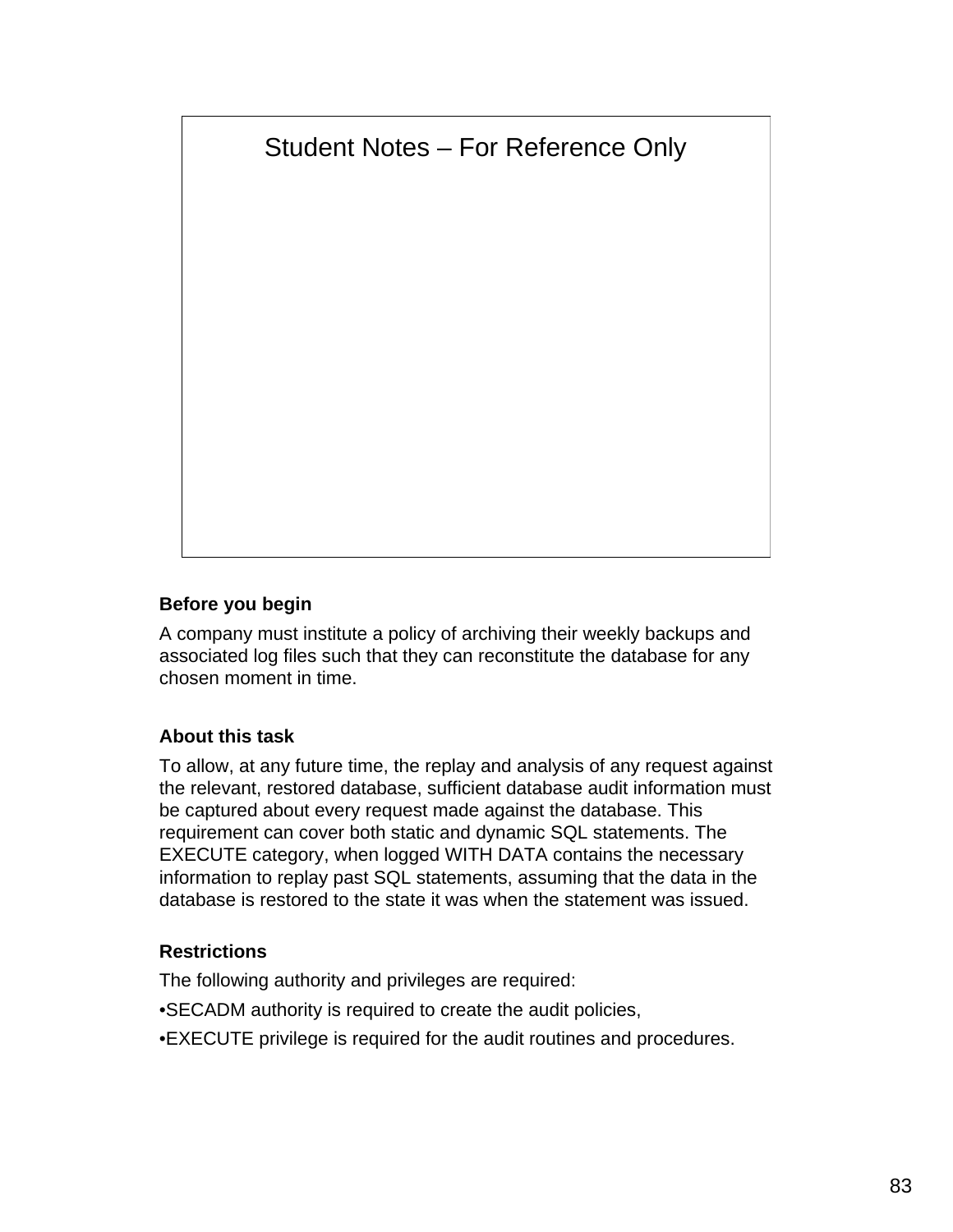#### **DB2 9.7 Fix Pack 3/3a Checklist New Enhancements:** • LOB strings with actual length < 32672 bytes supported as operands in other predicates and simple CASE expression. • HP-UX 32-bit client support has been deprecated. Trap resilience functionality extended to Load. Support for AIX 7.1 operating system. Improved support for target storage devices that support data deduplication. • Specify that system controller thread does not adjust resources below specific values by using FCM\_CFG\_BASE\_AS\_FLOOR option of DB2\_FCM\_SETTINGS registry variable. • DB2 Text Search and Net Search Extender text indexes can now coexist on same table column. • Range-clustered tables (RCT) are supported in DPF. • db2caem (db2 Capture Activity Event Monitor data tool) created to simplify process of capturing detailed diagnostic and runtime information about one or more statements. • Ability to trace only members (or partitions) specified and to trace based on a specific application ID (or application handle) with db2trc. • New OLAP specification, RATIO\_TO\_REPORT, can provide ratio of a value compared to sum of a group of values.  $\mathsf{DB2}$  Connect enhancements in Fix Pack 3a 64 **Fix Pack 3 FP3**

Version 9.7 Fix Pack 3 contains important changes that might affect your product usage. You should review the technical changes and new functionality included in Version 9.7 Fix Pack 3. For a summary of DB2 Version 9.7 LUW fix pack 3 changes, please see:

# **http://www-01.ibm.com/support/docview.wss?uid=swg24027906**

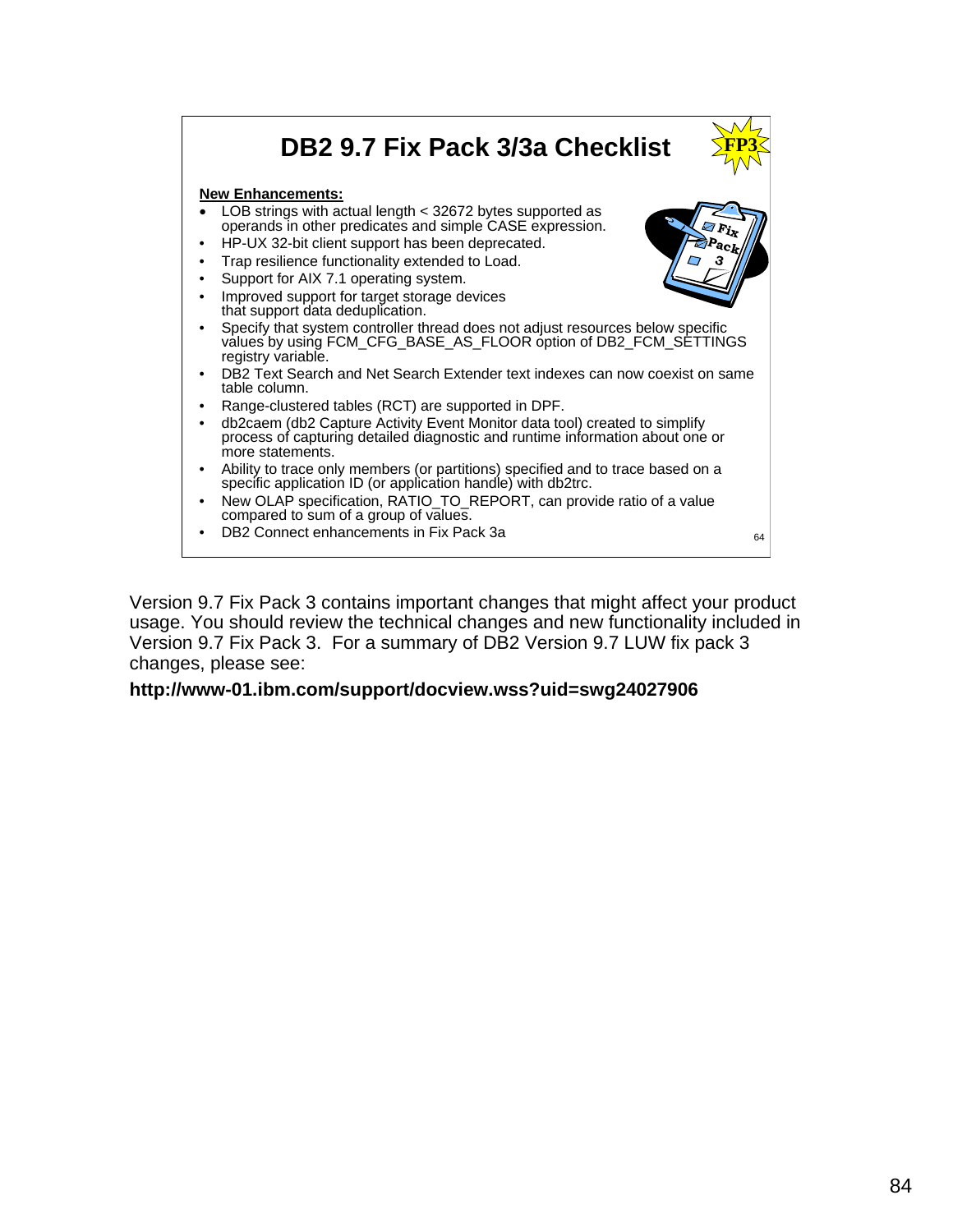

You can specify that the system controller thread does not adjust resources below specific values by using the new FCM\_CFG\_BASE\_AS\_FLOOR option of the DB2\_FCM\_SETTINGS registry variable. For more information, see DB2\_FCM\_SETTINGS.

### **DB2\_FCM\_SETTINGS**

Operating system: Linux

Default=YES, Values:

•FCM\_MAXIMIZE\_SET\_SIZE:[YES|TRUE|NO|FALSE]. The default value for FCM\_MAXIMIZE\_SET\_SIZE is YES.

•FCM\_CFG\_BASE\_AS\_FLOOR:[YES|TRUE|NO|FALSE]. The default value for FCM\_CFG\_BASE\_AS\_FLOOR is NO.

You can set the DB2\_FCM\_SETTINGS registry variable with the FCM\_MAXIMIZE\_SET\_SIZE token to preallocate a default 2 GB of space for the fast communication manager (FCM) buffer. The token must have a value of either YES or TRUE to enable this feature.

In Version 9.7 Fix Pack 3 and later fix packs, you can set the DB2\_FCM\_SETTINGS registry variable with the FCM\_CFG\_BASE\_AS\_FLOOR option to set the base value as the floor for the *fcm\_num\_buffers* and *fcm\_num\_channels* database manager configuration parameters. When the FCM\_CFG\_BASE\_AS\_FLOOR option is set to YES or TRUE, and these parameters are set to AUTOMATIC and have an initial or starting value, the database manager will not tune them below this value.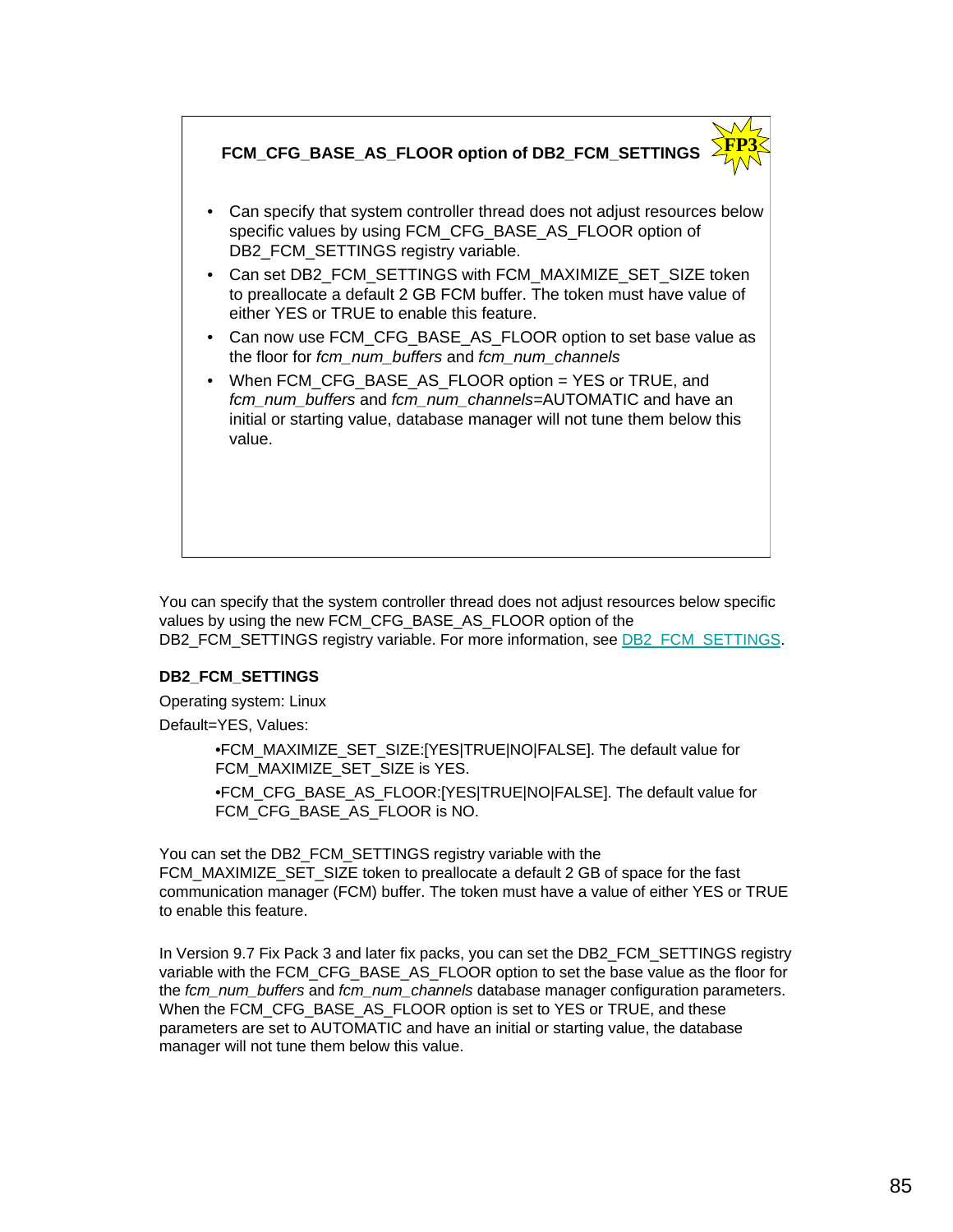

New db2support event monitor options simplify capturing activity event monitor data with the db2caem tool (-aem , -actevm, -appid, -uowid, and -actid options). These options can be specified by themselves, or can be combined with one of the available SQL statement options to capture data for an SQL statement (–st, -sf or –se option).

The db2caem tool automates the procedure of creating an activity event monitor.

Run the db2caem command to create the activity event monitor to capture data for an SQL statement. This data can be collected with the db2support command. The information collected and generated by the db2caem tool includes:

•Detailed activity information captured by an activity event monitor including monitor metrics, for example total\_cpu\_time for statement execution

•Formatted EXPLAIN output, including section actuals (statistics for different operators in the access plan).

The db2caem tool uses an activity event monitor to capture information about the statements and then extracts and formats the information. The db2caem tool automates the process for creating an activity event monitor, enabling capture for the statements of interest, invoking the statements (each statement is rolled back after being executed to prevent side effects in the database), and formatting the output information (including exporting activity information for the statements of interest and generation of formatted explain output from the captured section and section actuals).

To create activity event monitor, the privileges must include one of the following: DBADM authority, SQLADM authority, WLMADM authority, and also EXECUTE privilege on the WLM\_SET\_CONN\_ENV procedure.

If there is not a need to create activity event monitor, the following privileges and authority are<br>required: EXECUTE privilege on the EXPLAIN\_FROM\_ACTIVITY procedure, INSERT privilege on the Explain tables in the specified schema, SELECT privilege on the event monitor tables for the source activity event monitor, and also one of the following: DATAACCESS authority on the activity event monitor tables, CONTROL or SELECT privilege on the activity event monitor tables.

The db2caem tool is used to create the activity event monitor for capturing data which can be collected with the db2support command. DB2CAEM\_<timestamp> directory will be generated to contain all the information captured by the db2caem tool.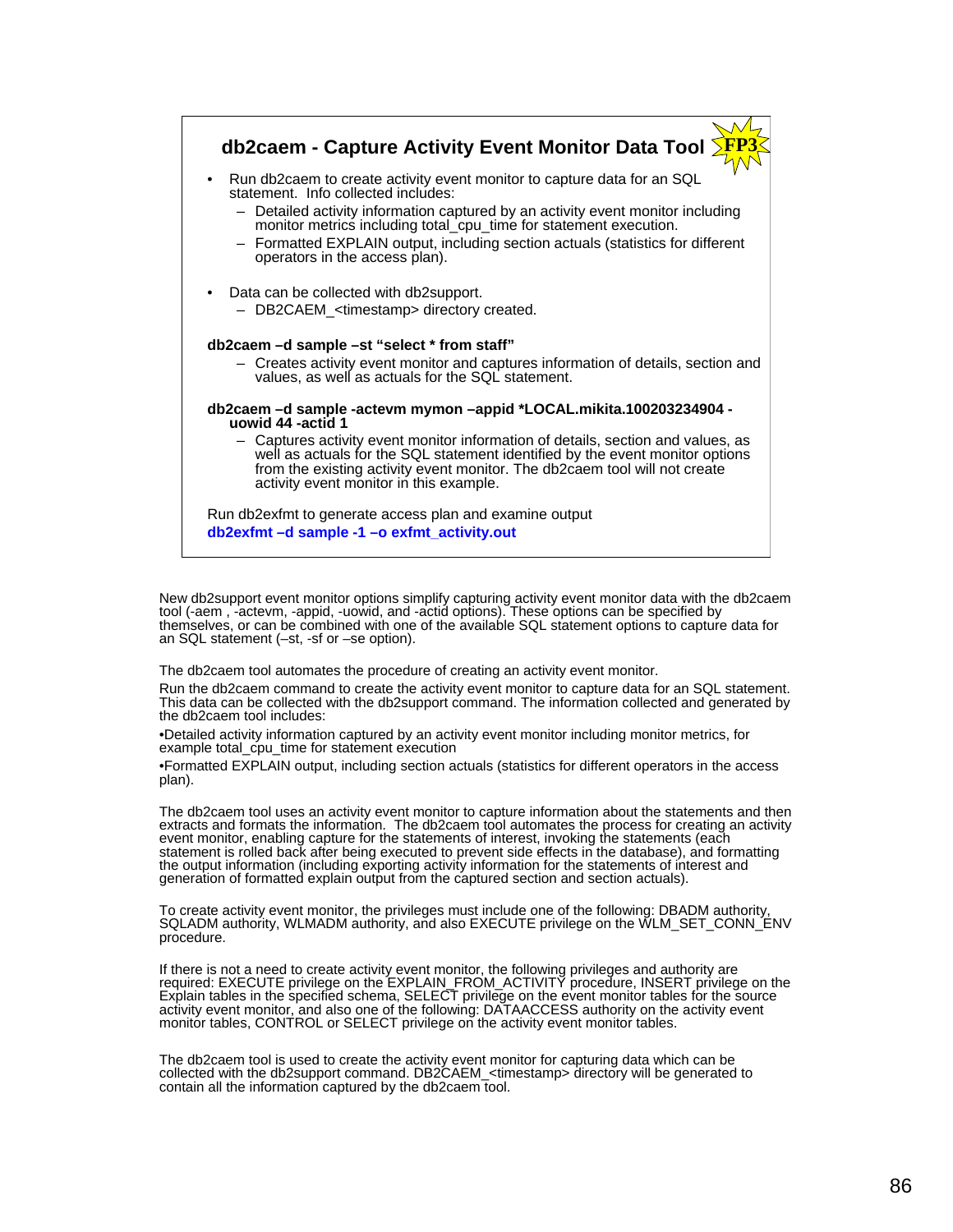

The recommended level for client & DB2 Connect is as current as possible to improve availability, resolve problems and deliver the changes needed in Java, stored procedure and web services environments. DB2 10 new function comes in 9.7 fixpack 3a. Client and DB2 Connect V9.7 fixpack 3a are needed for a number of DB2 10 new functions: dynamic statement cache enhancements, timestamp with timezone, greater timestamp precision, client/server binary XML format, extended indicator variables, explain mode special register, and Unicode collection and package names. Get it from http://www.ibm.com/support/docview.wss?uid=swg24028306

If you are moving to DB2 9 or DB2 10 for z/OS, then the minimum supported level is DB2 Connect 9 FP1. If you are not at the minimum levels, then it's time to migrate to the most current level you can, DB2 9.7 fixpak 3a. If you get current now, then migration to DB2 9 for z/OS will not encounter the same problem. So if a client is down level, then get it migrated to current.

If you have a specific set of problems, then you can check the fixpak levels to see where those problems are resolved. But then you still need to test to make sure that the problem is resolved without introducing any new ones. Later fixpaks generally resolve a lot more problems. If you are migrating, find a good one and move to that level. Running with code that is out of support or missing a few thousand fixes is problematical. DB2 Connect V7 and V8 are not supported, and generally do not work. We don't generally separate CM from NFM on our discussions of fixpaks. Some new function comes in CM. See the web for fixpak information.

http://www.ibm.com/support/docview.wss?rs=56&uid=swg27007053 http://www.ibm.com/support/docview.wss?rs=71&uid=swg21255572 http://www.ibm.com/support/docview.wss?rs=71&uid=swg21256235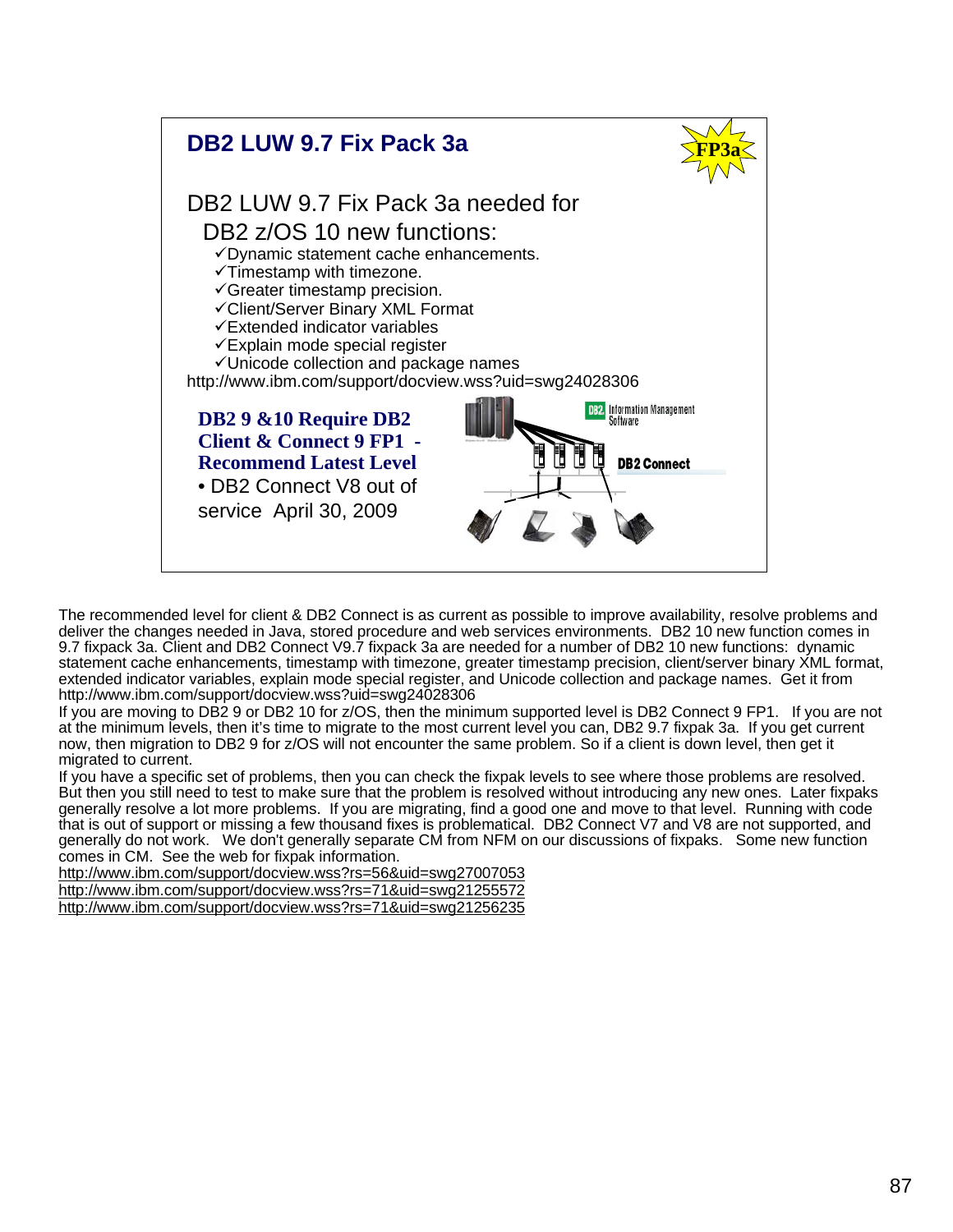# **DB2 LUW 9.7 Fix Pack 3a**



- DB2 Workgroup Server Edition - maximum allowed memory increased from 16 to 64 GB
- DB2 Advanced Enterprise Server Edition for Linux, UNIX, and Windows. - based on the DB2 ESE edition.
	- ideal foundation for building on-demand, enterprise-wide solutions.
	- can deploy on servers with any number of CPUs.
	- DB2 9.7 Enterprise Server Edition
	- DB2 9.7 Storage Optimization feature
	- DB2 Advanced Access Control feature
	- DB2 Workload Management feature
	- Optim Performance Manager
	- Data Studio 2.2.1
	- Optim Development Studio 2.2.1
	- Optim Database Administrator 2.2.3
	- InfoSphere Federation Server between DB2 and Oracle data sources

The recommended level for client & DB2 Connect is as current as possible to improve availability, resolve problems and deliver the changes needed in Java, stored procedure and web services environments. DB2 10 new function comes in 9.7 fixpack 3a. Client and DB2 Connect V9.7 fixpack 3a are needed for a number of DB2 10 new functions: dynamic statement cache enhancements, timestamp with timezone, greater timestamp precision, client/server binary XML format, extended indicator variables, explain mode special register, and Unicode collection and package names. Get it from http://www.ibm.com/support/docview.wss?uid=swg24028306

If you are moving to DB2 9 or DB2 10 for z/OS, then the minimum supported level is DB2 Connect 9 FP1. If you are not at the minimum levels, then it's time to migrate to the most current level you can, DB2 9.7 fixpak 3a. If you get current now, then migration to DB2 9 for z/OS will not encounter the same problem. So if a client is down level, then get it migrated to current.

If you have a specific set of problems, then you can check the fixpak levels to see where those problems are resolved. But then you still need to test to make sure that the problem is resolved without introducing any new ones. Later fixpaks generally resolve a lot more problems. If you are migrating, find a good one and move to that level. Running with code that is out of support or missing a few thousand fixes is problematical. DB2 Connect V7 and V8 are not supported, and generally do not work. We don't generally separate CM from NFM on our discussions of fixpaks. Some new function comes in CM. See the web for fixpak information.

http://www.ibm.com/support/docview.wss?rs=56&uid=swg27007053 http://www.ibm.com/support/docview.wss?rs=71&uid=swg21255572 http://www.ibm.com/support/docview.wss?rs=71&uid=swg21256235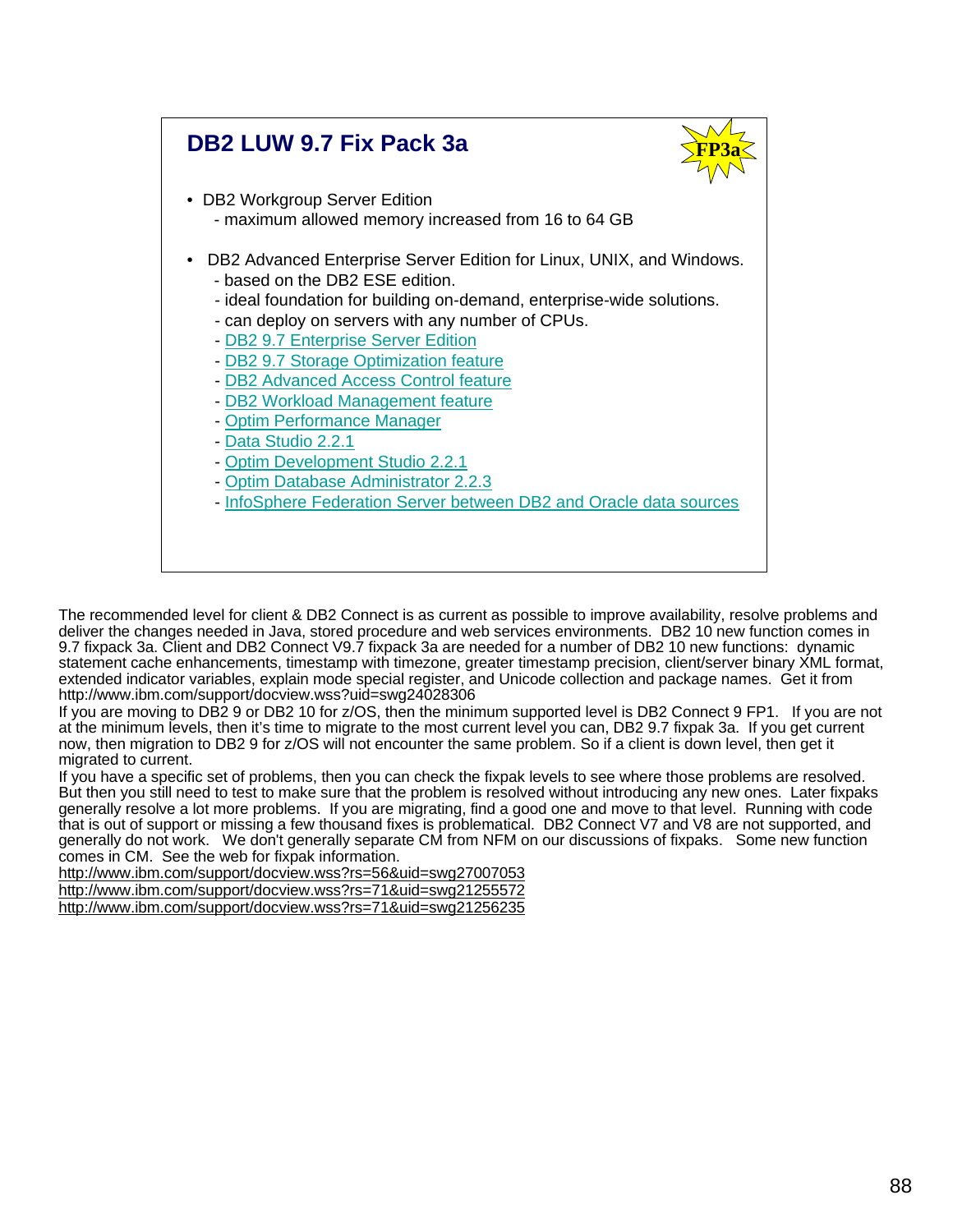# **DB2 9.7 Fix Pack 4 Checklist**

# **New Enhancements:**

- ListAgg aggregate function
- db2look enhancements
- WLM\_COLLECT\_STATISTICS procedure
- db2pd –recovery determines if catalog partition failed
- db2cklog tool checks validity of archive log files
- MemberConnectTimeout specifies number of seconds before attempt to open socket fails
- Create Trigger enhancements
- More resilient Diagnostic log
- FODC Member level Settings and Redirection
- New Support Scripts and db2diag enhancements
- ActivityMetrics Logical Data Group

Version 9.7 Fix Pack 4 contains important changes that might affect your product usage. You should review the technical changes and new functionality included in Version 9.7 Fix Pack 4. For a summary of DB2 Version 9.7 LUW fix pack 4 changes, please see:

# **http://www-01.ibm.com/support/docview.wss?uid=swg24027906**



**FP4**

64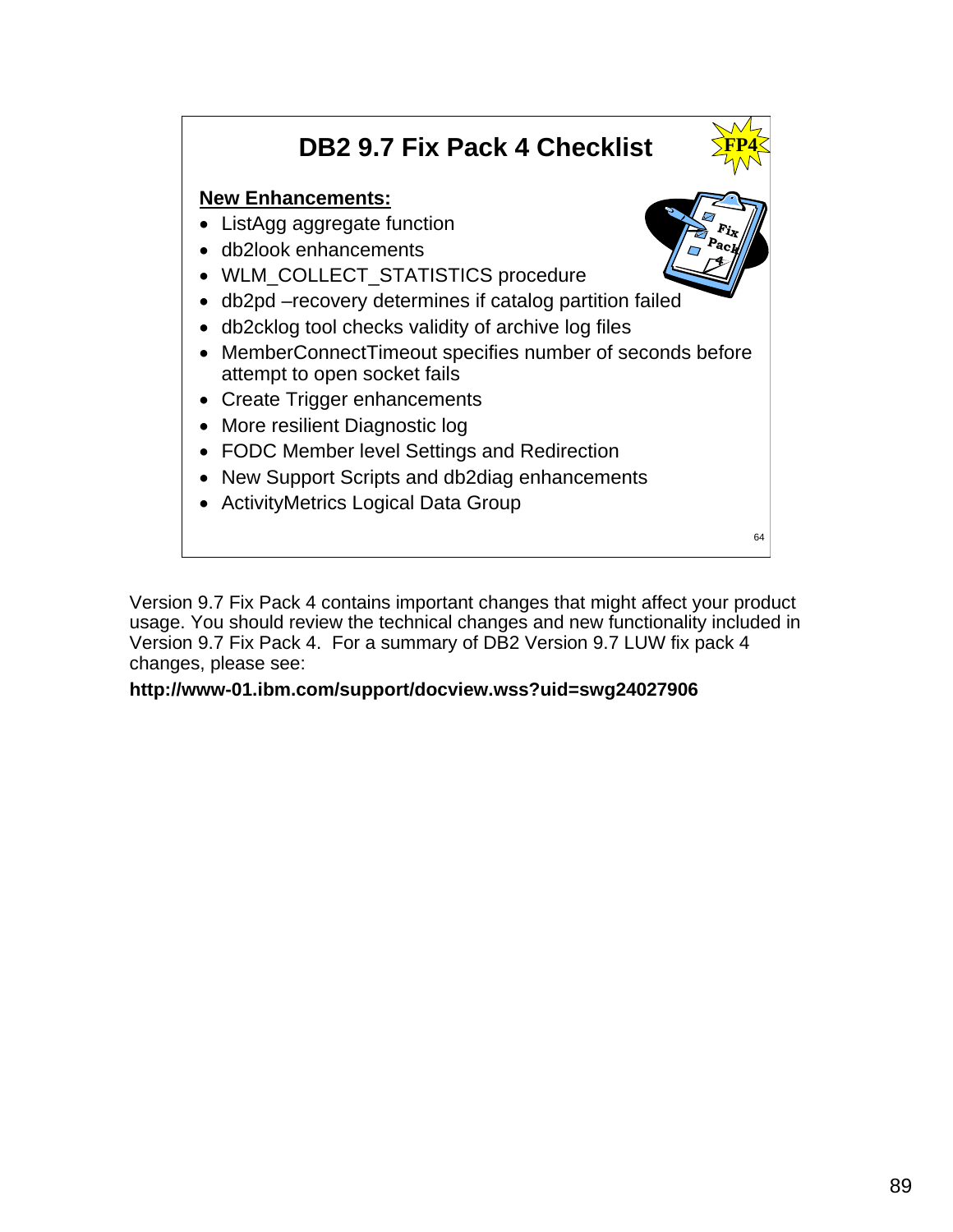

A new aggregate function, LISTAGG, has been added that aggregates a set of string elements into one string by concatenating the strings. Optionally, a separator string can be provided which is inserted between contiguous input strings.

To produce an alphabetical list of comma-separated names, grouped by department:

**SELECT** workdept, **LISTAGG**(lastname, ', ') **WITHIN GROUP (ORDER BY** lastname**) AS** employees **FROM** emp **GROUP BY** workdept

You can use pattern expressions in a LIKE predicate which are based on other columns. The LIKE predicate can therefore be used as a fuzzy join predicate where the joined table provides the pattern. You can, for example, look up patterns such as area codes to filter telephone numbers from another table.

Starting with DB2 9.7 Fix Pack 4, you can use a two-part name for a table, in the format of *schema*.*table*, or a view, in the format of *schema*.*view*, when the table or view has dependent objects that are in a different schema and you require DDL statements to be also generated for these dependent objects. The ability to specify a two-part name is also extended to selecting tables for DDL statement generation using pattern matching, which you can do by using the -tw parameter.

The **-xdep** and **-xddep** parameters generate authorization DDL statements (for example, GRANT statements) for dependent and parent objects.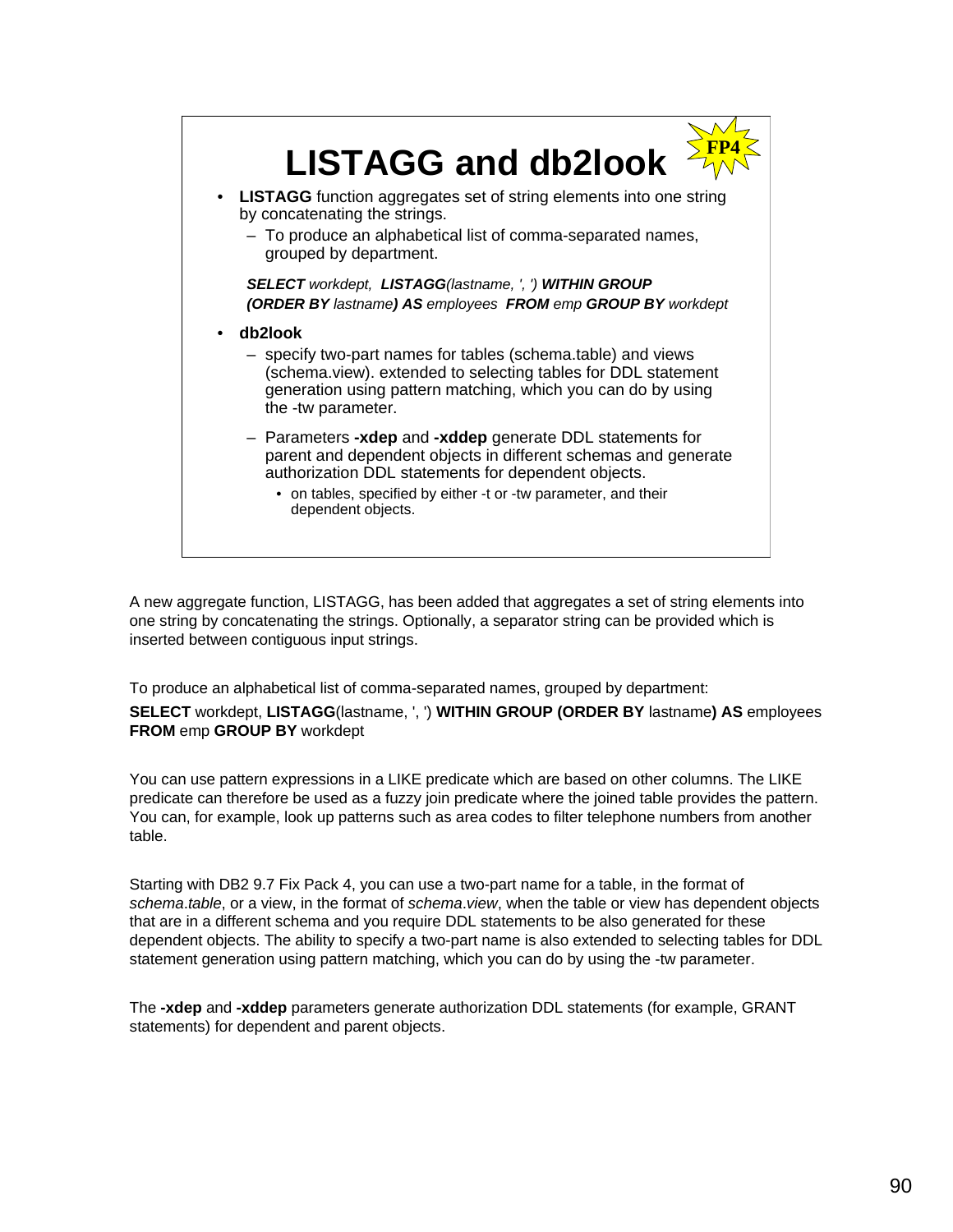

The WLM\_COLLECT\_STATS procedure now takes an input parameter called wait, which specifies that the procedure does not return until all the statistics have been written and flushed to the statistics event monitor tables. If you do not specify this parameter, the procedure returns immediately after initiating a statistics collection and reset. Monitoring tools can use the new functionality to collect WLM statistics in synchronous mode so that the tools are aware that all the data has been written to the statistics event monitor tables by the time the procedure returns. The WLM\_COLLECT\_STATS procedure gathers statistics for service classes, workloads, work classes, and threshold queues and writes them to the statistics event monitor. The procedure also resets the statistics for service classes, workloads, work classes, and threshold queues. If there is no active statistics event monitor, the procedure only resets the statistics. Call WLM\_COLLECT\_STATS to collect and reset statistics, but not return until data has been written to statistics event monitor tables.

CALL WLM\_COLLECT\_STATS('Y', ::collect\_timestamp) *wait*

An optional input argument of type CHAR that specifies whether this procedure returns immediately after initiating a statistics collection and reset. If 'Y' is specified, then the procedure will not return until all statistics have been written and flushed to the statistics event monitor tables. Otherwise, the procedure will return immediately after initiating a statistics collection and reset.

#### *statistics\_timestamp*

An optional output argument of type TIMESTAMP that returns the timestamp value for the beginning of the statistics collection.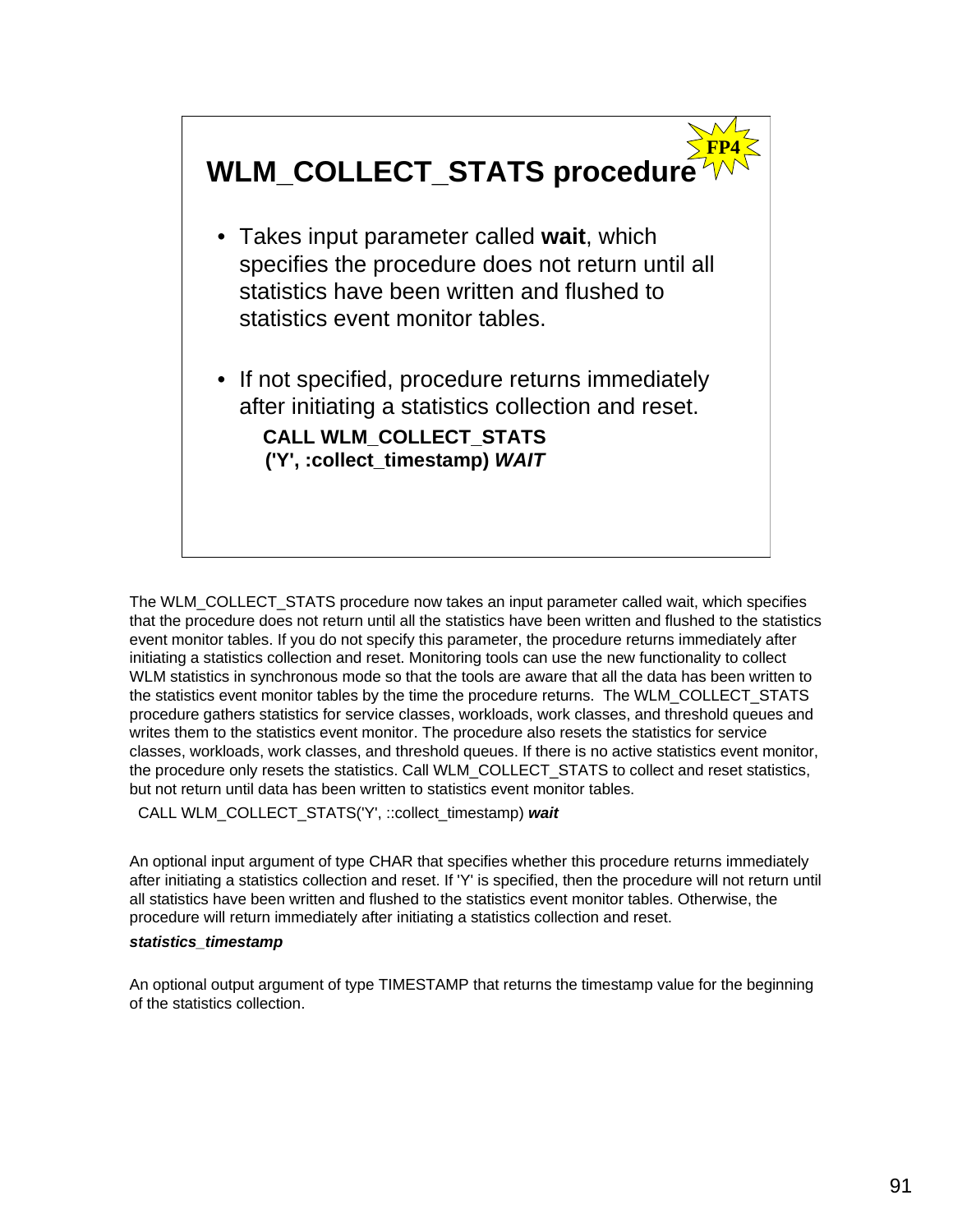

You can use the -recovery option of the db2pd command to determine whether the catalog database partition has failed.

For the -recovery parameter, the following information is returned: **Database State** 

In Version 9.7 Fix Pack 4 and later fix packs, the state of the catalog partition in partitioned database environments if the database catalog partition fails. If the database catalog partition fails, the CATALOGNODEFAIL state is returned. Otherwise, no information is returned.

This state can be displayed from any database partition.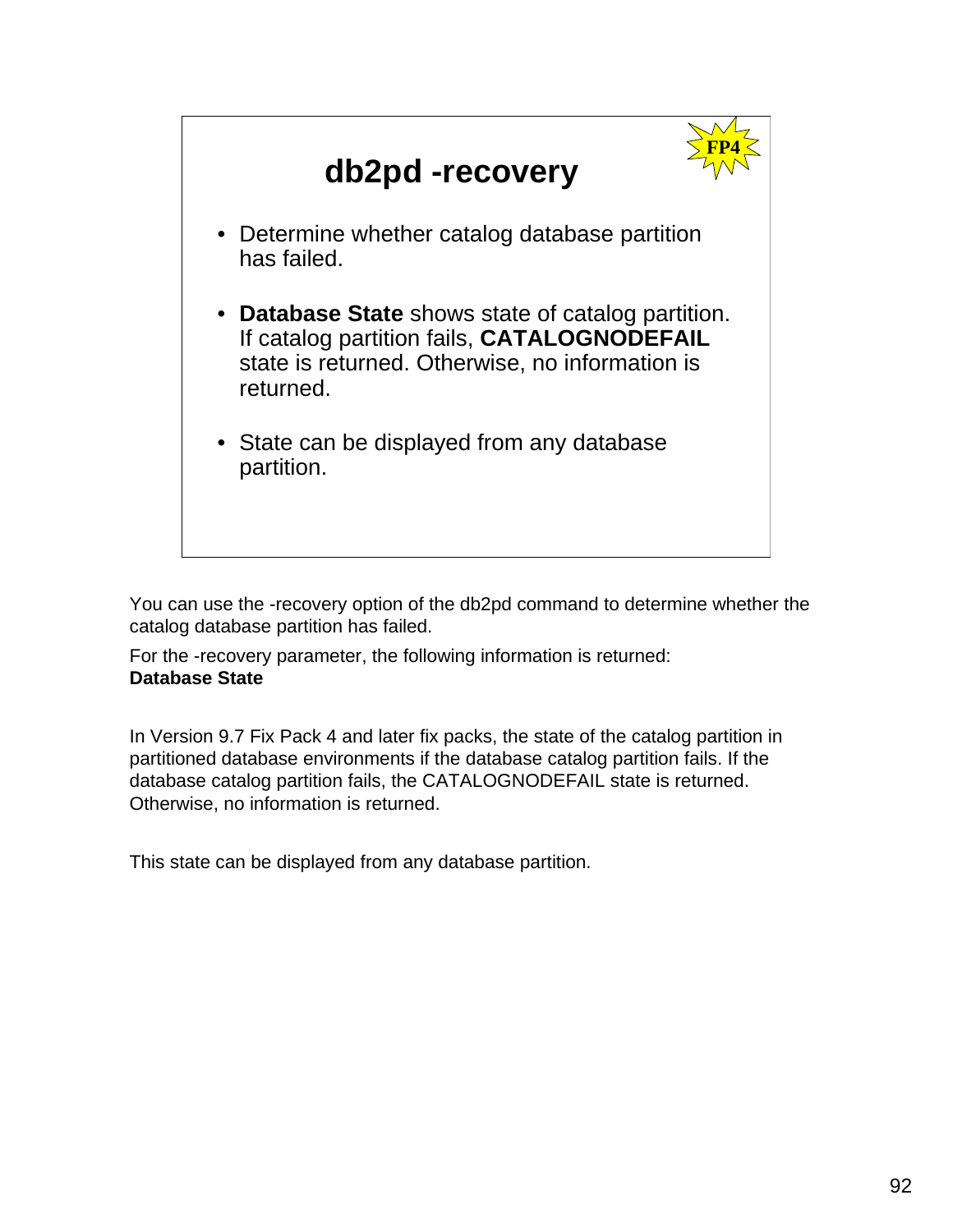

In Version 9.7 Fix Pack 4 and later fix packs, you can check the validity of archive log files with the db2cklog tool before using these files during a rollforward recovery operation. Checking your archive log files immediately before a rollforward recovery ensures that the recovery operation does not fail because of a problem with a log file. You can also use the tool preventively, after each log file is closed and copied to the log archive directory. The db2cklog tool works by reading either a single log file or by reading a range of log files and performing internal validity checks on these files. Log files that pass validation by the db2cklog tool without any error messages or warnings can be used during a rollforward recovery operation. If a log file fails validation with an error message or if a warning is returned, then this indicates that you must not use that log file during rollforward recovery. You can follow the recommended responses for dealing with archive log files that fail validation or return a warning.

You might be asked to run the db2cklog tool, if IBM Software Support suspects that an invalid log file is behind a problem with your data server.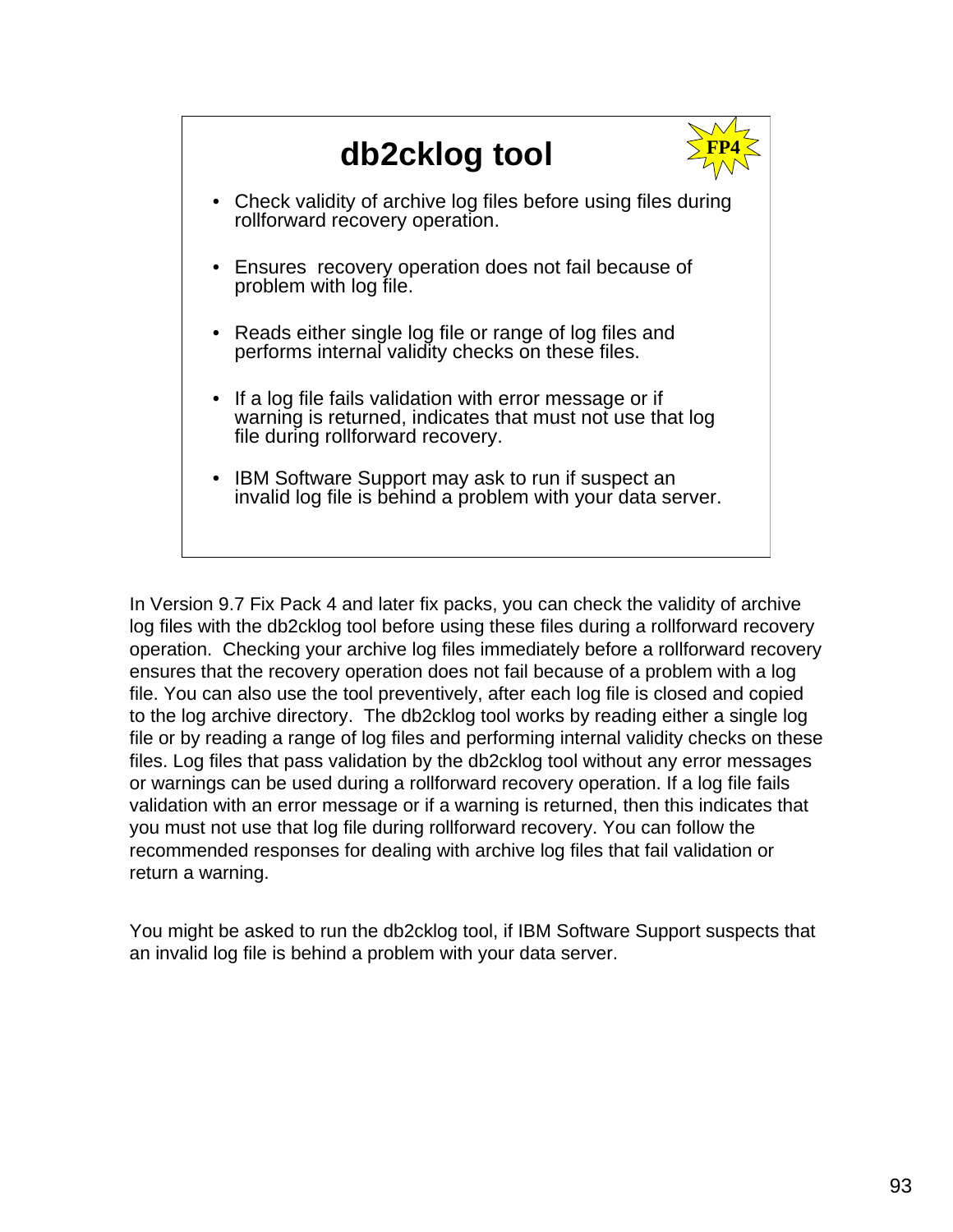

Starting with DB2 Version 9.7 Fix Pack 4, the MemberConnectTimeout configuration keyword enables a finer grained, more precise timeout value to be set for reroute scenarios. By using the MemberConnectTimeout configuration keyword, the socket open will normally be faster than opening the socket with use of ConnectionTimeout keyword, or with no keyword at all. The

MemberConnectTimeout is configuration keyword is only applicable to the IBM Data Server Driver. Specifies the number of seconds before an attempt to open a socket fails. This smaller timeout value is used when dealing with socket opens to members in the data sharing member list in sysplex setup or member list of DB2 pureScale instance. In these scenarios, the socket open would be faster than in the general case.

# **Equivalent CLI keyword** N/A; **Equivalent IBM Data Server Provider for .NET connection string keyword** N/A

**db2dsdriver.cfg configuration syntax** <parameter name="MemberConnectTimeout" value=" 1"/>

**Default setting:** None. If the MemberConnectTimeout keyword value is set to 0 or a negative value, the tcpipConnectTimeout keyword value is used. For DB2 for z/OS servers, the default value is 1 second.

If MemberConnectTimeout is set and Sysplex or DB2 pureScale exploitation is active, this value is used on every open socket to a member in the member list. After all attempts to open a socket fail to each member, then when retrying on a group IP address, tcpipConnectTimeout is used before failing the connection request.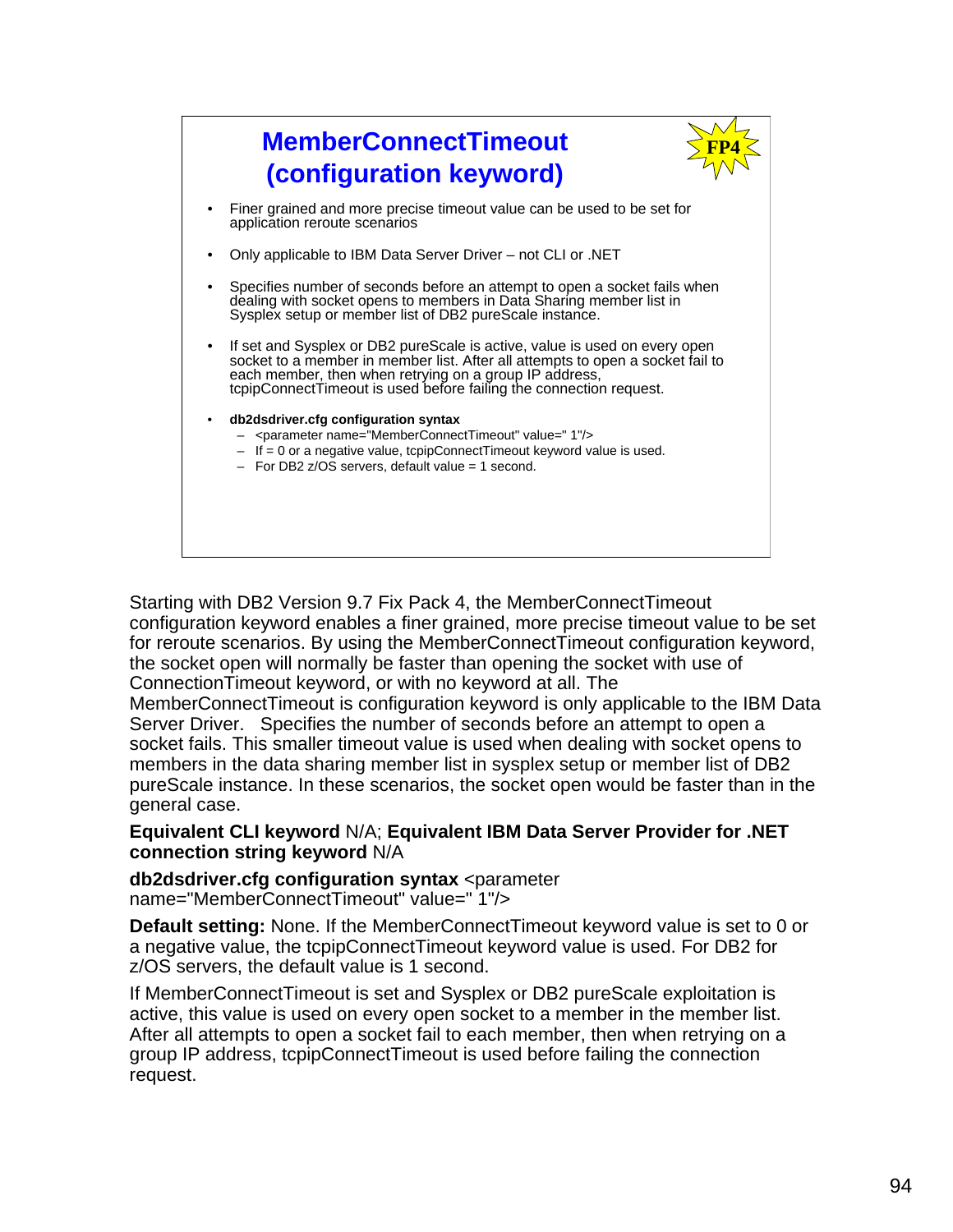

# **CREATE TRIGGER enhancements**

When creating trigger with CREATE TRIGGER statement, can:

- Include more than one operation in the trigger event clause. You now have the ability to use UPDATE, DELETE, and INSERT operations together in single clause. Means trigger is activated by occurrence of any of specified events. One, two, or all three trigger events can be arbitrarily specified in a CREATE TRIGGER statement. However, an operation cannot be specified more than once.
- Identify the event that activated a trigger. The trigger event predicates of UPDATING, INSERTING, and DELETING can be used as Boolean conditions for identifying trigger actions. Trigger event predicates can only be used in trigger action of a CREATE TRIGGER statement that uses a compound SQL (compiled) statement.
- Use statement level triggers in PL/SQL. You can create triggers that fire only one time per statement irrespective of the number of rows affected.

The CREATE TRIGGER statement has changed. A trigger event clause can now contain UPDATE, DELETE, and INSERT operations together in a single clause. Additionally, a BEFORE trigger can contain UPDATE, DELETE, INSERT, and modifying data routines in a compound SQL (compiled) statement.

When creating a trigger with the CREATE TRIGGER statement, you can Include more than one operation in the trigger event clause. You now have the ability to use UPDATE, DELETE, and INSERT operations together in a single clause. This capability means that the trigger is activated by the occurrence of any of the specified events. One, two, or all three trigger events can be arbitrarily specified in a CREATE TRIGGER statement. However, an operation cannot be specified more than once.

Identify the event that activated a trigger. The trigger event predicates of UPDATING, INSERTING, and DELETING can be used as Boolean conditions for identifying trigger actions. Trigger event predicates can only be used in the trigger action of a CREATE TRIGGER statement that uses a compound SQL (compiled) statement.

Use statement level triggers in PL/SQL. You can create triggers that fire only one time per statement irrespective of the number of rows affected.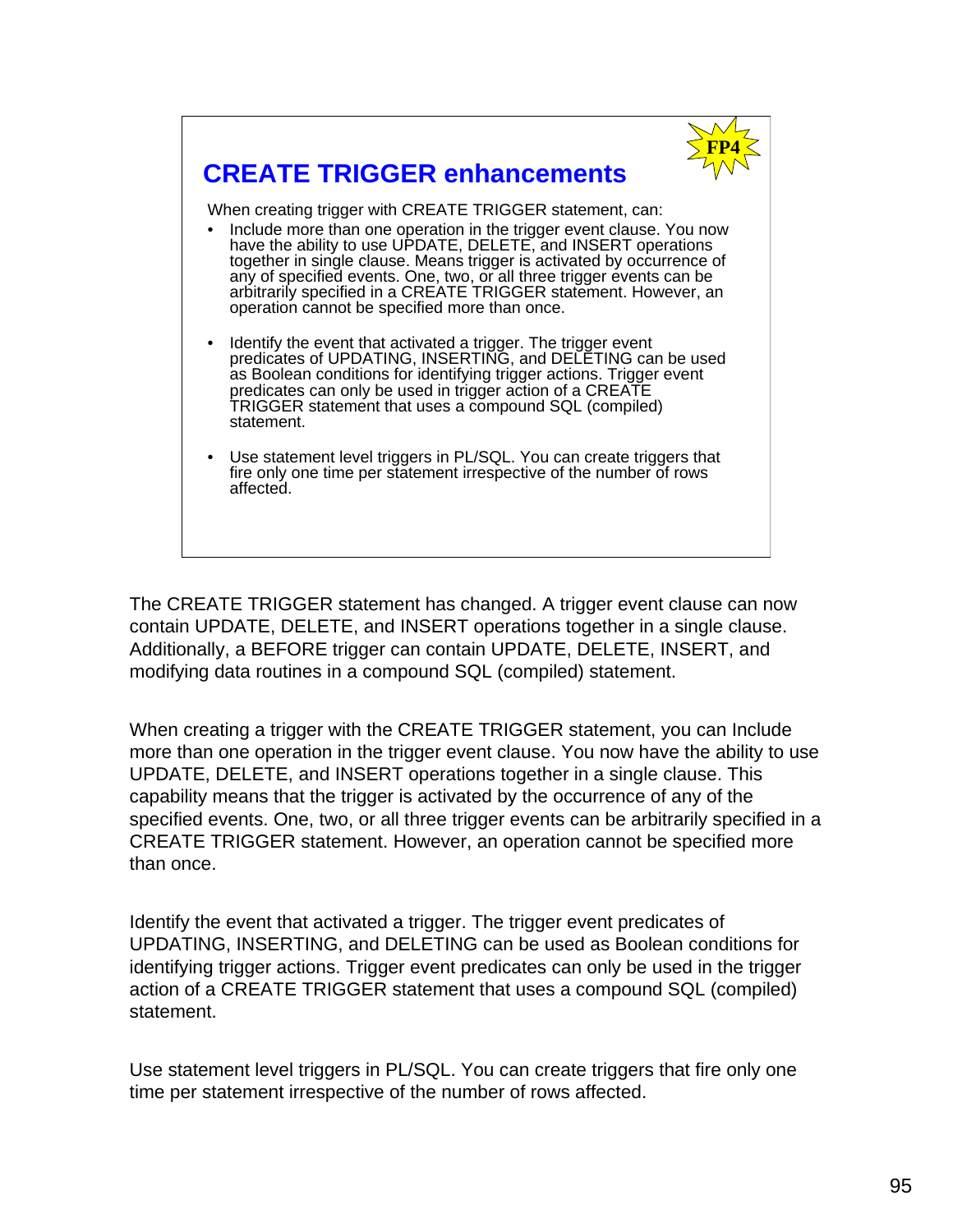# • Set alternate path for diagnostic data with **ALT\_DIAGPATH** dbm cfg parameter. • Used when primary diagnostic path (DIAGPATH) is unavailable. • No default value. If DB2 fails to write to diagpath, important diagnostic information is lost. If set alt\_diagpath to same path as diagpath receive error message. • Following values are available: – '"*pathname* \$h"' – '"*pathname* \$h/*trailing-dir*"' – '"*pathname* \$n"' – '"*pathname* \$n/*trailing-dir*"' – '"*pathname* \$h\$n"' – '"*pathname* \$h\$n/*trailing-dir*"' **Diagnostic Data Log More Resilient**

The alternate diagnostic data directory can contain the same diagnostic data as the primary diagnostic data directory set with the diagpath parameter. When alt diagpath is set and the primary diagnostic data directory becomes unavailable, diagnostic logging continues in the alternate diagnostic data directory path specified, then resumes in its original location when the primary diagnostic path becomes available again. If this parameter is null and the primary diagnostic data directory specified by the diagpath parameter is unavailable, no further diagnostic information is written until the primary diagnostic path becomes available again. For improved resilience, set the alternate diagnostic data directory to point to a different file system than the primary diagnostic data directory.

The serviceability of large database systems has been improved. A number of functional enhancements have been made that address common pain points on large database systems, resulting in: Reduced amounts of accumulated diagnostic data; reduced overhead due to data collection on large systems; improvements to the accessibility of diagnostic data to service personnel; and, improvements to the ease of use of troubleshooting tools in complex systems.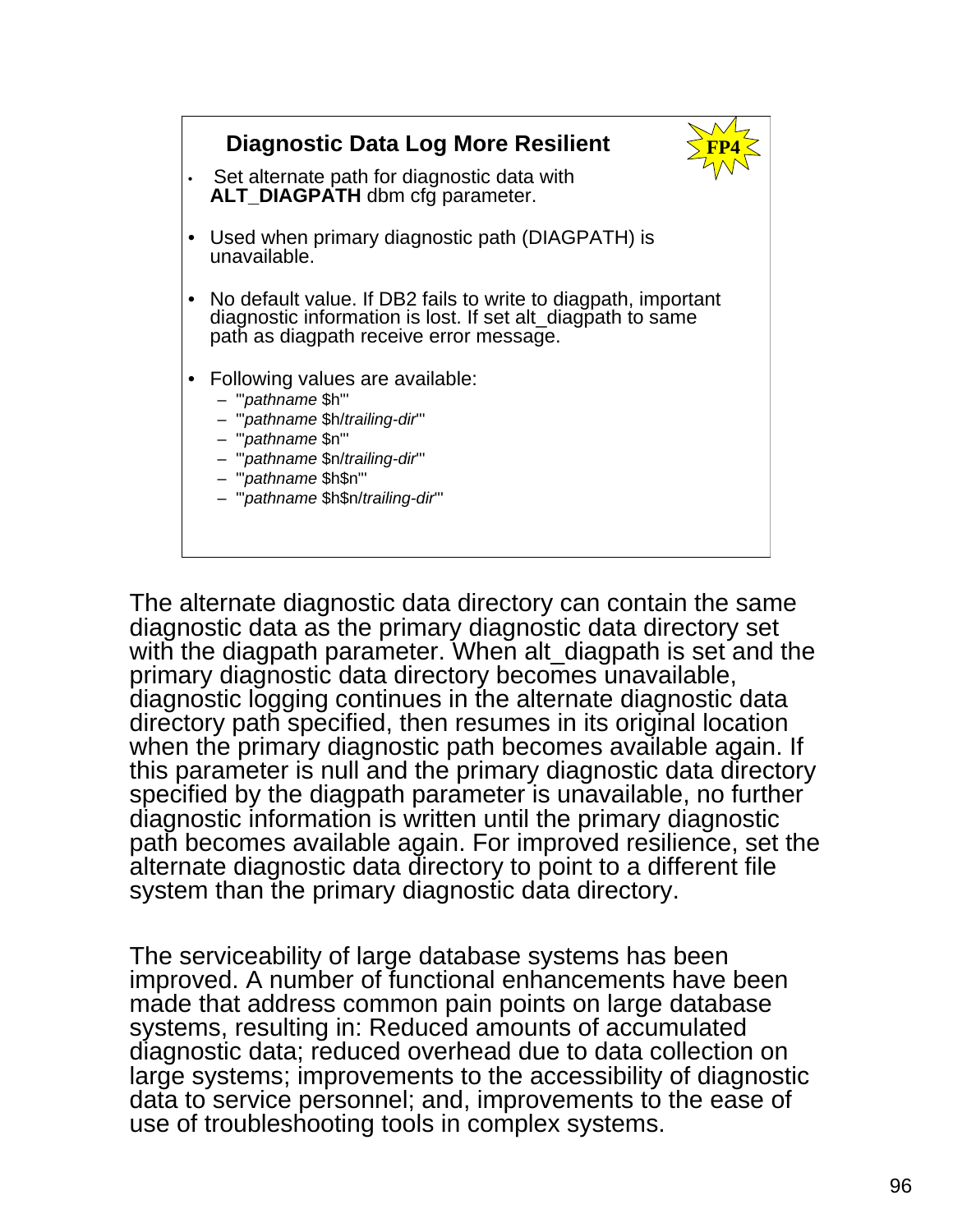# **FODC Member-level Settings and Redirection**

- Implementation of FODC allows each member in db system to have own FODC settings.
- Gives greater control than instance-level settings
- Easier to locate diagnostic information for specific member or run multiple automatic or manual FODC processes in parallel.
- Can now collect diagnostic data only from a specific member that encounters a problem and not have diagnostic data from other members on the same host included.
- To avoid scenario where FODC fills all available space in file system and impacts your data server, can chose where FODC data is stored with FODCPATH registry variable.

The implementation of FODC has changed, so that each member in the database system can now have its own FODC settings. Member-level FODC settings give you greater control than the instance-level or host-level settings supported in previous releases and fix packs. As a result, it is now easier to locate the diagnostic information for a specific member in the database environment, or to run multiple, automatic or manual FODC processes in parallel. For example, you can now collect diagnostic data only from a specific member that encounters a problem and not have diagnostic data from other members on the same host included.

When errors occur, the automatic capture of important diagnostic data can generate a significant volume of diagnostic data that requires space on the file system to store. To avoid a scenario where FODC fills all the available space in the file system and impacts your data server, you can now chose where the FODC data is stored with the FODCPATH registry variable.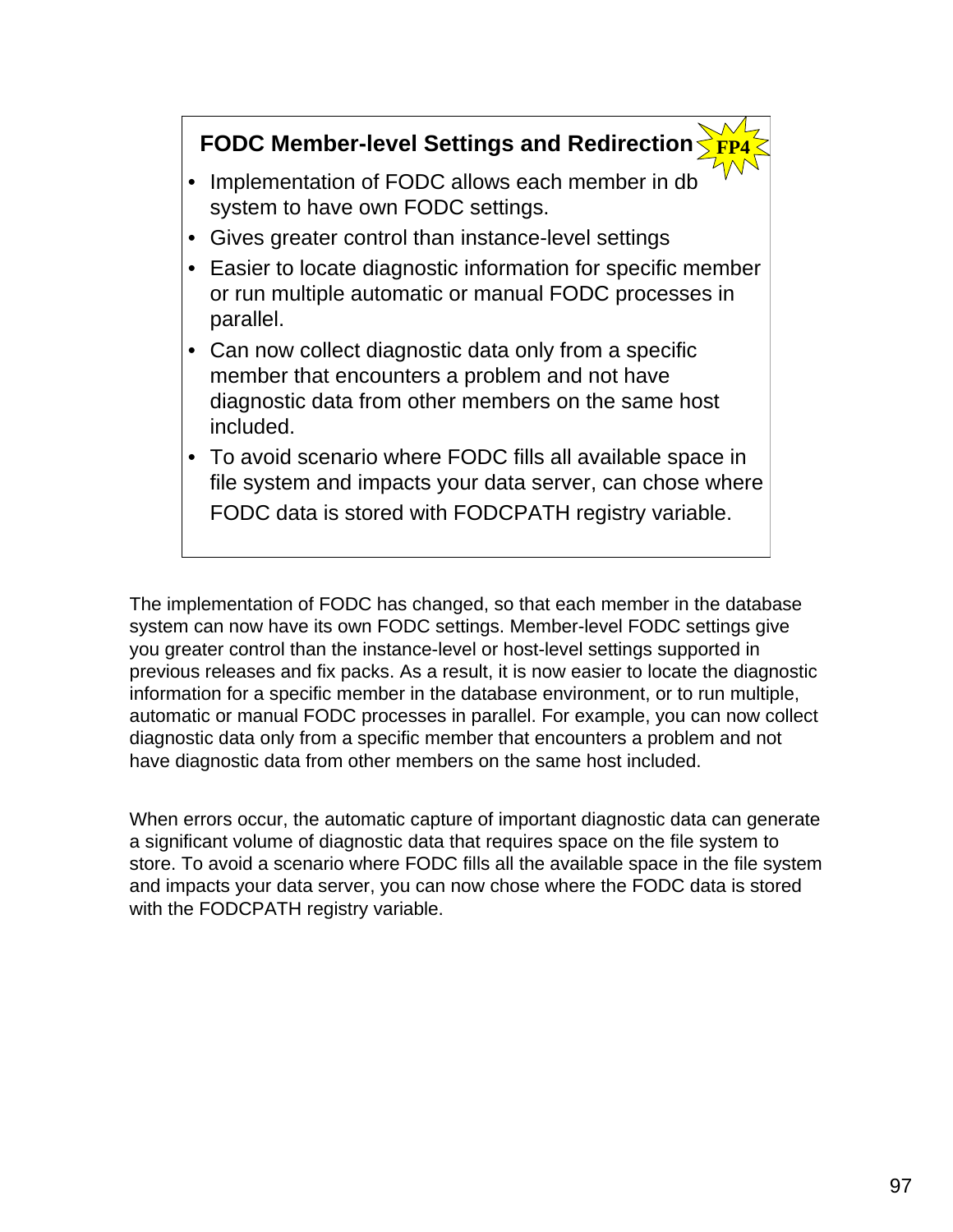# **New Support Scripts**



### • **db2snapcore**

– Solaris and Linux only; extracts shared objects list section from the EDU trap file and adds them together with core file to compressed archive that can send to DB2 support for analysis.

# • **db2trcon**

- Turns on db2trc for specified time period.
- Turn on db2trc only for top processor time consuming EDUs.
- Specify how many EDUs want turned on for, and for how long.

### • **db2trcoff**

– Turns db2trc trace off, generates dump, flow and format files automatically with a single command.

### • **db2diag command**

– Option **-lastrecords** *number-of-records* outputs specific number of diagnostic records added most recently to db2diag log.

# **New support scripts: db2snapcore, db2trcon, db2trcoff**

The following new scripts are tools IBM service analysts can use during problem diagnosis and are now shipped with the product:

**db2snapcore** - on Solaris and Linux operating systems only, this command extracts the shared objects list section from the EDU trap file and adds them together with the core file to a compressed archive that you can send to DB2 support for analysis. The functionality provided by db2snapcore is similar to the snapcore command on the AIX operating system.

**db2trcon** - turns on the db2trc trace for a time period you specify. You can use this script to turn on db2trc only for top processor time consuming engine dispatchable units (EDUs). You can specify how many EDUs you want db2trc to be turned on for, and for how long.

**db2trcoff** - turns the db2trc trace off, and generates dump, flow and format files automatically with a single command.

The db2diag command supports a new **-lastrecords** *number-of-records* parameter option. You use this option to output a specific number of diagnostic records added most recently to the db2diag log file.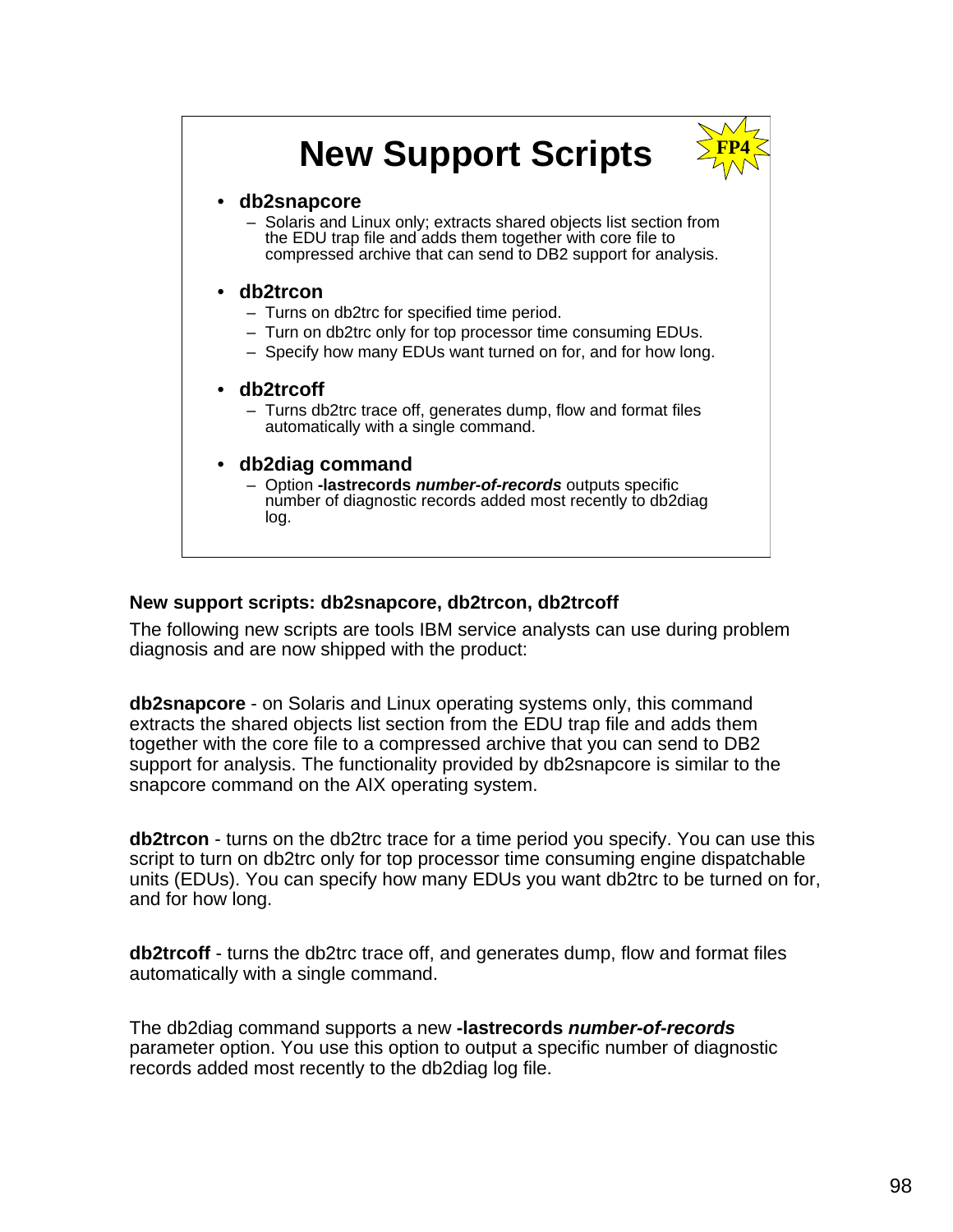

You can access activity metrics using a simple relational query against the activitymetrics logical data group, without having to parse or understand the contents of the metrics document available in the DETAILS\_XML element. For example, after creating a write to table activity event monitor named A, you can access the pool read time and total cpu time elements using a simple SQL statement such as the following:

# **SELECT pool\_read\_time, total\_cpu\_time FROM ACTIVITYMETRICS\_A as A;**

The DETAILS\_XML element continues to store an XML document containing all the activity metrics, for those users that prefer the XML representation or are using one of the row based metrics formatting table functions to view the metrics in a hierarchical format.